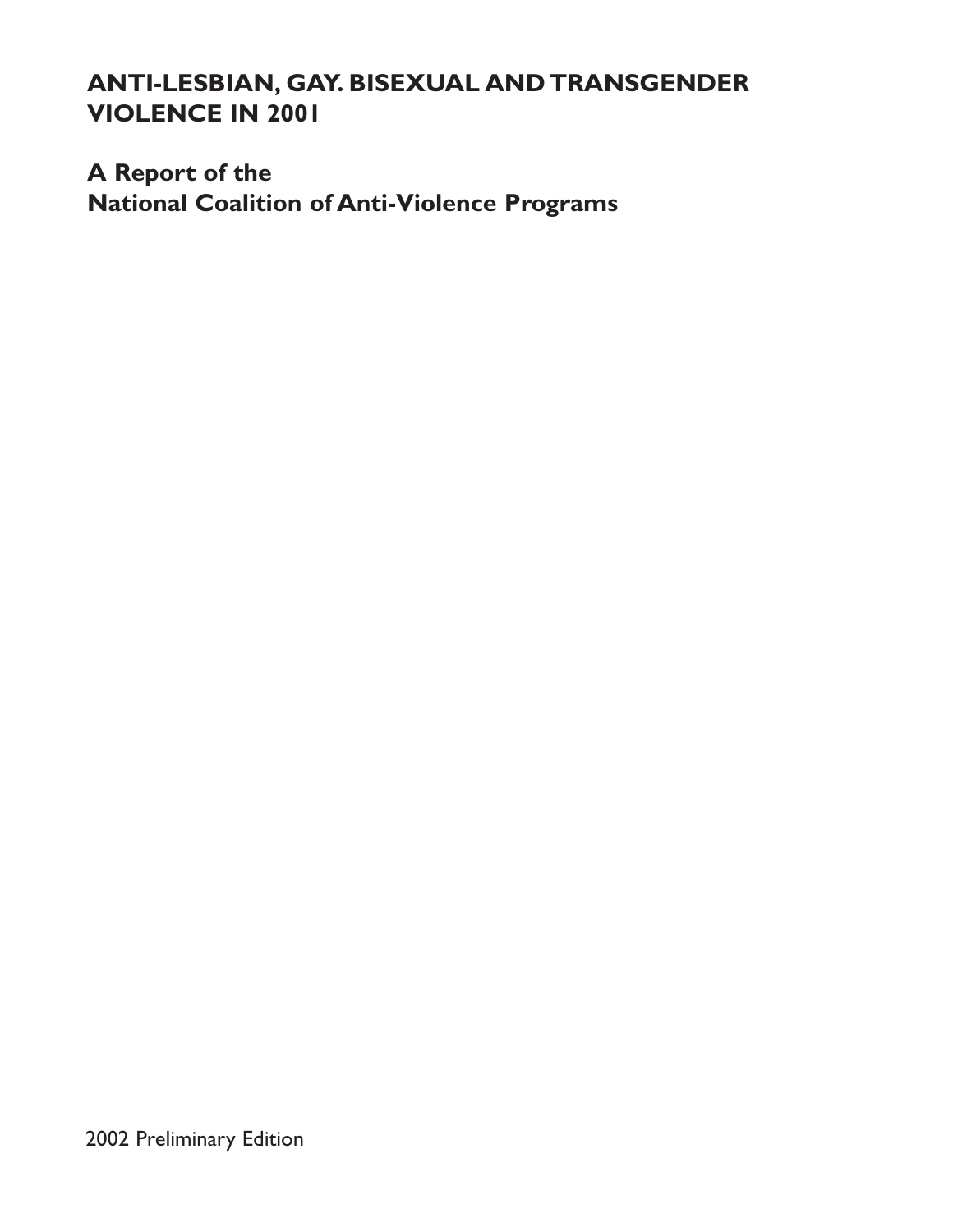

# The production of this report was coordinated by the New York City Gay and Lesbian Anti-Violence Project

240 West 35th Street Suite 200 New York, NY 10001 Telephone: 212-714-1184

Richard S. Haymes, Executive Director Clarence Patton, Director of Community Organizing & Public Advocacy Diane Dolan-Soto, CSW, Director of Client Services

Writing: Clarence Patton Original Graphic Design: David Smoak Illustration: NYC Gay & Lesbian Anti-Violence Project, based on designs by Arch Garland

### 2002 PRELIMINARY EDITION

Copyright © 2002 by National Coalition of Anti-Violence Programs All Rights Reserved. Reproduction in whole, or in part prohibited without prior permission from NCAVP.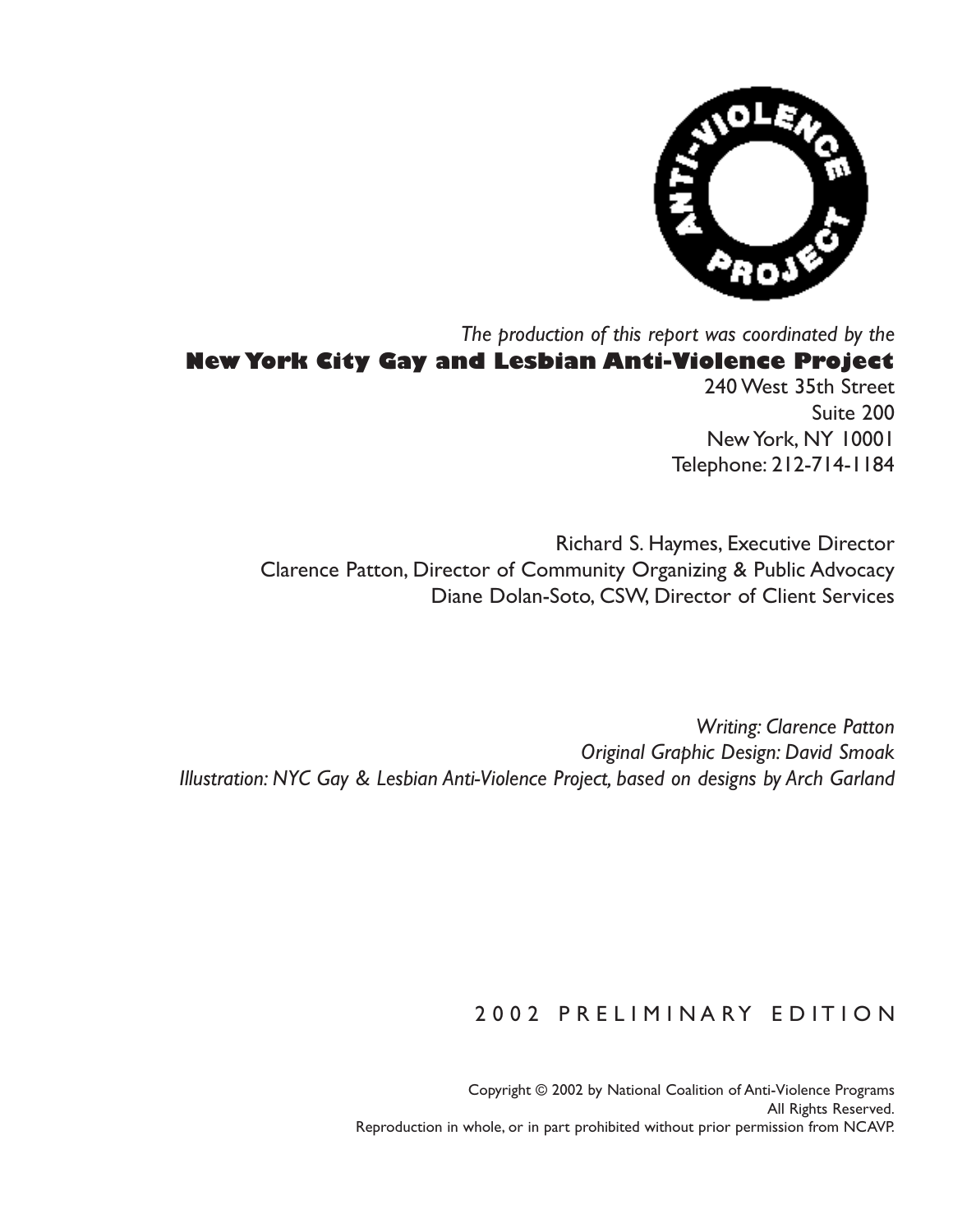# **TABLE OF CONTENTS**

| Introduction: Assessing a Changing Epidemic of Violence6 |  |
|----------------------------------------------------------|--|
| Limitations of This and Other Reporting Efforts          |  |
|                                                          |  |
|                                                          |  |
|                                                          |  |
|                                                          |  |
|                                                          |  |
|                                                          |  |
|                                                          |  |
|                                                          |  |
|                                                          |  |
|                                                          |  |
|                                                          |  |
|                                                          |  |
|                                                          |  |
|                                                          |  |
| Section 5: Effects of the September 11 Attacks           |  |
|                                                          |  |
|                                                          |  |
|                                                          |  |
|                                                          |  |
|                                                          |  |
|                                                          |  |
|                                                          |  |
|                                                          |  |
|                                                          |  |
|                                                          |  |
|                                                          |  |
|                                                          |  |
|                                                          |  |
|                                                          |  |
|                                                          |  |
|                                                          |  |
|                                                          |  |
|                                                          |  |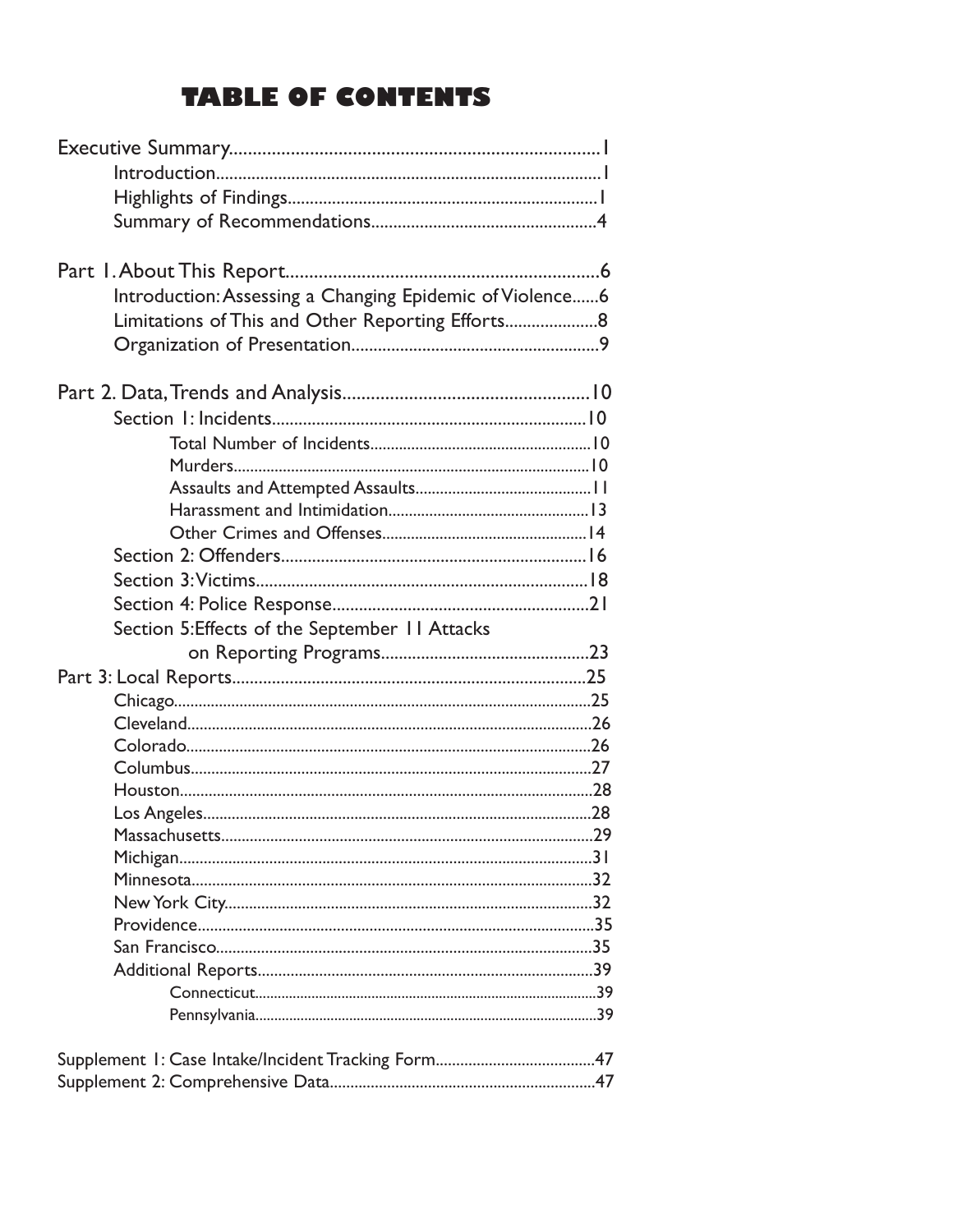## EXECUTIVE SUMMARY

### Introduction

This is a report about bias-related incidents targeting lesbian, gay, bisexual, and transgender (LGBT) individuals in the U.S. Its author is the National Coalition of Anti-Violence Programs (NCAVP), a network of 26 anti-violence organizations that monitor and respond to incidents of bias, domestic, HIV-related and other forms of violence affecting the LGBT community. It is the sixth such report in as many years.

Twelve NCAVP members collected detailed information about anti-LGBT incidents occurring in their cities and regions throughout 2000 and 2001, and these data constitute the basis for most of the analysis in this report. Two other NCAVP members contributed supplementary information, such as individual case narratives, incident data and qualitative descriptions of anti-LGBT violence in their communities. While not incorporated within the main body of analysis in this report, their observations have been cited in other appropriate contexts throughout.

The fact that only slightly more than half of NCAVP's member programs contributed to this edition of the report reflects a fundamental and ongoing capacity and resource challenge within a growing number of anti-violence organizations. Other challenges for these organizations will be discussed later in this report. Ultimately, NCAVP hopes that this report will not only draw greater attention to the incidents and trends it documents, but also highlight the need for broader responses to bias violence at the community level.

### Highlights of Findings

The total number of anti-LGBT incidents reported to NCAVP decreased significantly in the last year, from 2,135 incidents in 2000 to 1,887 incidents in 2001, a 12% decrease. Correspondingly, the number of victims tracked by NCAVP member programs also fell 12%, from 2,522 in 2000 to 2,210 in 2001.

The number of offenders fell more precipitously than either the numbers of incidents or victims, from 3,472 to 2,925, a 16% drop. Consequently, there was slightly smaller average number of reported offenders per incident in 2001 than in 2000, 1.55 v. 1.62.

In a significant departure from this report's findings in previous years, almost all reporting locations showed decreases in numbers of incidents: Chicago (-26%), Cleveland (- 24%), Houston (-18%), Massachusetts (-5%), Michigan (-11%), Minnesota (-54%), New York (-11%), Providence (-42%), San Francisco (-24%). Clearly, some areas experienced enormous decreases.

Only three reporting sites registered increases: Colorado  $(+14%)$ , Columbus  $(+5%)$ and Los Angeles  $(+2%)$ . The mean rate of increase among agencies reporting growth in the number of incidents was only 7%, while the mean rate of decrease among those reporting a decline was 24%. The mean rate of change overall was -13%.

Despite its variability at the local level, the overall decline in reported incidents, victims and offenders between 2000 and 2001 is the primary trend highlighted in this report, particularly as it reverses the 8% increase in reported incidents noted among report participants from 1999 to 2000.

### 2000-2001 TRENDS SUMMARY

#### TOTAL INCIDENTS -12%

Murder -35% Assault w/Weapons --6% Attempted assault w/Weapons -17% Assault w/Out Weapons -13% Total assault/attempted assault -12% Intimidation -24% Harassment -15% Sexual Assault/Rape -7% Abduction/Kidnapping +29% Extortion/Blackmail +300% Bomb threat/Bombing N/C Illegal Eviction N/C Police Entrapment +2% Unjustified Arrest -3% Police Raid -54% Discrimination -33% Arson -63% Vandalism +14% Robbery -15% Larceny/Burglary/Theft +15%

Incidents involving weapons 2000 16% Incidents involving weapons 2001 15%

Bats, clubs & other blunt objects -18% Bottles, bricks & rocks -5% Firearms -14% Knives & other sharp objects -28% Roped & other restraints -33% Vehicles -42% Other weapons -8%

Incident Locations: Police precinct or jail --33% Private residences -8% Public transportation -18% Streets or other public areas -7% Workplaces +8% Public Accommodations -15% Cruising Areas +25% Schools or Colleges -32% GLBTH institutions -28% In or around GLBTH events +250% Other locations -56%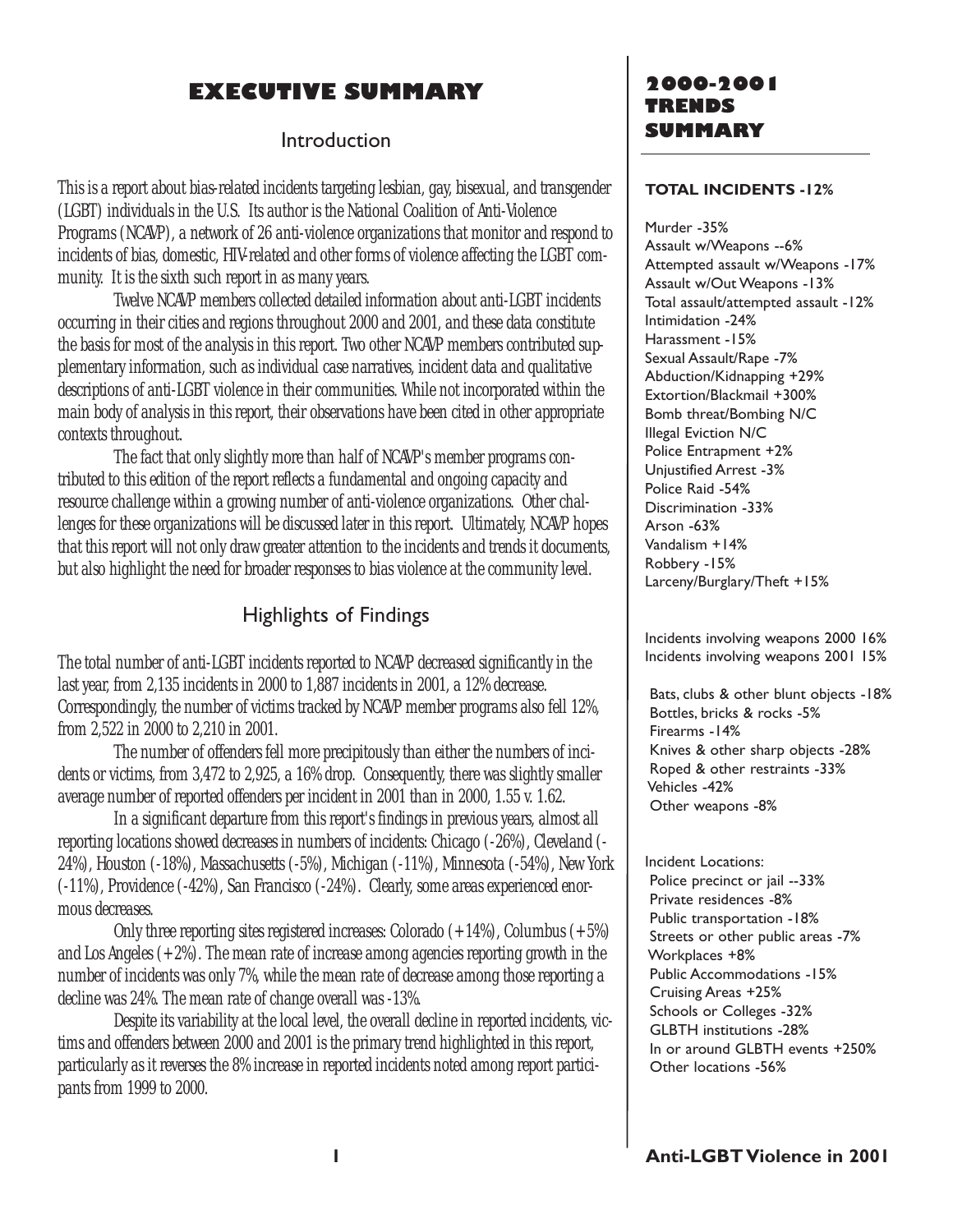### 2000-2001 TRENDS SUMMARY

#### TOTAL VICTIMS -11%

Females -5% Males -17% Transgender M-F -6% Transgender F-M +41% Organizations +18%

Lesbian or Gay-Identified -14% Bisexually-Identified N/C Heterosexually-Identified +23% Questioning or Unsure -24%

Under 18 years of age -30% 18-22 years of age -6% 23-29 years of age +1% 30-44 years of age -18% 45-64 years of age +1% 65 years of age and older +18%

African-American +2% Arab & Middle Eastern +155% Asian & Pacific Islander +6% Latina/o N/C Multi-Racial +74% Native American +31% White -20%

Extent of Injuries: No injuries -10% Minor injuries -21% Serious injuries -3%

Of Victims Injured: No medical attention required +25% Needed, but not received -5% Outpatient treatment received -19% Hospitalized -5%

Though there are mixed conclusions that can be drawn from local data submitted this year this year, as well as from the composite trends noted by NCAVP, an overriding concern expressed by reporting agencies and borne out by the decrease in reported incidents is that of insufficient staffing and funding resources available to anti-violence organizations to support direct service provision, outreach and the advertisement of services. Lack of capacity was a great challenge for participating programs, and this was perhaps more the case for those programs reporting the most significant decreases in reported incidents.

For instance, staff vacancy at the program with the largest decrease in reported incidents (Minnesota) was noted to be primarily responsible for that decrease. Similarly, the fact that the program with the second-largest decrease in reported incidents (Providence) is volunteer-run has had a direct effect on that program's ability to maintain its activities on a consistent basis from month-to-month and year-to-year.

Anecdotal evidence also suggests that many programs experienced a distinct drop in reporting immediately after the September 11 terrorist attacks. There is some evidence in the data submitted for this year's report, which indicates some validity to that suggestion. For instance, programs with the most complete survey data (Chicago, Colorado, Columbus, Los Angeles, Massachusetts, New York and San Francisco), reported an average decrease in reported incidents of 18% from their monthly averages in September and October. Furthermore, of those programs, only Los Angeles and San Francisco reported increases in September and October - 7% and 8% respectively. The other programs reported decreases ranging from 40% (Columbus) to 14% (New York). We believe that the decline in New York would have been more dramatic had agency staff not begun conducting specific World Trade Center outreach within the community. Though decreases were only calculated for September and October, it appears that the effects of September 11 on reporting activities may not have actually abated for many programs until December. Of the seven programs listed above, five list November as the month with their lowest number of reported incidents.

Another trend of note in this year's report is the continued decrease in the number of anti-gay murders in reporting locations. Led by large declines in Michigan and San Francisco (each -60%) and New York (-40%), the number of anti-gay murders decreased by 35% in 2001. It does bear noting that in New York, 23 lesbians and gay men were killed in the World Trade Center attack. Though those deaths cannot be counted as anti-LGBT, they were however, hate crimes and are counted in this report with an explanation.

With respect to violence offenses short of murder, there was mixed information. Simple assault declined 13% overall. Assaults involving weapons increased by 3% overall, but attempted assaults with weapons declined 17%. All other offenses saw declines, with the exception of abduction/kidnapping (+29%), extortion/blackmail (+300%), vandalism  $(+15%)$ , and larceny/burglary/theft  $(+14%)$ .

Also in decline in 2001 was weapons use - 19% overall, with some categories such as vehicles (-42%), ropes and restraints (-33%), and knives (-28%) declining significantly.

Perhaps correspondingly, the level of injury among victims decreased with those sustaining minor injuries decreasing 21%, and those sustaining serious injuries decreasing 3%. Additionally, those not needing any hospital care increased 25%, and those who needed hospital care decreased 14%.

And in keeping with the overall decline in both incidents and victims, the number of offenders decreased 15% in 2001, with all demographic categories of significance decreasing except those 65 years of age and older, and those identified as being multiracial.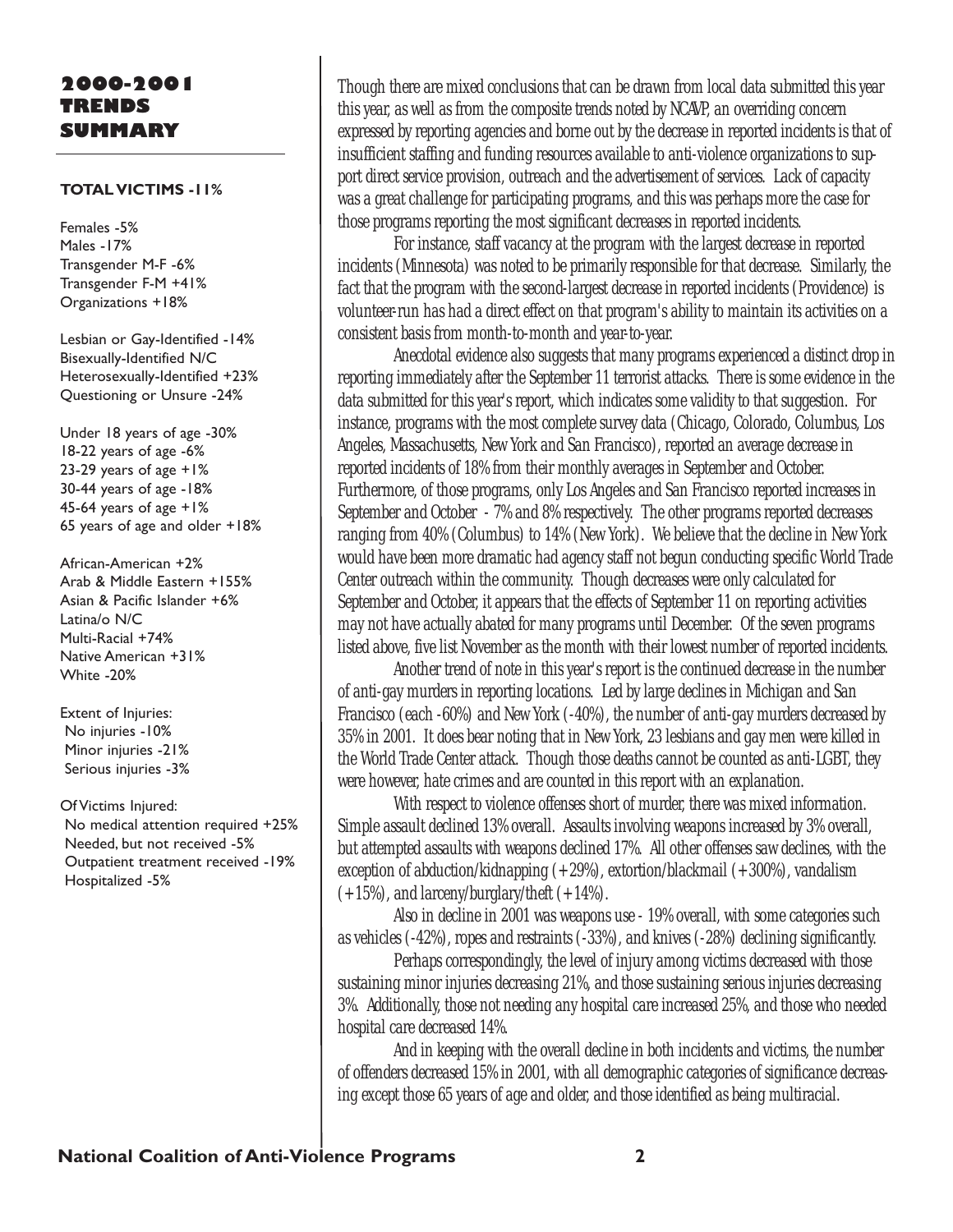offenders 65 and older increased 50%, while those identified as multiracial rose 8%.

The data this year also highlights an issue for which local programs have struggled to gain visibility for some time - that of family-based, bias-related violence. In 2001, the number of reported offenders likely to be a relative or family member increased 19% from 58 to 69.

Despite relatively large declines in both reported incidents and victims, the number of victims who chose to report to the police declined 4%, from 790 in 2000 to 762 in 2001. There was a 12% decline in the proportion of incidents reported to the police in which there was no arrest made, and an unfortunately large increase in the number of complaints from victims that police refused to take  $(+36%)$ . This trend is more than likely linked to the significant increase in the number of cases for which police refused a bias classification  $(+44\%).$ 

Another troubling trend with respect to police response is an almost across-theboard increase in affirmative responses when victims are asked whether or not they experienced abuse from police officers. The number of those reporting police to have been verbally abusive and used anti-LGBT slurs increased 51% (from 39-59); those reporting physical abuse from the police without specific anti-LGBT slurs rose 42% (from 12 to 17); and those reporting physical abuse from police officers which was accompanied by anti-LGBT slurs rose 50% (from 22 to 33). The only category of abusive police behavior to see a decline in 2001 was that of verbal abuse without use of anti-LGBT slurs: -25% (from 44 to 33). Despite relatively large declines in both reported incidents and victims, the number of victims who chose to report to the police declined on 4%, from 790 in 2000 to 762 in 2001. There was a 12% decline in the proportion of incidents reported to the police in which there was no arrest made, and an unfortunately large increase in the number of complaints from victims that police refused to take  $(+36%)$ . This trend is more than likely linked to the significant increase in the number of cases for which police refused a bias classification (+44%).



### 2000-2001 TRENDS SUMMARY

#### TOTAL OFFENDERS -15%

Females -21% Males -14% Transgender M-F +83% Transgender F-M -75%

Under 18 years of age -5% 18-22 years of age -39% 23-29 years of age -10% 30-44 years of age -10% 45-64 years of age -31% 65 years of age and older +50%

African-American -4% Arab & Middle Eastern +58% Asian & Pacific Islander -8% Latina/o -17% Multi-Racial +8% Native American -67% White -18%

Relationship of Offenders to Victims Acquaintances or friends -24% Employers or co-workers -18% Ex-lovers/partners -17% Landlords, tenants or neighbors -22% Law enforcement officers N/C Lovers/partners +10% Pick-ups +4% Relatives/other family members +19% Roommates -56% Security personnel/Bouncers -24% Service Providers -36% Strangers -12% Others -57%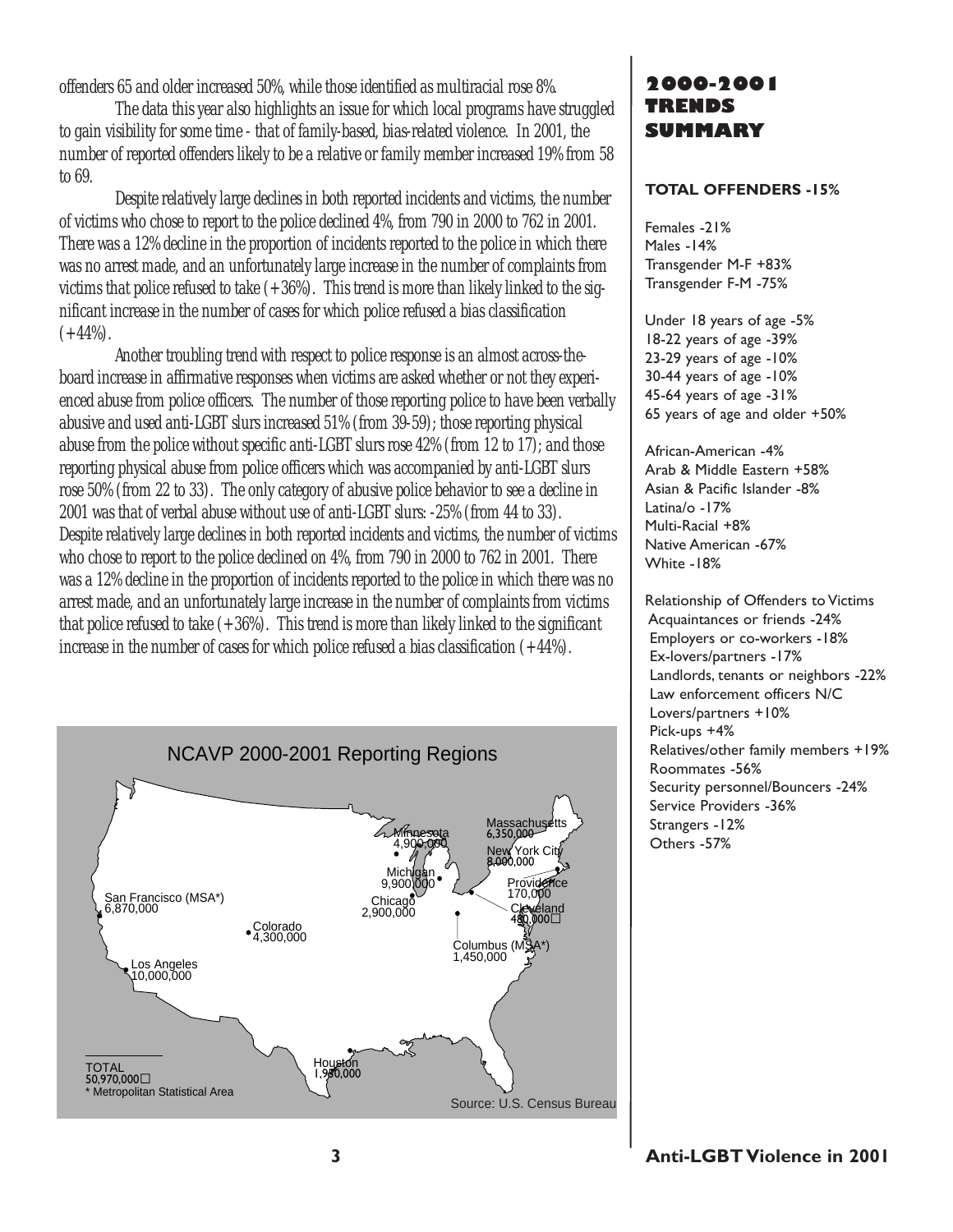### 2000-2001 TRENDS SUMMARY

#### INCIDENTS REPORTED TO POLICE -4%

Complaint taken w/no arrest -12% Complaint taken w/arrest -2% Complaint refused +36%

Not reported by victim as bias +6% Reported and classified as bias -23% Reported as bias

/classification refused +44% Attempting bias classification -13% No bias classification available -34%

Police Attitude: Courteous -2% Indifferent -5% Verbally abusive w/out slurs -25% Verbally abusive w/slurs +55% Physically abusive w/out slurs +42% Physically abusive w/slurs +50%

# Summary of Recommendations

### Recommendation I: Increase Acceptance

Foster a public, educational, political and cultural climate that makes clear that acts of anti-LGBT hatred and bias can have no part in a civil society. Specifically, schools should design and adopt general tolerance education curricula for youth (as well as protect students who identify themselves as LGBT); political leaders of every party should speak out forcefully against anti-LGBT discrimination and violence (and support genuine efforts to end them); businesses should establish and enforce appropriate LGBT tolerance and anti-discrimination standards for the workplace; religious leaders should make clear that no major religious tradition holds violence as an acceptable tenet; and the media should explain and report anti-LGBT violence in its proper context, i.e., as a broader pattern of occurrence that reflects and causes harm to everyone in America.

### Recommendation II:Add Protected Classes

Add sexual orientation and gender identity and expression to the roster of classes protected against hate-motivated violence at the federal level by passing the Law Enforcement Enhancement Act, thereby authorizing the U.S. Attorney General to investigate and prosecute such cases-particularly those cases in which it is found that local law enforcement does not have the adequate resources, mandate or will to do so. Further address violence due to perceived sexual orientation or gender identity at the state level by passing hate crimes bills to heighten public awareness of such acts and provide increased penalties for those who commit them-particularly repeat and adult offenders. To encourage these new laws, the federal government should pass legislation to provide enhanced law enforcement, criminal justice and community education funding to the states that enact them.

### Recommendation III: Fund research

Commission a federal study, as well as substantial independent ancillary research, of anti-LGBT and other hate-motivated violence and its prevalence and outcomes. In addition, mandate participation in gathering and reporting data by every political jurisdiction, down to the county level. Support the provision of, and include analyses of data from, community organizations that investigate and address related problems.

### Recommendation IV: Provide Rehabilitation and Alternatives to Incarceration

As organizations dedicated to the cessation of violence in our society, many NCAVP members strongly oppose the use of the death penalty. By extension, though NCAVP recognizes that increased penalties must be part of a comprehensive strategy to combat hate violence, it does not believe they can comprise the sole or primary method of addressing such violence. To that end, NCAVP recommends that in association with stronger hate crimes laws that provide increased penalties, enhanced rehabilitation be provided to convicted offenders to reduce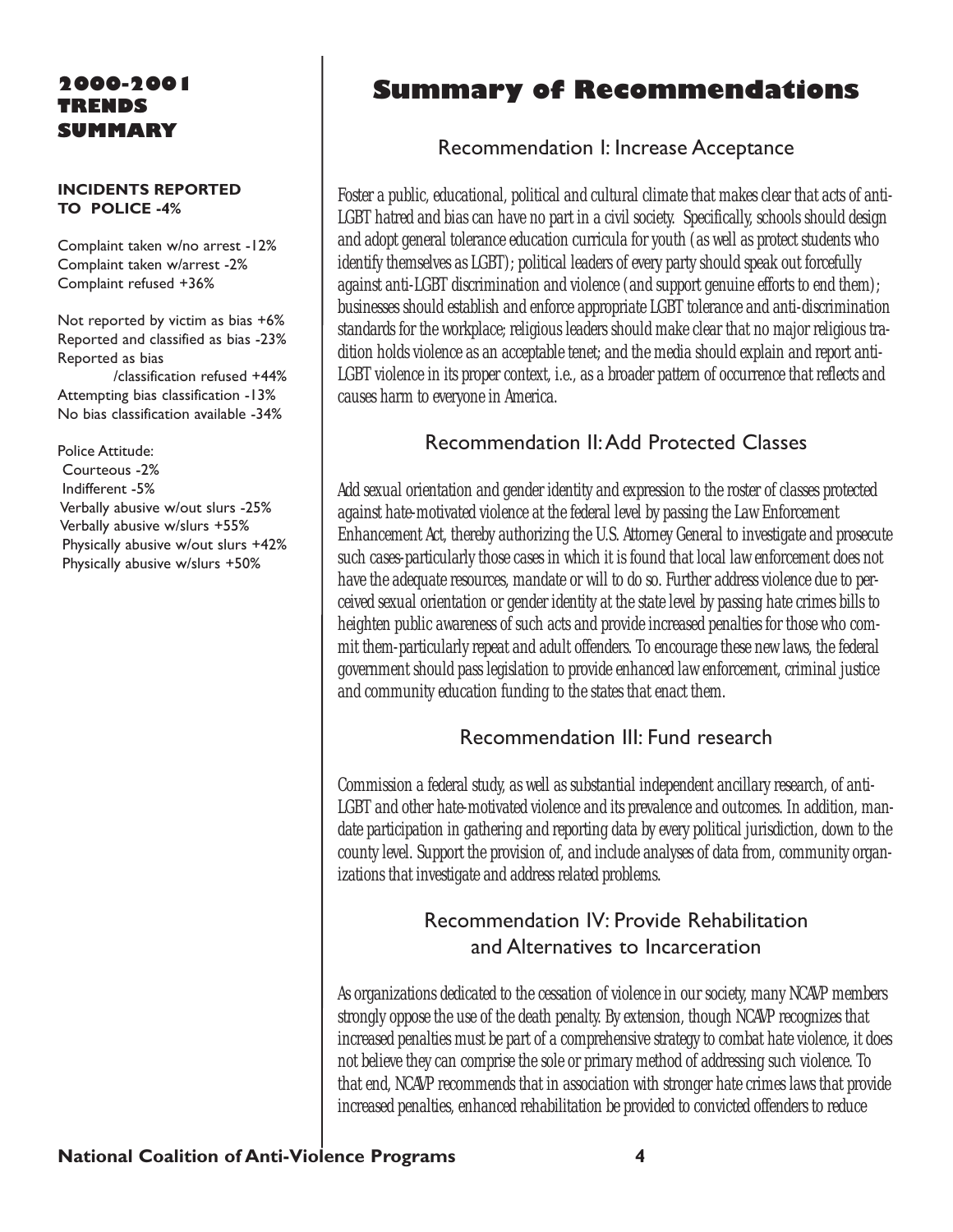recidivism and interrupt escalating cycles of abuse. Additionally, it is essential in some cases that alternatives to incarceration be developed, especially for youthful and first-time offenders.

### Recommendation V: Fund Local Initiatives

A realistic appraisal of the work being accomplished to combat hate-motivated violence at the community level must acknowledge that there is a cost associated with that effort. It is essential that local, state and federal governments fund community-based anti-violence initiatives such as training programs for law enforcement officers and district attorneys, victims' services and monitoring and reporting efforts like this one. The benefit will be to prevent and deter more acts of violence against LGBT individuals, help repair the lives of those who are victimized by them, and build cooperative relationships between the LGBT community and a wider range of partners in both the public and private service sectors.

### Recommendation VI: Increase the Efficacy of Law Enforcement

Establish and promote anti-bias units or hate crimes task forces in every major metropolitan and state police force. Investigate and prosecute acts of harassment, intimidation and abuse committed by police officers against LGBT individuals. Also provide training and resources to change police cultures and attitudes overall, and end the use of police as instruments of officially sanctioned anti-LGBT oppression.

### Recommendation VII: Disallow the Gay Panic Defense

Disqualify the so-called "gay panic defense" as a legal resort for those accused of committing hate-motivated acts against LGBT people. If that proves impracticable, shift the burden of proof in such cases onto defendants - similar to that required in many temporary insanity cases. Additionally, if jurisdictions declare that the burden of proof does rest on the defendant in such cases, prosecutors and judges must be adequately trained around what can be admissible as evidence and determine what would constitute "expert" testimony for those cases.

### NCAVP MISSION STATEMENT

The National Coalition of Anti-Violence Programs (NCAVP) addresses the pervasive problem of violence committed against and within the lesbian, gay, bisexual, transgender (LGBT) and HIV-positive communities.

NCAVP is a coalition of programs that document and advocate for victims of anti-LGBT and anti-HIV/AIDS violence/harassment, domestic violence, sexual assault, police misconduct and other forms of victimization.

NCAVP is dedicated to creating a national response to the violence plaguing these communities. Further, NCAVP supports existing anti-violence organizations and emerging local programs in their efforts to document and prevent such violence.

### NCAVP MEMBER ORGANIZATIONS

Organizations whose names are in bold type contributed to this report.

#### ARIZONA

Wingspan DV Project 300 E. 6th Street Tucson,AZ 85705 Phone: (520) 624-1779 Fax: (520) 624-0364 www.wingspanaz.org

ARKANSAS

Women's Project 2224 Main Street Little Rock,AR 72206 Phone: (501) 372-5113 Fax: (501) 372-0009

**CALIFORNIA** Community United Against Violence 160 14th Street San Francisco, CA 94103 Phone: (415) 777-5500 Fax: (415) 777-5565 Website: www.cuav.org

### 5 Anti-LGBT Violence in 2001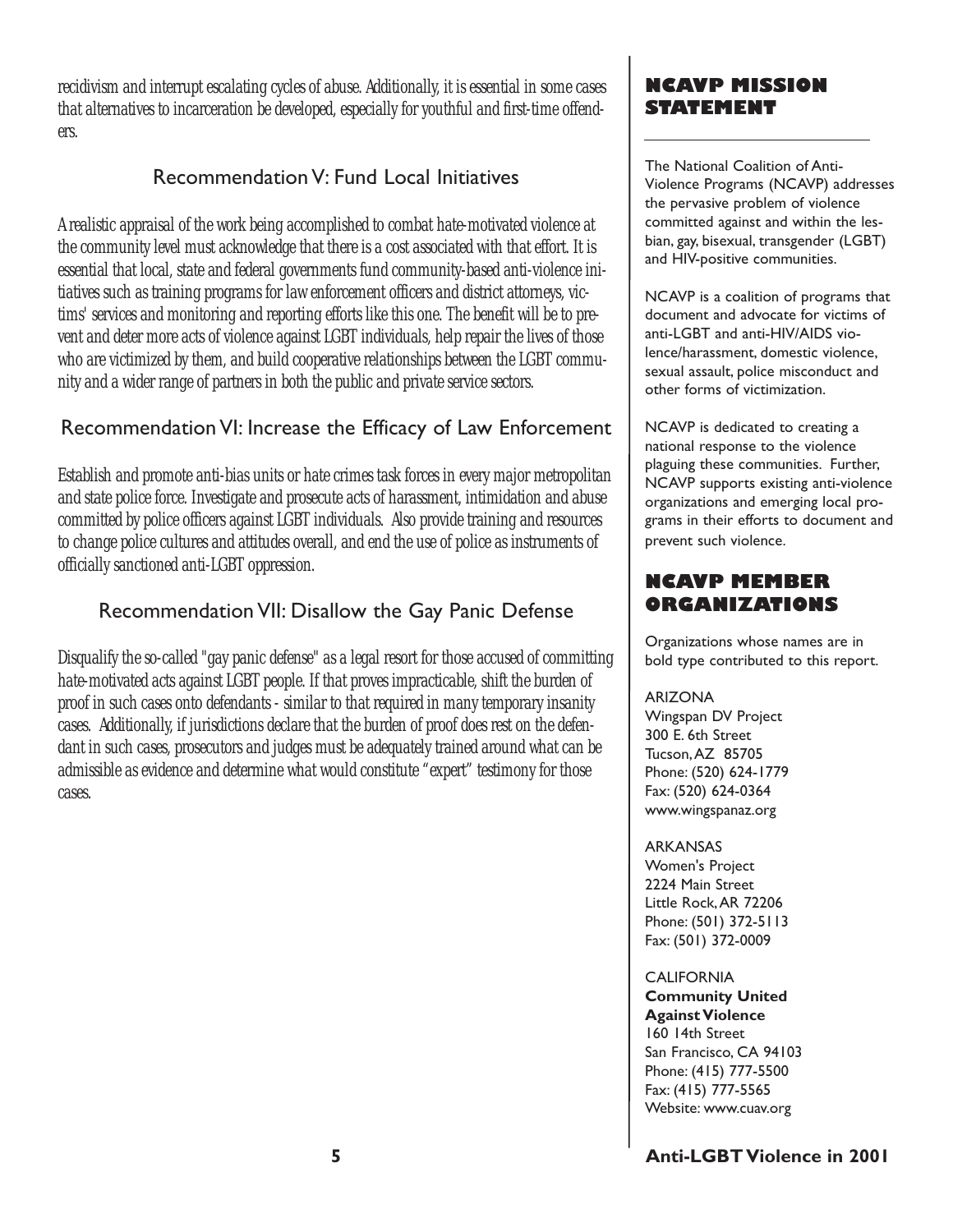### NCAVP MEMBER ORGANIZATIONS (continued)

### L.A. Gay & Lesbian Center/

Anti-Violence Project 1625 North Schrader Blvd. Los Angeles, CA 90028 Phone: (800) 373-2227 (victims' line-southern California only) Fax: (323) 993-7653 Phone: (323) 993-7674 Website: www.laglc.org

L.A. Gay & Lesbian Center/STOP Partner Abuse/Domestic Violence Program 1625 North Schrader Blvd. Los Angeles, CA 90028 Phone: (323) 860-5806 (clients) Fax: (323) 993-7699 Phone: (323) 993-7645 (office) Website: www.laglc.org/domesticviolence

The Lesbian & Gay Men's Community Center, San Diego P.O. Box 3357 San Diego, CA 92163 Phone 1: (619) 260-6380 Fax 1: (619) 260-3092

W.O.M.A.N., Inc. 333 Valencia Street #251 San Francisco, CA 94103-3547 Phone: (415) 864-4722, Crisis Line Fax: (415) 864-1082 TTY: (415) 864-4765 Website: www.womaninc.org

#### COLORADO

Colorado Anti-Violence Program P.O. Box 181085 Denver, CO 80218 Phone: (303) 852-5094 (888) 557-4441, Crisis Lines Fax: (303) 839-5205 Phone: (303) 839-5204, Office Website: www.coavp.org

### PART 1.ABOUT THIS REPORT

### Introduction:Assessing a Changing Epidemic of Violence

This report provides a glimpse into some of the latest trends in violence against lesbian, gay, transgender and bisexual (LGBT) individuals in a number of cities and regions throughout the U.S. It has been prepared by the National Coalition of Anti-Violence Programs (NCAVP), a not-for-profit, voluntary network of 26 community-based victim service organizations that monitor and respond to bias-motivated and other forms of violence affecting LGBT communities. This is the eighth national report about bias violence that NCAVP has issued in as many years.

NCAVP has typically introduced this report by characterizing the problem of anti-LGBT violence in the U.S. with terms drawn more from epidemiology than from criminal science. This has been to emphasize the broad and pervasive nature of acts that are frequently dismissed as isolated or random incidents. Past editions of this report have also stressed that anti-LGBT violence is revelatory of social pathologies more fundamental, and ultimately more dangerous, than other violent crime. That is not only because violence rooted in the hatred of difference has fueled most of the shameful chapters in our own national history, but because it also accounts for a large share of the human tragedies unfolding throughout the world today.

In the wake of increased public attention to anti-LGBT violence in recent years, most mainstream national leaders now acknowledge that its incidence has surpassed "acceptable" levels, and most will also now publicly state that any incidence of anti-LGBT violence is wrong. But it is one thing to acknowledge anti-LGBT violence (along with racist, sexist and other forms of abuse) as a pressing national concern, and another to address it with any real zeal. Even now, the full weight and resources of federal, state and local governments have hardly been brought to bear on the problem. A national Law Enforcement Enhancement Act, which would have authorized the Attorney General of the U.S. to investigate and prosecute anti-LGBT crimes as violations of federal civil rights law, continues to flounder in Congress, even though large majorities in both chambers have now passed similar versions of such a bill. At the start of the current administration, the prospects for reviving HCPA were uncertain : while Governor of Texas, President Bush staunchly opposed the expansion of that state's Hate Crimes Law to include crimes motivated by a victim's sexual orientation or disability (e.g., HIV/AIDS status). Given the current climate and priorities in Washington, it remains unclear what, if any attention the legislation - or the issue will receive.

It remains true that there is still not a meaningful federal effort to assess the true extent of anti-LGBT violence in the U.S., such that this report, covering a comparatively small portion of the country and its population, is the most comprehensive survey that anyone can obtain. It is important to note here that many of the deficiencies in assessing the extent of anti-LGBT violence also apply to other forms of hate-motivated violence, based on race, ethnicity, religion, etc. The need for more resourceful national monitoring is very clear, given the variability of the trends highlighted in this and past years' editions of NCAVP's report. In many cases, these trends beg for more adequate research, or at least the expansion of a survey such as NCAVP's throughout the nation as a whole.

In 2001, for example, NCAVP documented a significant decline in reported inci-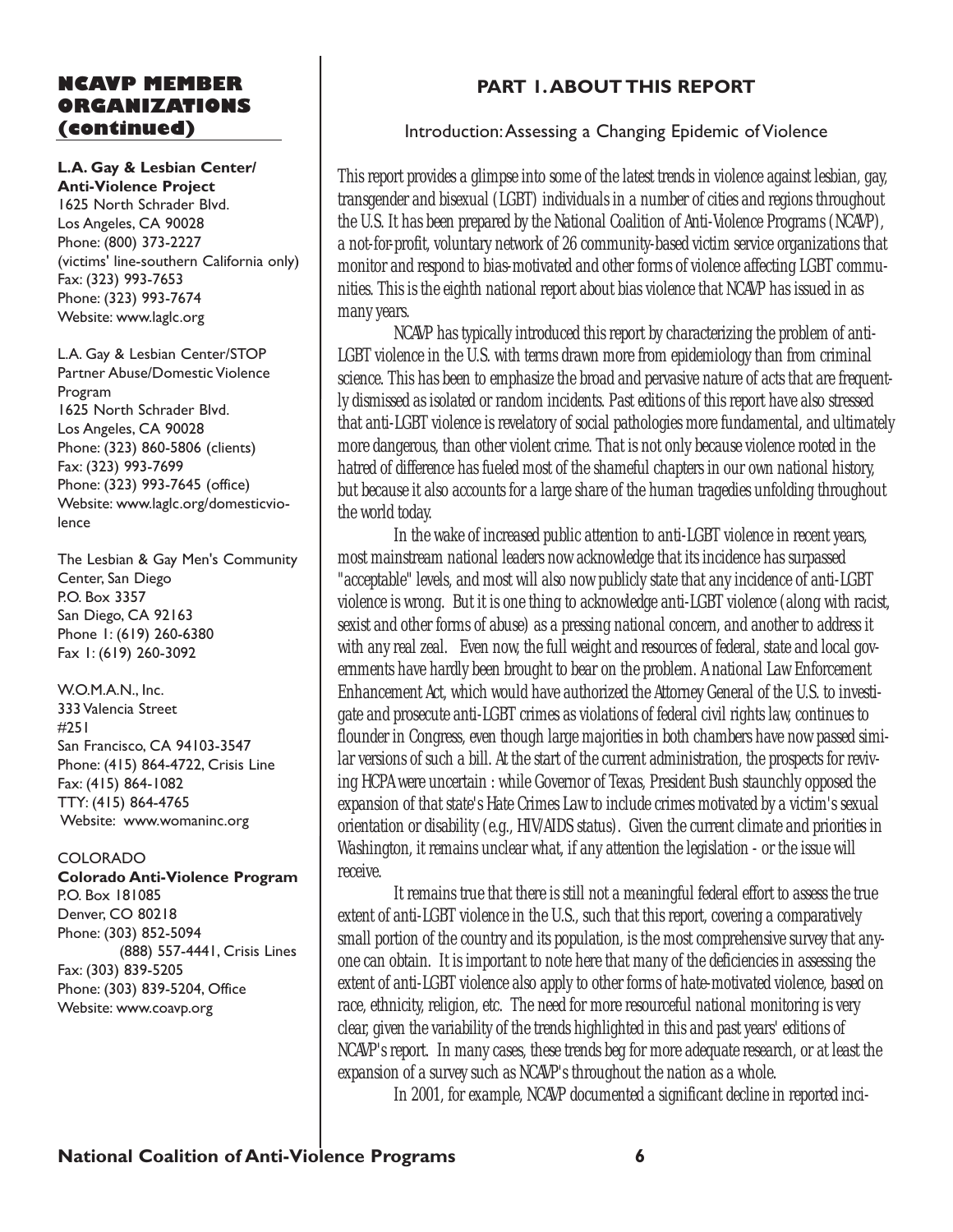dents. NCAVP is aware that some who oppose any civil and legal protections for the LGBT community will use it to suggest that bias violence is no longer a vital concern. NCAVP would like nothing more than to agree with them, but sadly, even the most cursory review of a national Internet mailing list to which most NCAVP members subscribed in 2001 reveals there were an exceptional number of incidents from simple assaults and property crimes to brutal acts committed against LGBT individuals in parts of the country where communitybased anti-violence services are minimal or nonexistent. Additionally, none of the programs participating in the report could state that anti-LGBT violence actually declined in any of their cachement areas.

How, then, to interpret the apparent decline in bias-related incidents documented by NCAVP in the cities and regions covered by this report? Is it indeed positive news? NCAVP would argue that eleven anti-LGBT murders in twelve regions (or just one) is still intolerably high, and demand a true national accounting of bias-related murders affecting all relevant communities before acknowledging any real progress against them. Perhaps more significantly, is how to interpret growth in the number of attempted assaults in 2001, which seemed to occur at the expense of those that were actually successful? Again, it seems positive news, until one comes across stories like that of Clinton Scott Risetter in Santa Barbara, California. On February 24, 2002, an acquaintance, Martin Thomas Hartman doused him with gasoline and set him aflame while he was sleeping. Hartman later told police that told police that he was upset to learn that Risetter was gay and that his hatred of gay men had come from being "hit on" by another man.

Unfortunately, this case and many like it will not be documented in NCAVP's report next year, because there is no longer an NCAVP member agency in the Central Coast area of California. One difference between this incident and others like it in areas where there is no NCAVP program is that because California has active hate crimes legislation, which requires such incidents to be reported to federal authorities, it is likely to be referenced in the "official" national survey of bias violence currently administered by the FBI. Many other incidents will not be referenced in that survey because there is no local mandate to send information to the FBI, a condition that renders the FBI's report extraordinarily deficient in tracking anti-LGBT incidents. For instance, the FBI identified just two anti-LGBT murders nationally in 2000 (the last year for which data is available), while in the same year, in a much smaller portion of the country, NCAVP documented 17, including five in New York City alone. During the same period, the FBI tracked a mere 1,486 anti-LGBT incidents nationally, as opposed to the 2,135 incidents reported to NCAVP in twelve locations.

In the absence of a true federal commitment to combat or even adequately assess the problem of anti-LGBT violence, one other way to address it is with greater public and private funding for community-based anti-violence programs. Here again, however, the past year's progress has been retrograde. High levels of fiscal insufficiency threatened many of NCAVP's members, such that by the end of 2001, two were close to suspending operation, and one lost its full-time staff person during production of this report.

In this context, that twelve of NCAVP's members still contributed meaningful data to this report is an admirable testament to their commitment and capabilities. On the whole, however, this is no way to fight an epidemic-or even to learn where and how it occurs. The pressing national concerns of anti-LGBT violence and other bias crime still await solutions that fairly acknowledge they exist.

### NCAVP MEMBER ORGANIZATIONS (continued)

#### **CONNECTICUT**

Connecticut Womens' Education and Legal Fund 135 Broad Street Hartford, CT 06105 Phone: 860-247-6090, x16 Fax: 860-524-0804 Website: www.cwealf.org

DISTRICT OF COLUMBIA Gays & Lesbians Opposing Violence (GLOV) 2120 L Street, NW, Suite 850 Washington, DC 20037

#### ILLINOIS

Horizons Anti-Violence Project 961 W. Montana Chicago, IL 60614 Phone: (773) 871-CARE, Hotline Phone: (773) 472-6469 Website: horizonsonline.org

#### **KENTUCKY**

Gay & Lesbian Services Organization Box 11471 Lexington, KY 40575-1471 Phone: (606) 257-8462, work Fax: (606) 257-5592

LOUISIANA

Lesbian & Gay Community Center of New Orleans 2114 Decatur Street New Orleans, LA 70116 Phone: 504-945-1103 Fax: 504-945-1102 Website: www.lgccno.org

#### **MASSACHUSETTS**

Fenway Community Health **Center** Violence Recovery Program 7 Haviland Street Boston, MA 02115 Phone: 1-800-834-3242 (intake line) Fax: (617) 536-7211 Website: www.fchc.org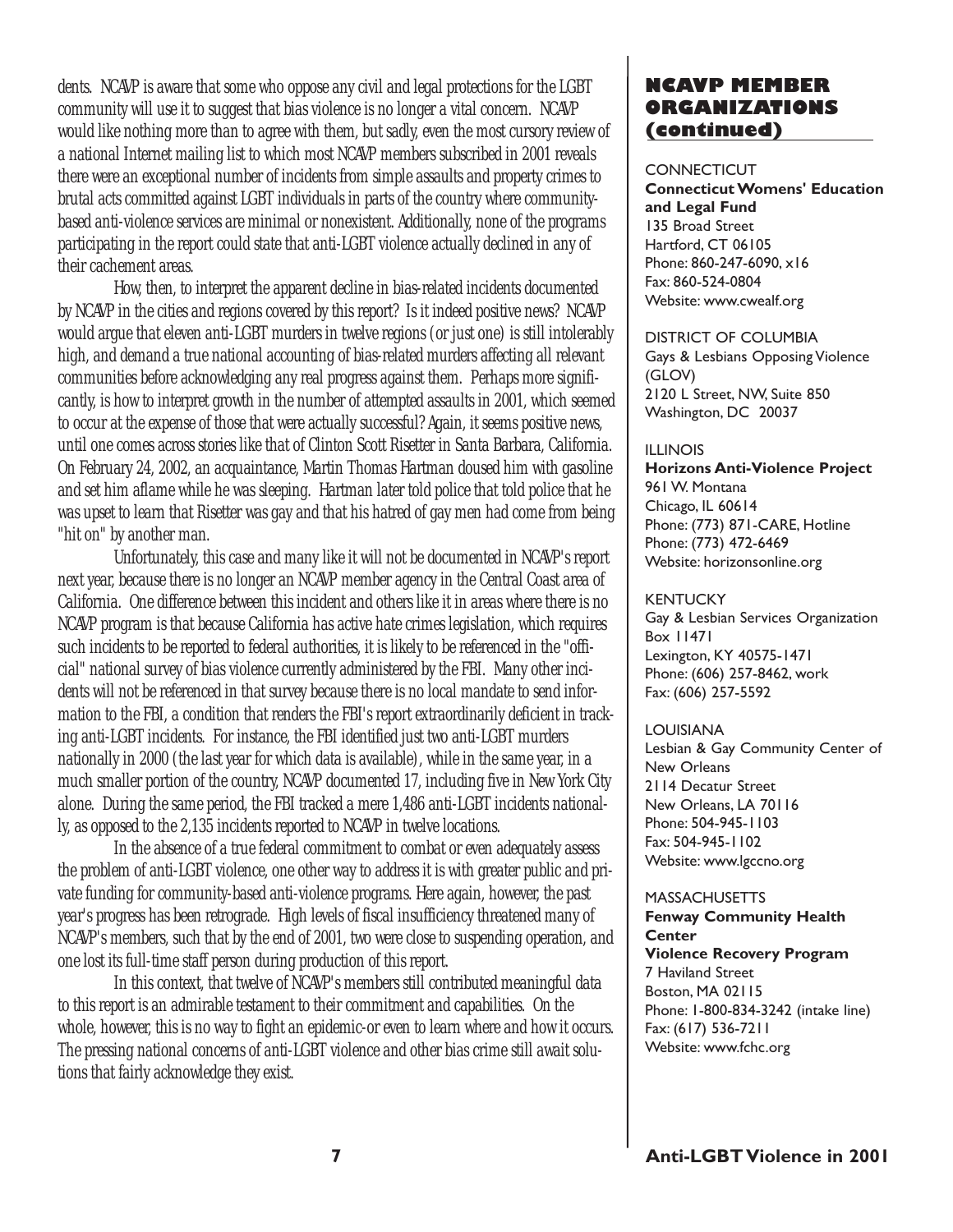### NCAVP MEMBER ORGANIZATIONS (continued)

The Network/La Red PO Box 6011 Boston, MA 02114 Phone: (617) 695-0877

#### MICHIGAN

Triangle Foundation 19641 West Seven Mile Road Detroit, MI 48219 Phone: (313) 537-3323 Fax: (313) 537-3379 Website: http://tri.org

#### **MINNESOTA**

Out Front Minnesota 310 East 38th Street Suite 204 Minneapolis, MN 55409 Phone: (800) 800-0127, Hotline Fax: (612) 822-8786 Phone: (612) 822-0127

#### NEW YORK

New York City Gay and Lesbian Anti-Violence Project 240 West 35th Street, Suite 200 New York, NY 10001 Phone: (212) 714-1141, hotline Fax: (212) 714-2627 Phone: (212) 714-1184, office phone TTY: (212) 714-1134 Website: www.avp.org

#### OHIO

Buckeye Region Anti-Violence **Organization** P.O. Box 82068 Columbus, OH 43202 Phone: (614) 268-9622 Fax: (614) 262-9264

#### The Lesbian & Gay Community Service Center of Greater **Cleveland**

6600 Detroit Avenue Cleveland, Ohio 44102 Phone: (216) 651-5428 Fax: (216) 651-6439 Website: www.lgcsc.org

### Limitations of this and other reporting efforts

As the introduction should have made clear, this report is not a complete survey of anti-LGBT bias violence in the U.S. Such a report is quite impossible to obtain. Some of the deficiencies of current federal survey efforts have already been described. It is now suitable to add that they remain entirely voluntary, do not utilize a standard survey instrument, and do not employ a consistent definition of bias violence.

While NCAVP's reporting effort is considerably more refined, its members still lack sufficient resources to conduct research with greater geographical coverage or more extensive cross-referencing and analysis. In addition, the demands associated with contributing to this report are enormously burdensome for a large portion of NCAVP's members. On the other hand, the Cleveland Lesbian and Gay Services Center is again participating in this year's report after an absence from the 2000 edition.

Other than by requiring its members to adhere to standardized and verifiable reporting procedures, NCAVP makes little attempt to correct for certain other variables likely to influence the extent of reporting within each region.

Because anti-LGBT violence has historically been poorly addressed by law enforcement (and because police officers remain one of the prime categories of offenders documented by NCAVP each year), it is very often underreported to police even in jurisdictions where there are large and visible LGBT communities. The extent of reporting to anti-violence organizations is greater, but necessarily dependent on a victim's knowledge of the existence of these organizations and, in many cases, the desire to access their services.

For this reason, most NCAVP members engage in various kinds of education and outreach, which can strongly influence the number of case reports they receive. For example, in New York City, the local AVP mounted a highly visible public advertising campaign in the summer months of 2000, encouraging LGBT individuals to report any act of anti-LGBT violence, no matter how seemingly minor, to its 24-hour hotline. The campaign had a tremendous effect on the number of one-time verbal harassment reports to the agency. However, the resources which enabled that level of outreach were not available to the agency in 2001, and harassment reports fell 9%.

Just as some NCAVP member activities can increase the extent of reporting, their absence can reduce it. Anti-LGBT violence affecting younger and older people, for example, continues to be underreported to most of NCAVP's members because few of them have the resources to mount dedicated youth or senior programs. Again, a much more resourceful national research effort is needed before the extent and impacts of violence affecting these and other populations can be assessed with any real efficacy.

Finally, issues directly or indirectly related to the LGBT community can have an effect on reporting and/or the number of actual incidents occurring in a region or nationally. In 2000 San Francisco registered an increase in the number of anti-LGBT harassment cases in the months just before and just after the statewide vote on the anti-LGBT Knight Initiative. However, this increase was neither sustained nor was it replicated as a result of the rise of any similar community issue in that region in 2001.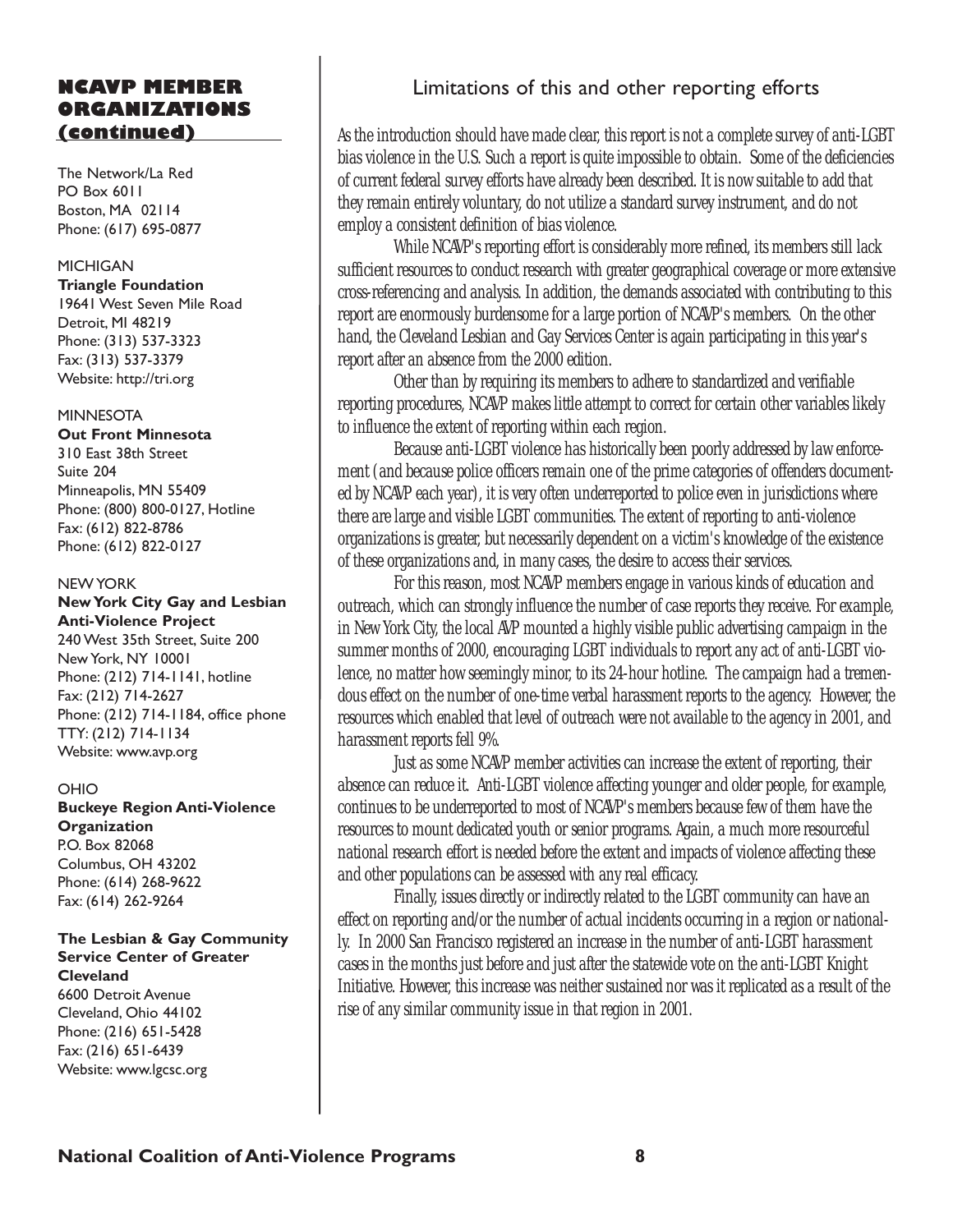### Organization of Presentation

The organization of this report is straightforward, and largely the same as in prior years. Part 1, this section, has provided background about NCAVP's reporting effort and various relevant issues. Part 2 presents an overview and analysis of national statistics and trends, and is divided into a number of sections, while Part 3 itemizes NCAVP's national recommendations for improving research, prevention, service, criminal justice, law enforcement and related strategies.

Part 4 provides more detailed information about the data contributed to this report by each of the twelve NCAVP agencies that participated in its compilation this year, as well as additional information provided by other NCAVP members. The supplements contain other useful resources, including a copy of NCAVP's standardized bias violence reporting form and the complete set of aggregate local and national data forming the basis for this report.

### NCAVP MEMBER ORGANIZATIONS (continued)

Stonewall Cincinnati PO Box 954 Cincinnati, OH 45201 Phone: (513) 651-2500 Fax: (513) 651-3044 Website: www.stonewallcincinnati.org

#### OKLAHOMA

Tulsa Oklahomans for Human Rights 4021 South Harvard Avenue Suite 210 Tulsa, OK 74135-4600 Phone: (918) 743-GAYS (4297) Fax: (918) 747-5499

#### PENNSYLVANIA

The Center for Lesbian & Gay Civil Rights 1211 Chestnut Street 6th Floor

Philadelphia, PA 19107 Phone: (215) 731-1447 Fax: (215) 731-1544 Website: www.center4civilrights.org

#### RHODE ISLAND

Rhode Island Alliance for Lesbian and Gay Civil Rights 41 12th Street Providence, RI 02906 Phone: (401) 331-6671 Fax: (401) 272-4374

#### TEXAS

Montrose Counseling Center 701 Richmond Avenue Houston,TX 77006 Phone: (713) 529-0037 Fax: (713) 526-4367 Website: www.neosoft.com/~mcc/hatecrim.htm www.neosoft.com/~mcc/intpartv.htm

#### VIRGINIA

Virginians for Justice P.O. Box 342 Richmond,VA 23218 Phone: (800) 2-Justice, Hotline Fax: (804) 643-2050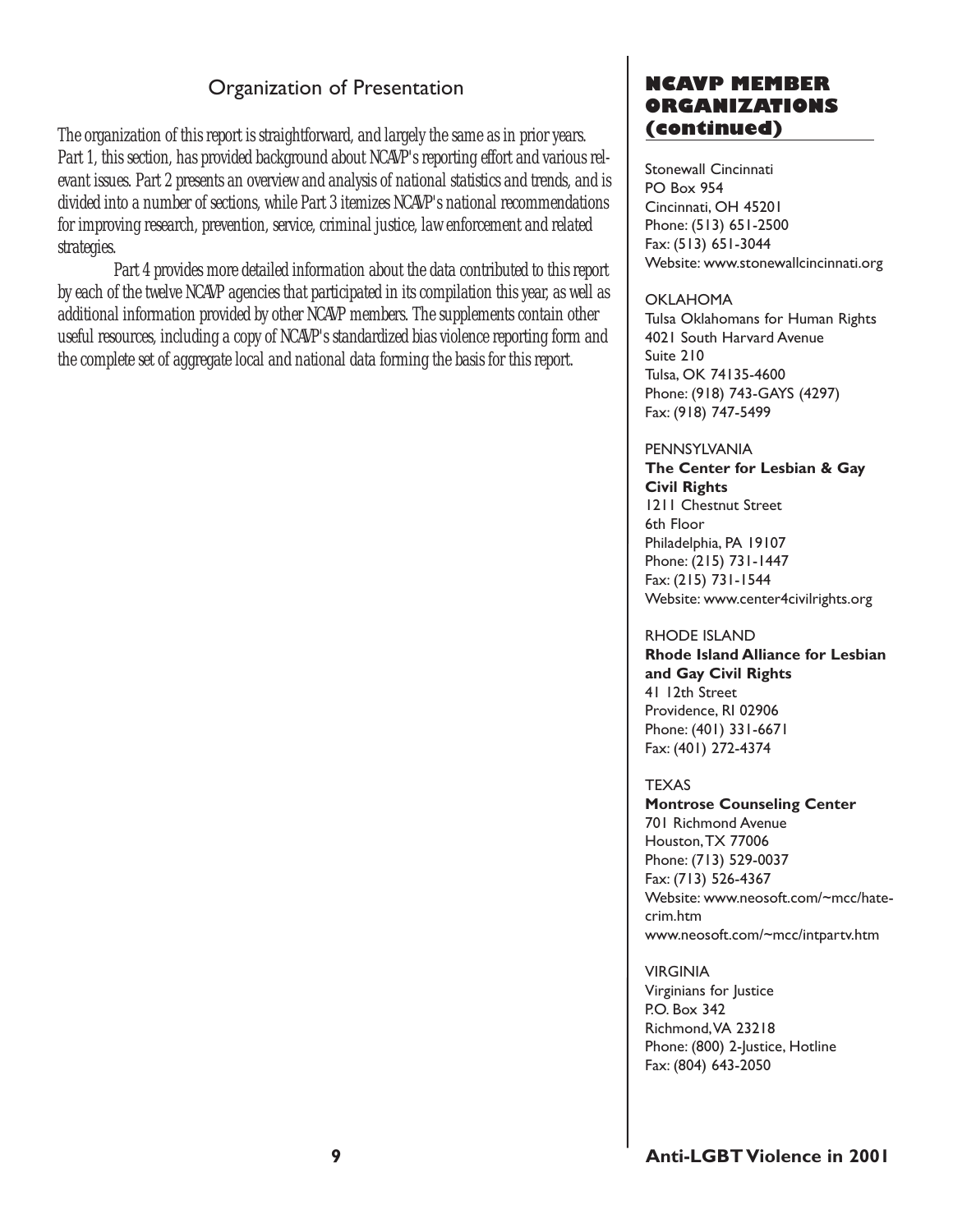### INCIDENT NARRATIVES

Several of the reporting NCAVP organizations submitted individual incident narratives along with aggregate incident data. These narratives are reproduced on the succeeding pages to provide a better sense of the scope and complexion of anti-LGBT violence and harassment, as well as the effects on its victims. The name of the region/state at the end of each narrative indicates the location of the NCAVP organization that reported it.

A transgender Latina was with two friends at a department store when she was followed by a store employee who said to others in the area, "Look at the faggots," and then to the victim, "Why don't you dress like a man." NEW YORK

On June 21, 2000 the badly decomposed body of Fred C. Martinez Jr. was found in a canyon just south of Cortez Colorado, in the Four Corners Region. The 16-year-old Navajo had suffered from blunt trauma and exposure. Family and friends have stated that Fred identified as gay, transgender, two-spirit or nadleeh. He was last seen by his family on June 16, heading to the rodeo.

Five days after Fred's burial his grave was desecrated. In addition, flowers left at the canyon edge, where his body lay for five days before being discovered, were stolen.

On July 3, 2001 Shaun Murphy of Farmington, NM was arrested in connection with the case. He was subsequently charged with first-degree felony murder. He is currently awaiting trial.

#### COLORADO

On January 22, 2001, a man who disapproved of his sister's lesbian relationship, got out of his car, and approached her and her partner's car. He smashed in the driver's side window, injuring one of the partner. The brother then pulled her out of the car and hit her across the face. After finally letting her

### PART 2. DATA, TRENDS AND ANALYSIS

#### Section 1. Incidents

Total Number of Incidents

The twelve NCAVP member agencies participating in this report documented 1,887 incidents of anti-LGBT violence in 2001, representing a 12% decrease over the 2,135 incidents they reported in 2000. These incidents affected 2,210 victims, or 12% fewer than the 2,522 victims reported in 2000. They were committed by 2,925 offenders, v. 3,472 in 2000, a decrease of 16%.

The 2001 incidents were further categorized to include 3,537 distinct crimes and offenses, 14% fewer than the 4,136 identified in 2000. In all, for every incident documented by NCAVP in 2001, the average of 1.18 victims per incident (unchanged from 2000), 1.55 offenders (v. 1.62) and 1.87 crimes and/or offenses (v. 1.93).

The number of incidents increased in three of the twelve reporting regions, including Colorado  $(+14%)$ , Columbus  $(+5%)$  and Los Angeles  $(+2%)$ . They declined in nine others: Chicago (-24%), Cleveland (-24%), Houston (-18%), Massachusetts (-5%), Michigan (-11%), Minnesota (-54%), New York (-11%), Providence (-42%), and San Francisco (-24%). The mean rate of increase among agencies reporting growth in the number of incidents was 7%; the mean rate of decrease among those reporting a decline was 24%. The mean rate of change overall was -16%. The map on page 12 illustrates the percentage increases and decreases of reported incidents throughout the participating regions.

#### Murders

In a significant change, and perhaps one of the true bright spots in this report (programs may struggle to obtain reports on bias-related incidents short of murder, but murders are generally easily quantifiable), anti-LGBT murders decreased 40%. NCAVP officially documented 12 murders in 2001, compared with 17 that occurred in the same regions in 2000.



National Coalition of Anti-Violence Programs 10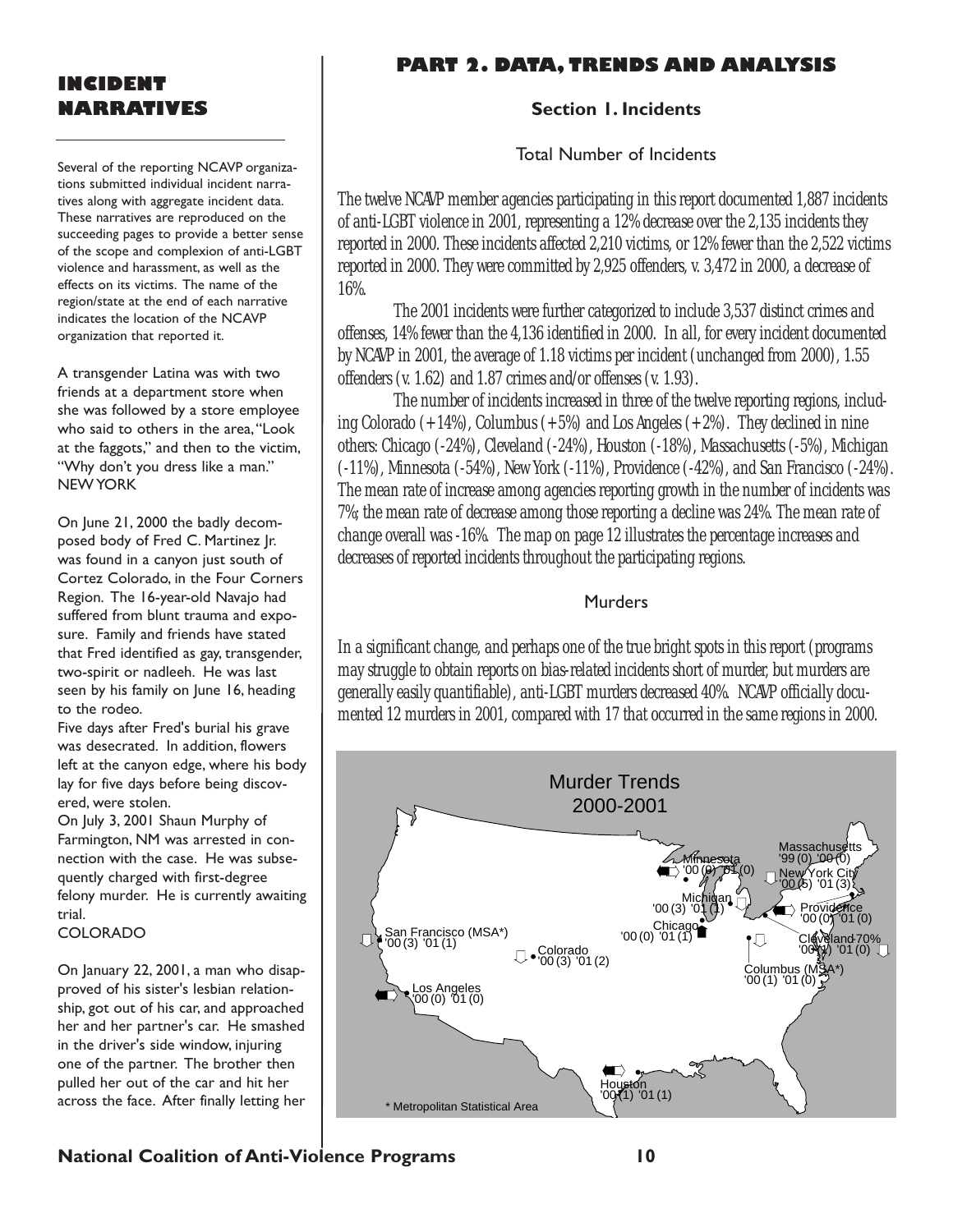Finally, while murders provide some of the most disturbing examples of anti- LGBT violence, hate-motivated acts can and do take many other forms. For this reason, NCAVP views murders as the "tip" of a much larger and more treacherous reserve of violence, one that continues to present a troublesome challenge and concern for LGBT communities and individuals across the nation, even when reporting levels decrease and its most visible manifestation decreases. The iceberg illustration above is one way of highlighting this point of view.

### Assaults and Attempted Assaults

In general, the number of reported assaults NCAVP documented decreased 9% to 732 in 2001 from 808 in 2000. There were significant decreases in both simple assaults (-13%) and attempted assaults with weapons (-17%). However, there was a slight increase in assaults with weapons  $(+3%)$ , attributed to increases in Colorado  $(+800%)$ , Columbus  $(+4%)$ , Los Angeles  $(+6%)$ , Massachusetts  $(+43%)$ , and New York  $(+20%)$ .

There were regional variations in other reporting areas involving assaults. Simple assault increased in Chicago (150%), Los Angeles (+18%), Massachusetts (+800%), and Michigan (+23%), and decreased in Cleveland (-66%), Colorado (-35%), Columbus (-5%), Houston (-80%), Minnesota (-42%), New York (-7%) and San Francisco (-46%). Offsetting the increases in assaults with weapons listed at the beginning of this section, there were decreases in Cleveland (-66%), Houston (-20%), Michigan (-62%), and San Francisco (- 27%). It's important to note as well that the proportion of incidents involving assault remained almost constant from 2000 to 2001 (38% v. 39%).

Perhaps as a consequence of the overall decline in incidents involving assault, the number of victims reporting injuries declined 15%. However, it what may be a reflection of the increase in assaults carried to fruition involving weapons, there was a only a negligible decline in the number of incidents in which victims sustained serious injuries from 221 to 215 (-3%). There was a more substantial decrease in the number of victims needing hospitalization, from 399 to 345 (-14%).

With respect to weapons use, there were declines in all categories. However, declines



#### go, he drove off. LOS ANGELES

A lesbian couple reported being harassed by a man who was angry over a parking space, and then began yelling at them "you are fucking dykes! You eat pussy!" The victims had a twoyear-old daughter who witnessed the harassment and slurs. **MASSACHUSETTS** 

A transgender latina was walking down the street near when a latino man on a bike started yelling homophobic epithets at her. This harasser followed her for several blocks. The woman to avoid the harasser but he following her finally approaching her and spitting in her face. Finally, the victim ran to a pay phone and called 911 and then went into a local business until the police arrived. The case was classified as Hate Crime. SAN FRANCISCO

A 36 year-old gay man living in a mens shelter was struck in the head from behind by another shelter resident. While hitting the victim, the assailant said, "I heard about you, shut the fuck up, you faggot. NEW YORK

Four teenagers invited another teen to go on a ride with them. They instead drove to an area outside of town where the the victim was beaten unconscious and left by the side of the road He lay there for seven hours in subfreezing temperatures. He was finally found by a passerby, and was hospitalized for three weeks afterward. He remained comatose for several days. He recalls being called a "fag" during the assault. One of the alleged assailants later bragged to a classmate about "beating up a fag". The local DA's office waited almost a full year after the assault to reveal his decision not to file criminal charges. A federal civil rights claim has been filed on behalf of the victim. COLORADO

An Asian UCLA extension student

### 11 Anti-LGBT Violence in 2001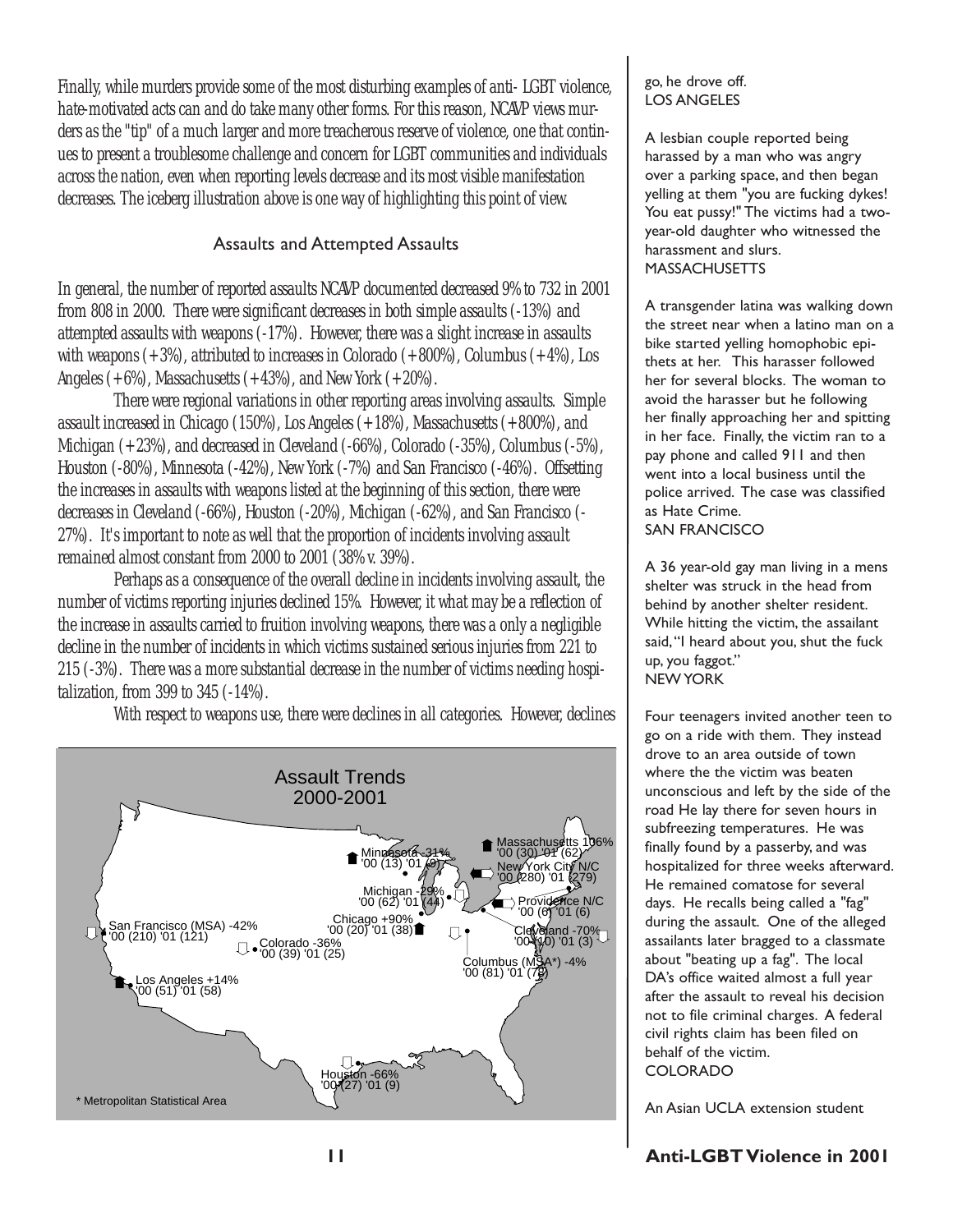received numerous death threats via both email and surface mail. The threats targeted his sexual orientation and ethnicity (e.g., "FAGGOT, EVERY-BODY HATES YOU, CHINK!!!") and were very specific about the date, methods and potential weapon to be used in a threatened attack: "We have decided to come to kill you in your room on March 1st 2001" and "I...love to use hard weapons, such as 45 magnum, pistol, rifle or knife). LOS ANGELES

While waiting to cross a street, three men approached as Latino gay man and pushed him against a car and asked if he was gay. When the victim said that he was, the perpetrators punched him and knocked him onto the sidewalk. They them fled. NEW YORK

A 28-year-old transgender lesbian reported graffiti in the bathroom at her work place. Someone had drawn a picture of a woman with a penis and wrote "Is it a boy or a girl?" There was also writing that included the victim's last name and more writing on the toilet paper dispenser that said "he/she". **MASSACHUSETTS** 

Diane Whipple, a 33 year old lesbian, was brutally mauled to death by two dogs in the hallway of her apartment building. The dogs allegedly were trained as lethal attack dogs by the Arian Brotherhood Nation, to which the dogs' owners have personnel ties. One of the dogs' owners was found guilty in early 2002 of second degree murder.

#### SAN FRANCISCO

A member of SAGE, an organization serving lesbian and gay seniors was leaving a meeting of the group, when a man pushed her into the side of a building, grabbed her scarf and attempted to steal her briefcase, while yelling "Dyke" at her. NEW YORK

The week before the Denver GLBT Pride Parade, information collected by were more substantive in categories likely to cause the most injury to victims and tend to indicate a closer proximity of offenders to victims: bats, clubs and other blunt objects (-18%), firearms (-14%), knives and sharp objects (-28%), ropes and restraints (-33%), and vehicles (-42%). A smaller decline was charted in the use of bottles, bricks and other projectiles  $(-5%)$ .

# **Murders in Relation to Other Incidents of Anti-LGTB Violence, 2001**



Characteristics of many attacks using these weapons are that they are fleeting, launched from a distance and less effective at causing serious harm to their targets.

Increases in weapons use that potentially bear attention in subsequent tracking periods include increases in the use of bats, clubs and other blunt objects in Houston  $(+120%)$ , Massachusetts  $(+100%)$  and San Francisco  $(+75%)$ , the use of firearms in New York  $(+20%)$ , and the use of vehicles in Michigan  $(+100%)$ .

As noted in Part 1, the apparent decline in murders must be approached with caution: it is not possible to draw from NCAVP's limited survey efforts any general conclusions about bias-related murder trends nationally. Certainly reporting programs would like to believe that the overall decline in murders is evidence that anti-LGBT murders have begun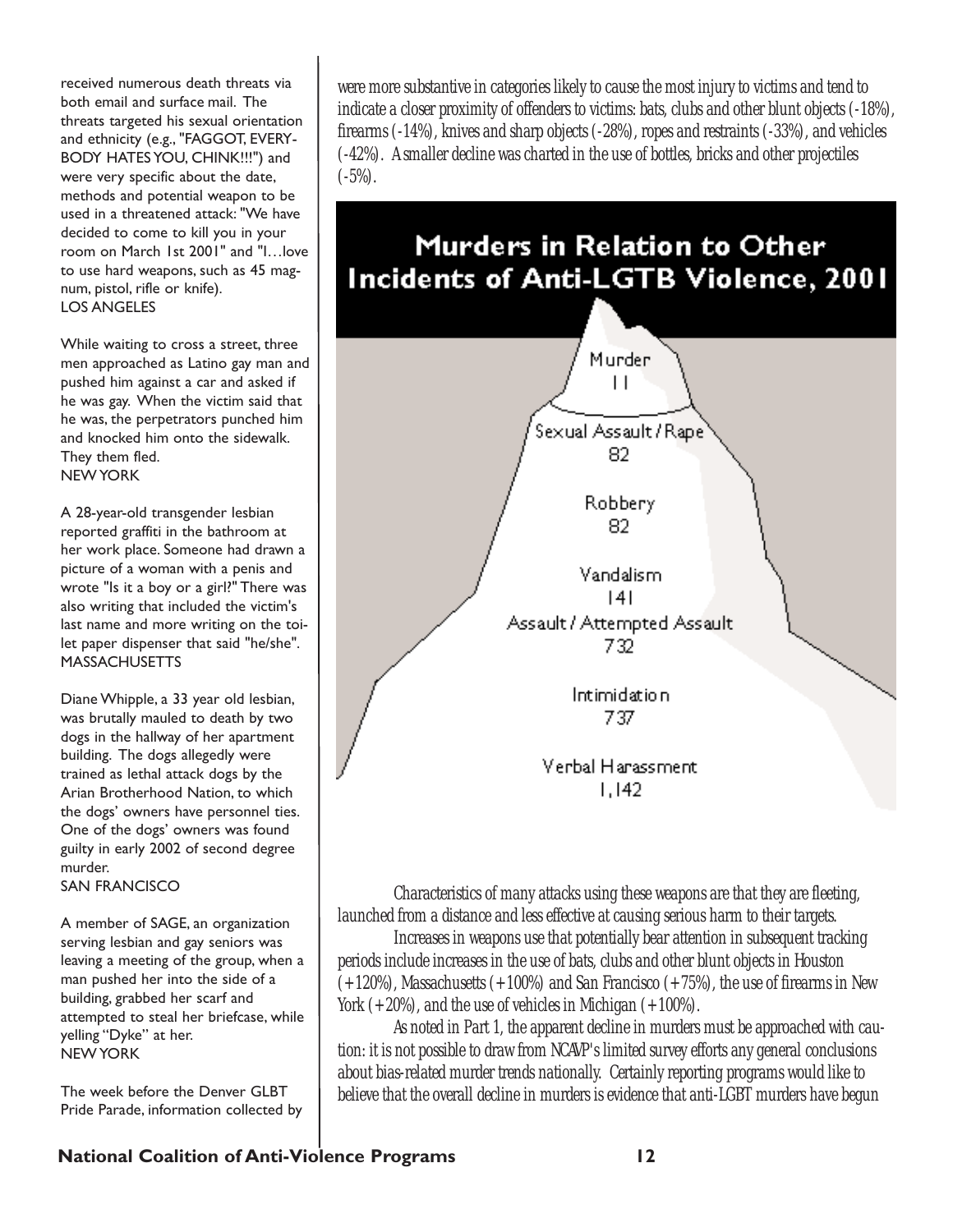decreasing, much as murder in general has decreased over the last decade. However, past evidence suggests that the rate of anti-LGBT murders is not closely tied to that of other types of murder. Despite the overall decline in murder reported by NCAVP, the number of murders did increase in Chicago (from 0 to 1), while reductions occurred in five regions: Cleveland (from 1 to 0), Columbus (from 1 to 0), Michigan (from 3 to 1), New York (from 5 to 4), and San Francisco (from 3 to 1). There was no change in the number of bias-related murders of LGBT individuals in Colorado (3) and Houston (1), and no reported anti-LGBT murders in Los Angeles, Minnesota, and Providence.

#### Harassment and Intimidation

NCAVP uses the term 'harassment' to refer to derogatory remarks or name-calling, most often typified by the use of anti-LGBT slurs, which (however crudely or cruelly expressed) are not explicitly threatening in nature. Simple verbal harassment is not a crime in many jurisdictions, unless conducted via telephone or through the mail and/or accompanied by other forms of violent or threatening behavior. Intimidation, by contrast, is a direct threat of harm to another individual (or in some cases, to property). If expressed in verbal terms alone, it is usually a misdemeanor; if backed by a weapon or overtly threatening gestures, it may be considered a felony.

NCAVP has never taken a position arguing for a change in the criminal classification of either offense. It tends to view growth in intimidation as more serious than increases in harassment, because the former is somewhat more often the prelude to actual assault. Notwithstanding these distinctions, however, it is important to appreciate the extent to which even simple verbal harassment causes genuine harm to its victims, and has a direct impact on the atmosphere of fear within the LGBT community as a whole.

There are certain words and gestures that when applied to members of disenfranchised and/or minority communities are meant to signify an entire history of violent oppression - "fighting words," if you will. In most cases of verbal harassment of LGBT individuals, there can be no question that their use is intended not merely to express contempt, but to limit another's sense of freedom and self-expression. The word "faggot" yelled from a passing car is more than a momentary annoyance; it is an implicit if not explicit threat. Am I in danger? Will the car stop? Should I not wear these clothes, or walk on this street, or be with these friends? All are thoughts likely to occur and dwell in the psyche of the victim for some time to come.

"Simple" harassment becomes even more threatening when it originates from a neighbor, an employer or a police officer, or when it is experienced on a near daily basis where one lives and works. In these instances, NCAVP can cite the experiences of victims who grew quite literally to fear for their lives, and uproot themselves entirely from the situations that frightened them initially. For them, "mere words" caused significant and permanent harm, of a kind that was wholly irremediable.

It is sometimes suggested that outcomes like these indicate a deficiency of the victims themselves: they are "overly sensitive" or hesitate to "fight back"-suggestions that fit conveniently with prevalent stereotypes of LGBT individuals. A reading of some of the case narratives in the margins of this report should dispel these illusions, and NCAVP strongly advises any victim of harassment to seek an immediate haven. Too often, those who practice verbal abuse are actually seeking some kind of response from their victims, in order to

COAVP regarding a "hate mail" letter received by some businesses and organizations revealed that most businesses that advertised in the Pride Guide, a program book distributed by the GLBT Community Center that lists Pride events and locations had received a copy of the letter. Recipients also included the Mayor and a Congresswoman, who had written welcoming letters for the Pride Guide. COLORADO

After pushing themselves into the apartment of two men at gun-point, two perpetrators bound the hands of the two men with duct tape and placed them face-down on the bedroom floor. They then began collecting items of value. As the perpetrators rummaged through the bedroom, they came across items indicating that the victims were gay men. In response, the perpetrators began beating the victims. One victim was beaten on the head with a flashlight, and stuffed into a closet after losing consciousness. The other victim was kicked several times in the head. One victim heard the perpetrators say, "Take it you faggot." The perpetrators left the house with all items of value, including the victims cars.

#### LOS ANGELES

Two gay roommates were experiencing ongoing harassment from neighbors. The neighbors repeatedly called them "fags" and had left graffiti for the victims with anti-gay and AIDS-phobic slurs, as well as threats to do bodily harm. Ultimately, the abusive neighbors vandalized one of the victims' car. **MASSACHUSETTS** 

A latino gay man was working for a small company where he was not out as gay. A coworker discovered that he was gay and one day offered him a ride home. The coworker to the man to the mountains, sexually assaulted and threatened to kill him if he told anyone. He then left the victim far from the city. Police did not consider the case a hate crime and both the victim and the perpetrator were fired. Ulti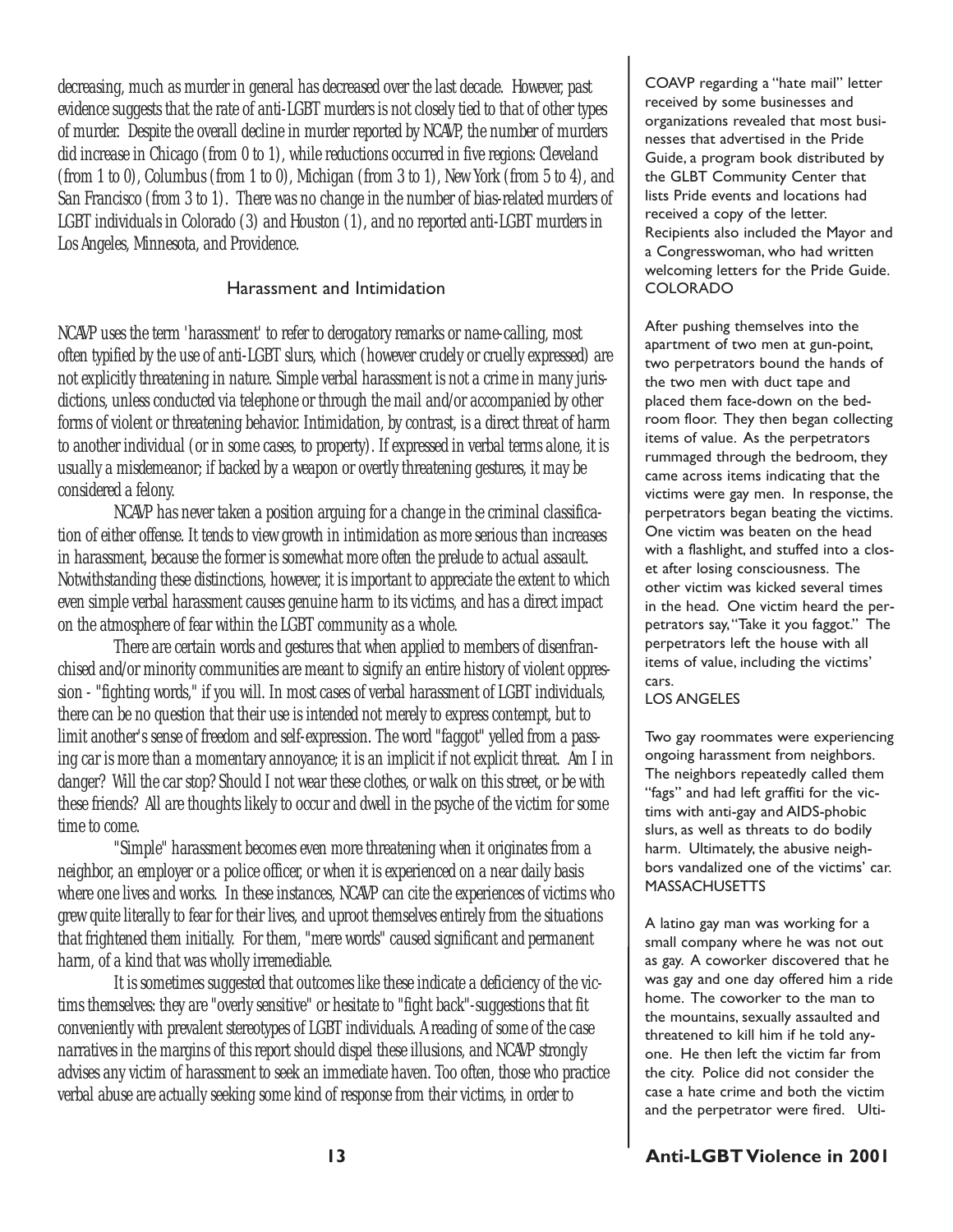mately, the victim was hired again. SAN FRANCISCO

A 16 year-old gay male was followed to the subway after school by four other young men, who were shouting anti-gay epithets. One of the group attempted to hit the victim, but missed. The perpetrators then fled by jumping into a departing train. NEW YORK

The body of Ricky Espinosa, a gay Latino man was found in the El Paso County landfill on June 28. No arrests have been made. COLORADO

rationalize committing much more violent behavior.

Finally, studies of criminals convicted of hate crimes often show that most begin practicing random harassment and crimes against property before progressing to overtly threatening and abusive behaviors. Before dismissing harassment as "less serious," it is worth considering how many future perpetrators of assault and even murder are among the harassers documented in these pages.

There was an overall decline of 18% in reports of harassment charted by NCAVP in 2001. In as much as both reporting and non-reporting programs reported serious funding and staffing challenges during the reporting period, it is not at all surprising that there would be a sharp decline in the most common of all reported offenses. There were declines in harassment and intimidation reported from almost all regions: Colorado (-15%), Columbus (-1%), Houston (-74%), Los Angeles (-13%), Massachusetts (-58%), Minnesota (- 54%), New York (-9%), Providence (-43%), and San Francisco (-21%). Only Chicago  $(+7%)$ ) and Cleveland  $(+27%)$  reported increases in harassment and intimidation.

#### Other Crimes and Offenses

NCAVP documents a wide range of other crimes and offenses committed in association with each specific incident reported to it. As noted earlier, the total number of these crimes and offenses (for which NCAVP uses general rather than jurisdictional definitions) grew by a substantial amount in 2000, to 4,087 from 3,563  $(+15%)$ . As a result, there were a higher average number of crimes and offenses per incident in 2000 than in 1999: 1.90 v. 1.79, respectively.

Among specific crime and offense categories not already discussed in this report, sizeable increases were noted in four categories: abduction/kidnapping  $(+29%)$ , extortion/blackmail  $(+300\%)$ , vandalism  $(+14\%)$ , and larceny/burglary/theft  $(+15\%)$ .

There were decreases reported in many of other crime and offense categories - large ones in categories that could be termed most 'serious:' murder decreased 35%, sexual assault/rape decreased -7% and arson decreased -63%.

Additionally, reports of discrimination fell by -54% and robbery by -14%. There was no change in the number of bomb threats/bombings (3), or illegal evictions (8).

Discrimination is automatically included in incidents where the perpetrator is a landlord, employer, police officer, business or service provider, or some other individual bound by law or common accepted standards to practice nondiscrimination. In many of NCAVP's reporting regions, however, discrimination against LGBT individuals is not an actual crime. NCAVP considers robbery a bias crime when its perpetrator clearly targets LGBT individuals, or uses anti-LGBT slurs while committing the crime. Many career criminals prey on LGBT individuals, often in or near LGBT bars and in outdoor cruising areas, because they believe their victims won't "fight back" or will be hesitant to contact police. Even when victims report their experiences, one of the difficulties in combating this particular form of bias violence is that police rarely are willing to classify it as such.

There are three offenses tracked by NCAVP, which by definition are perpetrated by law enforcement: police entrapment, unjustified arrest and police raid. NCAVP classifies incidents under one or more of these categories when they do not appear to be motivated by any legitimate law enforcement purpose, but rather unfairly target the LGBT community, most often under cover of so-called "quality of life" or vice law enforcement campaigns.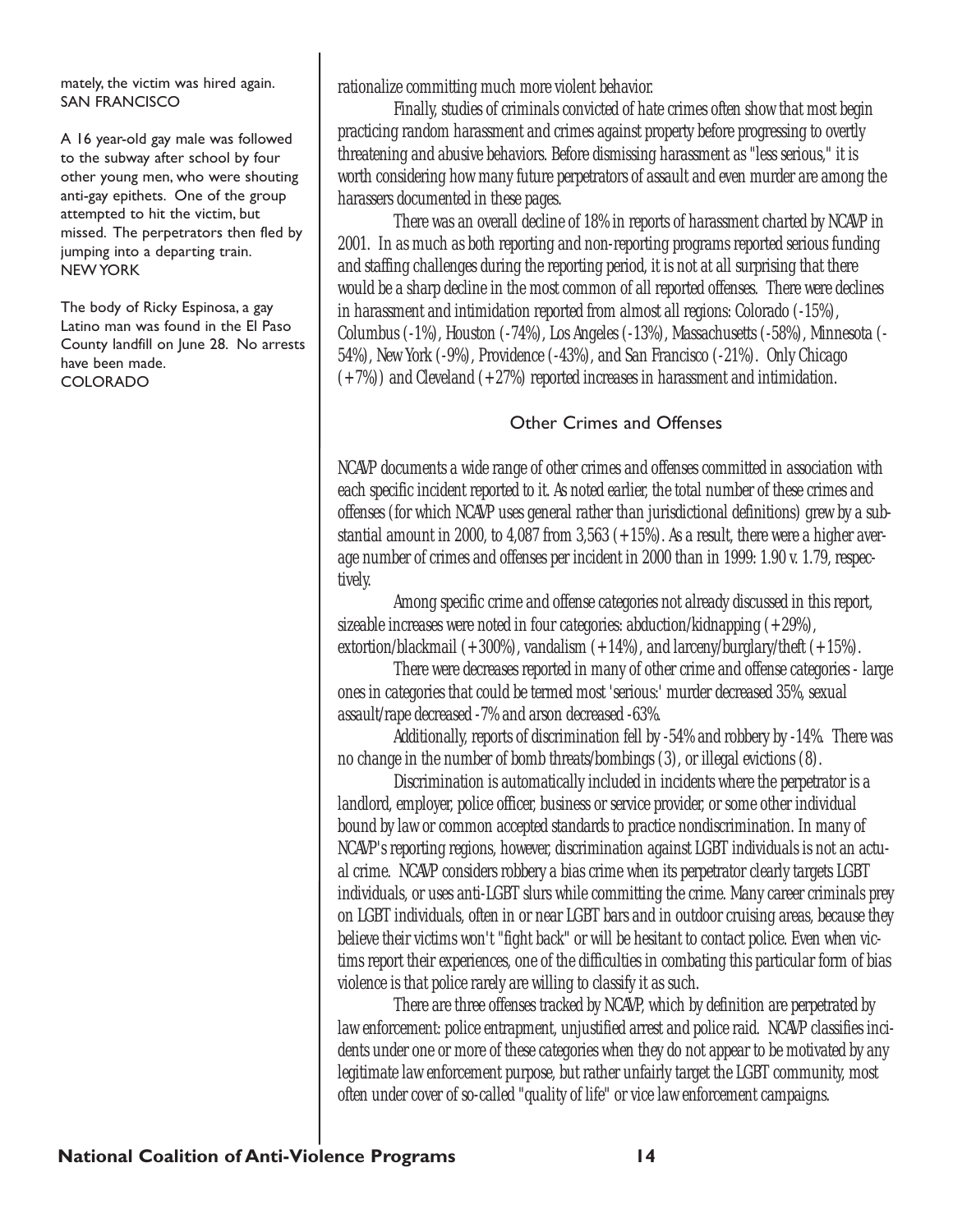Transgender individuals in particular are apt to be victimized by police in this way.

The only significant change among these categories of offenses was a sizeable decrease in the number of police raids (-54%). This change was primarily the result of a non-recurrence in 2001 of such activity in three regions heavily targeted for raids in 2000: Chicago  $(0 \, \text{v. 3})$ , Cleveland  $(0 \, \text{v. 2})$ , Colorado  $(0 \, \text{v. 4})$ . The number of police raids remained the same in Michigan  $(2)$  and increased in New York  $(+100\%)$ . The number of cases recorded involving police entrapment or unjustified arrest (-1%), two closely watched offenses in several key regions remained almost constant (149 v. 147). In two of these key regions however, there were vastly different experiences with entrapment and unjustified arrest. Michigan actually experienced a 26% increase in cases while New York showed a 35% decrease. Information from Michigan indicates that police in that region continued the campaigns against public gathering areas frequented by gay men that has lead to recent lawsuits brought by the Triangle Foundation. Unfortunately, the large decrease in New York is not thought to be from the result of changes in police policy, but in fact a direct reflection of redeployed police resources in the aftermath of the September 11 terrorist attacks.

### Location of Incidents

There was virtually no change in the locations of anti-LGBT violence. The greatest numbers of incidents during 2001 continued to be committed in private residences and on streets/other public areas (29% and 26%, respectively). The proportion of incidents occurring in the workplace remained 10% of reported incidents. Public accommodations made up 7% of locations, while 5% of incidents occurred in "cruising areas" or in and around LGBT bars or other social institutions.

#### Serial incidents

Wherever possible, NCAVP's members try to determine if an incident being reported to them is the first of its kind experienced by the victim, or merely the latest of one or more others apparently committed by the same perpetrator(s).

Overall, the number of these "serial incidents" decreased substantially in 2001. However, those that were reported to have been preceded by at least five other incidents increased 18% (from 77 to 91). More troubling, was the increase in incidents preceded by at least ten other similar incidents: 39% (from 124 to 172). These increases coupled with the 61% decrease in incidents preceded by one to five previous incidents indicates an increasing tenacity among long-term serial perpetrators, and a diminished commitment to offense by those yet to begin their "careers." One reason for this split in rates of serial offenses could be falling societal tolerance for bias-related incidents, which could discourage "newer" offenders from repeat offenses. However, any rise in tolerance would have less of an effect on more seasoned serial perpetrators. Nevertheless, this split in rates of serial offense bears observation in subsequent reporting periods.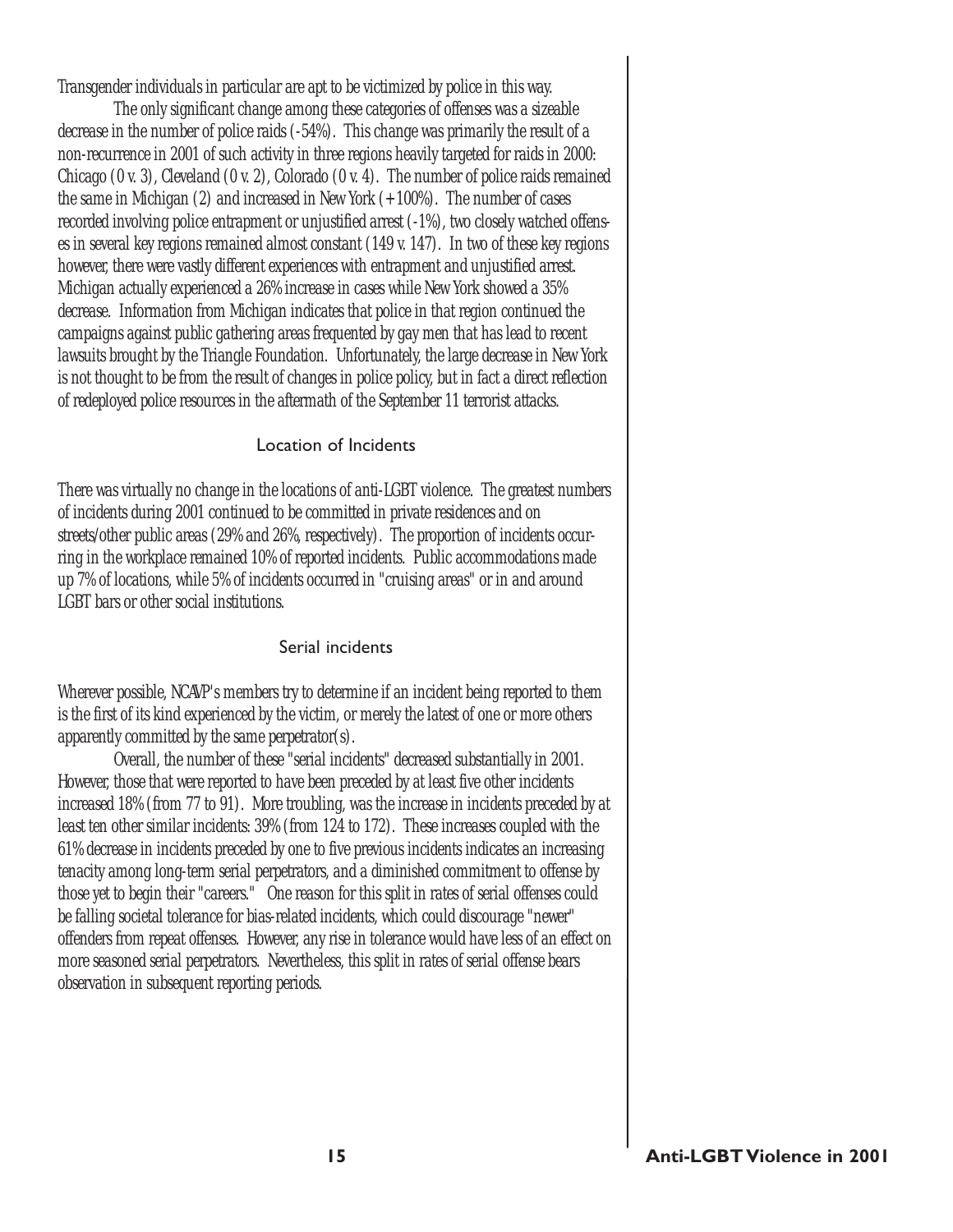#### Section 2. Offenders

Little is known about the perpetrators of anti-LGBT violence. What research has been done suggests that as a population, they may be very general. A study by University of Washington forensic psychologist Karen Franklin, presented to the American Psychological Association at its 1998 convention in San Francisco, CA, surveyed 500 college students in the San Francisco Bay Area. More than 24 percent of the respondents (and 32% of young men in the study) acknowledged that they had engaged in verbal harassment of LGBT individuals, and 10% (18% of young men) reported that they had made threats or committed actual physical violence against one or more of them. Half of those who had committed or threatened violence also said they would do it again. As has become typical in court trials of accused bias criminals, most justified their behavior on the grounds that it was undertaken in "self defense" against the actual or perceived "threat" of unwanted sexual advances: in other words, many shared an intensive preoccupation with the fear that others might think they were lesbian, bisexual or gay.

What was most striking about Franklin's research was that in other respects, her respondents could be described as fairly ordinary young adults, not prone to joining hate groups or participating in organized activities targeting minority communities. Much the same has been observed of others who commit anti-LGBT violence, such that the suspicion among law enforcement officers, prosecutors and judges that the victims somehow "deserved" their experiences is still one of the most formidable barriers to bringing hate crimes offenders to trial.

Studies of other perpetrators of bias crimes have found that they are predominantly lower-income white males. However, because LGBT people are universal within every ethnic, cultural and racial group, and because there is considerable evidence that anti-LGBT violence is underreported in many communities of color, in schools and colleges, and in a large variety of workplaces, it would be foolhardy to suggest that most of those who commit anti-LGBT bias actually share a similarly narrow range of traits. Equally uncertain is whether

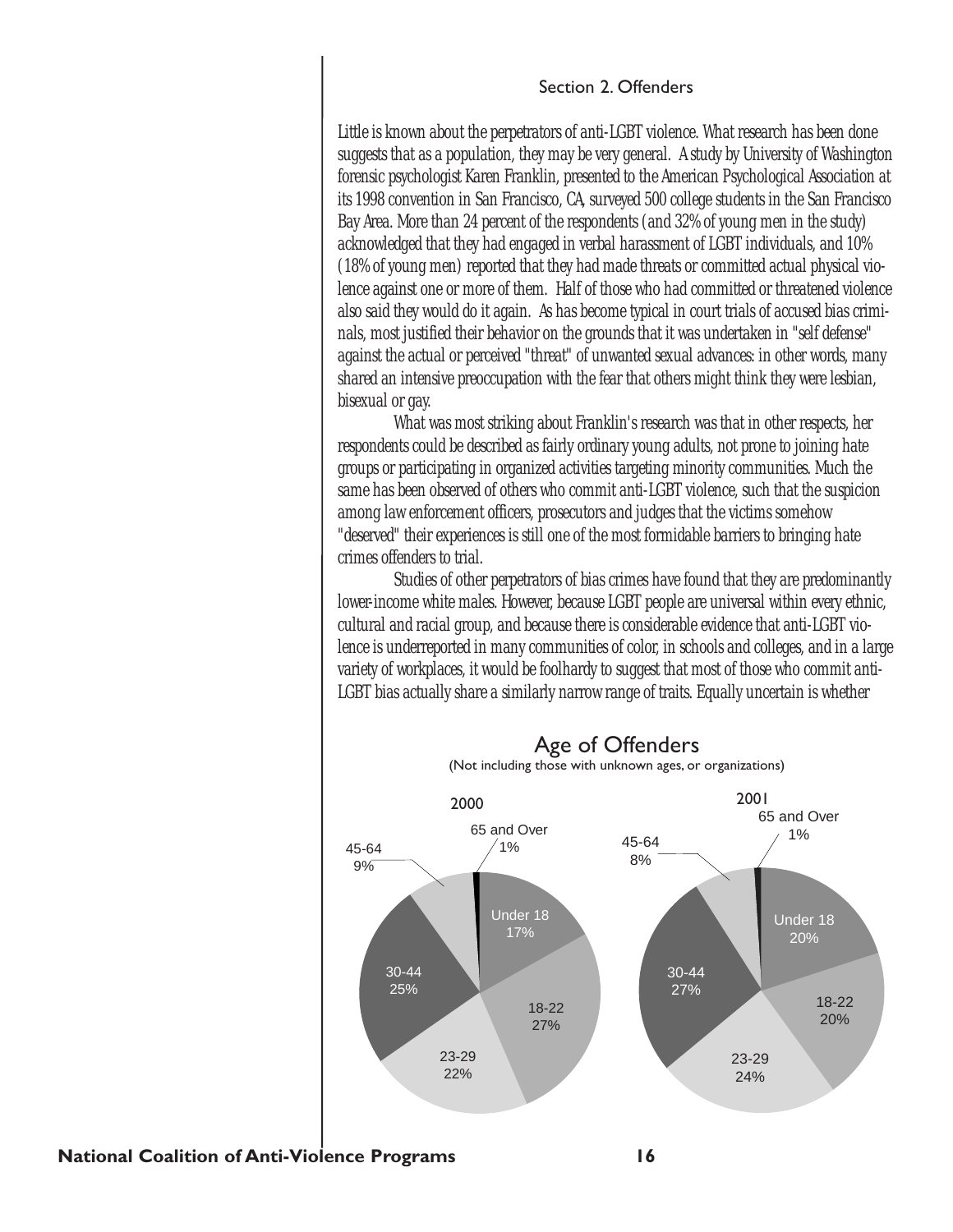most anti-LGBT offenders can be classified into the motive categories some theorists have proposed in relation to other bias crime. Many anti-LGBT offenders may in fact be "thrill seekers," "moral ideologues" or "turf defenders," to name three of the most commonly cited classifications. But a large number of their acts also seem to hinge on motives that are less simply articulated, even by the offenders themselves.

Though the 2,925 offenders reported to NCAVP in 2001 represented a 16% decrease from the number of offenders in 2000 (3,472), most of the demographic diversity established in recent reports held true. For example, the proportion of offenders who were male was 75%, in 2000 it was 74%. Females were 12% of reported offenders in 2001; they were 13% in 2000.

With respect to the age of offenders, those under 18 represented 13% of reported offenders, a 2% increase from 2000. Those between the ages of 18 and 29 represented 29% of offenders, a 4% decrease primarily attributed to a 39% decrease in those 18-22. Those aged 30 to 44 were 17% of offenders, a proportion unchanged from 2000. Those 45 to 64 years of age were 5% of offenders a 1% change from 2000. Finally, though the actually numbers of offenders aged 65 and over represent a small number of offenders (24), there does appear to be steady growth in the proportion of offenders in that age category.

The reported race/ethnicity of offenders also continued to be fairly constant in 2001, with whites accounting for the largest identified group (28%) of offenders overall, followed by Latina/o and African-American individuals (17% each). The only racial or ethnic categories of offenders showing strong percentage increases were Arab/Middle Eastern  $(+58\%, 40 \text{ v. } 63)$  and multi-racial  $(+8\%, 37 \text{ v. } 40)$ . In this and past NCAVP reports, increases of offenders in any single racial/ethnic category have tended to be reflected by growth in the number of victims in the same category, suggesting that the violence perpetrated by many offenders targets people within their own racial/ethnic communities. As will be shown in both Arab/Middle Eastern and multi-racial categories, the increases discussed here with respect to offenders were more than offset by increases among victims in 2001.

In looking at the relationship between offenders and their victims, the largest group of offenders in both 2000 and 2001 were strangers (42% and 44%, respectively). As is shown in much of the data compiled for this report, changes in the relationship of offenders to victims in 2001 were minimal, if existent at all. However, in this largest category of offenders, there was some diversity at the local reporting level. There were significant decreases in the proportion of offenders who were strangers between 2000 and 2001 in Cleveland (48% v. 42%), Columbus (44% v. 38%), Houston (59% v. 19%), and Michigan (29% v. 12%).

After strangers, landlords, tenants or neighbors made up the next largest group of classified offenders. They comprised 12% of offenders in 2001. Employers/coworkers (6%) and law enforcement personnel (7%) made up the next largest categories of offenders. Service providers were the next largest category of offenders at 4%. Acquaintances/friends and "pick-ups" each comprised 3% of the total offenders in 2001.

Further observation of a closely-watched category of offender among NCAVP member organizations: law enforcement personnel, shows that experiences varied from the mean in several locations. Decreases in the proportion of law enforcement personnel who were offenders were experienced in Colorado (-6%) and Minnesota (-8%). At the same time, the proportion of offenders who were law enforcement personnel increased in Massachusetts  $(+7%)$  and Michigan  $(+43%)$ .

In recent years, this report has chronicled a disturbing increase in the number of incidents perpetrated by multiple offenders. Accompanying information from local pro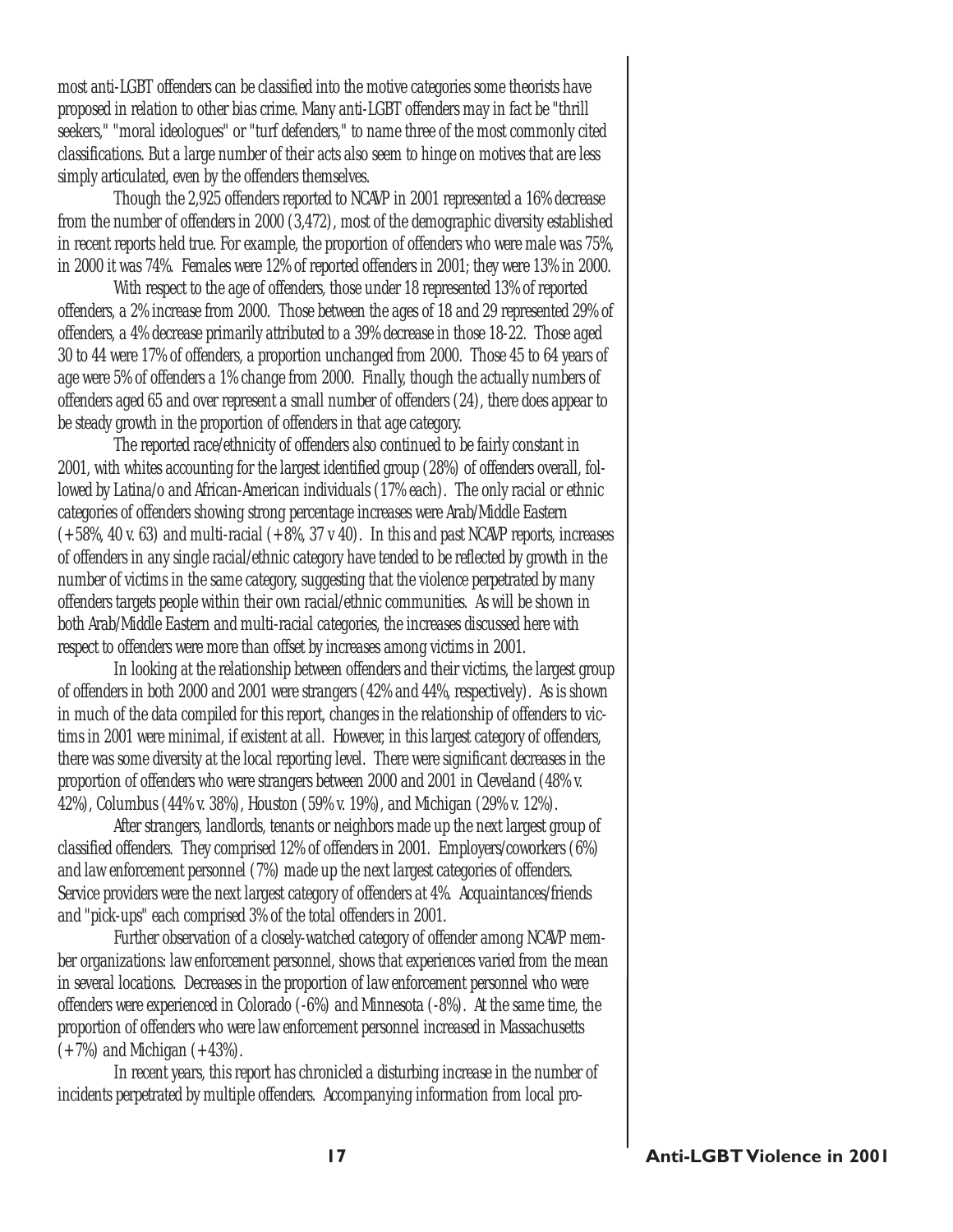grams indicated that that trend may have been the result of increasing gang-style violence targeting the LGBT community (NCAVP has also categorized incidents involving organized and sustained gang-related activities as being perpetrated by organized hate groups). However, this year's data showed an increasing proportion of incidents perpetrated by smaller groups of offenders. For instance, as the proportion of incidents perpetrated by groups of four to nine or ten or more perpetrators declined 2% each, the proportion of those involving two to three perpetrators remained static. Furthermore, the proportion of incidents involving only one perpetrator increased 9%. Almost 30% of offenders now fall into categories (acquaintance/friend, employer/coworker, ex-lover, landlord/tenant/neighbor, lover/partner, relative/family, or service provider) that would indicate that they are previously known to the victim supports the growth in the proportion of incidents perpetrated by fewer offenders.

Finally, though organized hate groups continued to account for a very small proportion of incidents in both 2000 and 2001 (less than 1% in 2000 and 1.4% in 2001), there was a dramatic increase in the overall number of incidents perpetrated by hate groups during this reporting period. The number of this type of incidents rose from 13 in 200 to 27 in 2001, a 108% increase. This increase was caused by notable increases in both Colorado (1 to 4,  $+300\%$ ) and New York (6 to 22,  $+266\%$ ). Programs in both cities acknowledge that despite indications in the national data that indicate that gang-related attacks might have decreased as an overall proportion of incidents, there were still indicators in their local areas that these types of attacks continued in their local areas.

#### Section 3.Victims

Perhaps surprisingly, little more is known about some of the victims of anti-LGBT violence than about the offenders. That is because many victims of anti-LGBT bias hesitate to report their experiences, either to police or even their own community organizations. The reasons often include one or more of the following:

> The victim fears the consequences of reporting the incident. These may include the possibility of reprisals from the offender(s), embarrassment or abuse at the hands of police, being "outed" among family, friends, and coworkers, etc.

> Family members, friends, coworkers, etc., urge the victim not to report the incident. Sometimes, it is not victims who fear the consequences of reporting incidents, but others who are close to them.

The victim wishes to "move on" from the incident as soon as possible. Many victims hesitate to report their experience because they want to forget them.

The victim believes the incident stemmed from poor personal judgment. A surprising number of the victims of anti-LGBT crime blame themselves for their experiences-for walking in the "wrong" place, saying the "wrong" thing, or acting in the "wrong" way. In this context, many hesitate drawing further attention to what they view as their own inexperience or foolish behavior.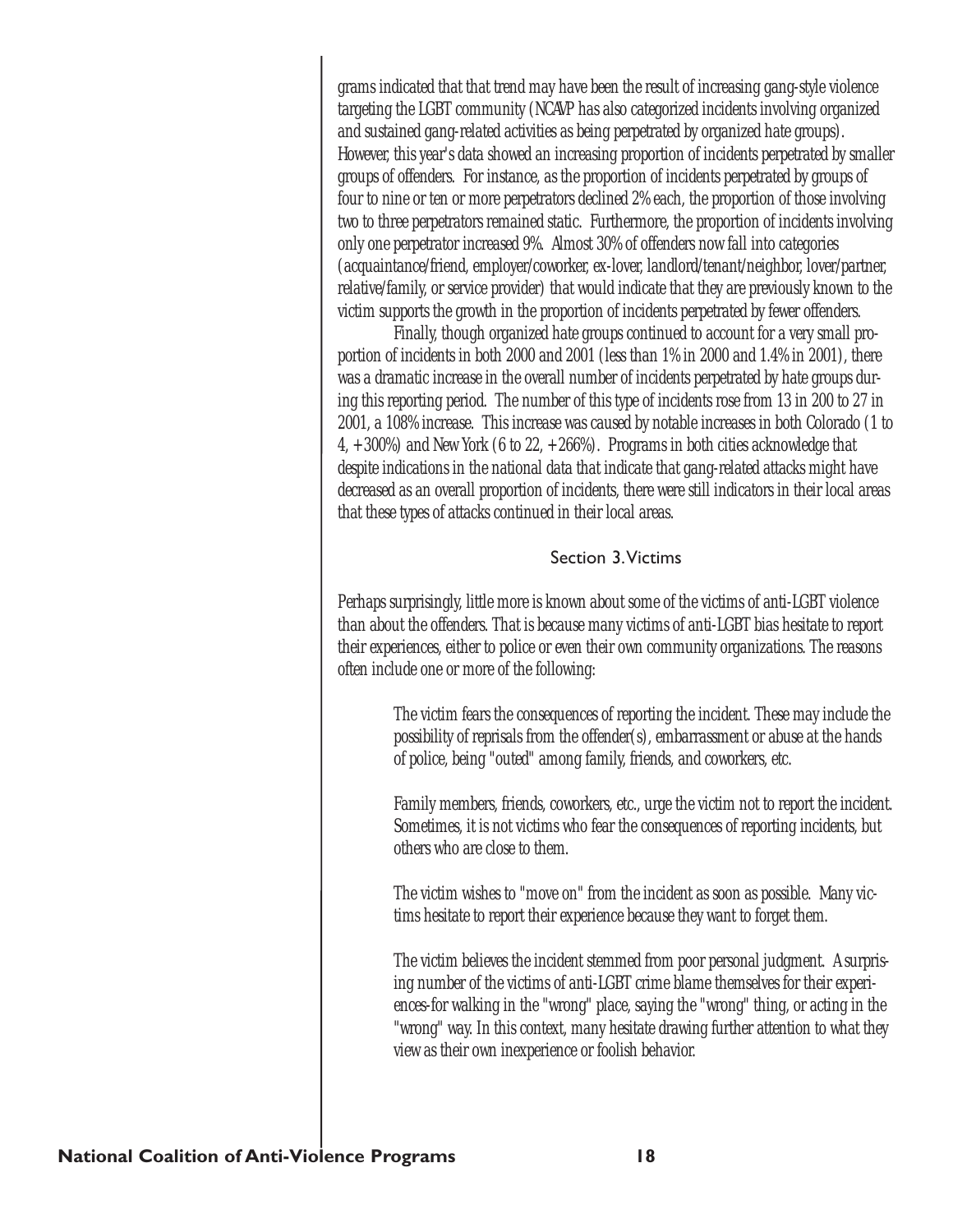The victim believes nothing can be done to help the situation. Another reason vic tims may not report their experience, especially to police, is that they do not believe anything can or will be done to help them.

The victim is not aware of the existence of community-based anti-violence services, or that they provide an alternative to reporting incidents to police. The

existence of

The victim dismisses the incident as not serious. Especially if the incident does not incorporate assault, the victim may be apt to dismiss it.

anti-violence organizations is not a widely known fact within much of the LGBT community. Nor do many victims initially understand that these organizations will help them, even if they decide not to report their experiences to the police.

Even if the victim is aware of community-based anti-violence services, they may not be perceived as culturally or linguistically sensitive or accessible. Divisions of gender, race, national origin, age, class, and sexual orientation are strongly felt by many people within the LGBT community, and often influence the decisions vic tims make about whether to report their experiences to groups that appear to lack culturally inclusive staff, volunteers and programs. In addition, the capacity of many anti-violence organizations to serve individuals whose first language is not English is often limited.

For all these reasons, the information about the victims of anti-LGBT violence documented by NCAVP in 2001 (albeit more comprehensive than that reported by most law enforcement agencies) must necessarily be viewed as incomplete. NCAVP strongly believes, for example, that the incidence of anti-LGBT bias crime affecting younger and older people, immigrants, people of color, people in the military, and those within many other populations and groups is grossly underreported across the country, even to its own members.

That stated, the number of victims documented by NCAVP in the 12 reporting regions declined in 2001, to 2,210 from 2,522 in 2000 (-12%). The rate of decline among recorded victims was in tandem with the decline in reported incidents, and slightly lower than the decline in offenders (-16%).

As seen with other data areas in this reporting period, there were not substantive changes in the population of victims documented by NCAVP. In both 2000 and 2001, large majorities were male (64% v. 60%, respectively) and identified themselves as lesbian or gay (77% v. 75%). A significant plurality was between the ages of 30 and 44 (37% v. 34%), with most of the remainder evenly divided between those aged 23-29 (16% v. 19%) and 45- 64 (14% v. 16%). One age category in which there was a significant increase in number of victims was that of victims identifying themselves to be 65 or over. There was a 153% increase in this category, from 19 in 2000 to 48 in 2001.

As in past years, whites made up the largest number of victims in 2000 and 2001 (1217 v. 957). The next largest ethnic or racial categories of victims recorded were Latina/o (354, or 16% of victims) and African-American (322, or 15% of victims). Interestingly,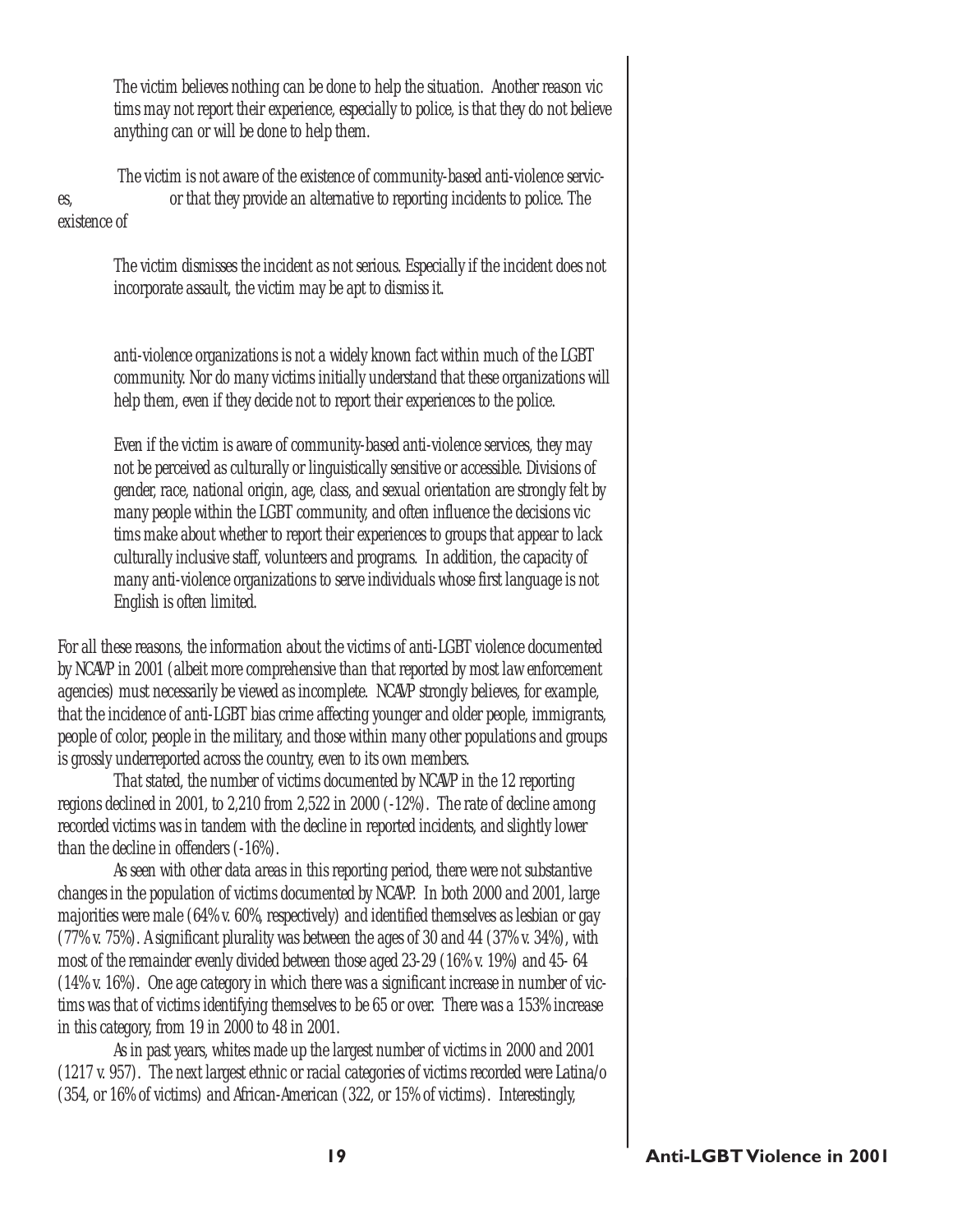and ethnic categories showed actual increases. The number of Arab-American victims rose 155%, from 11 to 28. Those who identified as multi-racial increased 74%, from 65 to 113, and those identifying as Native American rose 31% from 16 to 21. There was also a 16% increase in the number of organizations targeted by anti-LGBT incidents.

Given the care taken in recent years to include as much detail as possible in the data collected by NCAVP member programs, it is likely that a significant portion of the increases in most of the racial or ethnic categories is the result of better information about the victims served in these regions. The 60% fall in victims of 'unknown' racial or ethnic heritage also lends credence to this possibility. However, it is also true that NCAVP's members have made concerted efforts in recent years to reach more broadly into LGBT communities, and develop services relevant to victims from diverse parts of those communities. Therefore, some of the rise in certain racial and ethnic categories can be attributed to those activities as well.

Many other of the trends displayed in this report were confined to less populous victim categories. The jump in the number of victims who identify as heterosexual that has been noted for the last three years of this report  $(+23\%$  in 2001, from 148 to 182). In this area, there is also a two-part cause for the increase: part of it is a byproduct of a generalized increase in the numbers of victims who have identified as transgender over the last several years, and part is the result of ever-larger numbers of heterosexuals mistaken for being LGBT. This trend only serves to underscore a central paradox of anti-LGBT violence: unlike most other forms of hate-motivated activity, its execution is based upon the offender's perception not the fact - of the victim's identity.

Finally, this report has already summarized the extent to which victims in 2001 suffered physical harm. Unfortunately, it is not within NCAVP's capabilities to provide quantitative data about the longer-term psychological and physical sequelae of their experiences, since the data upon which this report is based are captured at intake, and not from extended case records. The case narratives in the margin very often dramatize these longer-term impacts in a qualitative way, and the reader is encouraged to review them. Individual NCAVP member agencies may also be able to provide more extensive information about victims and their experiences than it is currently possible to collect for NCAVP as a whole.



#### Age of Victims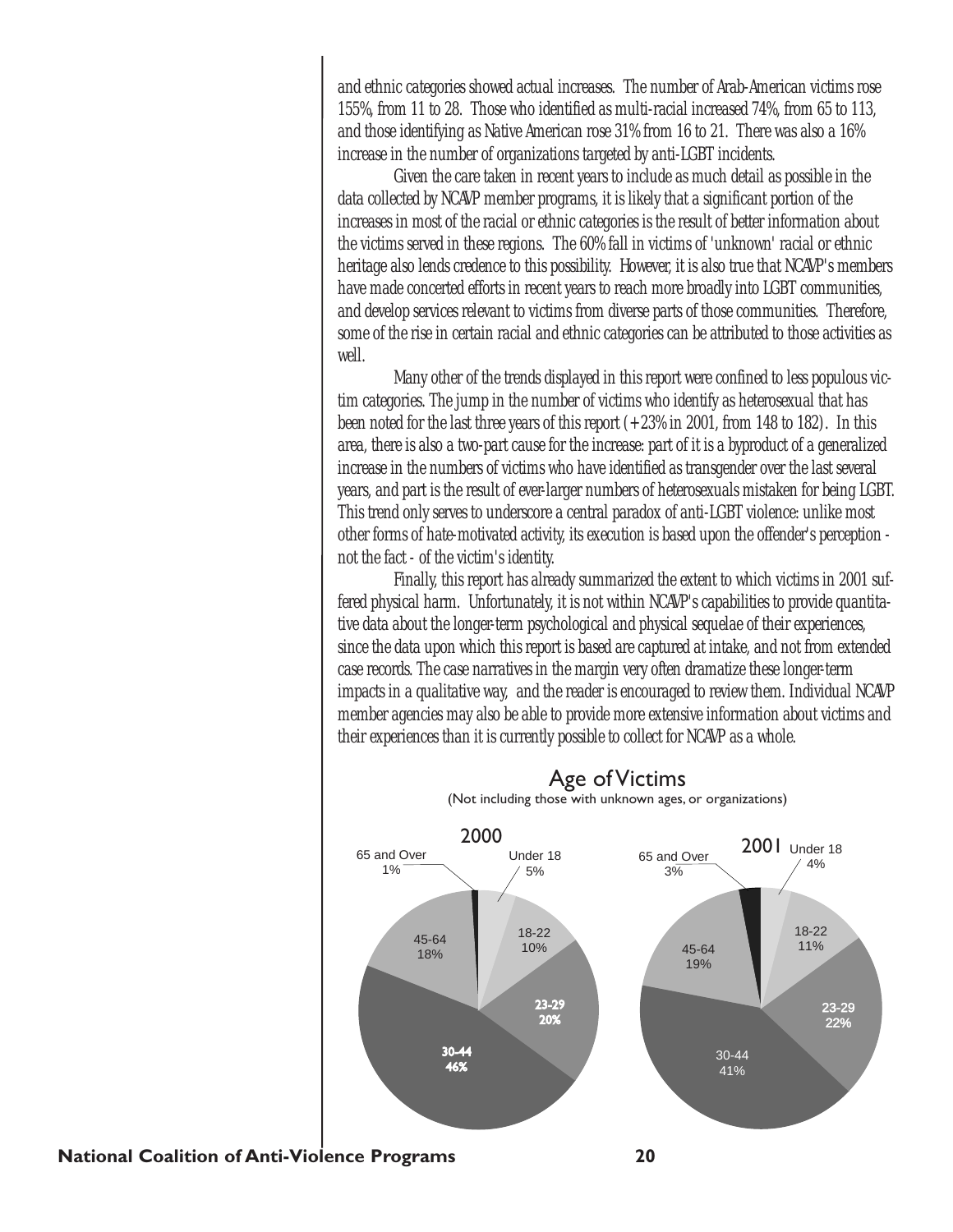#### Section 4. Police Response

It would be an understatement to suggest that the relationship between the LGBT community and the police is strained. Historically, police were agents of the most brutal repression experienced by LGBT individuals. More recently, while police action overtly targeting the LGBT community has receded in many areas of the country, it still frequently arises, usually under cover of vice law enforcement and "quality of life" campaigns. These especially seem to target those whose modes of LGBT self-expression do not fit within an amorphous new set of perceived "acceptable" norms.

NCAVP's bias incidence data collection procedures reflect this continuing legacy in at least one important way: NCAVP classifies as acts of police misconduct certain activities that are otherwise fully sanctioned by law enforcement.

These include selective or discriminatory raids of LGBT businesses; entrapment of LGBT individuals on charges of public lewdness, gross indecency, sodomy, etc.; and the harassment, detention or arrest of LGBT people (usually on the catchall charge of disorderly conduct) for "crimes" that include public displays of affection, having nonstandard dress or appearance, etc.

On the other hand, NCAVP does not classify all unpleasant encounters between LGBT individuals and the police as bias-motivated incidents. So long as police act in professional ways and with respect for the civil, legal and human rights of the persons they accuse, then NCAVP is more apt to applaud their activities than condemn them. In fact, a large number of NCAVP member agencies have periodically assisted police in addressing troublesome law enforcement problems in the LGBT community, and even in apprehending some LGBT and non-LGBT offenders.

These dual functions-to improve cooperative relationships between the LGBT community and police even as they act as advocates for those who become victims of police misconduct-are sometimes difficult for NCAVP's member agencies to perform. It is not uncommon for NCAVP's members to be working closely with police to resolve one or more cases of anti-LGBT violence even as they condemn police activities in other respects. Police agencies themselves are not above pointing to their relationships with LGBT anti-violence organizations as "proof " of their sensitivity to the LGBT community and its needs, even while continuing to engage in repressive activities against its members.

The continuing role of police officers as agents of anti-LGBT oppression has at least one other important effect: it substantially increases the likelihood that victims of anti-LGBT oppression has at least one other important effect: it substantially increases the likelihood that victims of anti-LGBT crime will not report their experiences to police, for fear of drawing unwanted attention. Very often in the experience of NCAVP's members, even the victims of the most brutal anti-LGBT assaults will hesitate to file police reports, and for those who do, a good portion of the services that NCAVP agencies provide is concerned with persuading police to act on their complaints in a meaningful way.

To help mitigate this dynamic, NCAVP member programs have for years attempted to improve both the efficacy and sensitivity of individual officers and entire police departments by providing trainings, information, advocacy and providing direct accompaniment to victims who wish to report their incidents.

Clearly, in many regions this work among NCAVP members has had a positive effect. Despite the significant decreases in both victims and incidents in 2001, the level of LGBT reporting to the police remained relatively constant (790 v. 762, -4%). Furthermore,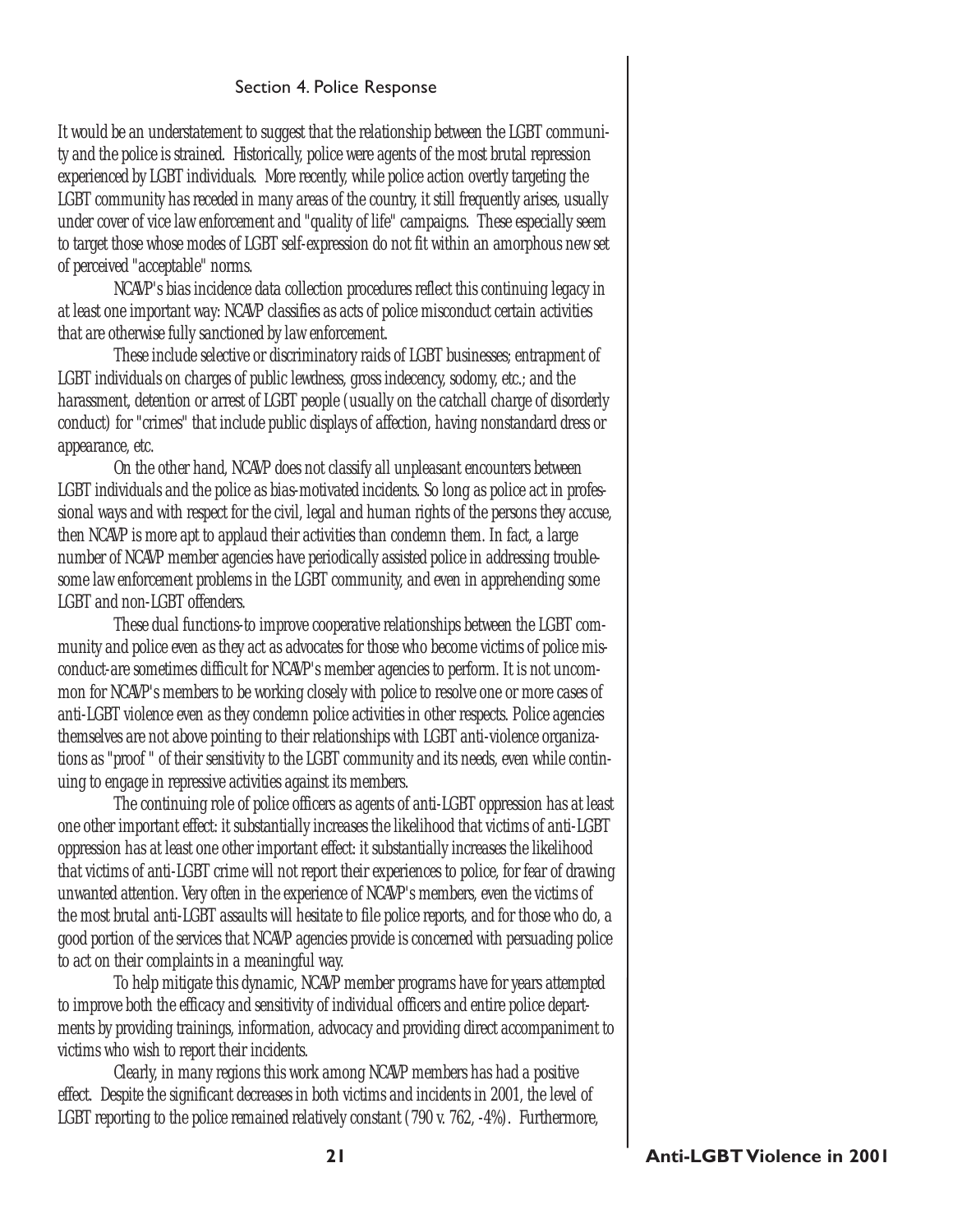there was an 18% increase in the number of victims who planned to report incidents to the law enforcement at some point after intake.

Unfortunately, with respect to police response to reported incidents, there are mixed results. Because of the nature and particulars of many anti-LGBT incidents, arrests are notoriously difficult to make. Therefore, the fact that there was only negligible change in the number of arrests made from complaints was heartening. Similarly, the number of victims who classified police responsiveness as being either "courteous" or "indifferent," remained fairly stable from 2000 to 2001 (492 v. 477). In fact, more than 62% of anti-LGBT victims who report incidents to law enforcement now rate responsiveness as being "courteous" or "indifferent." It may seem strange to view indifference as a positive, however dispassionate service from law enforcement actually represents a sea-change in law enforcement response to LGBT people. There was also a significant decrease (-39%) in the number of incidents in which the victim was actually arrested. Only Chicago and Colorado tracked any rise in these cases.

Despite these positive trends, in some regions there are issues of critical concern remaining. The 36% increase in incidents reported to law enforcement where the complaint was refused for instance, was almost wholly attributable to a 900% increase in such incidents in Colorado, a 733% increase in Michigan, and a 77% increase in Columbus. Without these three regions, the complaint refusal rate actually fell 31%.

Oddly enough, when we initially looked at verbal and physical abuse from law enforcement personnel, there appeared to be an upswing in the level of abuse experienced by LGBT victims. Verbal abuse which also involved the use of anti-LGBT slurs rose 51% nationally; physical abuse without slurs rose 42%; and physical abuse with slurs rose 50%. In fact, the only "abuse category in which a decline was noted was that of verbal abuse without slurs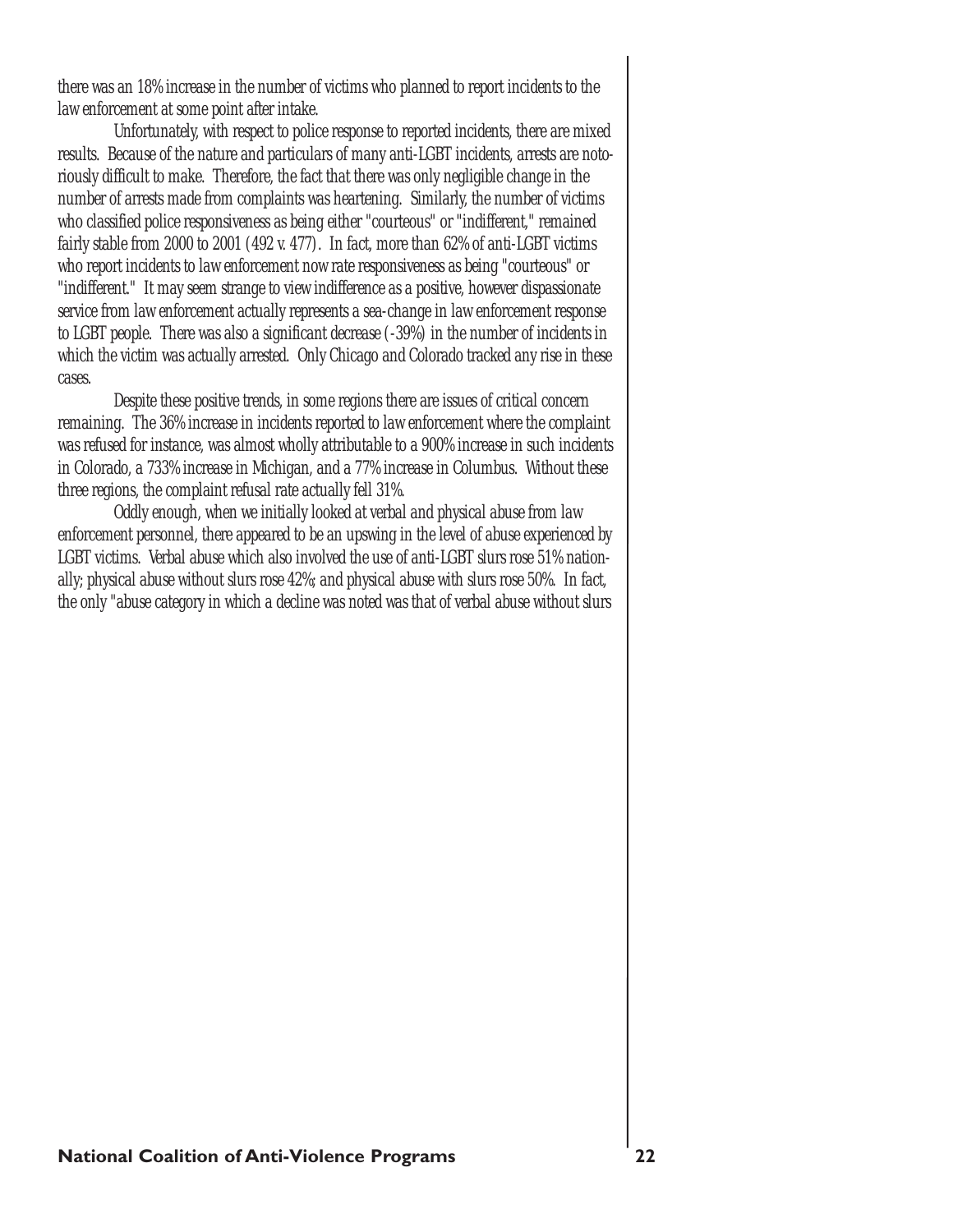$(-25%)$ .

However, significant increases in abuse categories were only reported in three regions: Massachusetts, Michigan and San Francisco. In Massachusetts, verbal abuse with slurs rose 233%, while an increase in physical abuse without slurs offset a decrease in physical abuse with slurs. In Michigan, there were increases in all categories of abusive behavior by law enforcement: verbal abuse without slurs rose 1000%; verbal abuse with slurs rose 380%; physical abuse without slurs rose 100%, and physical abuse with use of slurs rose 466%. In San Francisco, both verbal abuse with slurs and physical abuse with slurs each rose 60%.

|              | Incidents, Victims and Offenders |                |
|--------------|----------------------------------|----------------|
|              | 2000 and 2001                    |                |
|              | <b>Total Number of Incidents</b> |                |
| 2000         |                                  | 2,137          |
| 2001         |                                  | 1,887          |
| 2000<br>2001 | <b>Total Number of Victims</b>   | 2,524<br>2,232 |
| 2000<br>2001 | <b>Total Number of Offenders</b> | 3,472<br>2,935 |

### Section 5: Effects of the September 11 Terrorist Attacks on Reporting Programs

Another dynamic to note in this report came about via anecdotal comments from NCAVP programs during the survey period for this report indicated that in addition to the resource challenges experienced by agencies, most programs also experienced a double-whammy with diminished ability to conduct outreach and advertising forming one barrier to reaching victims and a severe fall-off in reporting activity in the weeks following the September 11 terrorist attacks forming yet another. The data collected for this report seems to substantiate some of those comments. Of the seven reporting programs with the most complete survey information, five reported sharp decreases in average reports per month after September 11: Chicago (-25%), Colorado (-38%), Columbus (-40%), Massachusetts (-25%), and New York (-14%). Only Los Angeles (+7%) and San Francisco (+8%) recorded increases in average reports per month in September and October. In fact, among these programs, there was an average decrease in reports per month of 18%.

Any post-September 11 effects on reporting appeared to hold through November. In Chicago for instance, September, November and December were the months in which the fewest number of incidents were reported (2 per month). Additionally, Colorado, Los Angeles, Massa-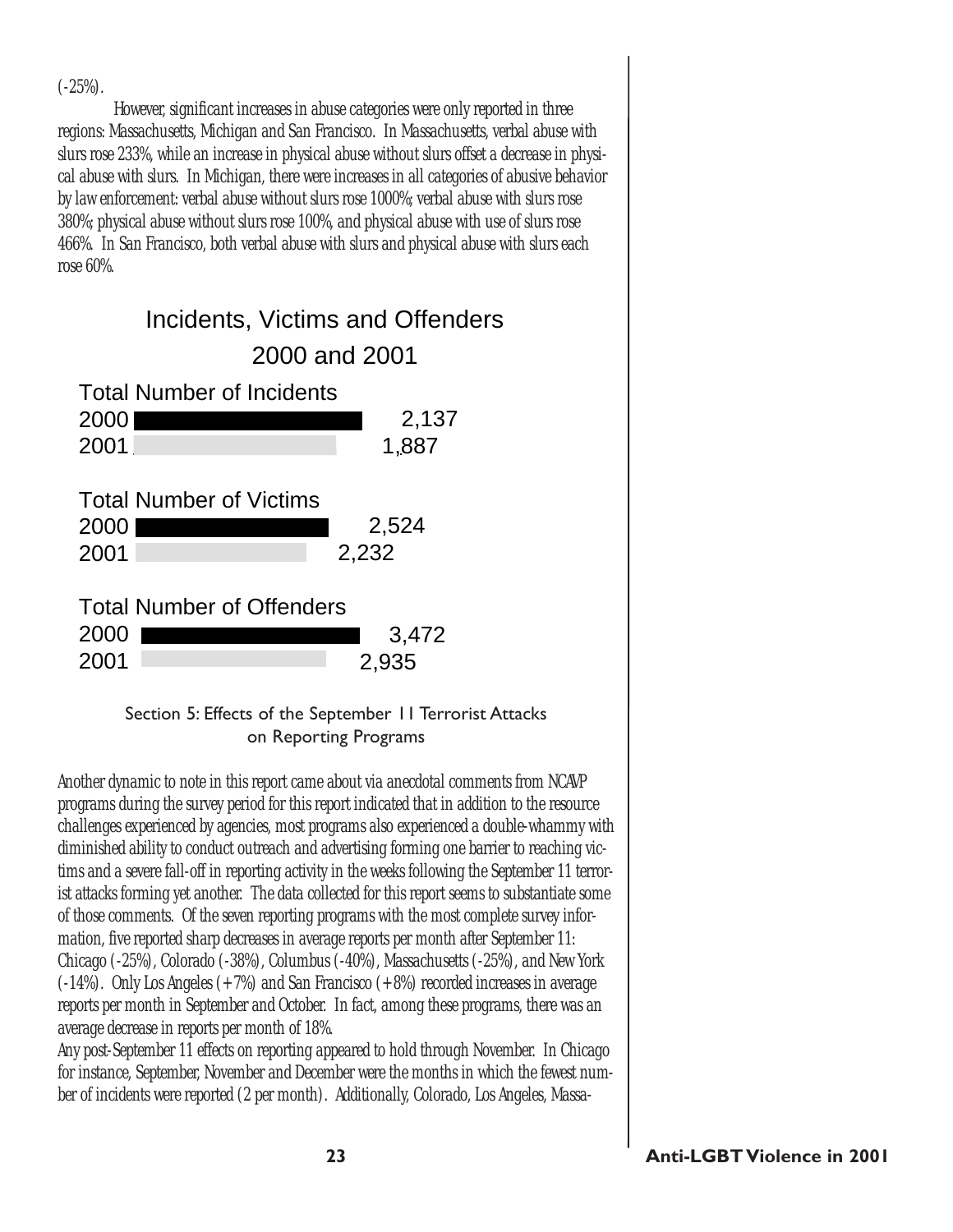chusetts, and New York all reported that November was the month in which their fewest number of incidents were reported. Reported incidents were down 61% for those programs in November.

Another dynamic in part attributed to the post-September 11 environment was the small, but significant increase in victims identifying as Arab or Middle Eastern. The number of such victims rose from 11 in 2000 to 28 in 2001, a 155% increase. Most of that increase was in Columbus (+133%), Michigan (+300%) and San Francisco (+400%). Comments accompanying these programs data surveys indicate that the bulk of these increases was indeed experienced as people thought to be Arab or Middle Eastern were targeted for violence and harassment in the wake of September 11.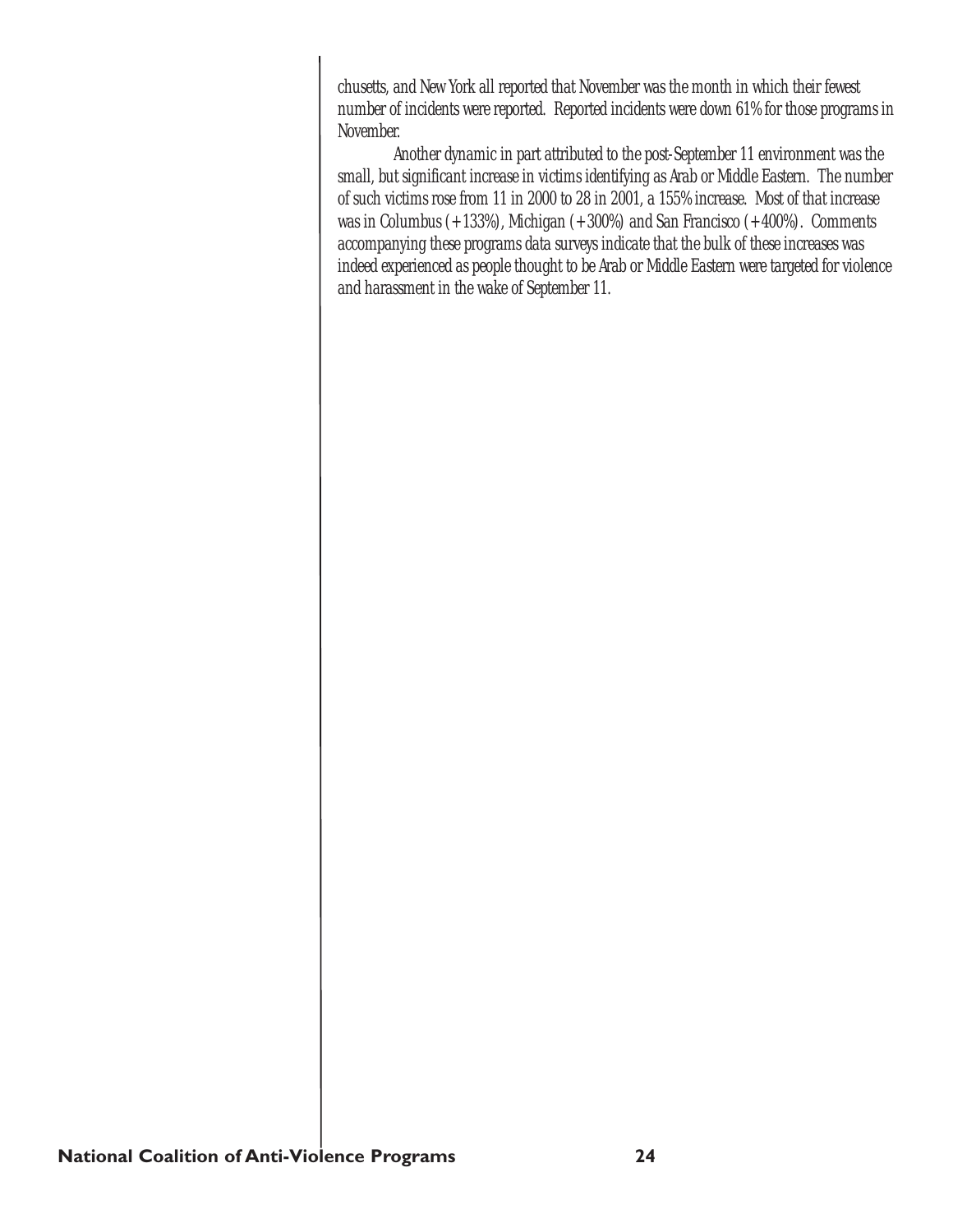#### CHICAGO

In 2001, Chicago reported a total of 48 incidents, down 21% from 2000's total of 61. The number of victims decreased from 61 to 59, and the number of offenders decreased from 62 in 2000 to 58 in 2001. Horizons Community Services believes that although there is a decrease in incidents in 2001, that the number of victims decreased slightly, which could attribute to the increase in severity of each of the incidents. Some of the incidents had more than one victim and or perpetrator.

Incidents involving assault increased by 105% from 20 to 41, and those involving harassment grew by 46% from 28 to 41. Of the 41 assaults reported in 2001, 34 were assaults with out a weapon an increase of 183% from 12 in 2000. Assaults with a weapon decreased 29% from 7 in 2000, to 5 in 2001. Attempted assaults with a weapon increased from 1 in 2000 to 2 in 2001.Of the 61 incidents in 2001 43 reported no injuries a 7% decrease from 46 in 2000; There was a 38% increase in minor injuries from 8 in 2000 to 11 in 2001. There was a 23% increase in injuries that were reported, from 13 in 2000 to 16 in 2001. Of the 16 injuries reported in 2001, 2 required no hospitalization while 11 received outpatient services. Compared to 2000 where 6 received outpatient services. There was an increase of 83% in outpatient services for victims from 2000 to 2001.

The decrease in victims during 2001 varied with each category. There was a 3% decrease in victims from 61 in 2000 to 59 in 2001. Male victims declined from 42 to 32 (24%), while female victims increased from 24 to 11(118%); and transgender victims decreased from 3 to 1(67%). Of the 59 victims, 50 described themselves as being gay or lesbian which is a 6% increase from last years total of 47. There was a slight increase in heterosexual victims from 1 in 2000 to 3 in 2001(200%). We did find a decrease in the number of victims whom identified as bisexual from 7 in 2000 to 1 in 2001(86%).

Twelve (20%) of the victims in 2001 were between the ages of 23-29, compared with 9(14%) in 2000. There was a decrease of 30% in victims 30-44 years of age from 23 to 16 in 2001. There was also 67% increase in youth under the age of 18 years reporting from 3 in 2000 to 5 in 2001. This can be attributed to our efforts to work collaboratively with our youth department and do more outreach and trainings in Chicago Public Schools.

Of the 59 victims in 2001 whose racial/ethnic identities were known, 25 (42%) of the victims identified as white compared to 40 (65%) in 2000. 14 (23%) were African American compared to 2000's total of 9(14%) which attributes to a 56% increase; there was a increase in latina/o victims from 5(8%) in 2001 to 11(18%) in 2001.

Horizons Community Services attributes this increase to our ongoing commitment to work in communities whom generally do not have access to Anti-Violence programs. Most of these are communities of color that are also impacted by racism, classism and poverty.

Of offenders whom racial/ethnic identities were reported, 19(32%) were white, 10(16%) were African American, and 4(6%) were latina/o. The comparable numbers in 2000 were 21(64%),8(24%) and 4(12%) respectively. The number of male offenders increased 7% from 42 in 2000 to 45 in 2001. The number of female offenders increased 20% from 5 in 2000 to 6 in 2001.

Of the 48 reported incidents, the number perpetrated by individuals described as strangers increased 19% from 16 to 19. There was also a 40% increase from 5 to 7 in those reported as Acquaintance in 2001. There was also a marked increase of 600% from 1 in 2000 to 7 in 2001 in incidents involving 2 to 3 offenders.

#### Horizons Anti-Violence Project

961 W. Montana Chicago, IL 60614 Phone: (773) 871-CARE, Hotline Phone: (773) 472-6469 Website: horizonsonline.org



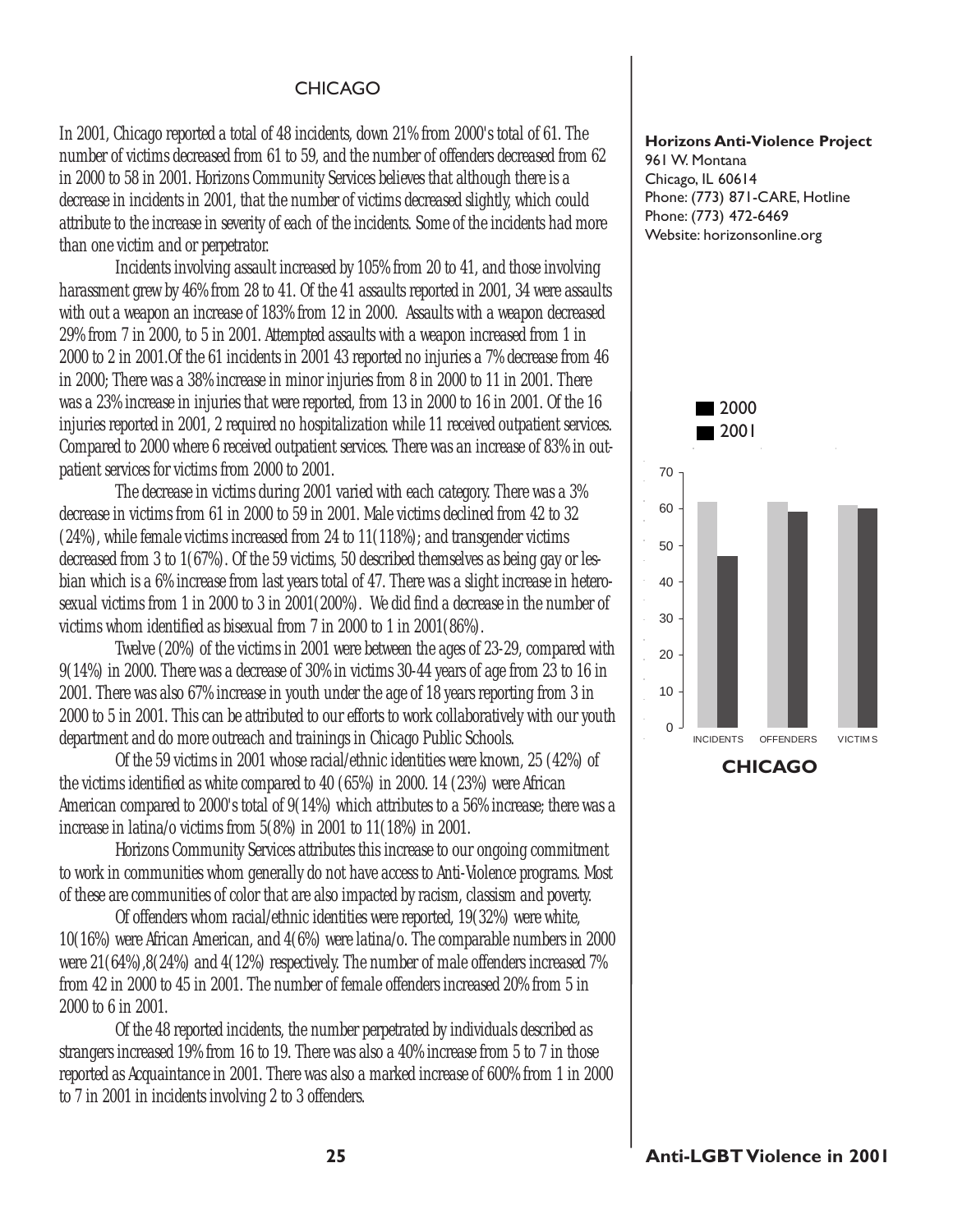#### The Lesbian & Gay Community Service Center of Greater **Cleveland**

6600 Detroit Avenue Cleveland, Ohio 44102 Phone: (216) 651-5428 Fax: (216) 651-6439 Website: www.lgcsc.org



CLEVELAND

Finally, there was a significant decrease in incidents reported to police from 34 in 2000 to 22 in 2001. Of the 48 incidents in 2001, 23(47%) complaints were taken and no arrests were made, in 6(12%) of the complaints arrests were made. In general in our reports we found that victims either did not report or when they did, a report was generally made. However, the fact still remains that in 23 of the reports made to the police only 7 were reported as bias or an attempt is being made to give bias classification. This could indicate that although in Illinois their exists a Hate Crime Statute it is very hard to get such classification when working with the State's Attorney's Office or the Police.

### CLEVELAND

A total of 16 incidents were reported to the Anti-Violence Program of the Lesbian and Gay Community Services Center of Greater Cleveland in 2001, a 24% decrease from the 21 incidents reported in 2000. There were decreases in all categories of crimes and offenses, with the exception of Intimidation  $(+17%)$  and harassment  $(+71%)$ .

These incidents involved 16 victims, 41% fewer than in 2000. Additionally, The number of offenders fell 15% to 28. As with the incidents recorded themselves, there were decreases in most categories of offenders, except for those who were female  $(+75%)$ , between the ages of 45 and 64  $(+200%)$  and those who were African-American  $(+350)$ .

### COLORADO

In 2001, Colorado reported 158\* incidents of anti-LGBT bias, up 27% from 2001's total of 124. This continued the 5-year trend of steady increases. The number of victims increased 11%, from 88 in 2000 to 98 in 2001. Colorado also reported a sight increase in the number of offenders from 107 in 2000 to 110 in 2001 (+3%).

Victim demographic information showed significant changes in Colorado in 2001. Both male (-20%) and female (-29%) identified victims decreased, while victims identified as transgender M-F (from 5 to 10) and F-M (from 0-1) doubled. Colorado also reported a substantial increase in victims 18-22 (+650%), while all other age categories decreased slightly. In addition, Colorado reported significant changes in race/ethnicity of victims. Latina/o (from 6 to 15) and Native American (from 2 to 5) identified victims both increased 150% while white identified victims decreased by 25%. Other race/ethnicity categories also decreased slightly.

Two murders were reported in Colorado, down one from 2000's total. The ratio of total incidents to murders in the state continues to be one of the highest documented by NCAVP. Colorado saw a slight decrease in assaults (-5%). However, there was a increase in harassment (+17%). Increases were also reported in sexual assault/rape (200%), extortion/blackmail (+400%), theft (+300%) and discrimination (+1000%). There was also an exponential increase in mail harassment  $(+77%)$ , due in large part to a series of letters sent to businesses and individuals that advertised in the Pride Guide during Pride Fest. This contributed to the astronomical increase in incidents directed at organizations (+1,200%). Also of note was the substantial increase in incidents directed at property  $(+343%)$ .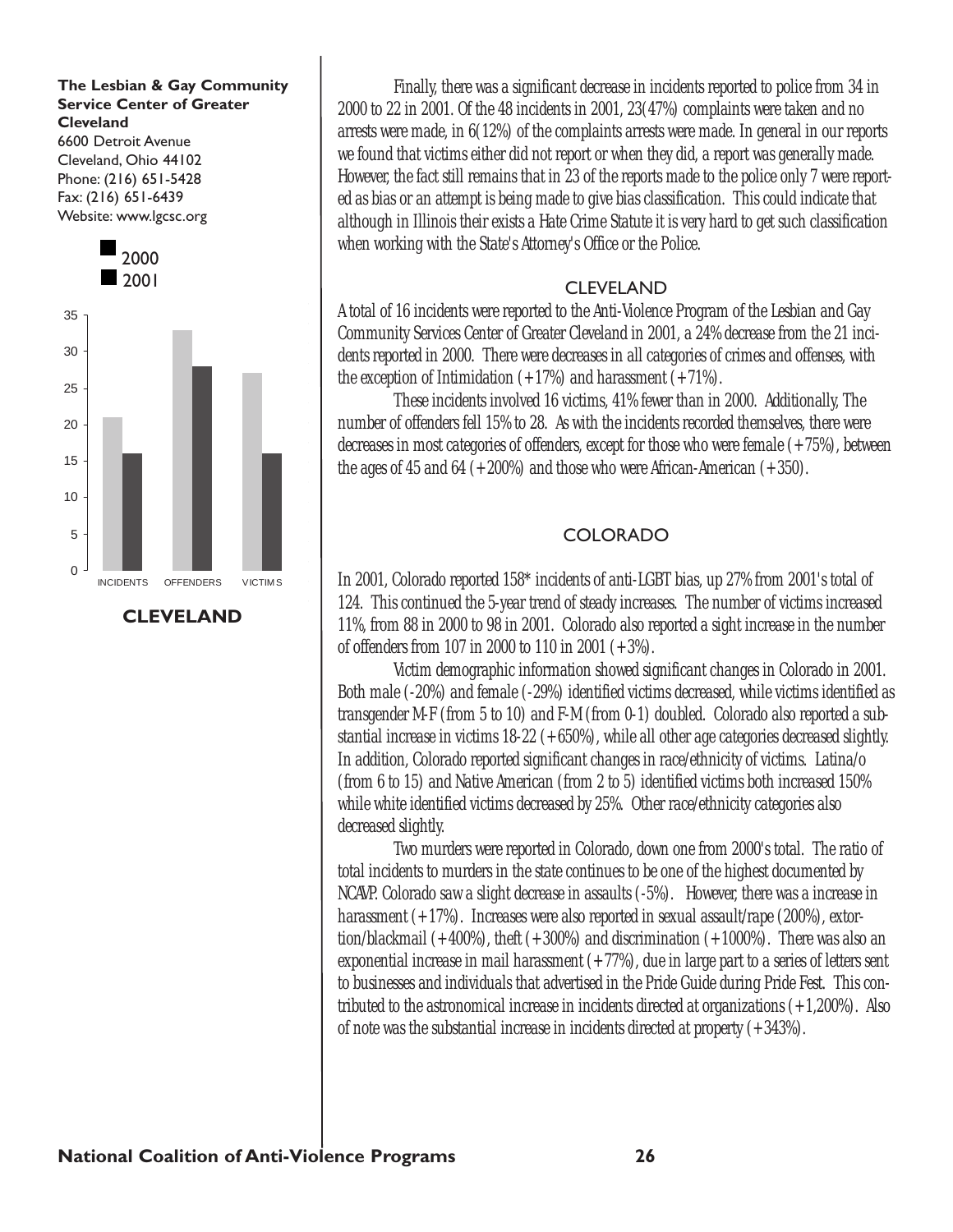Incidents involving transgender related bias increased 50% in Colorado in 2001. While incidents involving transgender related bias only increased exponentially  $(+500\%)$ . In 2001 Colorado again reported an increase in injuries (+32%) as well as an increase in the severity of injuries- serious injury reports rose from 9 to 15  $(+67%)$ . Not surprisingly inpatient hospitalizations doubled. Of concern was the decrease in reported outpatient care  $(-15\%)$ .

Reported serial incidents substantially increased in 2001 (+139%). Of particular note is the increase in which one previous incident was reported (from 0 in 2000 to 28 in 2001). Those reporting 6-10 incidents with the same perpetrator/s also doubled.

Offender demographics in Colorado also changed significantly in 2001. Female offenders increased 333% (from 3 to 16) while male offenders decreased by 21% (from 90 to 71). Colorado also reported a 140% increased in offenders under 18 as well as an over 500% increased (from 0 to 6 in offenders 18-22. While reported offenders ages 23-29 decreased 67%. And while the race/ethnicity breakdown of offenders showed little change in most categories, offenders identified as white increased 17%. Offender relationship to victims changed significantly in Colorado in 2001. Offenders identified as strangers continued to increase (+12%), family member offenders doubled and acquaintance/friend and employer/co-worker offenders increased 600%. Landlord/tenant offenders decreased dramatically (-72%) and law enforcement officer offenders were down 50%.

In 2001, Colorado reported a dramatic increase in the number of incidents reported to police (+77%). In 2001 police documented 62 reports, up from 35 in 2000. And while offender arrests rose 200%, law enforcement refusal to take complaint also rose astronomically  $(+900\%)$ ; again due to the initial refusal of police to take any reports from businesses targeted by the mass hate mail right before Pride. Although police attitude reported as courteous increased 75% and reported instances of verbal abuse were down 42%, police attitude reported as indifferent rose 383% and physically abusive behavior increased 25%.

\* The number of incidents, as reported in this narrative, explicitly demonstrates the number of serial incidents within the total encapsulated in the accompanying data sheets in Supplement 2 in order to better reflect the number of incidents reported to the CAVP. This method of reporting incidents is also used throughout the narrative to make comparisons between 2000 and 2001 data.

#### COLUMBUS

[Editor's Note: The Columbus local report was prepared by NCAVP.]

For 2001, data from Columbus remained relatively constant. Most categories tracked by NCAVP showed no change or little change. Nevertheless, in 2001, Columbus did document a slight (5%) increase in incidents. 205 incidents were reported, up from 196 in 2000. The number of victims declined noticeably to 256 (277 victims were documented in 2000). Despite this decrease, the numbers of people identifying as transgender and organizations targeted increased 30% and 50% respectively.

Additionally, while there were decreases overall in the number of incidents involving assault (-4%), assaults with weapons increased 4%. Certain categories of weapons showed marked increases in 2001: use of bats, clubs and blunt objects increased 40%; use of bottles and bricks increased 83%, and use of firearms increased 14%. As a result of the in--

#### Colorado Anti-Violence Program P.O. Box 181085

Denver, CO 80218 Phone: (303) 852-5094 (888) 557-4441, Crisis Lines Fax: (303) 839-5205 Phone: (303) 839-5204, Office Website: www.coavp.org



COLORADO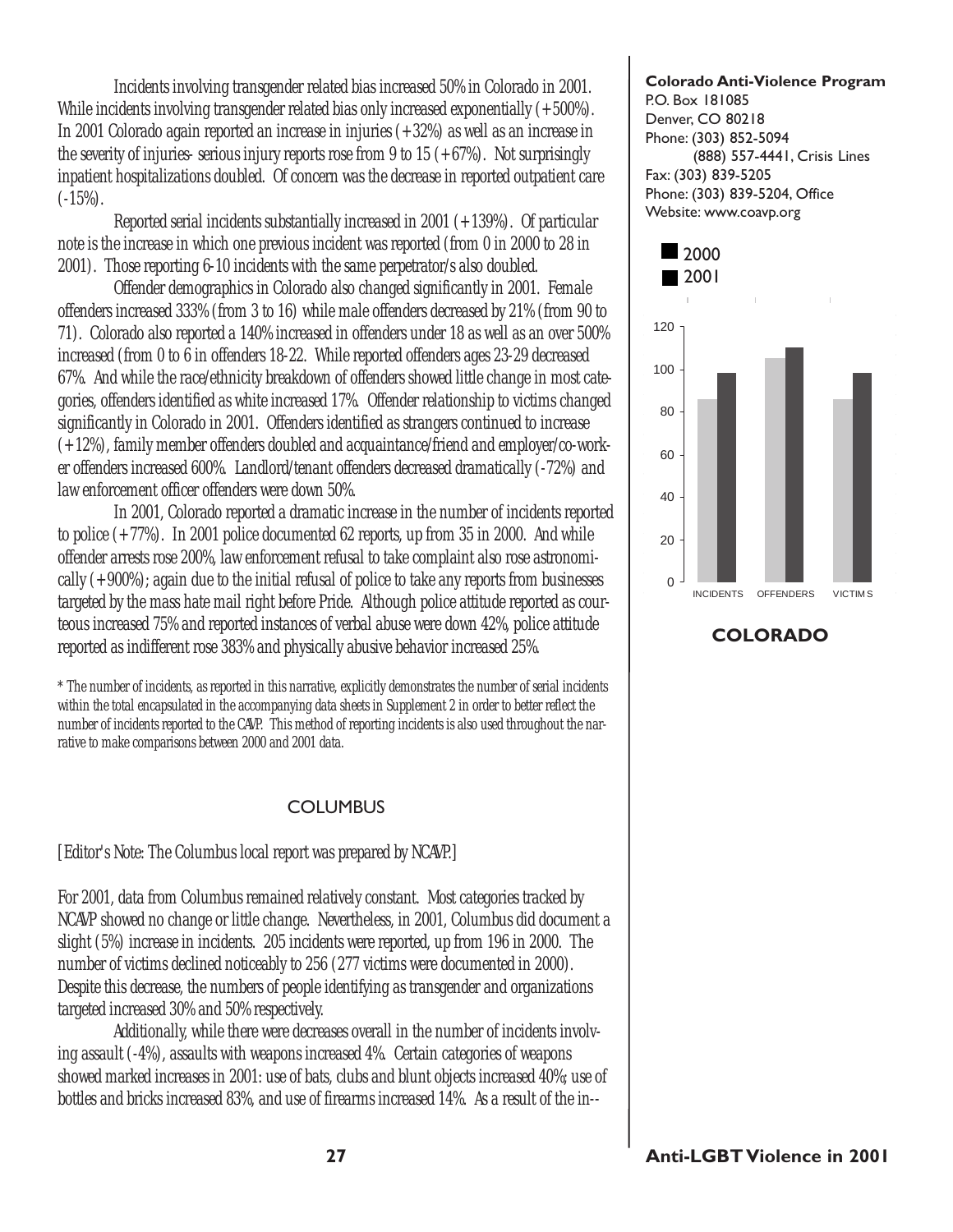

**COLUMBUS** 

Montrose Counseling Center 701 Richmond Avenue Houston,TX 77006 Phone: (713) 529-0037 Fax: (713) 526-4367 Website: www.neosoft.com/~mcc/hatecrim.htm



crease in assaults with weapons, the number of victims sustaining serious injuries increased 48%, to 34 in 2001 from 23 in 2000.

On a brighter note, the LGBT community's willingness to report incidents to the police increased by 15%, and the number of victims who described police response as courteous increased 8%, while there was only a negligible increase (from 1 to 2) of victims reportincrease in assaults with weapons, the number of victims sustaining serious injuries increased 48%, to 34 in 2001 from 23 in 2000.

On a brighter note, the LGBT community's willingness to report incidents to the police increased by 15%, and the number of victims who described police response as courteous increased 8%, while there was only a negligible increase (from 1 to 2) of victims reporting verbal abuse from police officers.

### **HOUSTON**

[Editor's Note: The Houston local report was prepared by NCAVP.]

In the year 2001, Houston reported 32 total incidents, a decrease of 18% compared to 2000, which saw a total of 39 incidents. The total number of victims in 2001 was 32, down from 40 in 1999. There were 41 reported offenders in 2001, down slightly from 44 in 2000. With the notable exception of sexual assault and/or rape (+300%, from 2 to 8), the Montrose Counseling Center charted declines in reports for almost all categories of offense. In accordance with other decreases registered in Houston, the number of incidents involving weapons use also declined, by 34%. However, the use of bats, clubs and other blunt object rose 120%, from 5 in 2000 to 11 in 2001. Houston also showed two significant increases in the location of incidents. The number of incidents occurring in private residences increased 350%, and that of incidents occurring in the workplace increased 300%. These increases a surely in part the context for increases in offenders who were identified as being employers or coworkers (+125%), landlord, tenants or neighbors (+400%), and lovers or partners (+100), even as there was a 69% decrease in the number of offenders who were strangers to their victims.

### LOS ANGELES

Los Angeles documented 319 incidents in 2001, representing an increase of almost 2% over 2000's total of 314. These incidents affected 348 victims in 2001, compared with 339 in 2000 (+3%), and were committed by 513 offenders, compared with 562 in the year before (- 9%).

While the total number of incidents increased slightly, the number that involved assaults rose even more. The total number of assaults in 2001 was 58, up from 51 in 2000 (+14%). Of these assaults, more involved the use of weapons than in the previous year: from 15 in 2000 to 16 in 2001  $(+7%)$ . At the same time, intimidation/terrorist threats decreased from 55 in 2000 to 34 in 2001 (-38%). Harassment, including mail/email-based harassment, fell from 283 in 2000 to 260 in 2001 (-9%). As in 2000, there were no murders reported to the L.A. Gay & Lesbian Center's Anti-Violence Project in 2001.

The number of incidents occurring on the street or in public areas rose dramatically from 89 in 2000 to 133 in 2001 (+49%). Incidents that occurred in public accomodations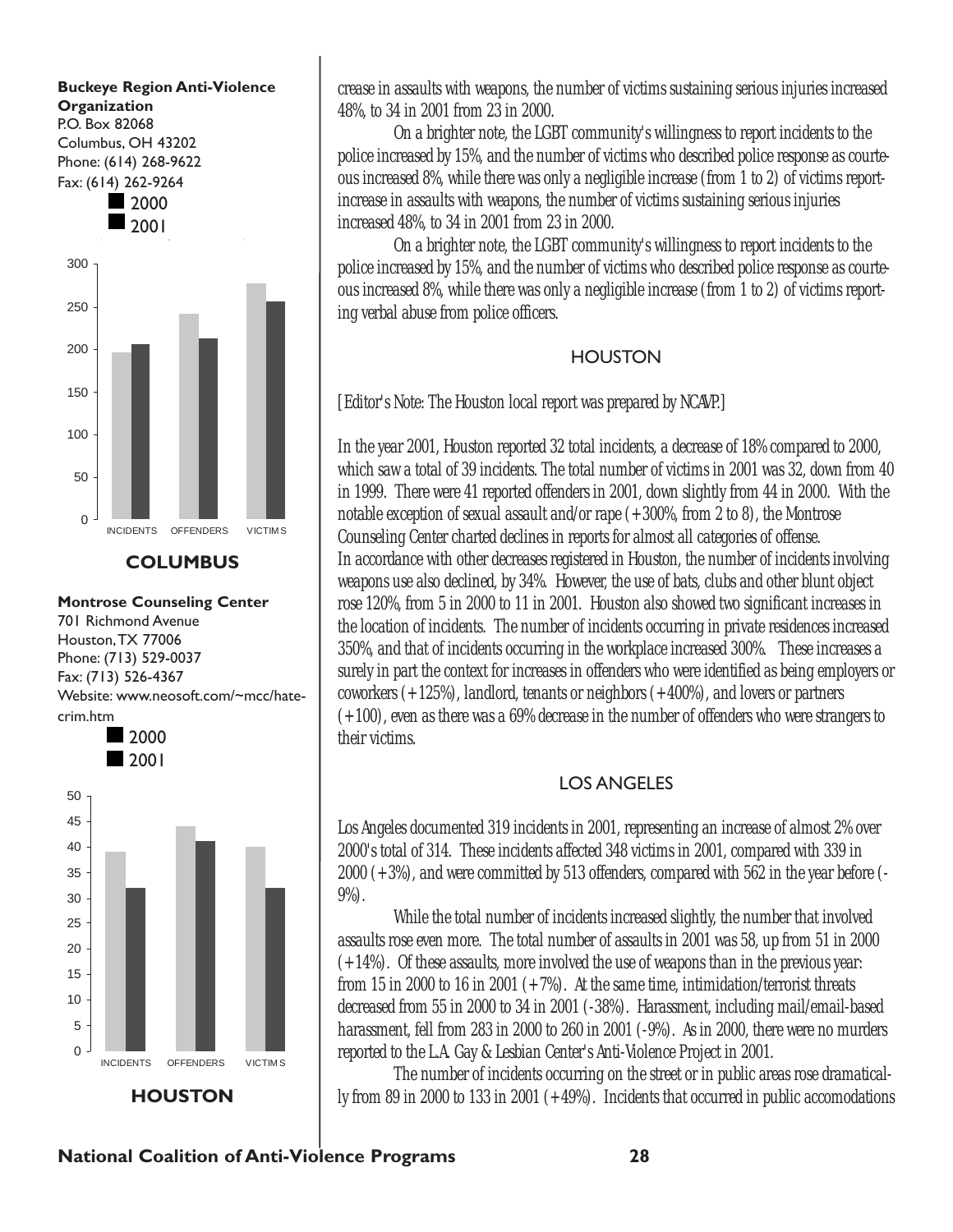rose sharply from 31 in 2000 to 47 in 2001 (+52%). Reports of minor injuries also rose, from 25 in 2000 to 30 in 2001  $(+20%)$ , but reports of serious injuries decreased significantly, from 17 in 2000 to 11 in 2001 (-35%). The need for outpatient care for injured victims fell from 24 in 2000 to 14 in 2001 (-42%).

In 2001, the majority of victims served by the L.A. Gay & Lesbian Center's Anti-Violence Project were people-of-color. In 2001, less than half the victims were white (43%), compared to 55% in 2000. Latina/os comprised the second largest racial/ethnic group of victims reported in both years (35% in 2001 and 24% in 2000), followed by African-Americans (8% in 2001 and 10% in 2000). The nearly 50% increase in Latina/o victims between 2000 and 2001 is the direct result of an aggressive campaign launched in 2001 to target outreach and victim services to the Latina/o and Spanish-speaking communities. 67% of 2001 victims whose gender was known were male, compared with 69% in 2000.

Almost all of the rest of the 2001 victims were female, with their percentage of the total number of victims remaining steady at 28%. The number of victims who identify as transgender rose 44%. More than 90% of the victims in 2001 described themselves as lesbian or gay, similar to the 89% in 2000 who so identified. A greater percentage of victims in 2001 than in 2000 said they were heterosexual. As was true in the previous year, in 2000, a plurality of victims was between the ages of 30 and 44 (43%).

In terms of offenders, 81% of offenders in 2001 were described as male, compared with 82% in 2000. The number of offenders who were described as female fell 10%, from 81 in 2000 to 73 in 2001. The share of perpetrators whose ages were reported as between the ages of 18 and 29 fell from 56% in 2000 to 44%. As in 2000, the plurality of perpetrators whose ages were reported in 2001 was between the ages of 23 and 29 (27%).

In 2001, Latina/os displaced whites as the largest racial/ethnic category of offenders. 195, or 38%, of the offenders in 2001 were Latina/o, representing an 11% increase from 2000. At the same time, offenders who were identified as white fell 32%, from 274 in 2000 (49%) to 185 in 2001 (36%). Offenders who were identified as African-American rose sharply, from 43 in 2000 to 71 in 2001  $(+65%)$ . Likewise, offenders who were identified as Arab/Middle Eastern nearly doubled (+83%) from 20 in 2000 to 36 in 2001.

As in the past, the vast majority of offenders in 2001 were strangers. Moreover, the "strangers" category of offenders rose 19%, from 275 in 2000 (49%) to 326 in 2001 (64%). Police reports were filed in 51 cases in 2001, compared to 61 cases in 2000 (-16%). Arrests were made in eight of the 2001cases, half as many as in 2000.

#### MASSACHUSETTS

The Fenway Community Health Center's Violence Recovery Program tracked a total of 143 incidents of anti-LGBT violence and harassment in 2001. This is a 5% decrease from 2000.

Forty-four percent (44%) of the 143 reported incidents involved at least one assaultive offense. Under NCAVP guidelines, assaultive offenses include assault without a weapon, assault with a weapon, attempted assault with a weapon (including thrown objects), sexual assault/rape, and murder. 30 incidents involved an assault with a weapon (from 21 in 2000, representing a 43% increase), and 27 incidents involved an assault without a weapon (from 3 in 2000, representing an 800% increase). This year, one incident resulted in a death. This is an increase from no deaths last year.

Forty-two people were injured in Massachusetts incidents reported to the VRP in

#### L.A. Gay & Lesbian Center/ Anti-Violence Project 1625 North Schrader Blvd.

Los Angeles, CA 90028 Phone: (800) 373-2227 (victims' line-southern California only) Fax: (323) 993-7653 Phone: (323) 993-7674 Website: www.laglc.org 2000



LOS ANGELES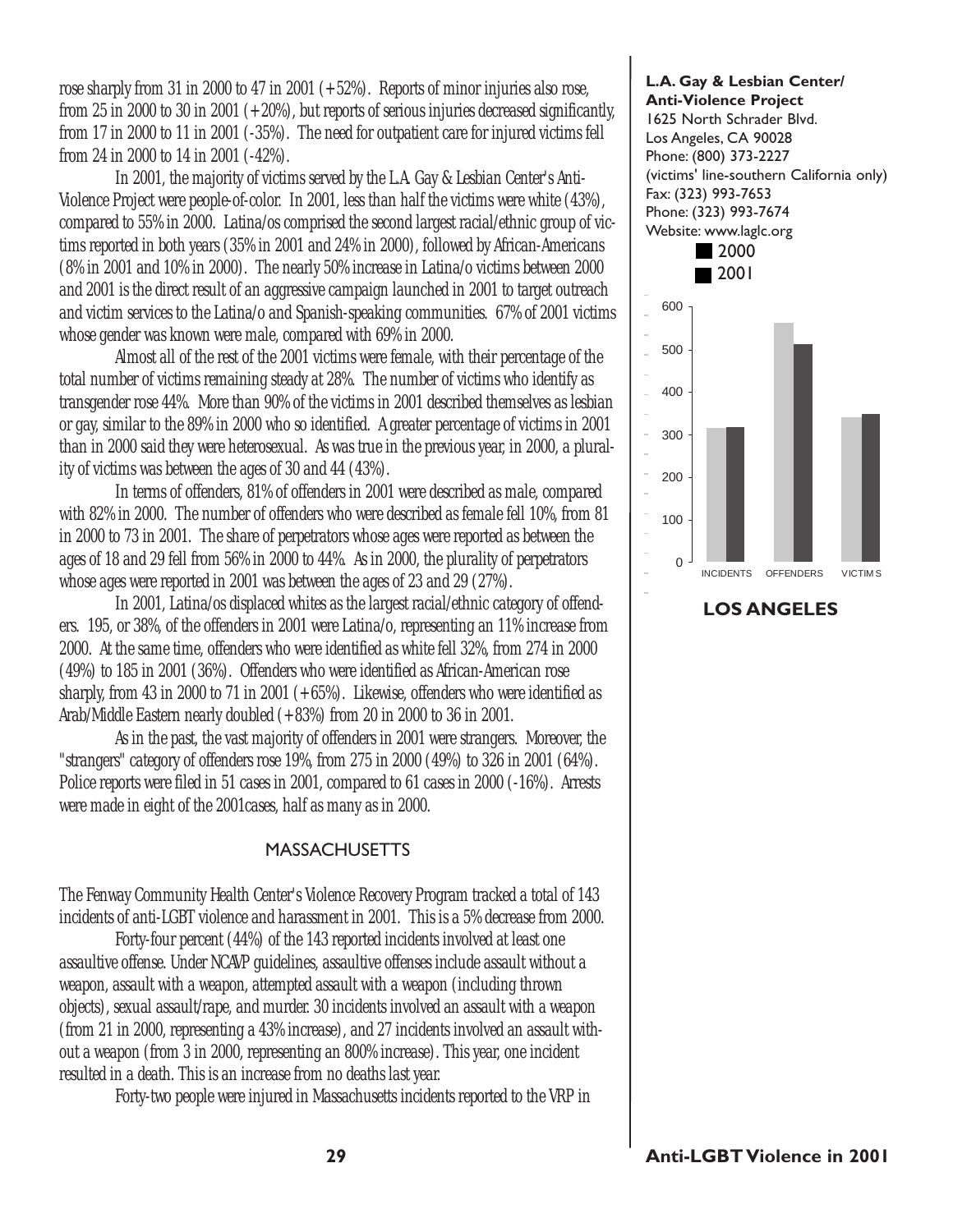#### Fenway Community Health **Center** Violence Recovery Program 7 Haviland Street Boston, MA 02115 Phone: 1-800-834-3242 (intake line)

Fax: (617) 536-7211 Website: www.fchc.org



MASSACHUSETTS

2001. This represents an 11% increase in injuries from the year 2000. These findings suggest that anti-LGBT incidents are becoming more serious and dangerous, which is consistent with data that has been collected by this program in past years.

As for non-assaultive offenses, 10 incidents involved vandalism or damage to property, 7 involved unjustified arrests, and 2 involved illegal evictions. Six incidents were directed at organizations.

A total of 145 victims were targeted in the 143 incidents. Of these, 71% were male, 17% were female, 5% were transgender, and 2% were unknown. Six of the victims (4%) were LGBT-affiliated organizations, businesses or institutions.

In terms of race/ethnicity, 62% of the victims identified as white, 7% African American, 7% Latina/o, 3% identified their race as Jewish, and 1% multi-racial. Race was unspecified for 16% of those reporting. It is interesting to note that the number of victims who are Latina/o increased by 67%. All other racial categories decreased or remained stable.

The number of victims who report their sexual orientation to be gay/lesbian remained relatively stable, decreasing by 5%. The number of bisexual victims increased by 25%.

Four percent of the victims were under the age of 22; 5% were 23-29; 11% were 30- 44; 43% were 45-64, and 14% were 65 and over. 17% did not specify age. It is significant to note that the number of victims age 45-64 increased by 63% from last year, and the number of victims aged 65 and over increased by 2000%. All other age categories decreased this year. It is important to note that there has been increased national attention to LGBT elders in 2001, and this may account for more older victims coming forward to report hate crimes.

Twenty-three percent of 2001 incidents occurred in streets/public areas; this represents a 31% decrease from 2000. 25% of incidents occurred at a private residence. This represents a 16% increase from 2000. These findings are interesting, especially when considered along with the findings on the relationship between offenders and victims: 27% of perpetrators were strangers, and 26% had a relationship with the victim (i.e., landlords, tenants, neighbors, relatives, family members, acquaintances, friends, employers, or co-workers). These findings challenge the widely held notion that all perpetrators of anti-LGBT violence are strangers. Our data clearly demonstrates that anti-LGBT violence and harassment pervade all aspects of life, from work to home to school and family.

As has been a repeated finding in past years, offenders are often young people. Forty percent of all offenders were under age 22. Offenders under age 18 increased by 29% from 2000. We feel it is therefore critical to continue to expand school programming on issues of diversity, tolerance, and violence prevention in Massachusetts schools. It is imperative that this programming be inclusive of LGBT issues and begin at an early age.

There was also a 60% increase in offenders age 30-44, which shows that not all perpetrators are youth, and that violence prevention efforts should also be inclusive of people of a variety of ages.

Fifty percent 50% of Massachusetts incidents reported to the VRP are known to have been reported to police in 2001. After talking with VRP staff, an additional 5 individuals said that they intended to report to police. 4 individuals stated that they tried to report the incident to police, but that police refused to take the report.

Of individuals that did report to police, 41% said that the police response was courteous, which represents an increase of 88% from last year. Five individuals said that police response was indifferent (down from 9 in 2000), and 10 individuals said that the officers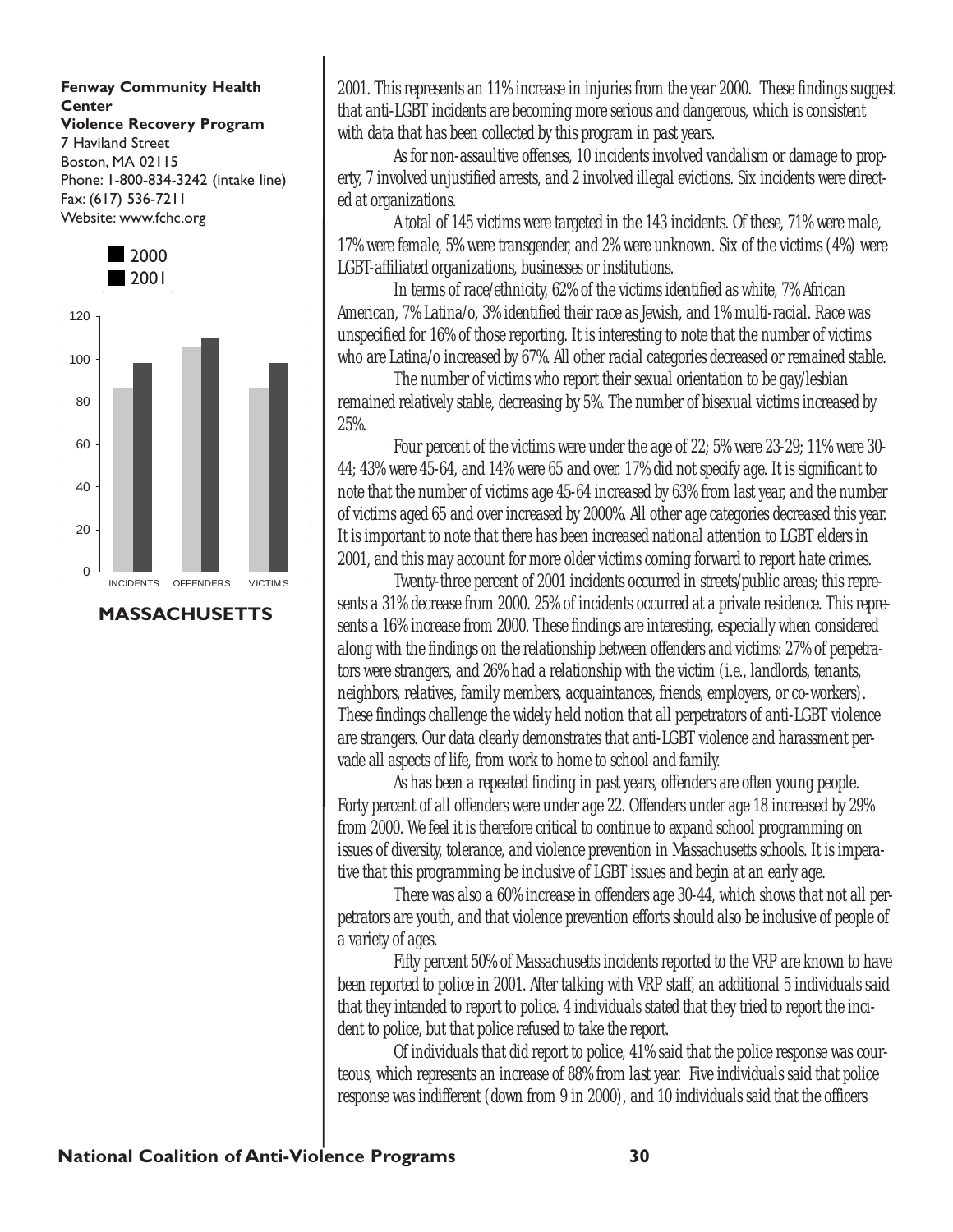were verbally abusive (from 3 in 2000), which represents a 233% increase from 2000. Although many victims seem to feel comfortable reporting to police, these figures reveal that much work still needs to be done to sensitize and train police officers across the state. Commonly cited as reasons for not reporting include that the victim did not trust police to take a report or treat them fairly as a LGBT person; the victim did not feel the police would consider an incident serious enough to warrant a report; the victim addressed the incident through alternate means, such as an administrative complaint at school or work; or the incident was perpetrated by police themselves and the victim did not feel safe filing a complaint with the department involved.

#### MICHIGAN

[Editor's Note: The Michigan local report was prepared by NCAVP.]

The number of reported incidents of anti-LGTB violence in Michigan decreased 11% in 2001. The 2001 decrease included a 29% decrease in increase in the number of reported assaults and attempted assaults. However, the level of simple assault (assault with out a weapon), actually increased 23%. The number of victims who sustained serious injuries also increased by 133% (from 6 in 2000 to 14 in 2001). Additionally, despite the overall decline in reported incidents, there was an 8% increase in harassment. Most other categories of offenses showed either no change or minor change. However, two categories most directly related to police misconduct showed significant gains: police entrapment (+31%) and unjustified arrest (+21%). The Triangle Foundation reports that police in that region continued widespread "Bag-a-Fag" campaigns in public gathering areas believed to be frequented by gay men. These campaigns have in fact led to lawsuits brought by community-based organizations in Michigan, including Triangle. Unfortunately, heightened awareness and criticism of these campaigns had not yet led to a decrease in police harassment of the LGTB community in 2001. In fact, problems of police misconduct and unjustified arrests, coupled with the 67% fall in anti-LGBT murders perhaps form the most significant trends in the region during 2001.

With respect to other data submitted by The Triangle Foundation for 2001, it was found that 52% fewer women reported incidents, while the number of victims identifying themselves to be heterosexual rose a staggering 250%. Additionally, there was a small, but significant rise in the number of victims who identified themselves as being of Arab or Middle Eastern descent.

Finally, the increases in police entrapment and unjustified arrest resulted in a 292% increase in offenders who were law enforcement officers, a 67% increase in the number of incidents occurring in police precincts or jails, contributed to the 57% increase in the number of incidents occurring in cruising areas. Other by-products of the ongoing police activity targeting gay men in Michigan, and the Triangle Foundation's activities in response were a 480% increase in reports of verbal abuse from law enforcement personnel, a 240% increase in reports of physical abuse, and a 153% increase in incidents reported to the police overall.

#### **MICHIGAN** Triangle Foundation 19641 West Seven Mile Road Detroit, MI 48219 Phone: (313) 537-3323 Fax: (313) 537-3379 Website: http://tri.org



**MICHIGAN**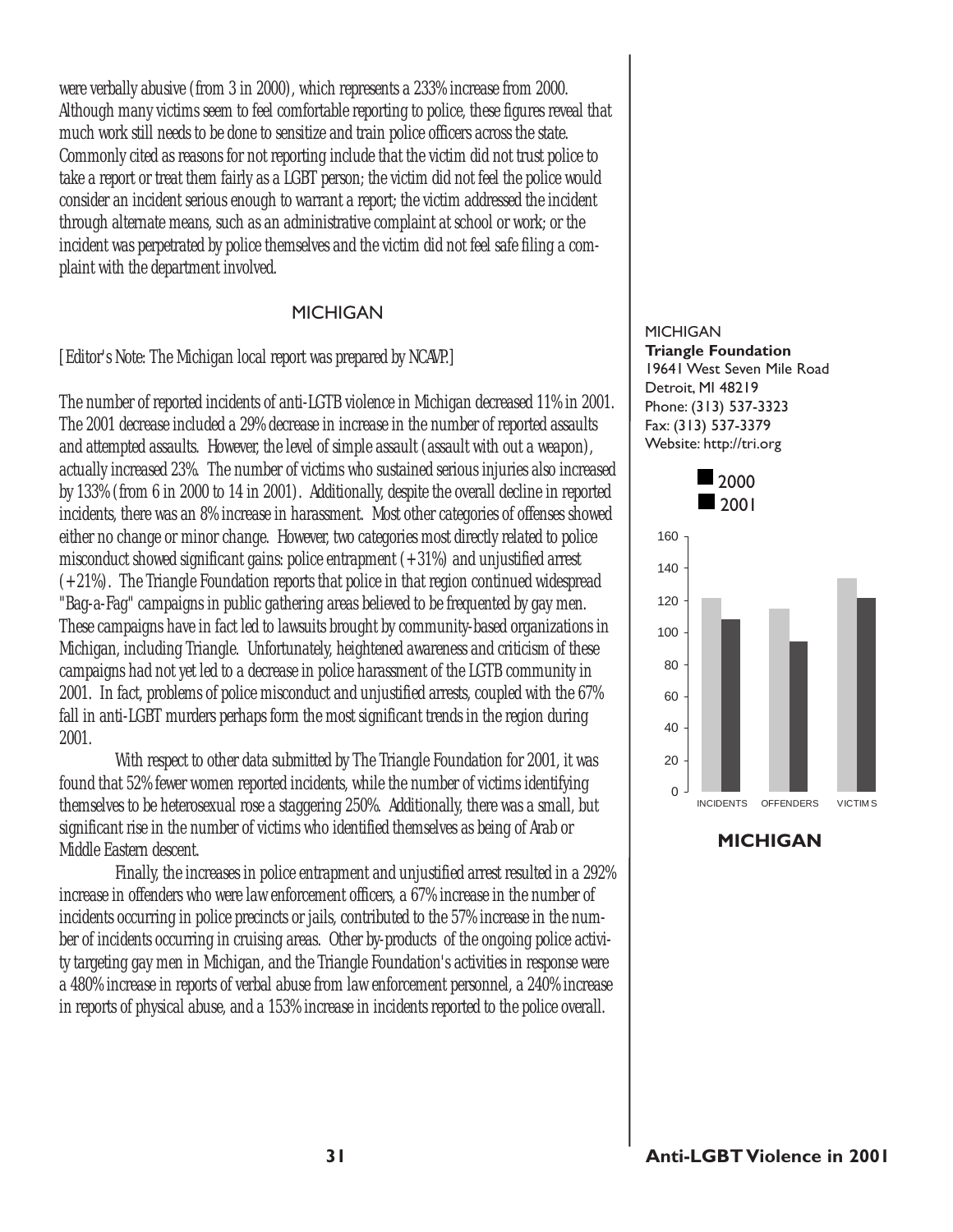

### MINNESOTA

### **MINNESOTA**

[Editor's Note: The Minnesota local report was prepared by NCAVP.]

The number of reported incidents submitted by OutFront Minnesota decreased 54% (from 95 to 44) 2000 to 2001. This decrease was almost certainly a direct effect of staffing shortages at the program during the reporting year.

Minnesota showed decreases in almost every segment of data collected for this survey, with the notable exception of small increases in several categories of offense (mail/literature harassment,  $+9%$ , telephone harassment  $+25%$ , and vandalism  $+100%$ , a notable increase in the number of offenders who were strangers to their victims  $(+27%)$ , and the number of incidents either classified as bias by law enforcement authorities or with an attempt being made to do so (+133%).

### NEW YORK CITY

New York reported 547 incidents in 2001, down from 2000's total of 616 (-11%). It also reported a decrease in the number of victims (702 v. 765, -8%), and the total of offenders decreased significantly (982 v. 1226, -20%). The continuing decline in the number of offenders per incident (1.99 in 2000 v. 1.79 in 2001) suggests that the decline in the number of "right of passage" or "gang-style" incidents, typically committed by groups of young people, and a larger number committed by more solidly anti-LGTB perpetrators of all ages continued the decline noted in this report last year.

The total number of New York assaults remained almost constant, at 279 in 2001 v. 280 in 2000. Assaults with weapons, however, rose 20% between the two years, from 74 to 89. The percentage of incidents that involve assault rose from 45% of all incidents in 2000 to 51% in 2001. Unfortunately, during the same period, while some categories of weapons decreased (bats, clubs, other blunt objects -24%, knives and other sharp objects -28%, and vehicles, -100%), others remained stable (bottles, bricks or rocks, 13), or rose (firearms,  $+20%$ ), resulting in a 14% increase in the number of victims suffering serious injuries. Those requiring hospitalization rose 10% (from 124 in 2000 to 134 in 2001).

Despite the relative increase in assaults and absolute increase in serious injuries and hospitalization, the number of anti-LGBT murders tracked by the New York City Gay and Lesbian Anti-Violence Project (AVP) dropped 40%\*, from 5 murders in 2000 to 3 in 2001. Data on other offenses reported by AVP, was mixed. Reports of harassment were down overall, with actual decreases in intimidation (-7%) and simple harassment (-12%), while the number of reports of mail, literature and telephone harassment remained steady (85). At the same time, reports of discrimination rose 19%, from 43 in 2000 to 51 in 2001.

In a trend that AVP intends to monitor throughout the next reporting period, reports of sexual assault or rape increased 33%, from 27 in 2000 to 36 in 2001. Offenses related to personal property (arson, vandalism, robbery, larceny, burglary and theft) decreased 17%, from 65 in 2000 to 54 in 2001. Only 10% of incidents reported against the LGBT community in the New York area involve property. In a trend almost certainly directly related to redeployment of law enforcement resources after the September 11 terrorist attacks rather than any change in police policies, offenses perpetrated by police (police entrapment, unjustified arrests and police raids), decreased 35% overall, despite a 100% rise in police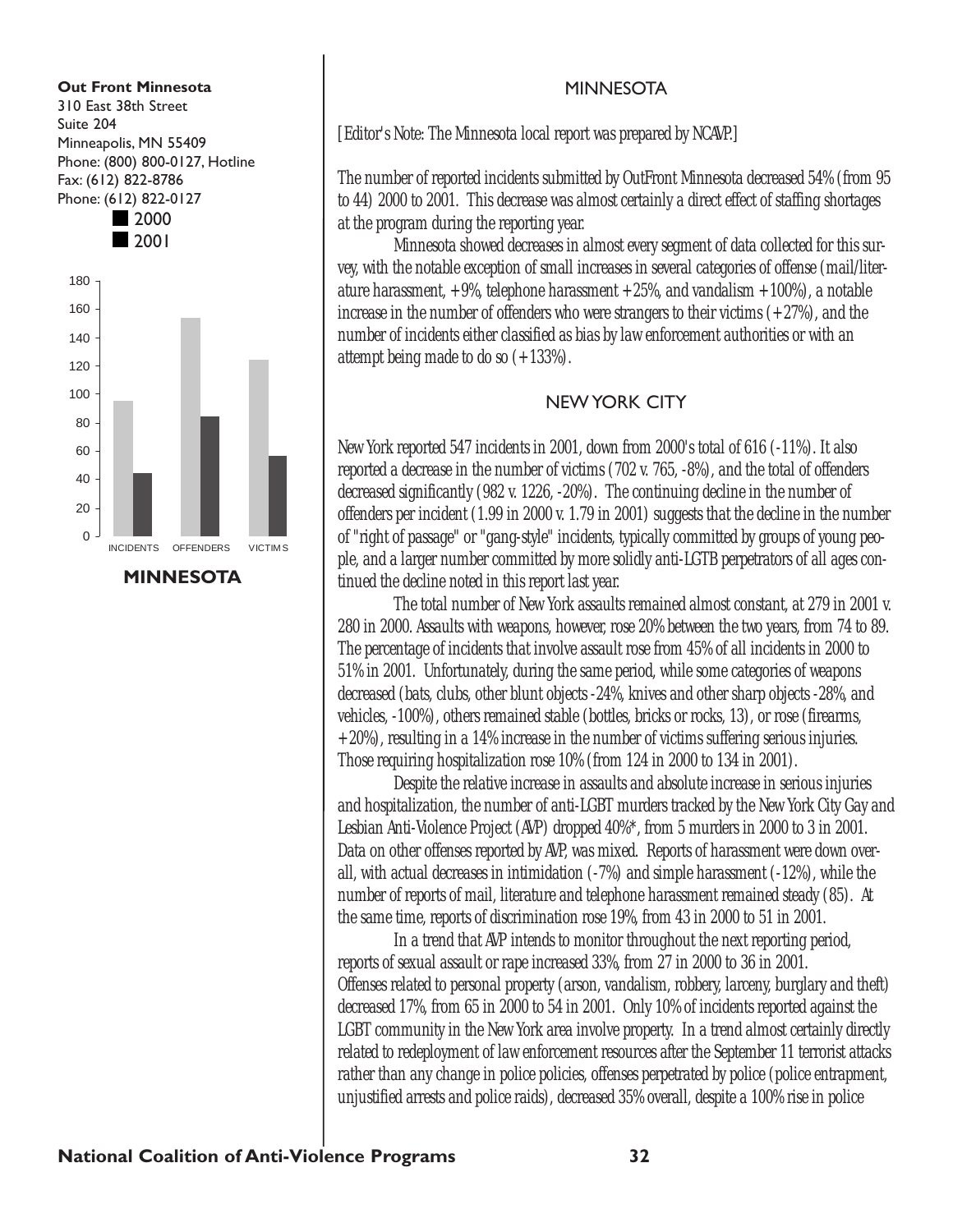raids, associated with events that occurred prior to September 11.

The number of incidents involving some element of HIV/AIDS-related bias increased 16% overall, from 74 in 2000 to 86 in 2001, and 16% of all incidents tracked in the region now include HIV/AIDS bias, up from 12% in the previous year. AVP believes that part of this rise is the reflection of continued outreach on the issue and more vigilant tracking of the dynamic within the agency's casework. Similarly, the number of reported incidents involving anti-transgender bias continued to rise (21%) in 2001, and anti-transgender bias is now present in 13% of all incidents. AVP believes that continued outreach, as well as an ever more visible and active transgender community are in part responsible for ongoing increases in this category of offense.

In terms of the location of incidents charted in New York, while almost all sites catalogued in this report show decreases, incidents occurring in the workplace rose 16%, from 62 in 2000 to 72 in 2001. Though there was only a 1% increase in incidents occurring in private residences, incidents with private residences as their location now account for 42% of all anti-LGBT incidents in the area.

Additionally, and most likely a partial explanation for the larger decrease in offenders compared to that of victims or incidents, there was a 130% increase in the number of serial incidents. There were in fact increases in each category of frequency of serial incidents: 1 previous incident, +200%, 2-5 previous incidents, +25%, 6-10 previous incidents,  $+148\%$ , and 10 or more previous incidents,  $+328\%$ . These increases support the unfortunate rising trend of incidents occurring in private residences and in the workplace.

Overall, information about the victims of anti-LGBT violence in New York remained consistent with trends noted in prior years. The number of victims reporting incidents who were women continued to rise (+26%, from 113 to 142). Women now comprise 20% of the victims reporting anti-LGBT violence to AVP.

Victims who identified as transgender rose 9% (from 81 to 88), and now represent 13% of victims reporting bias to AVP. Additionally, while the proportion of victims reporting anti-LGBT incidents who identified as lesbian or gay fell from 86% to 80%, the number and proportion of those identifying as heterosexual continued to rise from 61 in 2000 to 94 in 2001, a 54% increase. People identifying as heterosexual now comprise 15% of all anti-LGBT bias victims reporting to AVP. Clearly the continuing rise in transgender victims, who may identify as heterosexual, partly explains this increase, but this ongoing trend also points to a central tenet of anti-LGBT bias: victims are chosen on the basis of what the perpetrator believes the victim's sexual orientation to be.

With respect to the age distribution of victims in New York, the vast majority of victims reporting incidents still fall between the ages of 23 and 44 (447, 68%). However, in 2001 there were small but important increases in reports from victims in two age categories that have proven difficult for AVP to focus on in past years, those under  $18 (+54\%$ , from  $13$ to 20), and those 65 and over (+100%, from 8 to 16). Because of a historic lack of reporting from those 65 and over in the past, AVP focused a significant outreach to that community in 2001. In terms of those under 18, AVP has also been engaged in a multi-part assessment of the need for anti-violence services for LGBT youth in New York, which dramatically raised the young people's exposure and knowledge of the agency in 2001.

Racially and ethnically, the picture of victims reporting incidents remained stable from 2000 to 2001. The largest category of victims were white (44%), latina/o victims made up the next largest group (26%), with African-Americans forming the next largest (20%).

#### New York City Gay and Lesbian Anti-Violence Project

240 West 35th Street, Suite 200 New York, NY 10001 Phone: (212) 714-1141, hotline Fax: (212) 714-2627 Phone: (212) 714-1184, office phone TTY: (212) 714-1134 Website: www.avp.org



NEW YORK CITY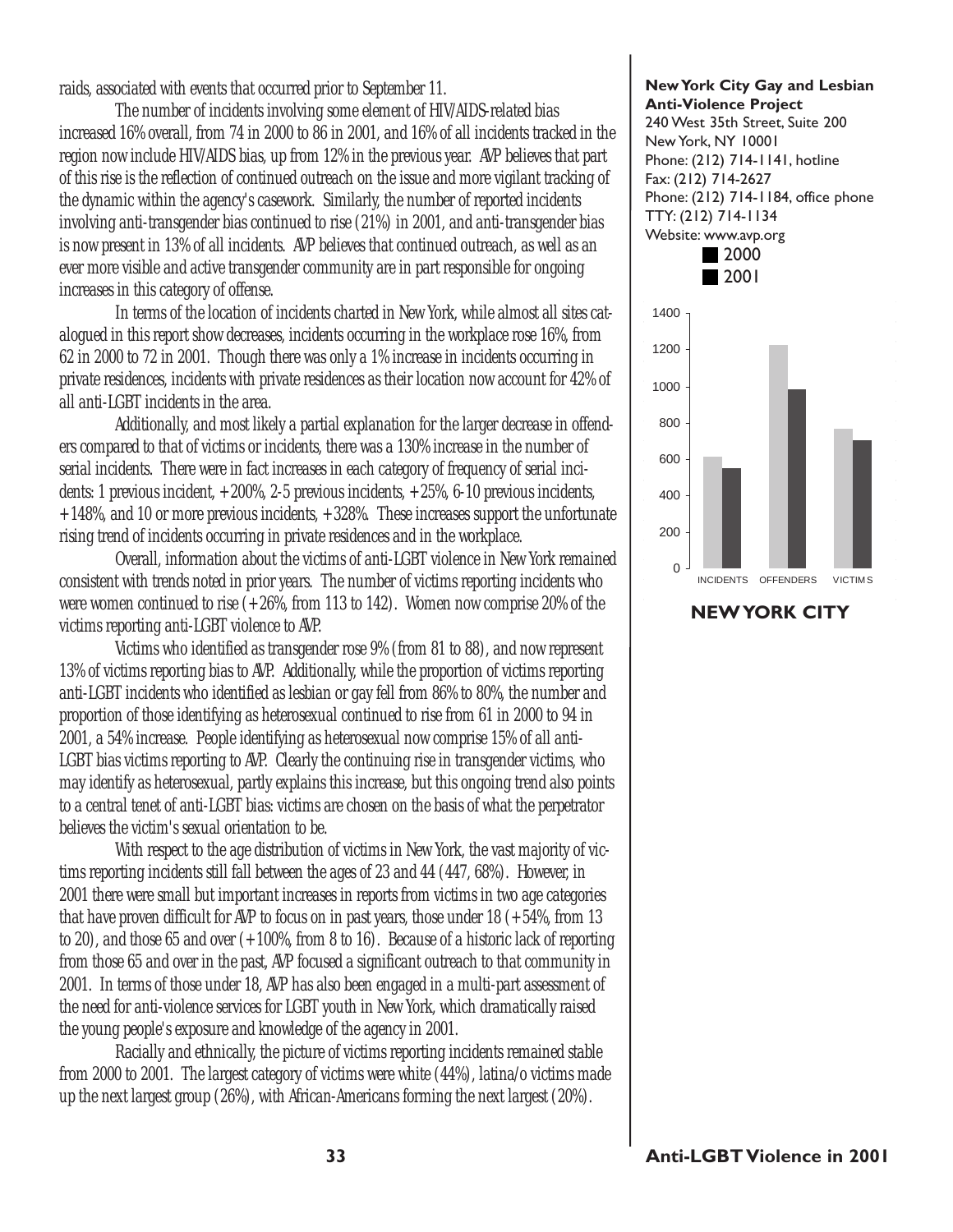In looking at the offenders charted by AVP in 2001, as with victims there were very few changes in the data from 2000. Eighty-six percent of known offenders were male; 14% were female. Offenders were most likely to be between the ages of 23 and 44 (354, or 39% of all known offenders). However, partly reflecting the rise in victims under 18 years of age, there was an 11% rise in those under 18 (from 147 to 163); this group now forms 18% of all known offenders. There was an almost equal distribution in the three largest categories of race for reported offenders: African-American, 29%, white, 22%, latina/o, 22%.

Changes in relationship of offenders to victims in 2001 tend to underscore dynamics mentioned earlier in the discussion of data collected in New York. While most categories in this area showed absolute decreases, attributable to the overall decrease in the number of offenders, there were rises in some categories that indicate a preexisting relationship with victims: employer or coworker,  $+58%$ , lover or partner,  $+25%$ , relative or family,  $+4%$ . This information coupled with the rise in incidents occurring in homes and the workplace indicate an increasing danger for LGBT people in real-life, everyday situations such as home and work. In fact, 31% of all offenders are now someone the client more than likely already knew: acquaintance/friend, employer/coworker, ex-lover, landlord/tenant/neighbor, lover/partner, relative/family or roommate.

There was a decrease (-9%) in the number of victims who chose to report incidents to the police, but this decrease was commensurate with the overall decrease in reported incidents (-11%). However, despite the changes noted earlier in allocation of law enforcement resources in New York after September 11, police response to LGBT victims did not change drastically between 2000 and 2001. There was a 21% increase in reports that police response rated as "indifferent." Fifty-nine percent of victims who reported incidents to the police categorized response as being courteous. There was a 6% drop in the proportion of incidents involving verbal abuse (from 16% of incidents reported to the police in 2000 to 10% of incidents in 2001). reported to the police victims suffered verbal abuse.

The LGBT community in New York City and AVP were also both directly and indirectly affected by the September 11 terrorist attack on the World trade Center and its aftermath. In brief, 23 LGBT people are known to have been killed in the attack, and AVP offered trauma counseling to their partners, friends and relatives. AVP also received reports from and provided assistance to 59 other LGBT people directly affected by the attack. Additionally, New York showed a 14% decrease in average monthly reports of non-World Trade Centerrelated bias-related incidents between September and November 2001. In fact, November was the month in which AVP received its lowest number of anti-LGBT bias reports for the year: 37, 24% lower than the 2001 average of 49 new anti-LGBT bias incidents per month.

Because AVP recognized the impact of the September 11 attack on all New Yorkers, not just those directly affected, AVP partnered with several LGTB Community Centers and CBOs across the city to co-host community forums and debriefings for their local constituencies. The agency also reached out to a number of LGTB community-based organizations throughout New York and delivered several tailor-made "critical incident debriefing" (CIB) sessions to address the trauma and after-affects of the World Trade Center disaster that their staff were experiencing. In addition to the LGTB organizations at which AVP performed CIB sessions, the agency was also approached by the Office of the New York State Attorney General to provide this valuable recovery work.

Finally, AVP found itself working in tandem with several other local and national LGTB groups to advocate for immediate changes to government and relief organization poli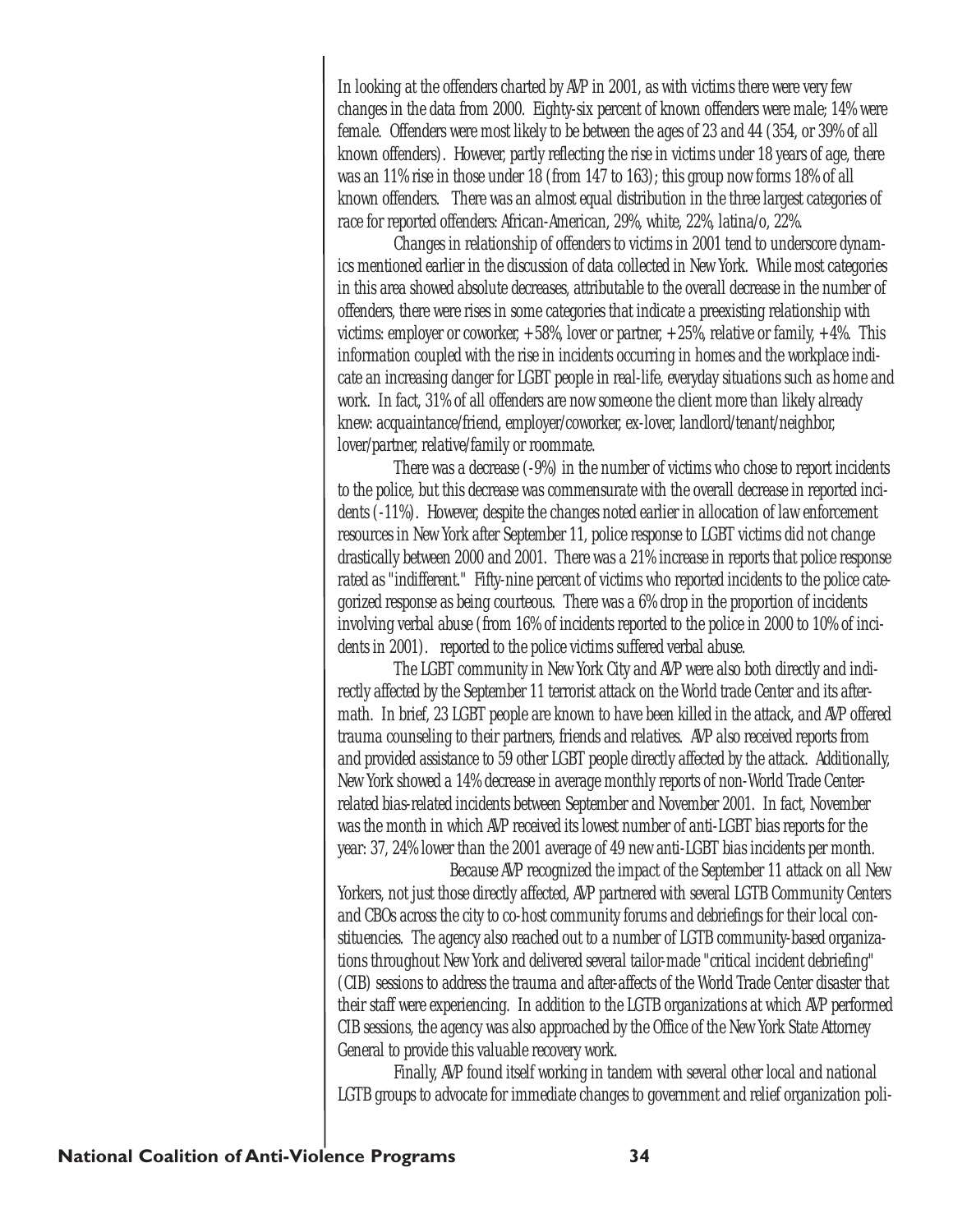cies that would ensure the equitable distribution of short-term emergency benefits and longterm survivor benefits. These efforts met with success with respect to State of New York policy, as well as those of the American Red Cross. However, the guidelines announced for federal benefits by Kenneth Feinberg, the Special Master appointed by President Bush to manage the federal government's victims compensation fund for surviving family members of September 11 victims, unfortunately held very little hope for surviving partners of LGBT victims.

#### **PROVIDENCE**

The anti-violence program in Providence, Rhode Island is one of the smaller tracking programs, and it's coordinated by the Rhode Island Alliance for Lesbian and Gay Civil Rights, an all-volunteer organization. The Alliance faced a number of challenges in maintaining its reporting program in 2001. To that end, there was a 42% decrease in reported incidents tracked in Providence during the year.

Nevertheless, the data collected in Providence indicates little change in the complexion of anti-LGBT incidents in the area. Despite the overall decrease in reported incidents, the number of assaults remained constant (6). There was a significant decrease in reports of intimidation (-43%), but it was almost commensurate with the overall decrease in incidents, as was the smaller decrease in offenses overall (-39%).

In a trend similar to that in other reporting areas, the number of incidents occurring in private residences increased significantly  $(+150\%$ , from 2 to 5), as did those occurring at schools or colleges (+200%, from 1 to 3).

#### SAN FRANCISCO

San Francisco reported 317 cases of LGBT hate violence in 2001, down 24% from the total of 415 reported in 2000, which reported the highest level of hate crime/violence in the region since 1996. According to Community United Against Violence a factor contributing to the 2000 increase was the passage of California Proposition 22, the Knight Initiative. During the final months of campaigning and after Knight's passage, many people appeared to feel license to harass LGBT people. Although the numbers of bias incidence declined in 2001, 380 individuals were the direct victims of harassment, intimidation and or/assault due to LGBT hate violence. Anti-LGBT violence is still being experienced at intolerably high levels, and constitutes a national crises not being adequately addressed.

No summary or analysis looking at issues of violence would be complete for 2001 without mentioning the September 11th tragedy. While the entire nation, and people across the world were devastated by the senseless events of September 11th, displaying compassion for the victims, survivors and their loved ones, a depressing corollary were hate attacks reported to CUAV and other anti-violence agencies across the country. This backlash was widespread against and including people who were perceived to be or were of Middle Eastern or Southeast Asian descent, of the Islamic or Sikh faiths, and lesbian, gay, bisexual and transgender people. As a result, there was a significant increase of bias incidents from Arab/Middle Eastern victims reporting to CUAV, from 2 cases in 2000 to 10 in 2001. While the increase may not seem alarming, it takes on added significance in a year when the total number of incidents tracked declined. The aftermath of September 11th is noticeable by the

#### Rhode Island Alliance for Lesbian and Gay Civil Rights 41 12th Street Providence, RI 02906 Phone: (401) 331-6671 Fax: (401) 272-4374



RHODE ISLAND

#### National Coalition of Anti-Violence Programs 35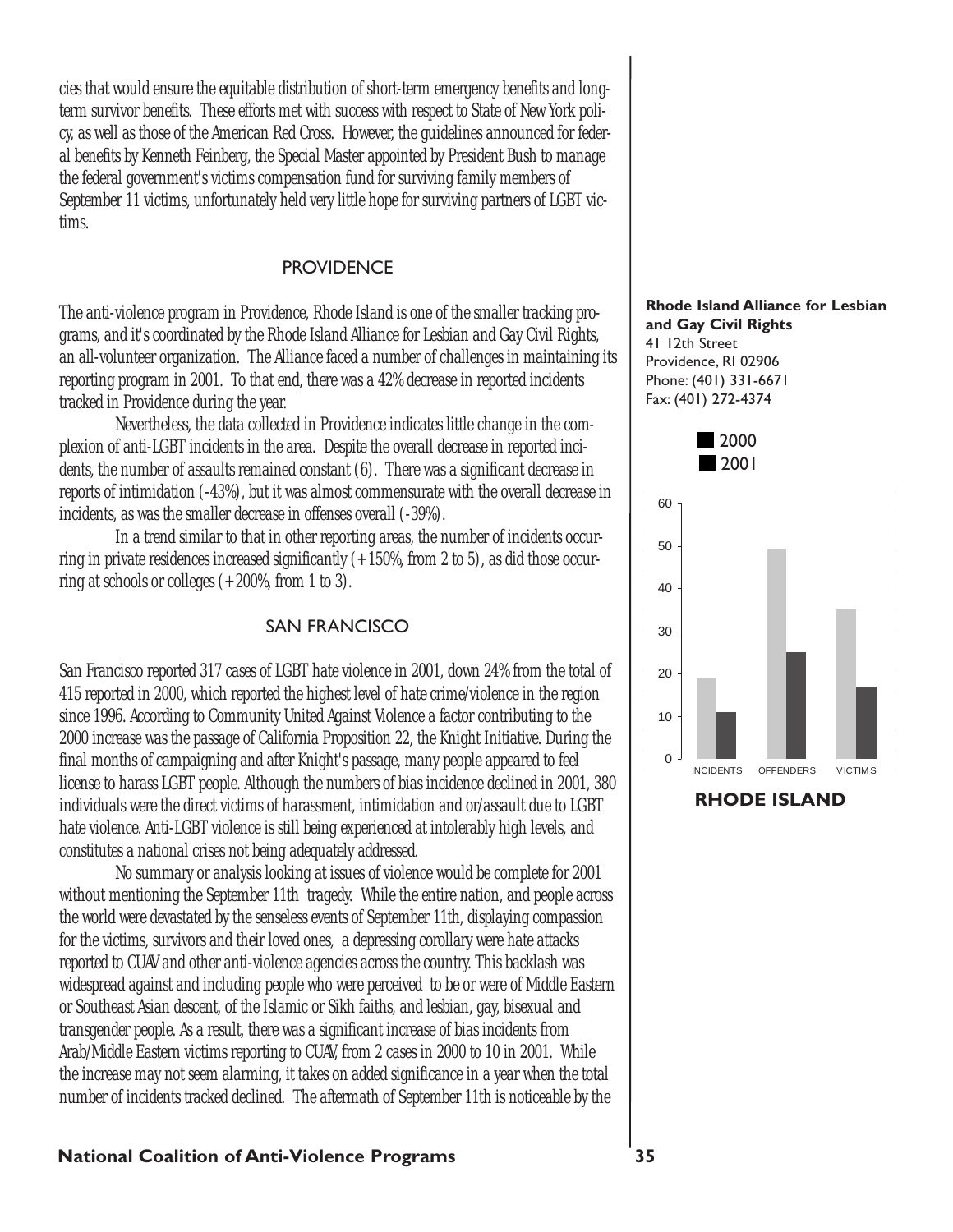Community United Against Violence 160 14th Street San Francisco, CA 94103 Phone: (415) 777-5500 Fax: (415) 777-5565 Website: www.cuav.org



SAN FRANCISCO

number of incidents reported in October, which had the highest number of hate violence incidents for the year, a trend reported by other members of NCAVP, as victims recovering from the national shock came forward seeking services.

CUAV has been tracking anti-LGBT violence since 1979, and has worked with the National Coalition of Anti-Violence Programs since its inception to collect data and publish annual reports documenting anti-LGBT violence. This year significant numbers were tracked in assaults without a weapon (90 reports) and assaults with weapons (19 reports). Some of the weapons and assaults tracked were knives, fists, spitting, baseball bats, automobiles, broken beer bottles, dogs and car clubs. Cases reported included 9 sexual assaults, 2 abductions, 29 incidents of vandalism, one bomb threat, and 64 incidents involving discrimination. There was 1 case of murder attributable to a bias motivation. In 44 of the incidents, a victim was seriously injured.

The bulk of incidents occurred on streets and public areas, followed by private residences. Although reports involving streets and public areas went from 141 to 110, this figure remains large and troubling. There were minor increases in the number of incidents occurring in and around LGBT bars (11 to 15,), public accommodations (26 to 28,) and schools/colleges (8 to 10).

Victims in 2001, as in past years, were predominantly male (199 total). There were 83 reports involving female victims. Transgender victims comprised 66 cases, with MtF's accounting for 54, and FtM's 12 cases. There were 221 cases from victims identifying as Lesbian or Gay. There were 17 reports from bisexual victims, 25 from heterosexuals and 3 from questioning individuals.

White victims appeared more likely to report (104 reports) than any other race/ethnicity group. There also was a record number of reports from individuals identifying their race/ethnicity as Multiracial (from 9 to 56), which reflects a national shift which California is leading.

There were 545 offenders tracked in 2001 (from 558 in 2000,); males accounted for 401 of the total and females offenders totaled 67. Offenders came from a surprisingly broad range of ages, including, but not limited to, the age groups 18-22 (66 offenders), 23-29 (88 offenders) and 30-44 (86 offenders).

As was the case last year, the trend of cases identifying landlord/tenant/neighbor as offenders was high, with 93 cases. This figure suggests two factors for this trend. First, as the gentrification process which occurred in San Francisco the past few years, many LGBT individuals were forced to seek affordable housing in areas outside the city limits and in areas not accustomed to seeing openly queer people. Thus LGBT victims were targeted as a way to discourage their visible presence in new neighborhoods. The other factor is perhaps an unintended result of gains made for LGBT individuals to be free and be out in expressing their sexual and gender orientation. While retreating to the closet is not an option, being out in all the areas of our lives has made it easier for certain offenders to target LGBT victims. With this idea CUAV also tracked a new face in the category of offender: attacks perpetrated by relatives or family members. Although strangers constituted the largest group of offenders (204 cases), in 33% of reported incidents, the offender was known to the victim, including neighbors, family members and classmates. These cases are particularly significant because there is often a very high threat of revictimization.

131 incidents were reported to police in 2001, compared to 165 the previous year. Arrests were made in 19 cases. 53 out of 131 cases were classified by law enforcement as bias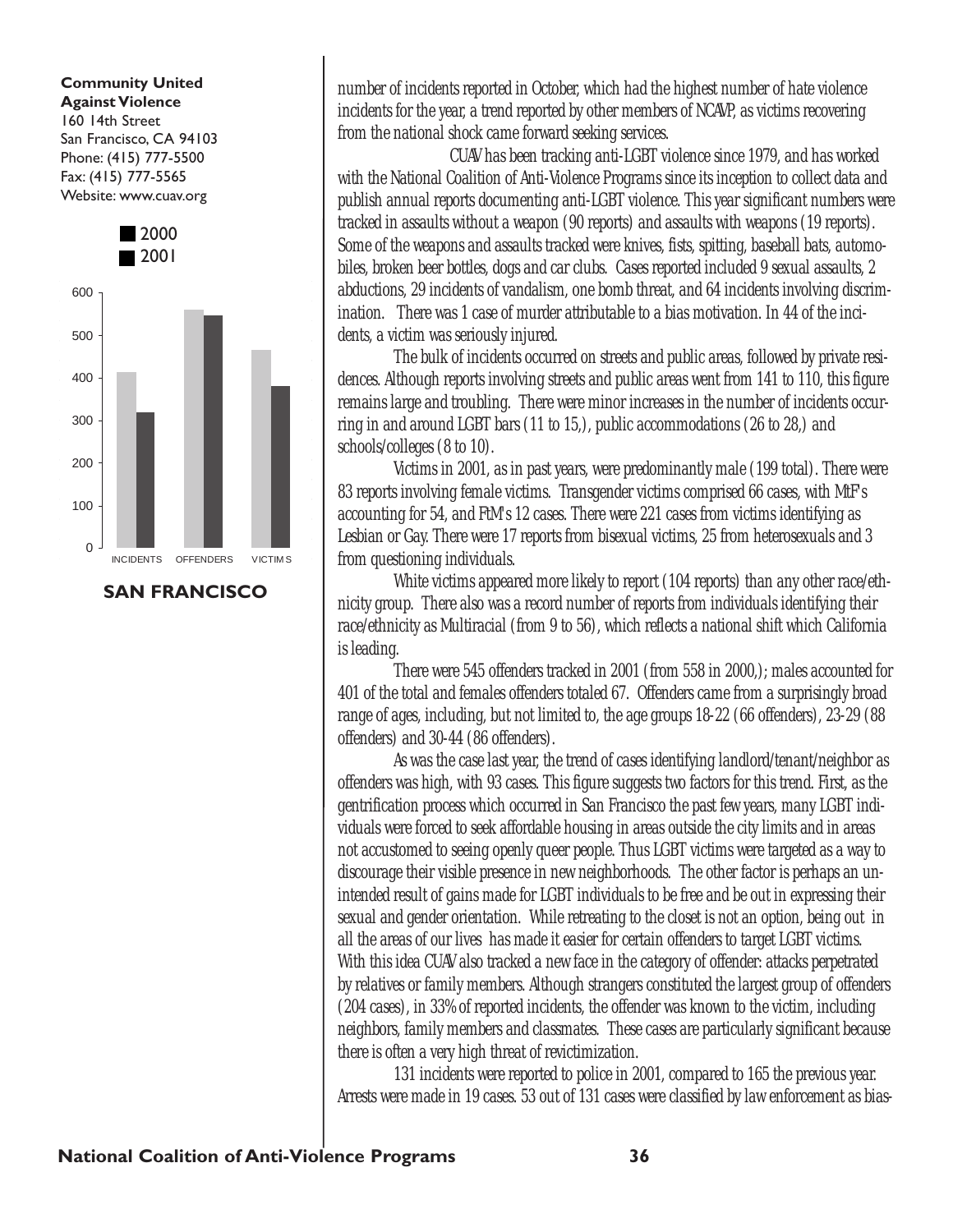related. There was also a slight decrease in the number of offenders who were law enforcement officers, from 65 in 2000 to 55 in 2001. Private security and bouncers were identified as offenders in 8 cases. As in previous years, transgender victims still named law enforcement personnel as the offender in a significant number of incidents. However in the first glimmer of hope, that number dropped from about half the TG cases naming law enforcement as the offender, to approximately one-third doing so. A historic joint task force of the Human Rights Commission and the Police Department has been formed, of which CUAV is member, to address police treatment of transgender individuals. This task force will focus on establishing protocols, screening for bias at the hiring level and enlarging existing transgender sensitivity trainings. This is the result in no small part, due to the efforts of the transgender community coming forward to expose the problem.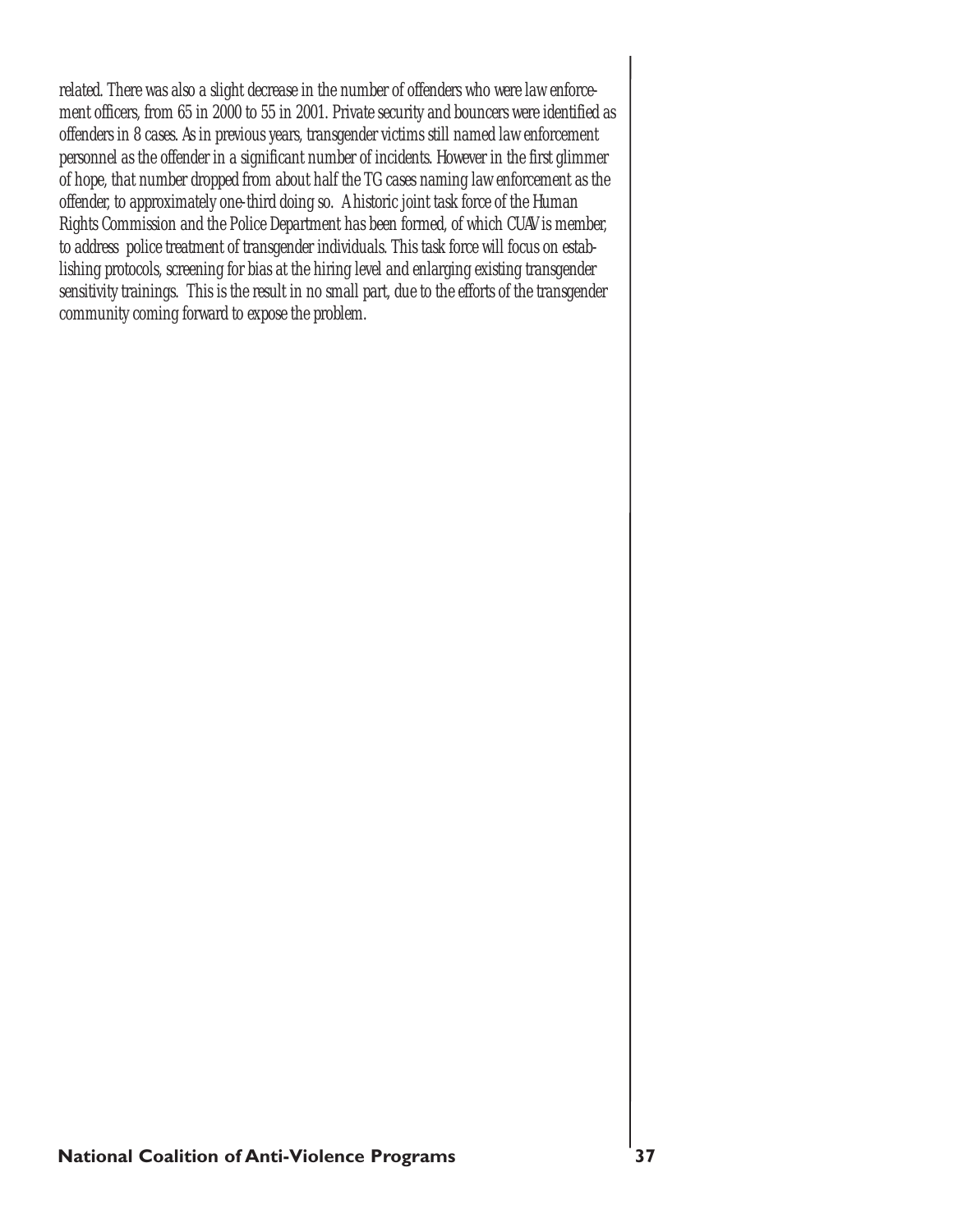# NON-TRACKING PROGRAMS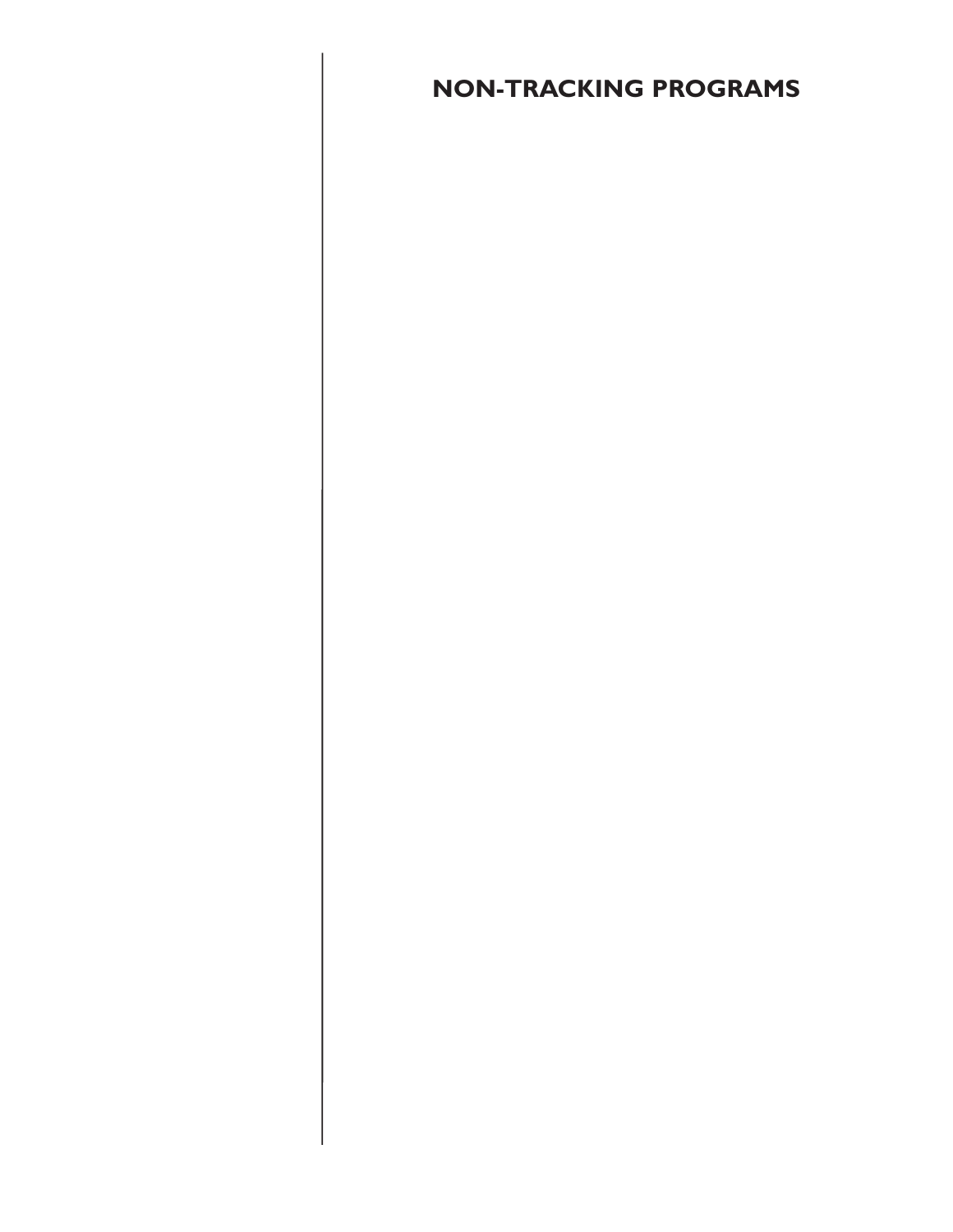#### **CONNECTICUT**

The LGBT Anti-Violence Project (AVP) at the Connecticut Women's Education and Legal Fund (CWEALF) is relatively new, starting as a part time program in February 2000. Therefore, 2001 was the AVP's first year of full-time operation. Since this is still a new program, and the only one of its kind in the state, much of the AVP's energy was put into outreach, education and publicity to LGBT communities, and to service providers, law enforcement and government agencies across the state.

To reflect that the AVP started to address LGBT-related sexual assault and domestic violence issues in addition to hate crimes this past year, the Project's name was changed from "LGBT Hate Crimes Project" to "LGBT Anti-Violence Project". The AVP is not taking sexual assault or domestic violence clients per se, but is referring these callers to appropriate sexual assault or domestic violence centers. The AVP is also working in a task force that is addressing the specific needs of LGBT clients within existing sexual assault and domestic violence systems in CT.

The AVP is a statewide operation and takes calls and gives information and referrals to victims of hate crimes and hate incidents. The AVP received (34) separate calls or reports for the year 2001, with (6) of these being domestic violence related. The most serious cases were (11) separate incidents of physical assault, (8) of which resulted in an arrest or warrant; however, none of the charges included a "hate crime". The remaining incidents included name-calling, vandalism, harassment, police harassment or indifference and threatening phone calls. The AVP provided callers with information explaining the hate crimes laws and court procedures, provided support and advocated for many of the callers. The AVP gave referrals to attorneys for consultation or for legal advice in (11) of the cases.

Throughout the year, the AVP continued to receive invaluable support and critical technical assistance from the National Coalition of Anti-Violence Programs (NCAVP). The AVP has been an active member of the NCAVP since the summer of 2000, however, as this report went into production, CWEALF lost its funding for a full-time AVP staff person, and anticipates that its bias-related violence activities may decrease in the coming year.

#### PENNSYLVANIA

Pennsylvania's anti-violence program is one of the newest NCAVP member organizations and is a program of The Lesbian and Gay Center for Civil Rights.

In 2001, the first year of data collection for The Center, 84 incidents were charted. Of those, 12 (or 14%) involved assault. Eighty-one (or 74%) involved some type of harassment. In a dynamic present in data from other reporting regions, 55% of reported incidents occurred in private residences or workplaces. Weapons were used in 6% of incidents in Pennsylvania and 9% of victims suffered injuries requiring hospitalization. There was one anti-LGBT murder in Pennsylvania during 2001.

Thirty-seven percent (34) of victims who reported to The Center were women. Fifty-nine percent (55) were men, and four victims identified themselves as transgender. Thirty percent of those reporting to The Center were under the age of 18, though most victims were between the ages of 23 and 44 (44%). The majority of victims were white (67%). However, a full 24% were African-American and 8% were latina/o.

With respect to the 12 known offenders (90%) had unknown characteristics) chart

#### Connecticut Womens' Education and Legal Fund

135 Broad Street Hartford, CT 06105 Phone: 860-247-6090, x16 Fax: 860-524-0804 Website: www.cwealf.org

#### The Center for Lesbian & Gay Civil Rights

1211 Chestnut Street 6th Floor Philadelphia, PA 19107 Phone: (215) 731-1447 Fax: (215) 731-1544 Website: www.center4civilrights.org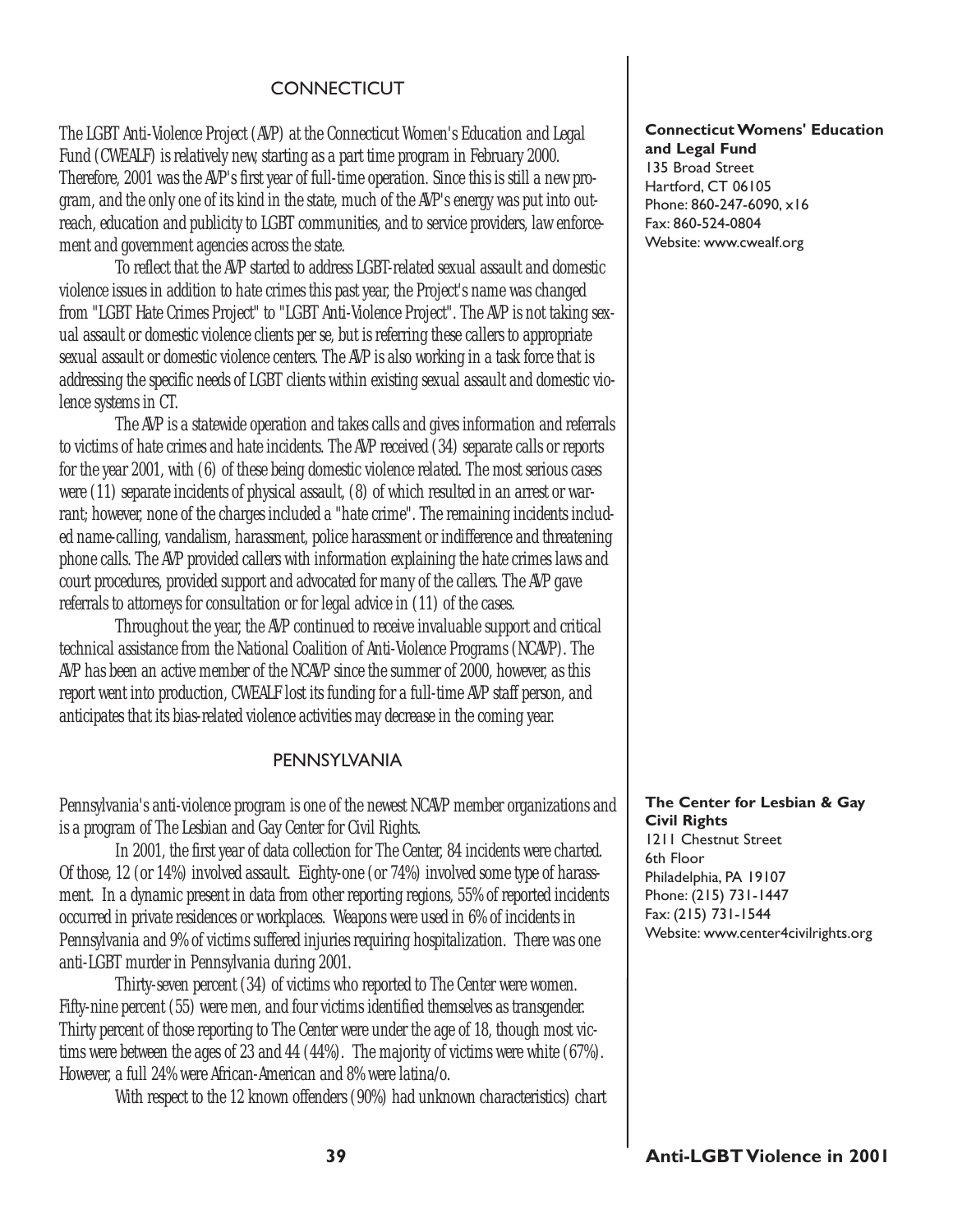ed in Pennsylvania in 2001, 34% were female and 66% were male. Fifty percent of known offenders were under 18 years of age. And 33% were aged between 23 and 29. There was more diversity in the race and ethnicity of known offenders than in some of the other data for Pennsylvania: 44% were white, 33% were African-American and 22% were latina/o. Again, as demonstrated in other regions included in this report, a significant number of offenders likely had some preexisting relationship to the victim. In fact, acquaintances, friends, employers, coworkers, landlord, tenants, neighbors, relatives and/or other family constituted 66% of all offenders reported in Pennsylvania. The relatively high percentage of offenders previously known to victims is also reflected in the large number of incidents with only 1 to 3 offenders. Ninety-five percent of the incidents reported to The Center had three or fewer offenders.

Eighteen of the 84 incidents reported to The Center in 2001 were reported to the police. Arrests were made in 22% (5) of those cases. Bias complaints were refused by police in 28% of cases in which the victims chose to report to the police. Victims rated police response as being either courteous or indifferent 61% of the time. However, verbal abuse was reported by 23% of victims who took their complaints to the police.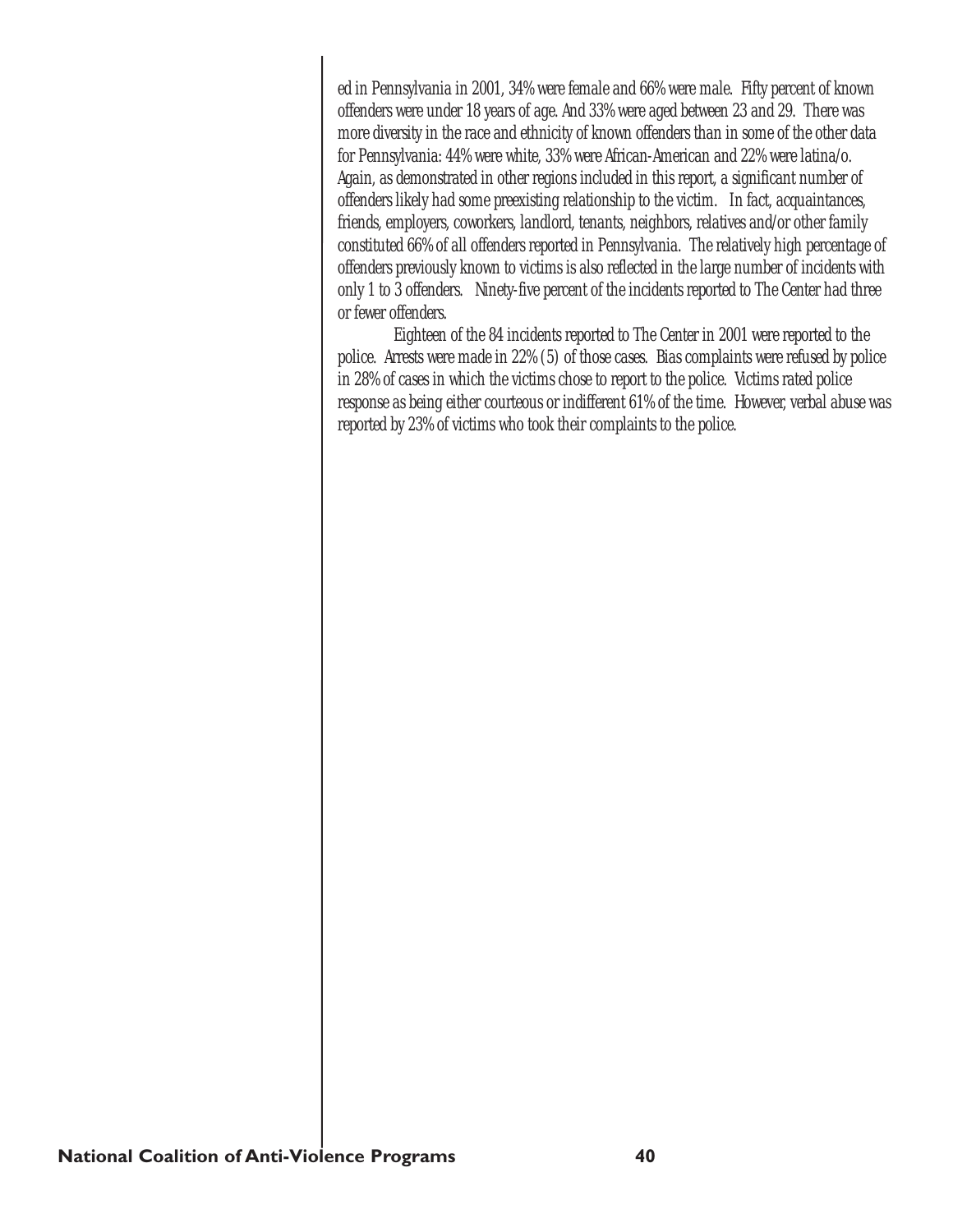# SUPPLEMENT 1

# Case/Incident Tracking Form

The following pages reproduce the Case Intake/Incident Tracking Form employed by NCAVP reporting agencies to record incident data.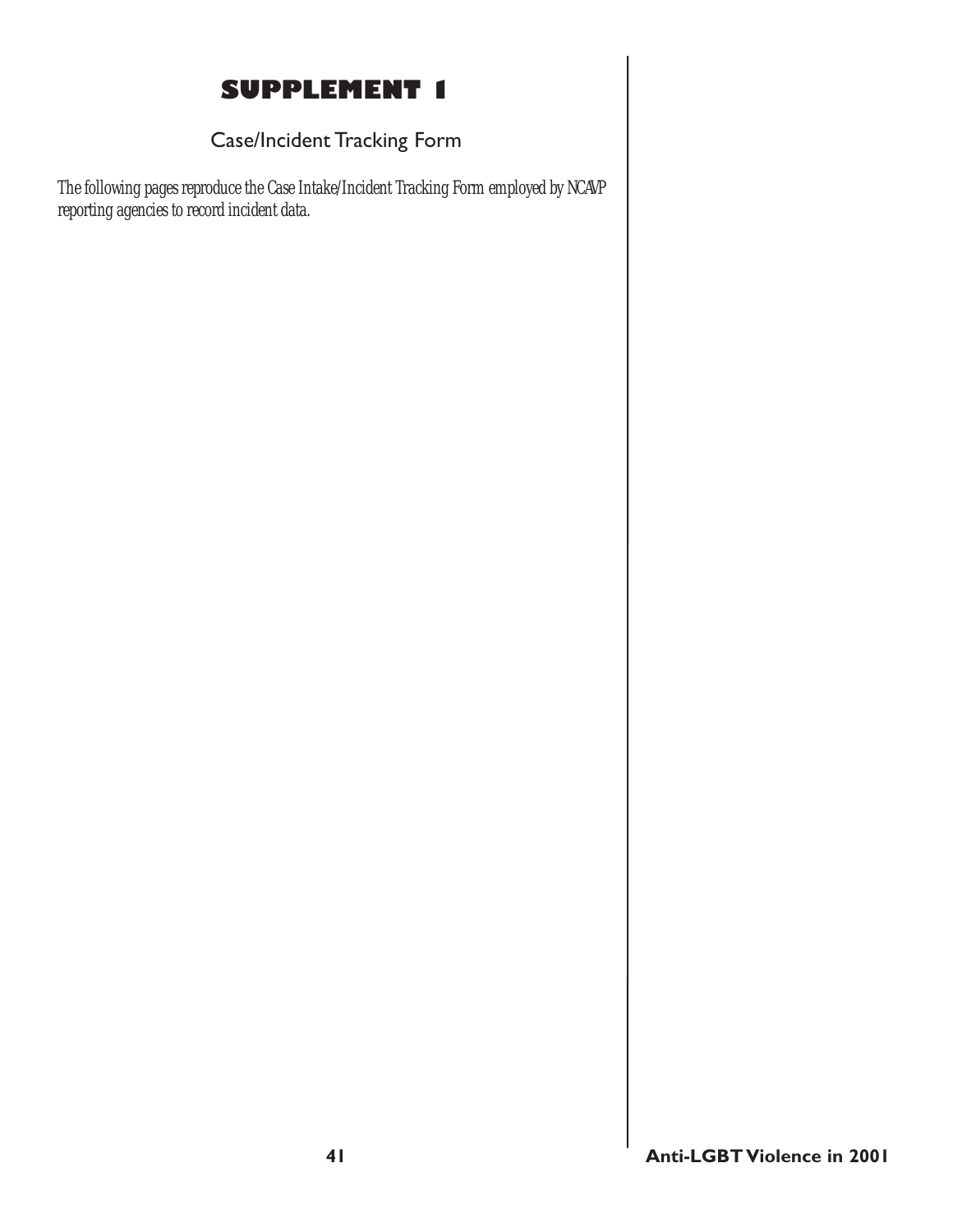| fear Name:<br>Dote:<br>Type of Intuities: > [3] Helley/stare: > [3] Office/weller: + [3] Hell + [3] Hells                                                                 |                                                                                                                         | >DSuff<br><b>E Volumber</b><br>Time of Cesac : anyton s Citeren                                                                                                                                                                                                                                                             | Cosa Number:<br><b>Cose Type</b>                                                                                                                                                                                          | Coll Back Needed? [ ] Yes [ ] No.<br>in Acts                                                                                                                                | a Nadus<br>di Sangit milang a Sanal sang                                                                                                                                                        |
|---------------------------------------------------------------------------------------------------------------------------------------------------------------------------|-------------------------------------------------------------------------------------------------------------------------|-----------------------------------------------------------------------------------------------------------------------------------------------------------------------------------------------------------------------------------------------------------------------------------------------------------------------------|---------------------------------------------------------------------------------------------------------------------------------------------------------------------------------------------------------------------------|-----------------------------------------------------------------------------------------------------------------------------------------------------------------------------|-------------------------------------------------------------------------------------------------------------------------------------------------------------------------------------------------|
| <b>CALLER INFORMATION</b><br>Colleg's Name: College College College College<br>Coller's Telephone Mamber, I                                                               | <b>LETSH</b><br>$\frac{1}{2}$ Toke<br><b>b</b> [ Triand                                                                 | CALLER WAS REFERRED BY Johnsk cools<br>$\mathbf{E}$ Court<br>+Cl Media<br>>> MP Publicly => Other (specify)<br>+ Difested + Disiplane<br>heat                                                                                                                                                                               | SCI Service provider (spectiv):<br>: Uskewe                                                                                                                                                                               | <b>CALLER IS (creck one)</b><br>>[] Victor +[] Bettear<br>> I Wines: + I Service previor (specify<br>$\frac{1}{2}$ Lionar/ $\pm \Box$ Bepresentative of<br>friend/<br>fende | Industrial Victor<br>> El Other (specify)                                                                                                                                                       |
| <b>VICTIM INFORMATION</b><br>VICTIM #1<br>Writes is: > [ Glast > [ Other Notics = 1 [ Distitution/One<br>Nomer:<br>Address:<br>Phone:<br>Can receive mail? [ ] Yes [ ] Na | MGE <sub>1</sub><br>>Cl-dB<br>$2 \square 18 22$<br>3日器器<br>▲□ 30-44<br>$+ \Box 4544$<br>$E = 45+$<br>> III Unknown      | <b>Total Number of Victims:</b><br><b>GENECE IDENTITY:</b> EMCE/ETHMICITY<br><b><i><u>C</u></i></b> Funds<br>s Dilde<br>+1 Forgandeed - N<br>+ C languaged - 1-A   + C lating/s<br>i- Inknown<br><b>SEXUAL ORIGINTATION</b><br>-17 letter/lier<br>$1$ $\Box$ Strengt<br>1-17 Heterosevel<br>+ Checharing/poses<br>+ Uninewa | EC Mon-Assign<br>Helpi-Middle Easter<br>1-1 Atlan, Postfir Islander<br><b>SCT Automobil</b><br>L <sup>1</sup> Vatha Americas<br><b>LET Video</b><br><b>↓□ lewith</b><br>+ [] Ofter (specify)<br>s Unknown                 | EXTENT OF INJURIES:<br><b>I- The inturior</b><br>> Bless Island<br>> 3 Series leary*<br>$+$ $\Box$ Death*<br>© Uniman<br>"detail loturies"<br>is noralize                   | <b>MUSCAL ATTACION</b><br>1 [] Rose regular<br>3 3 Headed but ser<br>received<br>> Oryster<br>0m/80%<br>4 The photonies/<br>In Febust<br>S <sup>C</sup> Drivewan                                |
| VICTIM #2<br>Wicken is: +□ Client +□ Other Victim<br>> U Installat/Out<br>Tome:<br>Address:<br>Phone: 5<br>Can receive mail? [1] Yes [1] No                               | छा ब<br>HD di<br>$1$ $\frac{1}{2}$<br>$1 \square 73.79$<br>$+13041$<br>$5 - 45 + 44$<br>$+766 +$<br><b>FTI Universe</b> | CONDITIONATION:<br>$\vdash \Box$ Fende<br>$1 \square$ May<br><b>I-C Tongesland II-F</b><br>+ Diongandand - F-N + Diamon/o<br><b>SET DIRECTOR</b><br>SEXUAL ORIENTATION<br><b>Indian Time</b><br>$1 \square$ Bloamed<br><b>SCI fishmaged</b><br>-C Quattering/weart   10 C Bricown<br>i- Libitown                            | <b>AACE/ETHNICITY:</b><br>> / African-Ismariose<br>» □ Ard,/Middle-Eastern<br>> C Ana, Pack: Idealer<br>1-1 Multi-tockd<br>+ Ulettra Amateus<br><b>CTNNs</b><br>6 Directe<br>s <sup>(2)</sup> from the control            | <b>EXTENT OF INJURIES</b><br>1 D No Interiors<br>$1$ $\Box$ Mass inter <sup>4</sup> . --<br>>C) Sates leav*<br>+[] Best-<br>+ [] Unlocker<br>* dead lourier<br>it rangba    | <b><i>REGULATION</i></b><br>LCI form region!<br>1 [.] Seaded list not<br><b>MOUSHEE</b><br>+ D George<br>Div.NI/ID<br>+C Hespitalization/<br>in Patient<br>1-T Unknown                          |
| VICTIM #3<br>Vehin it: 1 Client 1 Client Vehin<br>iii lethnica/De<br>Verse:<br>Address-<br>Phone: 1<br>Can receive mail? [7] Yes [7] No.                                  | <b>ASE:</b><br>HO dif<br>10157<br>103339<br>$+13044$<br>50044<br>all ide<br>$2 \sqrt{2}$ Brichten                       | CENDER (DENTITY)<br>1 D Fermit<br>$1 \square$ their<br>$1$ . The image of the $1.4$<br>+ Diampoulend - F-M + Diamond<br><b>SET Unknown</b><br>SECUAL CREDITATIONS<br>1 I Indian Gay<br>SCT Brancol<br>+ Beteroscual<br>+ Dustining luxure<br><b>i</b> C Interest                                                            | <b>RACE/ETHNICITY:</b><br>> UMcor-kneskow<br>> Unb/ModeEcoam<br>> D Adat, Poolic Islander<br><b>LET Automobil</b><br>L <sup>1</sup> Vathy American<br><b>LETWHAN</b><br>+□ Jorish<br><b>I-Cher (specify)</b><br>» Ihinout | EXTENT OF INJURIES.<br>$+$ $-$ 30 highles<br>$1$ $\Box$ West high * -<br>1 [ ] Select intro <sup>2</sup><br>+17 Beeth*<br>+ Discover<br>* detail injuries<br>is suitable.   | <b><i>BENCAL ATTINTION</i></b><br><b>IC None required</b><br>3 <sup>Sedd ferret</sup><br><b>HESHAD</b><br>$5 \square$ Belgation<br>(5a, 00, 65)<br>+ C fasthkutin/<br>a-Rativez<br>+ 1 Belassue |
| VICTIM #4<br>Wedn is: +13 Olest +13 Other Nation +13 Institution/Our<br>Nome:<br><b>Milberry</b><br>Phone: $($                                                            | AGE-<br>国文課<br>»□18-27<br>1日73-29<br>+□30-44<br>5日4544<br>$+ \Box 45+$<br>i I Unknown                                   | GENDER IDENTITY:<br><b>LCI Femala</b><br><b>NO Make</b><br>$+1$ is taken to $-1$<br>+ Disemporation of -1-A and -1-A<br>i√ Bristown<br><b>SEXUAL GREENWINGHI</b><br>1-17 lesbien/figer<br>$D \square$ Simual<br>$1$ $\Box$ the energies<br>- Clastering/more   12   Brichtert<br>+ Uniter                                   | <b>BACK/ERNIGITY</b><br>- disposition<br>> Brity/Middle-Easten<br>> Brian, Pacific Islandar<br><b>International</b><br>+C fetve Anadran<br><b>エロ Nich</b><br>4□ levids<br>+ Differ (specify)                              | <b>EXTENT OF INJURIES:</b><br>> 17 No injuries<br>1 [] Also issue"<br>1 El Satiran Injery".<br>+10mm*<br>+ University<br>"deal isrice<br>In nongine                         | <b>INSIGN ATTINTION</b><br>I-C Nove neptual<br>1 D Needed but not<br>striced<br>i D Septies<br>IOHUWA ED<br>I <sup>D</sup> Repolizing<br><b>Infidiant</b><br>1-12 Dikemat                       |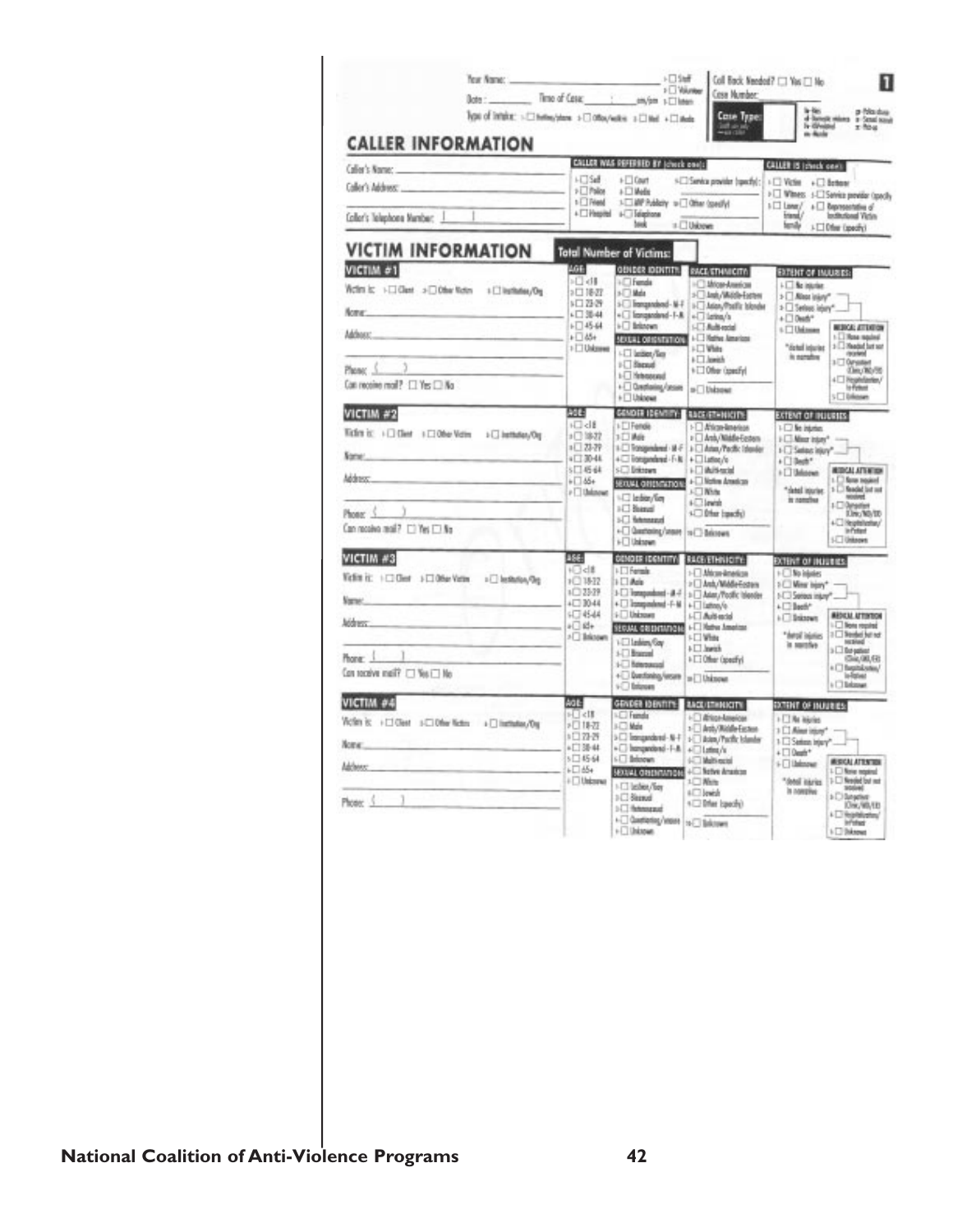$\overline{2}$ **INCIDENT INFORMATION** Zp Pracinct where incident accurred : ... LOCATION (check anni) SITE |check and | **BIAS (MOTIVES Like is all that apply)** CRIMES + OFFENSES (check of that apply): für wasen, if me LCI MIS/Hill volated **C** Assistant +□ Police precisety(oil/police car (T) Annult without a weeper Nikod (1) >C) Domestic Violence > C Niver retireor > [ Assoft with a weapon"  $O km$ - Heterocid **SCI Public tronsportation** >[] Ahanphel Anout with a weeper  $\sqrt{2}$  Duessi +Cliftshup basedly +<sup>[1]</sup> Street/bublic over Includes dejects through? pike mit.<br>Silananic C Stete bland  $u \square$  flags) aviation:  $\sqrt{ }$  Natalos a Childrenholm **T Number Comy** is □ Police exhigement + $\Box$  hide assessoints (mm/ G Pleasurest Grebal, security  $n \bigcirc$  depothed omen  $v \Box$  Redst/infinis +17 Sulfab County industri? -[] Mai/Theatue hossment Is C Thilor mid s<sup>[]</sup> Nessy Courty >C) Religious 1<sup>(2)</sup> Doising one Ordubes public tollet's >> Talestone hangsment GT New York State o ("1 Noteination **+Cl Seein** +C School/college si<sup>7</sup> items **V-C liew Jesey**  $n \Box$  less  $-$ +13 Diedsliny  $\begin{array}{l} \mbox{${\scriptstyle \wedge}$} \ \Box \ \ \mbox{0.01} \ \ \mbox{hathation boundary/odd} \\ \mbox{${\scriptstyle \wedge}$} \ \Box \ \ \mbox{b}/\mbox{mod} \ \ \mbox{0.01} \ \ \mbox{b}} \ \ \mbox{0.02} \ \ \mbox{0.03} \ \ \mbox{0.04} \ \ \mbox{0.06} \ \ \mbox{0.07} \ \ \mbox{0.08} \ \ \mbox{0.09} \ \ \mbox{0.09} \ \ \mbox{0.09} \ \ \mbox{0.09} \ \ \mbox{0.09} \ \$ »□ Send omalt/mpr +13 Offer OpenRy);  $14$   $\Box$  Fundalism: o <sup>1</sup> Artismiper **Max** (dede end)  $n \square$  biling\*  $=$   $\Box$  Anti-transpositional (u), bedster min/<br>drops o [] Adudes/Minaping © Discount (NYC)  $\frac{1}{2}$  and  $\frac{1}{2}$  $n \square$  the opposed lies: elo/yiese/zuw TEB [] (1) o [7] futurios/Medimed **Jessie** o [] Oher Esseriel:  $n$  Diskspart 13-13 Difer fraught. a [ Bank Ares/Sooth  $\rightarrow$   $\Box$  this cont tob. 11-12 Drivourt PRIOR INCIDENT HISTORY SITES (check off the capping) CRUNES + OFFENSES (check all that apply): **Streams**, First Pelas analytic/ad/adics car IC leasely without a wessen Serial Incident? N'Yes N No Poste reidena 1 Amount with a weapon! Public horspatisties > C Ammyted Assoult with a wespon If YES, complete the next section. <sup>2</sup> Steet/Jubilic ores (indules objects throws)\* » [] Hegd eviction If NO, skip to OFFENDER<br>INFORMATION section. 石 Relates **Internation** » Disks wingswid Thilic sconnoistes (ston) +<sup>7</sup> Researcer (verla), second > [] Usaatfed over chunt?) +□ Asi/Rector hotemet » [] Pelice reid 3 Europe peer Grobales public tulled **ICT Ideplum lipszoner** Number of previous incidents:  $\theta$   $\Box$  Duckeled ) School/College<br>| GLAT Institution (nas-bar/club)| all Moder  $*$ Eliman  $18.10$ +C) Secol essety/now m The Consumed GRAT There, clubs, pass.<br>1990s. Translationer » [ ] limbilan **Sciole and**  $-10+$  $1 - 2.5$ » [] lukey\* NET Abdurtion/Kelmapping Previous police report filed? B.BT event/parolis/why s-Classey 11 Emmet Hatmal posts Ofer hordiy). turgiani, to [2] Bank thout/family **These Minks** 4d Enlineary Offender's / Hute Group's name(s), if known OFFENDER INFORMATION Total Number of Offenders: Is offender a member of an identifiable hate group? IN Yes IN No IN Unknown Tellida used in Crime 7: (7) This 口服 If yes, describe vehicle: NOTE: For the remaining rategories in this section, WRITE THE NUMBER of offenders most to each category. RELATIONSHIP OF OFFENDERS TO VICTIMS: ACE GENDER LOENTITY | BACK/ETHINICITY - Islam / Tunity  $-1$  dB J Etendreitet  $-$  links J. Inspirators/friend r funde  $\overline{\phantom{a}}$  becomes  $-1822$  $\rightarrow$  Mele Anh/MélleGates Offer (qualify) J Employer/coverdue - Society for a Chevron  $\rightarrow$  folger  $-1337$ J. Sungardond - All Adou/Padfic Islander / Landord/Weers/engine 3 Service provider / Usiness  $-1354$ J Temperloud - Fill. Juliety's Jae oforsment offer  $\rightarrow$  Straight  $-1.054$ J Dizone ... Alfred  $ightharpoonup$  the Juver/pamer  $-184$ A Rathe American  $A$  $j$  binne  $\rightarrow$  Islams  $\rightarrow$  With

43 Anti-LGBT Violence in 2001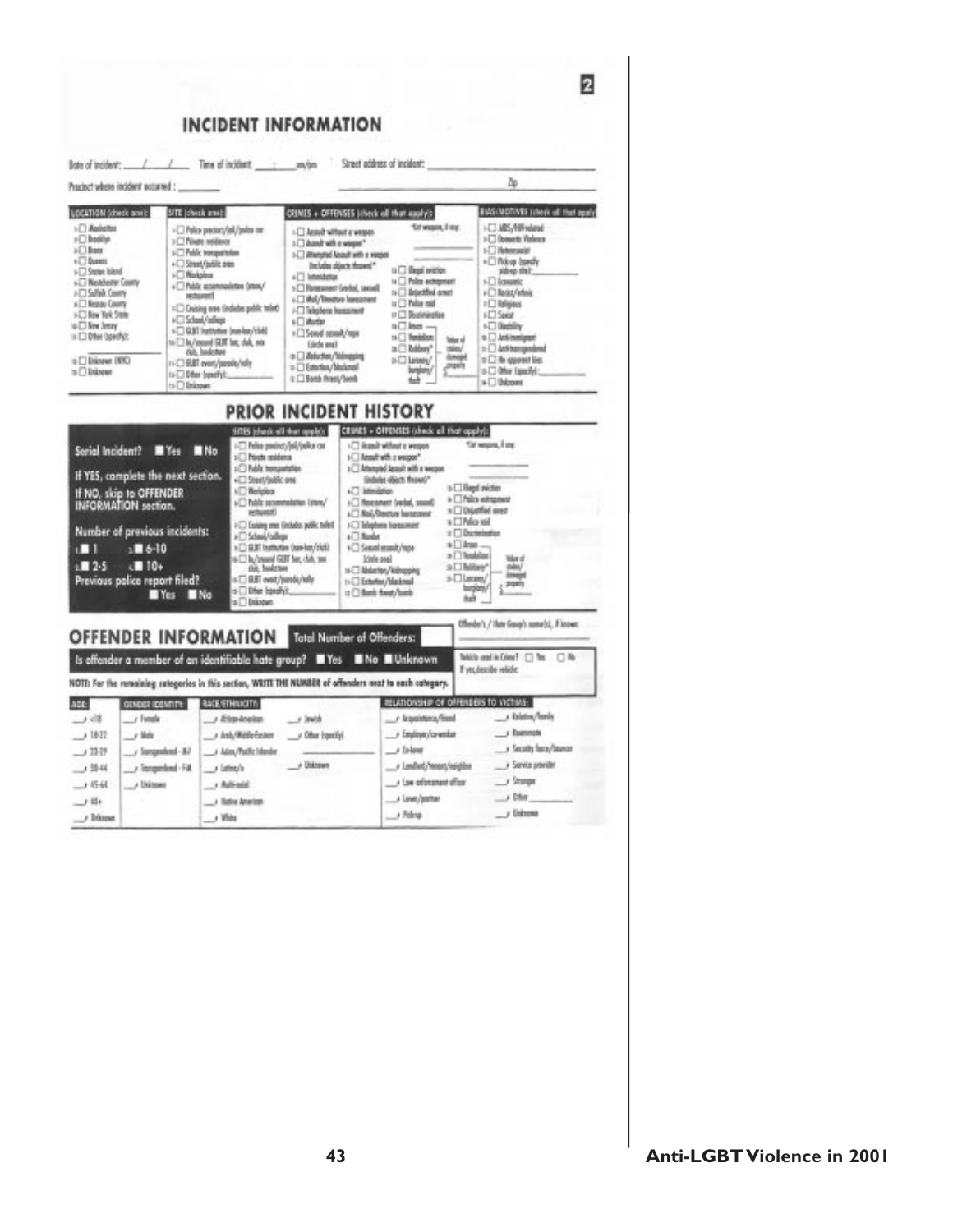#### **POLICE RESPONSE**

POLICE INVOLVED POLICE ATTITUDE: REPORTED TO POLICE<br>INTERNAL GITERNAL<br>INCHETORING AGENCY INCIDENT REPORTING: **BIAS CLASSIFICATION:**  $\begin{array}{l} \shortparallel \square \ \ \text{for\, reported\,ly\,with}/\text{clear\,in\,} \ \text{bits} \\ \shortparallel \square \ \ \text{byschel\,in\,} \ \ \text{d} \ \ \text{defiel\,Set} \ \ \text{for} \end{array}$ - □ Ory/Mentpel Polon C Contract  $\begin{array}{rcl} -& : & \fbox{C} \text{ (explicit below)}\\ & \text{in } \text{ since} \\ & : & \fbox{C} \text{ (explicit below)}\\ & \text{ of node except} \end{array}$ **C Guny Tolor Thilford** 探盘 C/W Tehnik doory >C Son Aller  $i$   $\square$  Reported as, but hits department 山海 wheat +CI Federal Police as the  $\begin{array}{c} \begin{array}{c} \text{of block and } \mathbb{R} \\ \text{of the subset of } \mathbb{R} \end{array} \end{array}$ wheat<br>- [] Attempting to get bies classification<br>- [] Ni- No bies classification available  $\epsilon$   $\Box$  Feboly shows/ O Wil sport > Offer (gody) al American Last Information<br>Call And Australia they C Physich desire/ » [] he spots is police +C blown folio chiefy@ No. se den sCIMI report to pulse C Usinows  $\sqrt{2}$  Physically electron/ +C) ficiny/dest couche tion  $\sqrt{2}$  Discover  $\lambda$  . Seems at \*Complete #

#### **SERVICES PROVIDED**

| counseline.                                                                    | <b>ABVOCACY</b>                                                                | FOLLOW-UP:                                                                                 | COMMUNITY CROANIZING:                                       | CNER SERVICES:                                                                                                    |
|--------------------------------------------------------------------------------|--------------------------------------------------------------------------------|--------------------------------------------------------------------------------------------|-------------------------------------------------------------|-------------------------------------------------------------------------------------------------------------------|
| polarous author [1]<br>>> May courseling<br>1 Starttom professional sourcelles | Volveda III <sup>1</sup><br>L <sup>1</sup> Rocky obuses<br>FCI Legal selectory | Listery bilance<br>a <b>Client</b> followsp                                                | is I Limit with profitent.<br>10008.208<br>in [] March/Gomo | and To U.S. DO 17<br><b>Seat Exact Date:</b>                                                                      |
| +CI Support group                                                              | + Belical/height stressor<br>+ This shops<br>a [ ] Other advances              | ACCOMPANIMENT:<br>is [] Court economines<br>» [7] Hagital scompanies<br>Fallo uppropriment | to [ ] Coatt presence<br>To [ ] Seeking existence from      | n □ Emergency WP funds<br>a C Media currect/interany<br>> 3 Stefatics and<br>$\Box$ believels<br>> Differ bordfy) |
|                                                                                |                                                                                |                                                                                            |                                                             | s [] Lupi Reprovatation                                                                                           |

#### **INFORMATION + REFERRALS**

 $\Box$  BP stressy service. O AP corolleg AP per cureleg 13 AP Sale Bu Project over hope fill  $\square$ ABS service ergorization<br>- Booklye Women's Neetel Arts C) COSI/Police Internal Afficies C Connecty Realt Point

CIRL/Shim Ave. <sup>7</sup> British of ADS Services DDI / Office of Ledien + Say Health TV fieling/thelm **CLGAR** [3604, Gey Offices Action Leopwi] <sup>7</sup> Henri Mette heltone [] Hugatei ER, Availbane feelity Voteda attach [7] C Menthy House

C looking for Newar Identity C Goote School for Women **C** Lambda Lagal Beleisar  $\Box$  Leiblen + gay community groups<br> $\Box$  Leiblen + Gay Community Center C Ledios + Gay Lowyers Amos. Clestian + Gay Switchboard T1 Lection Switchboard This of pales preject Asta isolvenent

Antal bodh operay [] NYK Camminism on Purises Rights T NYO Bas Datt <sup>2</sup> 475 Drives of Nation Bank  $\Box$  (letter of protection 098

- The firm Services Agency<br>
TDA Vittores Aide Service Unit
- Ditter (specty)

### **CASE STATUS + MANAGEMENT** (Steff ax);)

 $\sqrt{ }$  (Last agent - designed its:  $\sqrt{ }$  ) (Last closed

[308 identity but filing)

- 1 C Case date option-information below
- +C) Dudity pass noise
- 10 Case conference presentative

+C Cas weatgenest Bracignet N...

> <sup>1</sup> Beoper cleand case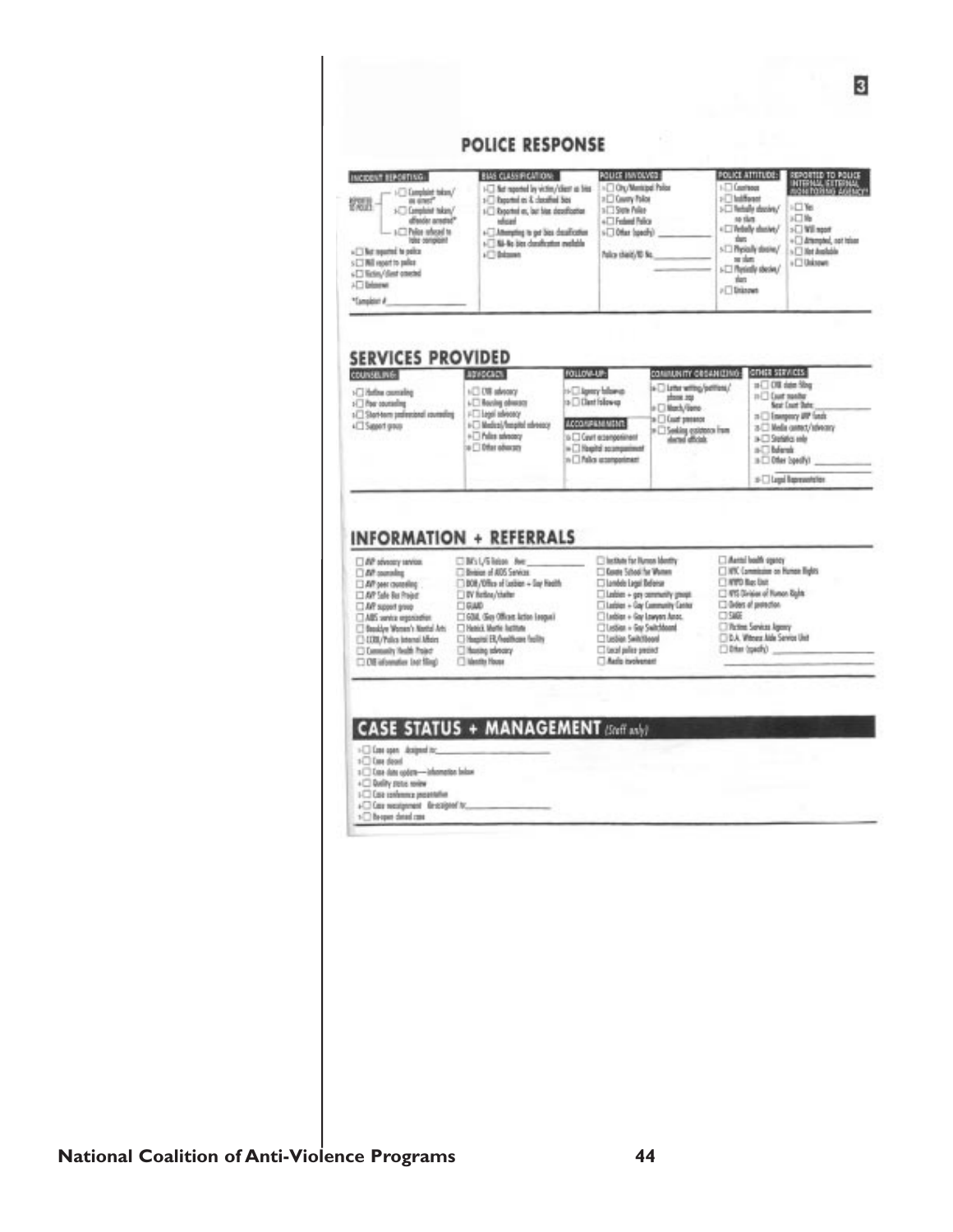| <b>NARRATIVE</b>                                                                                                                                                                                           |  |                   |  |
|------------------------------------------------------------------------------------------------------------------------------------------------------------------------------------------------------------|--|-------------------|--|
| In your description of the incident, please make sure that you give the scenario of the crime, including<br>the use of weapons, the specific anti-gay/lesbian words used (if any), and extent of injuries. |  |                   |  |
|                                                                                                                                                                                                            |  |                   |  |
|                                                                                                                                                                                                            |  |                   |  |
|                                                                                                                                                                                                            |  |                   |  |
|                                                                                                                                                                                                            |  |                   |  |
|                                                                                                                                                                                                            |  |                   |  |
|                                                                                                                                                                                                            |  |                   |  |
|                                                                                                                                                                                                            |  |                   |  |
|                                                                                                                                                                                                            |  |                   |  |
|                                                                                                                                                                                                            |  |                   |  |
|                                                                                                                                                                                                            |  |                   |  |
|                                                                                                                                                                                                            |  |                   |  |
|                                                                                                                                                                                                            |  |                   |  |
|                                                                                                                                                                                                            |  |                   |  |
|                                                                                                                                                                                                            |  |                   |  |
|                                                                                                                                                                                                            |  |                   |  |
|                                                                                                                                                                                                            |  |                   |  |
|                                                                                                                                                                                                            |  |                   |  |
|                                                                                                                                                                                                            |  |                   |  |
|                                                                                                                                                                                                            |  |                   |  |
|                                                                                                                                                                                                            |  |                   |  |
|                                                                                                                                                                                                            |  | <b>Contractor</b> |  |
|                                                                                                                                                                                                            |  |                   |  |
|                                                                                                                                                                                                            |  |                   |  |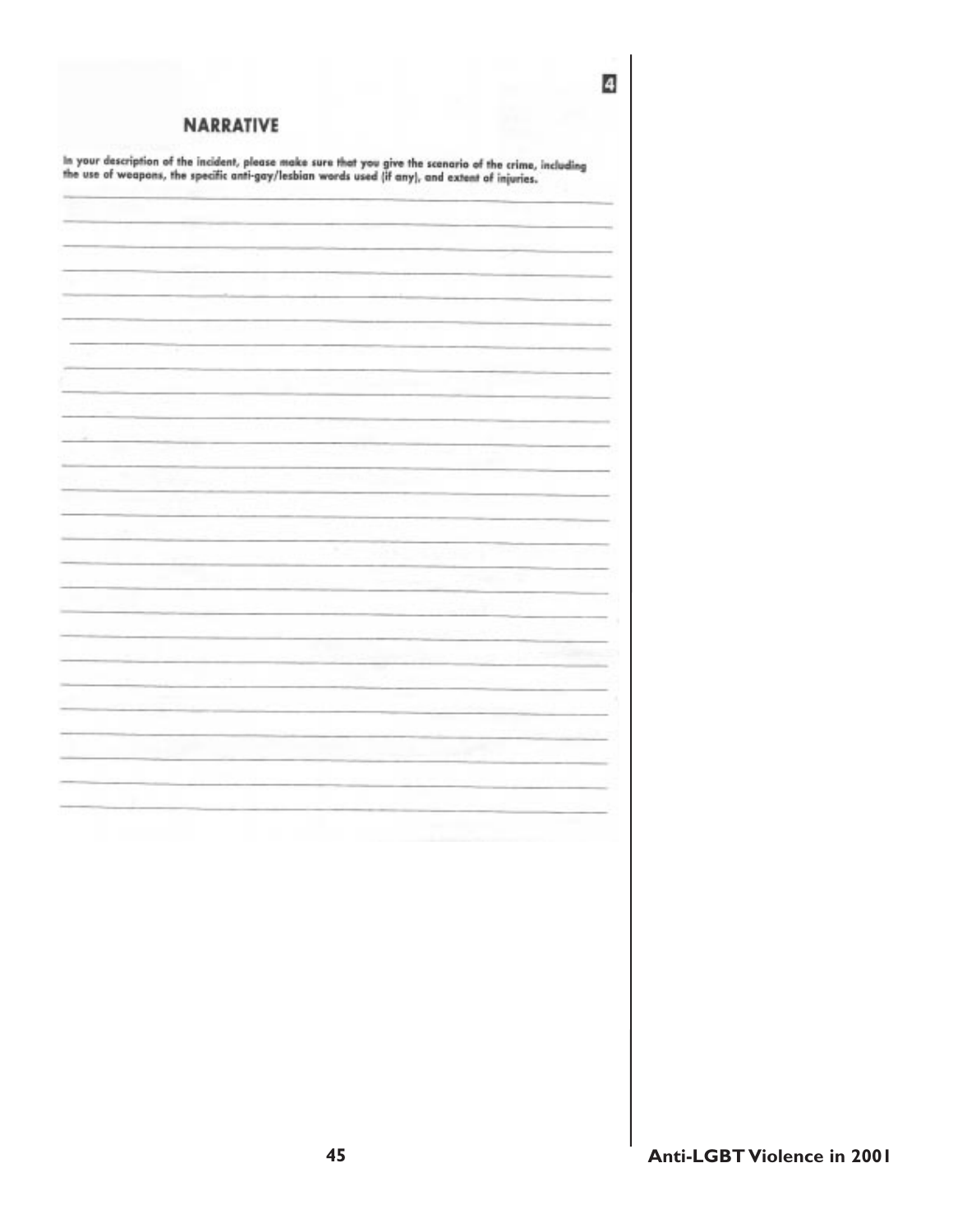# SUPPLEMENT 2

### Comprehensive Data

The following pages reproduce the aggregate raw incident data for 2000 and 2001 reported to NCAVP by the twelve participating tracking agencies. All data were drawn originally from individual copies of the Case/Intake Tracking form reproduced in Supplement 1.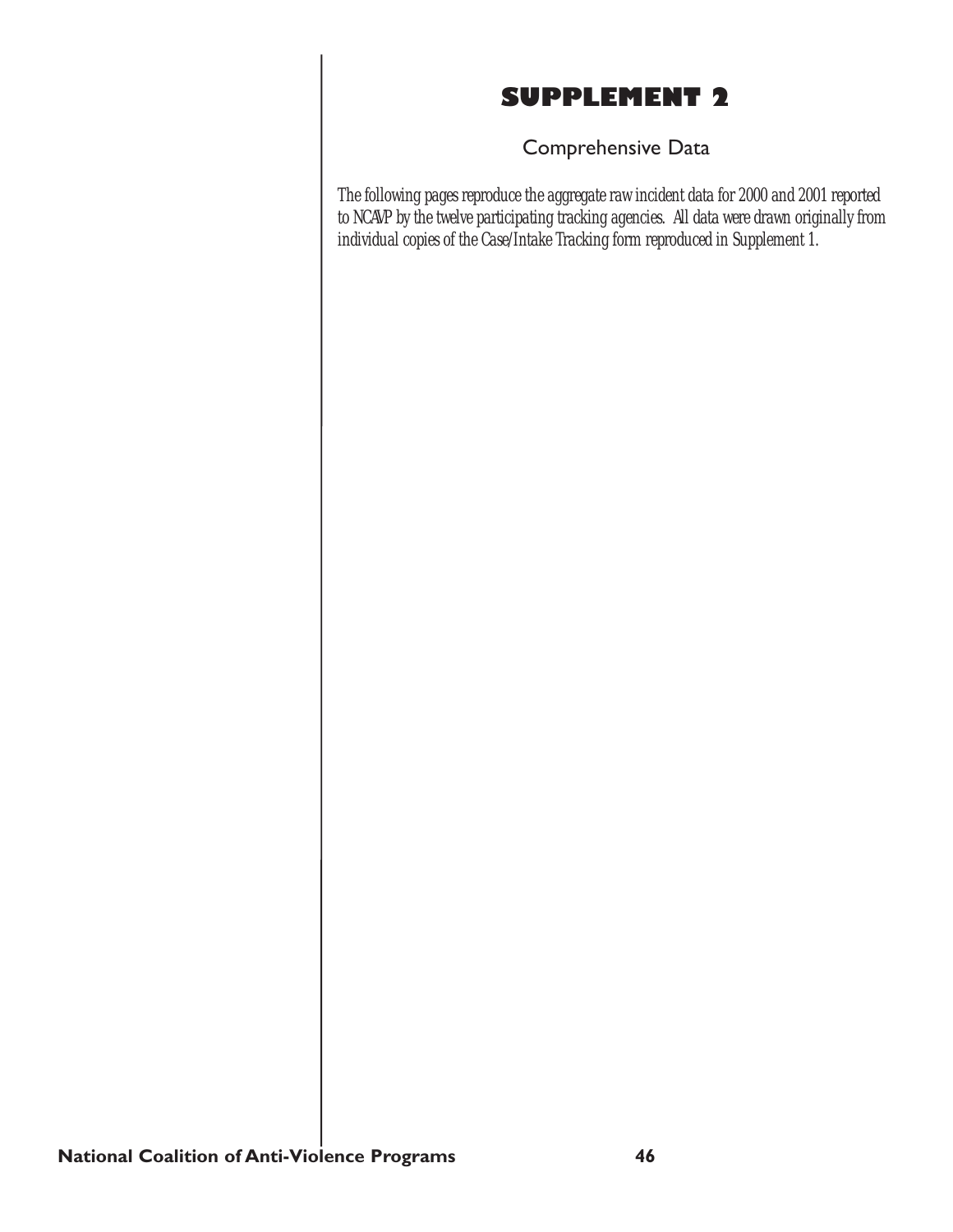|                                | <b>Chicago</b>   |                | <b>Cleveland</b>        |                      | <b>Colorado</b>         |                | <b>Columbus</b>      |              | <b>Houston</b>          |                         | <b>Los Angeles</b>   |                |                      | <b>Massachusetts</b> |
|--------------------------------|------------------|----------------|-------------------------|----------------------|-------------------------|----------------|----------------------|--------------|-------------------------|-------------------------|----------------------|----------------|----------------------|----------------------|
|                                | 2000             | 2001           | 2000                    | 2001                 | 2000                    | 2001           | 2000                 | 2001         | 2000                    | 2001                    | 2000                 |                | 2001 2000            | 2001                 |
| <b>Victim Information</b>      |                  |                |                         |                      |                         |                |                      |              |                         |                         |                      |                |                      |                      |
| <b>Total Number of Victims</b> | 61               | 60             | 27                      | 16                   | 88                      | 98             | 277                  | 256          | 40                      | 32                      | 339                  | 348            | 167                  | 145                  |
| <b>Gender Identity</b>         |                  |                |                         |                      |                         |                |                      |              |                         |                         |                      |                |                      |                      |
| <b>Female</b>                  | 11               | 25             | $\mathbf{z}$            | 3                    | 29                      | 21             | 113                  | 103          | 16                      | 11                      | 96                   | 97             | 26                   | 25                   |
| <b>Male</b>                    | 42               | 32             | 24                      | 13                   | 52                      | 41             | 139                  | 121          | 22                      | 13                      | 233                  | 232            | 112                  | 103                  |
| <b>Transgendered M-F</b>       | 3                | 1              | 1                       | $\mathbf{o}$         | 5                       | 10             | 8                    | 9            | 1                       | $\mathbf{1}$            | 9                    | 13             | $\mathbf{9}$         | 4                    |
| <b>Transgendered F-M</b>       | $\mathbf{0}$     | $\mathbf{o}$   | $\Omega$                | $\Omega$             | $\overline{0}$          | $\blacksquare$ | $\mathbf{z}$         | 3            | $\mathbf{o}$            | $\blacksquare$          | O                    | O              | 3                    | 3                    |
| <b>Organization</b>            | 5                | $\overline{2}$ | $\mathbf o$             | $\mathbf{o}$         | 2                       | 25             | $\mathbf{z}$         | 3            | 1                       | $\blacksquare$          | O                    | 4              | $14$                 | 6                    |
| <b>Unknown</b>                 | $\Omega$         | $\Omega$       | O                       | $\Omega$             | $\Omega$                | $\Omega$       | 13                   | 17           | $\Omega$                | 5                       | $\blacktriangleleft$ | $\mathbf{z}$   | 3                    | 4                    |
| <b>Total 61</b>                |                  | 60             | 27                      | 16                   | 88                      | 98             | 277                  | 256          | 40                      | 32                      | 339                  | 348            | 167                  | 145                  |
| <b>Sexual Orientation</b>      |                  |                |                         |                      |                         |                |                      |              |                         |                         |                      |                |                      |                      |
| <b>Lesbian/Gay</b>             | 47               | 51             | 25                      | 15                   | 72                      | 59             | 243                  | 211          | 34                      | 23                      | 301                  | 314            | 110                  | 105                  |
| <b>Bisexual</b>                | $\overline{ }$   | $\blacksquare$ | O                       | $\Omega$             | $\blacksquare$          | $\overline{2}$ | $\overline{ }$       | 16           | $\overline{2}$          | $\mathbf{o}$            | 17                   | $\mathbf{z}$   | $\mathbf{a}$         | 10                   |
| <b>Heterosexual</b>            | 1                | 3              | O                       | $\blacktriangleleft$ | 5                       | 3              | 9                    | 12           | 1                       | $\blacktriangleleft$    | 14                   | 16             | $14$                 | 11                   |
| <b>Questioning/Unsure</b>      | $\mathbf{o}$     | $\mathbf{z}$   | O                       | $\mathbf o$          | $\Omega$                | $\Omega$       | $\blacktriangleleft$ | $\mathbf{z}$ | $\mathbf{o}$            | $\blacksquare$          | 3                    | $\mathbf{z}$   | $\blacktriangleleft$ | $\mathbf{o}$         |
| <b>Organization</b>            | 5                | $\overline{2}$ | O                       | $\Omega$             | $\overline{\mathbf{2}}$ | 25             | $\mathbf{z}$         | 3            | 1                       | $\blacksquare$          | O                    | 4              | $14$                 | 6                    |
| <b>Unknown</b>                 | ٠                | 1              | $\mathbf{z}$            | $\Omega$             | 8                       | $\mathbf{Q}$   | 15                   | 12           | $\overline{2}$          | 6                       | 4                    | 10             | 20                   | 13                   |
| <b>Total 61</b>                |                  | 60             | 27                      | 16                   | 88                      | 98             | 277                  | 256          | 40                      | 32                      | 339                  | 348            | 167                  | 145                  |
| Age                            |                  |                |                         |                      |                         |                |                      |              |                         |                         |                      |                |                      |                      |
| <b>Under 18</b>                | 3                | 5              | 1                       | $\mathbf o$          | $\bf{8}$                | $\overline{7}$ | 15                   | 12           | 1                       | $\mathbf{o}$            | 18                   | 8              | $\mathbf{9}$         | $\overline{2}$       |
| $18 - 22$                      | 6                | 6              | $\overline{\mathbf{z}}$ | $\blacktriangleleft$ | $\overline{\mathbf{2}}$ | 15             | 40                   | 44           | $\overline{\mathbf{3}}$ | $\overline{\mathbf{3}}$ | 30                   | 37             | 16                   | 4                    |
| 23-29                          | 9                | 12             | 6                       | 3                    | 13                      | 8              | 69                   | 58           | 14                      | 11                      | 58                   | 97             | 13                   | 8                    |
| 30-44                          | 23               | 17             | 12                      | 8                    | 18                      | 15             | 78                   | 71           | 18                      | 6                       | 146                  | 148            | 57                   | 17                   |
| 45-64                          | $\boldsymbol{4}$ | $\mathbf{9}$   | 1                       | $\blacksquare$       | 11                      | 8              | 52                   | 41           | 1                       | 5                       | 43                   | 39             | 38                   | 62                   |
| 65 and over                    | $\mathbf{o}$     | $\mathbf{o}$   | O                       | $\mathbf{o}$         | 3                       | $\Omega$       | 3                    | 1            | $\mathbf{o}$            | $\mathbf{o}$            | 2                    | $\overline{2}$ | $\mathbf 1$          | 21                   |
| <b>Organization</b>            | 5                | $\overline{2}$ | $\mathbf o$             | $\mathbf{o}$         | $\overline{2}$          | 25             | $\mathbf{z}$         | 3            | 1                       | $\blacksquare$          | O                    | 4              | 14                   | 6                    |
| <b>Unknown</b>                 | 11               | 9              | 5                       | 3                    | 31                      | 20             | 18                   | 26           | $\overline{\mathbf{2}}$ | 6                       | 42                   | 13             | 19                   | 25                   |
| <b>Total 61</b>                |                  | 60             | 27                      | 16                   | 88                      | 98             | 277                  | 256          | 40                      | 32                      | 339                  | 348            | 167                  | 145                  |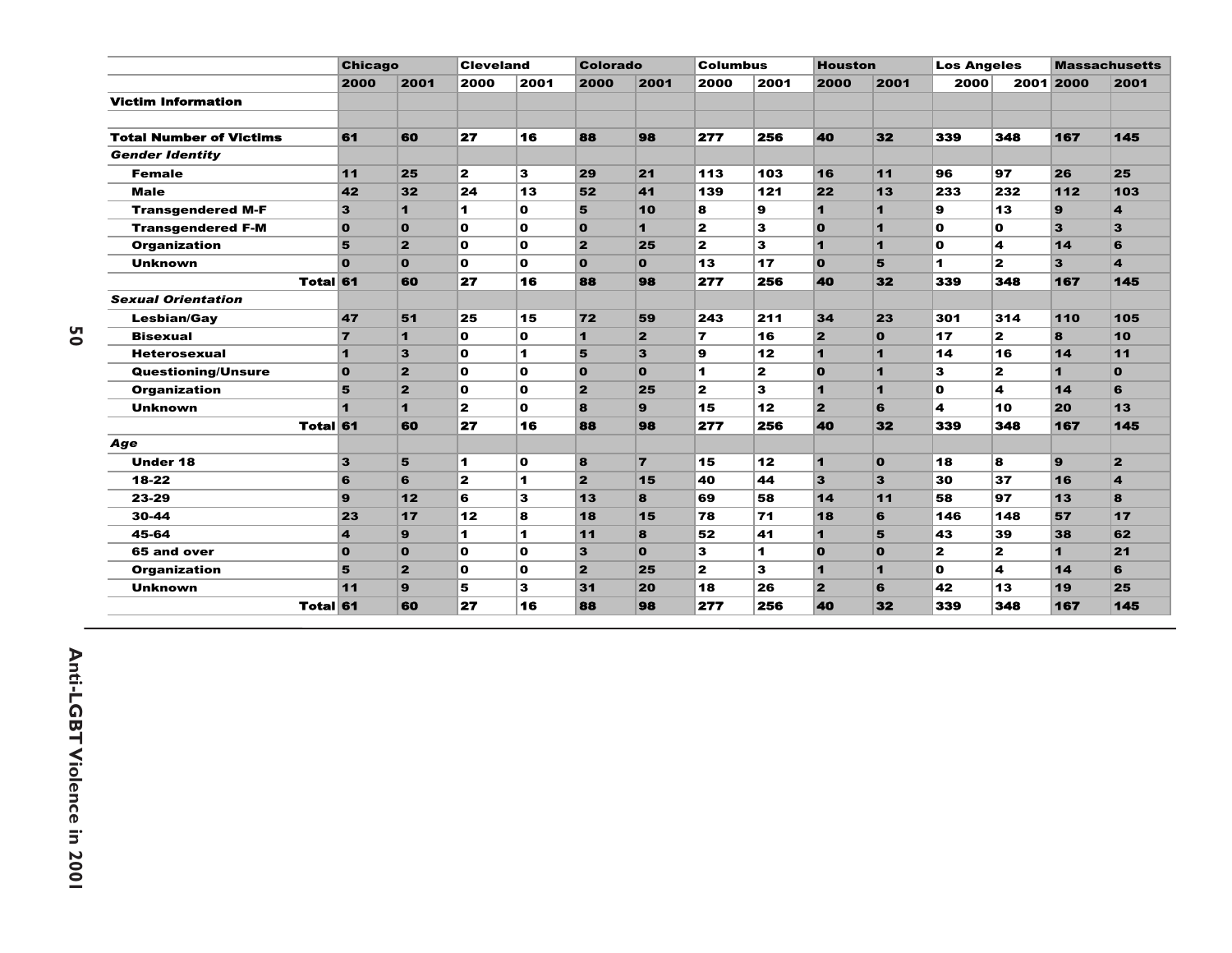|                                | Michigan              |                         | Minnesota      |               | <b>New York</b> |                | Providence |           | San Francisco  |                 | <b>TOTALS</b>      |                |                         |
|--------------------------------|-----------------------|-------------------------|----------------|---------------|-----------------|----------------|------------|-----------|----------------|-----------------|--------------------|----------------|-------------------------|
|                                | 2000                  | 2001                    | 2000           | 2001          | 2000            | 2001           | 2000       | 2001      | 2000           | 2001            | 2000               | 2001           | $\frac{1}{6}$           |
| Victim Information             |                       |                         |                |               |                 |                |            |           |                |                 |                    |                |                         |
| <b>Total Number of Victims</b> | 134                   | 121                     | 124            | 5             | 765             | 702            | 8          | F         | 467            | 380             | 2524               | 2232           | 12%                     |
| Gender Identity                |                       |                         |                |               |                 |                |            |           |                |                 |                    |                |                         |
| Female                         | $\overline{21}$       | $\overline{1}$          | 45             | 22            | 113             | 142            | ៓          | r         | $\overline{9}$ | 83              | 576                | 549            | 5%                      |
| Male                           | 103                   | 101                     | \$G            | $\mathbf{28}$ | 541             | 452            | ន          | ٩         | 271            | 199             | 1615               | 1345           | $-17%$                  |
| Transgendered M-F              | 6                     | N                       | u<br>G         |               | 78              | $\overline{a}$ | ۰          | $\bullet$ | 71             | 54              | 200                | 185            | -8%                     |
| <b>Transgendered F-M</b>       | $\blacksquare$        | $\bullet$               | $\bullet$<br>Z |               | S               | 4              | ۰          | $\bullet$ | ဖ              | 12              | t                  | 24             | 41%                     |
| Organization                   | w                     | S                       | w<br>S         |               | $\frac{1}{4}$   | $\ddot{ }$     | r.         | $\bullet$ | $\bullet$      | $\bullet$       | $\frac{6}{4}$      | 58             | 18%                     |
| Unknown                        | $\bullet$             | $\bullet$               | u<br>ග         |               | 16              | ෧              | ۰          | $\bullet$ | 25             | 32              | 57                 | 7              | 6%                      |
| Total 134                      |                       | 121                     | $\frac{34}{2}$ | r.            | 765             | 702            | 33         | ţ         | 467            | 380             | 2524               | 2232           | $-12%$                  |
| <b>Sexual Orientation</b>      |                       |                         |                |               |                 |                |            |           |                |                 |                    |                |                         |
| Lesbian/Gay                    | 122                   | 99                      | 93             | $\frac{3}{4}$ | 577             | 511            | 25         | 7         | 296            | 221             | 1945               | 1674           | $-14%$                  |
| <b>Bisexual</b>                | w                     | $\overline{\mathbf{r}}$ | ۰<br>۳         |               | 15              | 22             | ۰          | ۰         | $\overline{r}$ | 17              | 72                 | 72             | $\overline{\mathbf{e}}$ |
| Heterosexual                   | 4                     | 14                      | u<br>4         |               | 51              | 94             | $\bullet$  | $\bullet$ | 35             | 25              | 148                | 182            | 23%                     |
| Questioning/Unsure             | $\sim$                | S                       | $\bullet$<br>w |               | N               | M              | $\bullet$  | $\bullet$ | 4              | w               | 21                 | $\frac{6}{5}$  | $-24%$                  |
| Organization                   | $\boldsymbol{\omega}$ | S                       | w<br>w         |               | $\frac{1}{4}$   | Ξ              | r.         | $\bullet$ | $\bullet$      | $\bullet$       | $\frac{1}{4}$      | 58             | 18%                     |
| Unknown                        | $\bullet$             | $\bullet$               | 4<br>20        |               | $\mathbf{r}$    | 5              | Iņ,        | $\bullet$ | 121            | 114             | 289                | 230            | $-20%$                  |
| Total 134                      |                       | $\frac{1}{2}$           | $\frac{3}{4}$  | 5             | 765             | 702            | s          | ÷         | 467            | 380             | 2524               | 2232           | $-12%$                  |
| Age                            |                       |                         |                |               |                 |                |            |           |                |                 |                    |                |                         |
| Under <sub>18</sub>            | S                     | 2                       | ٣<br>å         |               | 13              | 20             | ۰          | ۳         | 16             | $\overline{10}$ | 57                 | 68             | $-30%$                  |
| 18-22                          | $\mathbf{z}$          | ၜ                       | ٠<br>LO.       |               | 62              | 54             | æ          | ٣         | 15             | 23              | 210                | 198            | $-6\%$                  |
| 23-29                          | 41                    | 16                      | 4<br>၈         |               | 126             | 139            | ٠          | n         | 49             | 55              | 408                | 414            | 1%                      |
| $30 - 44$                      | 43                    | 27                      | 35             | 17            | 346             | 308            | 12         | ż         | 145            | 119             | 933                | 764            | $-18%$                  |
| 45-64                          | $\overline{1}$        | $\boldsymbol{\dot{4}}$  | L,<br>ż        |               | 111             | 102            | Iņ,        | ٣         | 68             | 47              | 356                | 361            | 1%                      |
| 65 and over                    | ٣                     | 4                       | ۰<br>$\bullet$ |               | $\infty$        | $\frac{6}{7}$  | ۰          | ۰         | ۳              | 4               | ę,                 | $\frac{48}{1}$ | 153%                    |
| Organization                   | S                     | S                       | w<br>S         |               | 14              | $\overline{r}$ | In         | ۰         | $\bullet$      | $\bullet$       | $\overline{\bf 4}$ | 58             | 18%                     |
| Unknown                        | $\overline{r}$        | $\overline{19}$         | 5              | 26            | 85              | 52             | 4          | $\bullet$ | 173            | 122             | 452                | 321            | $-29%$                  |
| <b>Total</b>                   | 134                   | 121 124                 |                | r,            | 765             | 702            | s          | F         | 467            | 380             | 2524               | 2232           | -12%                    |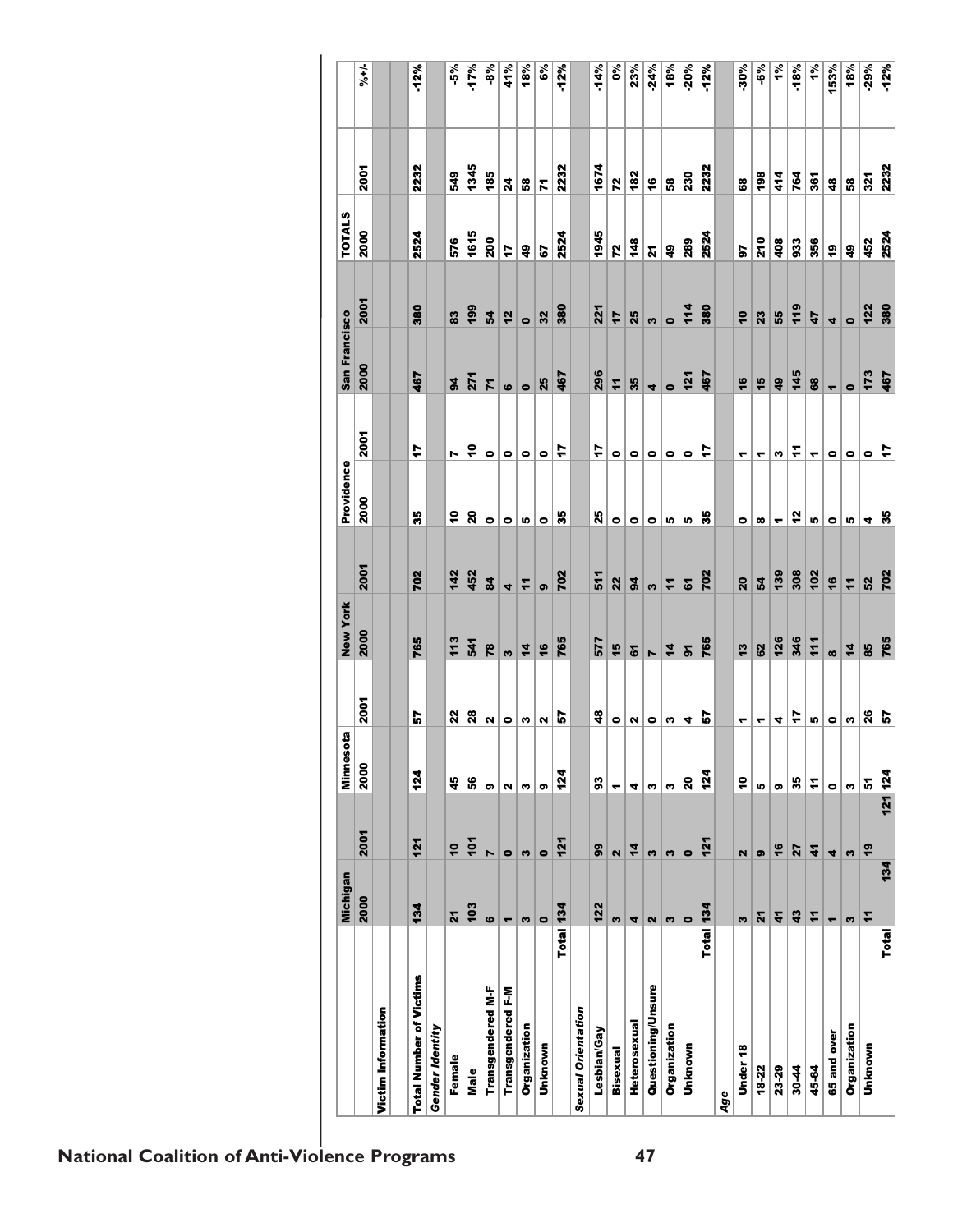|                            | <b>Chicago</b>           |                          | Cleveland   |                                                              | Colorado                  |                         | Columbus                 |                            | Houston                                      |                          | Los Angeles   |                              | <b>Massachusetts</b>                                                                                                                                                                                                                                                                                                                                                                                                                                                       |                          |
|----------------------------|--------------------------|--------------------------|-------------|--------------------------------------------------------------|---------------------------|-------------------------|--------------------------|----------------------------|----------------------------------------------|--------------------------|---------------|------------------------------|----------------------------------------------------------------------------------------------------------------------------------------------------------------------------------------------------------------------------------------------------------------------------------------------------------------------------------------------------------------------------------------------------------------------------------------------------------------------------|--------------------------|
|                            | 2000                     | 2001                     | <b>2000</b> | 2001                                                         | 2000                      | 2001                    | 2000                     | 2001                       | 2000                                         | 2001                     | 2000          | <b>2001</b>                  | 2000                                                                                                                                                                                                                                                                                                                                                                                                                                                                       | 2001                     |
| Victim Information         |                          |                          |             |                                                              |                           |                         |                          |                            |                                              |                          |               |                              |                                                                                                                                                                                                                                                                                                                                                                                                                                                                            |                          |
|                            |                          |                          |             |                                                              |                           |                         |                          |                            |                                              |                          |               |                              |                                                                                                                                                                                                                                                                                                                                                                                                                                                                            |                          |
| Race/Ethnicity             |                          |                          |             |                                                              |                           |                         |                          |                            |                                              |                          |               |                              |                                                                                                                                                                                                                                                                                                                                                                                                                                                                            |                          |
| African-American           | ၜ                        | $\frac{1}{4}$            | w           | $\bullet$                                                    | $\mathbf{m}$              | $\mathbf{N}$            | 73                       | \$4                        | $\infty$                                     | 4                        | z             | $\mathbf{23}$                | ÷                                                                                                                                                                                                                                                                                                                                                                                                                                                                          | $\overline{\bullet}$     |
| Arab/Middle Eastern        | $\bullet$                | $\overline{\phantom{0}}$ | $\bullet$   | $\bullet$                                                    | $\bullet$                 | $\bullet$               | 4                        | N                          | $\bullet$                                    | ۳                        | ۳             | $\mathbf{a}$                 | $\blacksquare$                                                                                                                                                                                                                                                                                                                                                                                                                                                             | $\bullet$                |
| Asian/Pacific Islander     | $\bullet$                | $\bullet$                | $\bullet$   |                                                              | $\bullet$                 | $\bullet$               | S                        | $\blacktriangledown$       | $\bullet$                                    | $\bullet$                | ക             | 4                            | $\mathbf{N}$                                                                                                                                                                                                                                                                                                                                                                                                                                                               | $\bullet$                |
| Latina/o                   | 5                        | 12                       | ន           | $\frac{1}{2}$                                                |                           | 15                      | $\overline{\phantom{0}}$ | $\vert$                    |                                              | $\boldsymbol{\omega}$    | 82            | $\frac{5}{121}$              |                                                                                                                                                                                                                                                                                                                                                                                                                                                                            | $\ddot{\bullet}$         |
| Multiracial                | $\bullet$                | $\overline{ }$           | $\bullet$   |                                                              |                           | $\mathbf{N}$            | $\frac{6}{7}$            | $\overset{\circ}{\bullet}$ |                                              | $\bullet$                | 4             | 47                           | $\circ$ ന $\vert$                                                                                                                                                                                                                                                                                                                                                                                                                                                          | $\mathbf{N}$             |
| Native American            | $\mathbf{a}$             | $\bullet$                | $\bullet$   | $\circ  \circ _{\tau}  \circ _{\circ}  \circ _{\mathsf{N}} $ | 6 0 0 4                   | $\frac{2}{3}$           | $\bullet$                | $rac{1}{125}$              | $\frac{1}{10}$ $\frac{1}{10}$ $\frac{1}{10}$ | $\frac{1}{2}$            | $\bullet$     | $\vert$                      | $\frac{1}{112}$                                                                                                                                                                                                                                                                                                                                                                                                                                                            | $\bullet$                |
| White                      | $\overline{\mathbf{a}}$  | 25                       | $\bullet$   |                                                              |                           |                         | 143                      |                            |                                              |                          | 185           | 148                          |                                                                                                                                                                                                                                                                                                                                                                                                                                                                            | $\overline{90}$          |
| Jewish                     | $\bullet$                | $\bullet$                | ۰           |                                                              | $\frac{1}{2}$             | $\blacksquare$          | N                        | ທ∣                         |                                              | $\bullet$                | N             | $\mathbf{N}$                 |                                                                                                                                                                                                                                                                                                                                                                                                                                                                            | $\blacktriangledown$     |
| <b>Other</b>               | $\bullet$                | $\mathbf{\Omega}$        | $\bullet$   |                                                              |                           | $\bullet$               | $\bullet$                | $\bullet$                  |                                              | $\bullet$                | r.            | $\sim$                       | 007                                                                                                                                                                                                                                                                                                                                                                                                                                                                        | $\bullet$                |
| Organization               | LO.                      | $\mathbf{a}$             | $\bullet$   |                                                              | $\sim$                    | $\frac{1}{25}$          | $\mathbf{N}$             | S                          |                                              | $\overline{\phantom{a}}$ | $\bullet$     | $4 \mid \infty$              |                                                                                                                                                                                                                                                                                                                                                                                                                                                                            | $\bullet$                |
| Unknown                    | $\bullet$                | w                        | 4           |                                                              | $22$ 88                   | $\frac{4}{4}$           | ${\bf 28}$               | $\frac{1}{\epsilon}$       | $00-107$                                     | 10                       | 4             |                              | $\frac{1}{2}$                                                                                                                                                                                                                                                                                                                                                                                                                                                              | 23                       |
| Total 61                   |                          | 8                        | 21          | $\bullet$                                                    |                           | $\frac{8}{9}$           | $\overline{z}$           | 256                        |                                              | $\boldsymbol{32}$        | 339           | <b>g</b>                     | 167                                                                                                                                                                                                                                                                                                                                                                                                                                                                        | 145                      |
| <b>Extent of Injuries</b>  |                          |                          |             |                                                              |                           |                         |                          |                            |                                              |                          |               |                              |                                                                                                                                                                                                                                                                                                                                                                                                                                                                            |                          |
| No injuries                | 46                       | 42                       | 13          | 2                                                            | 52                        | 62                      | 30                       | 152                        | $\frac{3}{2}$                                | N                        | 289           | 296                          | 126                                                                                                                                                                                                                                                                                                                                                                                                                                                                        | $\frac{84}{3}$           |
| <b>Minor Injuries</b>      | $\pmb{\infty}$           | $\overline{r}$           | Ş           | $\bullet$                                                    | 13                        | $\overline{\bf 4}$      | 60                       | 오                          | $\overline{\phantom{a}}$                     | 12                       | 25            | $\bf{30}$                    | $\overset{\circ}{\bullet}$                                                                                                                                                                                                                                                                                                                                                                                                                                                 | 22                       |
| Serious Injuries           | LO.                      | LO.                      | S           |                                                              |                           | 15                      | $\boldsymbol{23}$        | 34                         | $\frac{1}{2}$                                | $\bullet$                | 47            | F                            |                                                                                                                                                                                                                                                                                                                                                                                                                                                                            | $\frac{9}{2}$            |
| <b>Subtotal</b>            | e,                       | $\bullet$                | e           | $\mathbf{N} \mathbf{N} \mathbf{O} $                          | ໑ $ \mathbf{N} $          | 29                      | 3                        | 8                          |                                              | $\bullet$                | $\ddot{ }$    | ź.                           | $\frac{1}{2}$                                                                                                                                                                                                                                                                                                                                                                                                                                                              | $\ddot{\phantom{0}}$     |
| Death                      | $\bullet$                | $\overline{\phantom{0}}$ | ٠           |                                                              | $\omega$                  | $\bullet$               | $\ddot{\phantom{0}}$     | $\bullet$                  | $\blacksquare$                               | $\blacksquare$           | $\bullet$     | $\bullet$                    | $\circ$ $\circ$                                                                                                                                                                                                                                                                                                                                                                                                                                                            | $\overline{\phantom{a}}$ |
| Unknown                    | $\mathbf{\Omega}$        | $\overline{ }$           | $\bullet$   | $  \circ  $ දී                                               | F                         | $\blacktriangleleft$    | $\ddot{5}$               | e,                         | $\frac{1}{2}$                                | $\bullet$                | $\infty$      | $\overline{\mathbf{r}}$      |                                                                                                                                                                                                                                                                                                                                                                                                                                                                            | $\overline{19}$          |
| <b>Total</b>               | $\epsilon$               | 8                        | 21          |                                                              | 8                         | $\frac{8}{9}$           | 277                      | 256                        | $\ddot{\bm{s}}$                              | $\boldsymbol{3}$         | 339           | 348                          | $\frac{167}{167}$                                                                                                                                                                                                                                                                                                                                                                                                                                                          | 145                      |
| <b>Medical Attention</b>   |                          |                          |             |                                                              |                           |                         |                          |                            |                                              |                          |               |                              |                                                                                                                                                                                                                                                                                                                                                                                                                                                                            |                          |
| None required              | $\mathbf{a}$             | 2                        | 4           | $\circ$ $\circ$                                              | 4                         | 12                      | ន                        | t                          |                                              | ທ∣                       | 43            | $\mathbf{22}$                |                                                                                                                                                                                                                                                                                                                                                                                                                                                                            | $\infty$                 |
| Needed but not received    | 4                        | S                        | w           |                                                              | $\bullet$                 | $\bullet$               | $\infty$                 | $\ddot{ }$                 | $\circ$ $\circ$                              | 4                        | w             | 4                            |                                                                                                                                                                                                                                                                                                                                                                                                                                                                            | $\bullet$                |
| Out-Patient(Clinic,MD, ER) | ဖ                        | ÷                        | 5           |                                                              | 13                        | $\overline{\mathbf{r}}$ | $3^{\circ}$              | $\mathbf{28}$              | $\mathbf{r}$                                 | 3                        | $\frac{3}{4}$ | $\left  \frac{4}{5} \right $ |                                                                                                                                                                                                                                                                                                                                                                                                                                                                            | $\mathbf{z}$             |
| Hospitalization/In-Patient | $\overline{\phantom{0}}$ | $\bullet$                | $\bullet$   | $\frac{1}{2}$                                                |                           | $\bullet$               | ക                        | 57                         | $\blacktriangleright$                        | 6                        | $\mathbf{N}$  | ٠                            |                                                                                                                                                                                                                                                                                                                                                                                                                                                                            | LO.                      |
| Unknown                    | $\bullet$                | $\bullet$                | ٠           | $\bullet$                                                    | $\frac{1}{2}$             | $\bullet$               | $\frac{1}{2}$            | 45                         | $\sim$                                       | $\bullet$                | $\bullet$     | $\bullet$                    | $\frac{1}{2} \left  \frac{1}{2} \right  \left  \frac{1}{2} \right  \left  \frac{1}{2} \right  \left  \frac{1}{2} \right  \left  \frac{1}{2} \right  \left  \frac{1}{2} \right  \left  \frac{1}{2} \right  \left  \frac{1}{2} \right  \left  \frac{1}{2} \right  \left  \frac{1}{2} \right  \left  \frac{1}{2} \right  \left  \frac{1}{2} \right  \left  \frac{1}{2} \right  \left  \frac{1}{2} \right  \left  \frac{1}{2} \right  \left  \frac{1}{2} \right  \left  \frac$ | $\blacktriangledown$     |
| Total 13                   |                          | $\bullet$                | e           | N                                                            | $\boldsymbol{\mathsf{z}}$ | $\boldsymbol{z}$        | 8                        | 8                          | $\bullet$                                    | $\bullet$                | $\ddot{ }$    | ź.                           |                                                                                                                                                                                                                                                                                                                                                                                                                                                                            | $\ddot{ }$               |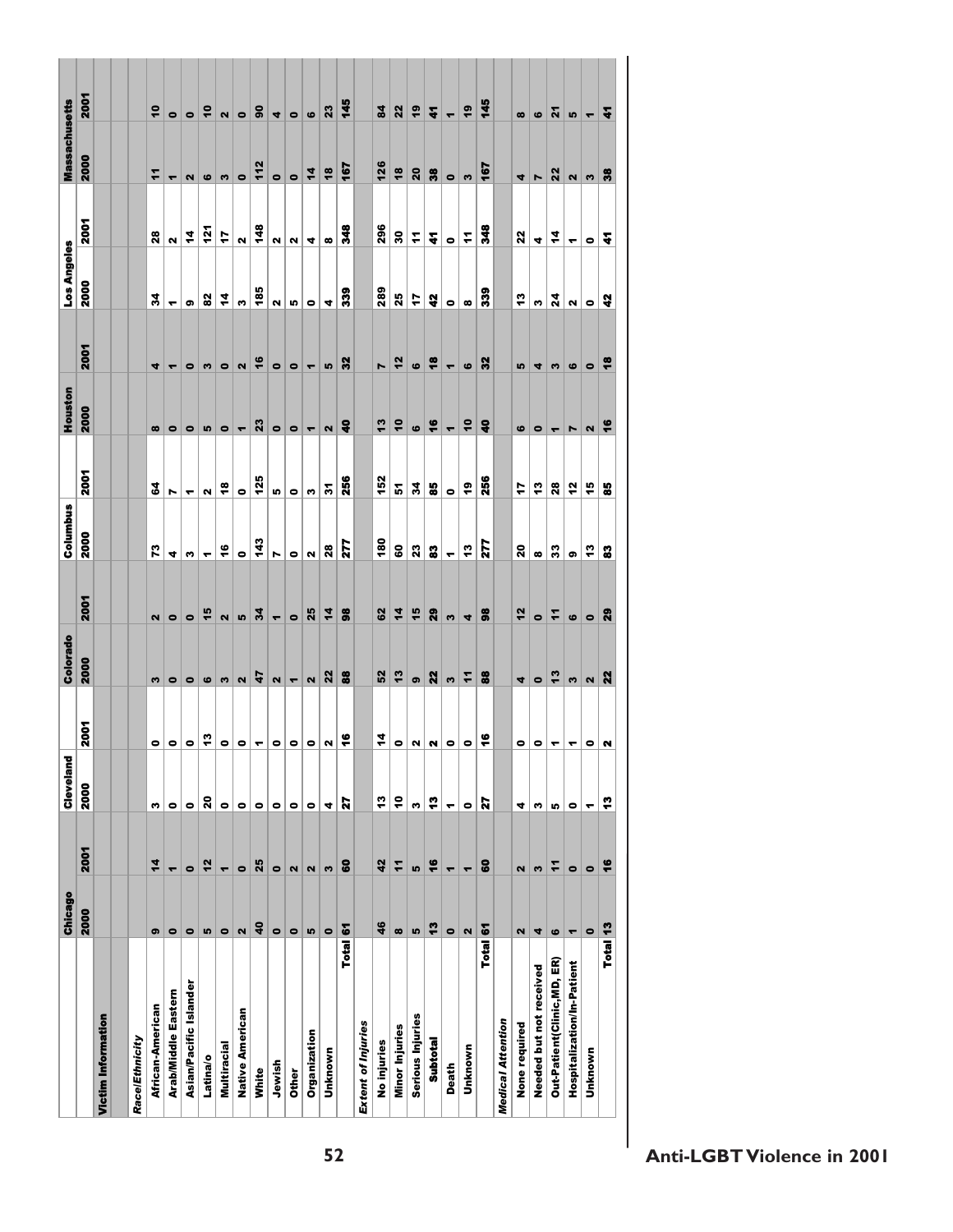|                                     | <b>Michigan</b>         |                         | <b>Minnesota</b> |                         | <b>New York</b>         |      | <b>Providence</b> |                  |                         | <b>San Francisco</b>    |      | <b>TOTALS</b> |         |
|-------------------------------------|-------------------------|-------------------------|------------------|-------------------------|-------------------------|------|-------------------|------------------|-------------------------|-------------------------|------|---------------|---------|
|                                     | 2000                    | 2001                    | 2000             | 2001                    | 2000                    | 2001 | 2000              | 2001             | 2000                    | 2001                    | 2000 | 2001          | $% + -$ |
| <b>Victim Information</b>           |                         |                         |                  |                         |                         |      |                   |                  |                         |                         |      |               |         |
|                                     |                         |                         |                  |                         |                         |      |                   |                  |                         |                         |      |               |         |
| <b>Race/Ethnicity</b>               |                         |                         |                  |                         |                         |      |                   |                  |                         |                         |      |               |         |
| African-American                    | 23                      | 26                      | 3                | 4                       | 123                     | 132  | $\mathbf{o}$      | 1                | 29                      | 39                      | 319  | 324           | 2%      |
| <b>Arab/Middle Eastern</b>          | $\mathbf{1}$            | $\overline{\mathbf{4}}$ | O                | $\mathbf o$             | $\mathbf{2}$            | 3    | O                 | $\mathbf{o}$     | $\overline{\mathbf{2}}$ | 10                      | 11   | 28            | 155%    |
| <b>Asian/Pacific Islander</b>       | $\blacksquare$          | $\overline{2}$          | O                | $\mathbf o$             | 13                      | 19   | 1                 | O                | 24                      | 20                      | 53   | 56            | 6%      |
| Latina/o                            | $\overline{\mathbf{2}}$ | $\overline{\mathbf{3}}$ | 6                | $\blacktriangleleft$    | 174                     | 171  | $\blacksquare$    | $\mathbf{o}$     | 48                      | $\overline{\mathbf{4}}$ | 356  | 355           | 0%      |
| <b>Multiracial</b>                  | $\mathbf{o}$            | $\mathbf{o}$            | 3                | $\mathbf o$             | 16                      | 17   | 1                 | O                | 9                       | 56                      | 65   | 113           | 74%     |
| <b>Native American</b>              | $\mathbf{1}$            | $\Omega$                | 1.               | O                       | $\overline{\mathbf{z}}$ | 1    | $\Omega$          | O                | $\boldsymbol{4}$        | 11                      | 16   | 21            | 31%     |
| White                               | 80                      | 74                      | 47               | 35                      | 315                     | 284  | 19                | 16               | 171                     | 104                     | 1182 | 952           | -19%    |
| Jewish                              | $\overline{\mathbf{4}}$ | $\blacksquare$          | O                | O                       | 13                      | 6    | 3                 | 0                | 5                       | $\overline{\mathbf{A}}$ | 36   | 23            | -36%    |
| Other                               | $\mathbf{o}$            | $\bf{0}$                | O                | $\mathbf o$             | $\overline{7}$          | 4    | O                 | O                | $\overline{7}$          | $\bf{0}$                | 20   | 8             | -60%    |
| <b>Organization</b>                 | 3                       | $\overline{\mathbf{3}}$ | 4                | 3                       | 14                      | 11   | 5                 | O                | $\Omega$                | $\Omega$                | 50   | 58            | 16%     |
| <b>Unknown</b>                      | 19                      | 8                       | 60               | 14                      | 86                      | 54   | 5                 | $\mathbf{o}$     | 168                     | 132                     | 416  | 294           | -29%    |
| <b>Total 134</b>                    |                         | 121                     | 124              | 57                      | 765                     | 702  | 35                | 17               | 467                     | 380                     | 2524 | 2232          | $-12%$  |
| <b>Extent of Injuries</b>           |                         |                         |                  |                         |                         |      |                   |                  |                         |                         |      |               |         |
| <b>No injuries</b>                  | 60                      | 69                      | 102              | 45                      | 521                     | 474  | 26                | 11               | 187                     | 200                     | 1615 | 1456          | -10%    |
| <b>Minor Injuries</b>               | 53                      | 32                      | 10               | 9                       | 136                     | 113  | 3                 | 4                | $112$                   | 62                      | 458  | 360           | $-21%$  |
| <b>Serious Injuries</b>             | 6                       | 14                      | 7                | 1                       | 56                      | 64   | 5                 | O                | 64                      | 44                      | 221  | 215           | -3%     |
| <b>Subtotal</b>                     | 59                      | 46                      | 17               | 10                      | 192                     | 177  | 8                 | 4                | 176                     | 106                     | 679  | 575           | -15%    |
| <b>Death</b>                        | $\mathbf{3}$            | $\blacksquare$          | O                | $\mathbf{o}$            | 5                       | 3    | O                 | $\mathbf{o}$     | 3                       | 1                       | 17   | 11            | -35%    |
| <b>Unknown</b>                      | 12                      | 5                       | 5                | $\mathbf{z}$            | 47                      | 25   | 1                 | $\mathbf{z}$     | 101                     | 73                      | 213  | 167           | $-22%$  |
| <b>Total 134</b>                    |                         | 121                     | 124              | 57                      | 765                     | 679  | 35                | 17               | 467                     | 380                     | 2524 | 2209          | $-12%$  |
| <b>Medical Attention</b>            |                         |                         |                  |                         |                         |      |                   |                  |                         |                         |      |               |         |
| <b>None required</b>                | <b>B</b>                | 21                      | 3                | 5                       | 29                      | 21   | 1                 | $\mathbf 1$      | 34                      | 46                      | 128  | 160           | 25%     |
| <b>Needed but not received 8</b>    |                         | $\overline{\mathbf{3}}$ | 4                | $\overline{\mathbf{z}}$ | 52                      | 51   | $\mathbf o$       | $\mathbf{o}$     | 12                      | 10                      | 101  | 96            | -5%     |
| <b>Out-Patient(Clinic,MD, EF29</b>  |                         | $12$                    | 3                | 3                       | 72                      | 71   | 5                 | 3                | 30                      | 19                      | 243  | 197           | -19%    |
| <b>Hospitalization/In-Patien 10</b> |                         | 4                       | 1                | O                       | 14                      | 15   | O                 | O                | 6                       | $\overline{2}$          | 55   | 52            | -5%     |
| <b>Unknown</b>                      | $\boldsymbol{4}$        | 6                       | 6                | O                       | 25                      | 19   | $\mathbf{z}$      | $\mathbf{o}$     | 94                      | 29                      | 152  | 70            | $-54%$  |
| <b>Total 59</b>                     |                         | 46                      | 17               | 10                      | 192                     | 177  | 8                 | $\blacktriangle$ | 176                     | 106                     | 679  | 575           | $-15%$  |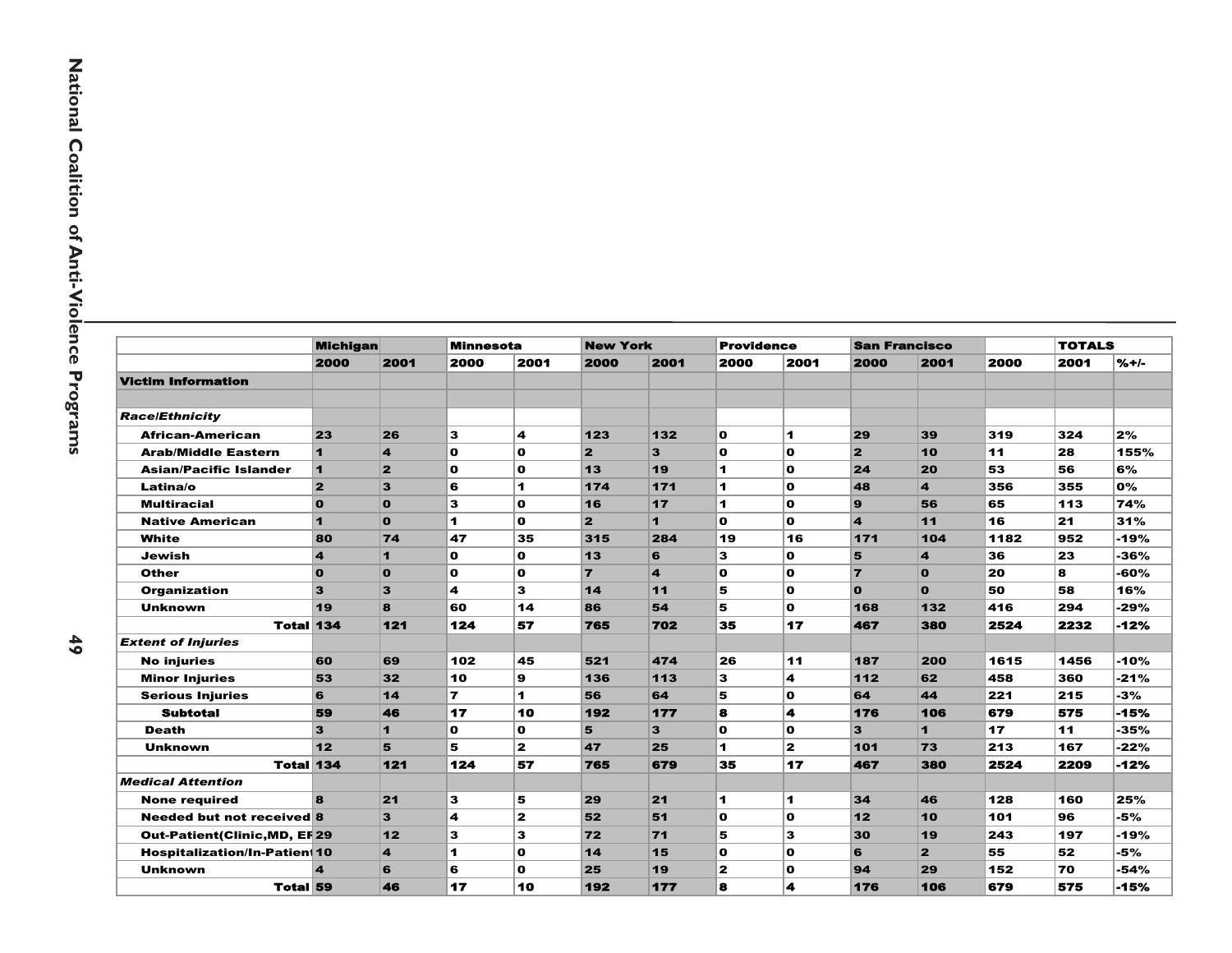|                        | Chicago              |                          | Cleveland |                  | Colorado             |                          | Columbus          |               | Houston          |                      | Los Angeles             |                       | <b>Massachusetts</b>    |                  |
|------------------------|----------------------|--------------------------|-----------|------------------|----------------------|--------------------------|-------------------|---------------|------------------|----------------------|-------------------------|-----------------------|-------------------------|------------------|
|                        | 2000                 | 2001                     | 2000      | 2001             | 2000                 | <b>2001</b>              | 2000              | <b>2007</b>   | 2000             | 2001                 | 2000                    | <b>2001</b>           | 2000                    | <b>2001</b>      |
| Offender Information   |                      |                          |           |                  |                      |                          |                   |               |                  |                      |                         |                       |                         |                  |
|                        |                      |                          |           |                  |                      |                          |                   |               |                  |                      |                         |                       |                         |                  |
| Number of Offenders    | 62                   | 6                        | 3         | 28               | 105                  | 110                      | $\overline{241}$  | 212           | 1                | 5                    | 562                     | 573                   | 323                     | 241              |
|                        |                      |                          |           |                  |                      |                          |                   |               |                  |                      |                         |                       |                         |                  |
| Gender                 |                      |                          |           |                  |                      |                          |                   |               |                  |                      |                         |                       |                         |                  |
| Female                 | LO,                  | ဖ                        | 4         | N                | w                    | 16                       | 25                | $\frac{8}{1}$ | w                | r                    | $\overline{\mathbf{3}}$ | 73                    | $\overline{\mathbf{3}}$ | $\frac{6}{1}$    |
| Male                   | 42                   | 46                       | 25        | 45               | 89                   | 71                       | 173               | 148           | 39               | $\frac{6}{5}$        | 459                     | 413                   | 142                     | 163              |
| Transgender M-F        | $\bullet$            | $\bullet$                | $\bullet$ | $\bullet$        | $\bullet$            | $\bullet$                | $\bullet$         | $\bullet$     | $\bullet$        | $\bullet$            | ۳                       | $\boldsymbol{\omega}$ | $\bullet$               | $\bullet$        |
| Transgender F-M        | $\bullet$            | $\bullet$                | $\bullet$ | $\bullet$        | $\bullet$            | $\bullet$                | $\bullet$         | $\bullet$     | $\bullet$        | $\bullet$            | ۰                       | $\bullet$             | $\blacktriangledown$    | $\bullet$        |
| Unknown                | $\frac{5}{3}$        | Z                        | 4         | ဖ                | 13                   | 23                       | $\boldsymbol{43}$ | 46            | $\mathbf N$      | $\frac{1}{6}$        | $\mathbf{z}$            | $\frac{6}{1}$         | 99                      | 59               |
| <b>Total</b>           | 62                   | 69                       | នី        | $\boldsymbol{a}$ | 105                  | 110                      | 741<br>7          | 212           | 4                | 4                    | 562<br>50               | 573                   | 323                     | 241              |
| Age                    |                      |                          |           |                  |                      |                          |                   |               |                  |                      |                         |                       |                         |                  |
| Under 18               | 4                    | $\pmb{\infty}$           | ۰         | r.               | 4                    | $\frac{2}{3}$            | 4                 | 25            | N                | 2                    | 52                      | 35                    | $\overline{2}$ 4        | 51               |
| 18-22                  | Ø                    | 4                        | N         | N                | $\bullet$            | ဖ                        | 68                | 56            | $\frac{2}{3}$    | $\mathbf{r}$         | 134                     | 57                    | 118                     | 27               |
| 23-29                  | $\mathbb{N}$         | S                        | N         | ທ∣               | $\frac{1}{5}$        | LO,                      | 36                | ನಿ            | $\frac{2}{3}$    | Z                    | 152                     | $rac{1}{4}$           | $\frac{3}{2}$           | $\ddot{\bullet}$ |
| $30 - 44$              | Z                    | $\frac{1}{2}$            | 4         | 4                | $\mathbf{N}$         | $\bullet$                | 22                | 25            | N                | LO,                  | 115                     | 127                   | 20                      | 32               |
| 45-64                  | ۳                    | N                        | ٣         |                  | ۳                    | S                        | IĄ                | 4             | $\bullet$        | ۳                    | 53                      | 39                    | w                       | $\mathbf{N}$     |
| 65 and over            | $\blacktriangledown$ | $\overline{\phantom{a}}$ | $\bullet$ | m 0 0            | $\bullet$            | $\bullet$                | $\bullet$         | $\bullet$     | $\bullet$        | $\bullet$            | n                       | G)                    | $\bullet$               | $\blacksquare$   |
| Unknown                | 38                   | 26                       | 4         |                  | 83                   | 84                       | 69                | 6             | $\ddot{r}$       | 15                   | 53                      | 76                    | 145                     | 138              |
| Total                  | 62                   | 6                        | 3         | $\boldsymbol{a}$ | $rac{6}{5}$          | $\frac{6}{1}$            | $\frac{1}{2}$     | 212           | $\boldsymbol{A}$ | $\ddot{\phantom{0}}$ | 562                     | 513                   | 323                     | 241              |
| Race/Ethnicity         |                      |                          |           |                  |                      |                          |                   |               |                  |                      |                         |                       |                         |                  |
| African-American       | $\pmb{\infty}$       | $\frac{1}{2}$            | N         | G)               | $\mathbf{N}$         | $\bullet$                | 35                | ្ល            | $\pmb{\infty}$   | LO,                  | $\frac{3}{4}$           | $\mathbf{r}$          | 29                      | 29               |
| Arab/Middle Eastern    | $\bullet$            | ۳                        | $\bullet$ | $\circ$ $\circ$  | $\bullet$            | $\bullet$                | ۳                 | w             | $\bullet$        | $\bullet$            | $\overline{a}$          | 36                    | $\bullet$               | $\bullet$        |
| Asian/Pacific Islander | $\bullet$            | ۳                        | $\bullet$ |                  | $\bullet$            | $\bullet$                | $\bullet$         | $\bullet$     | ٣                | $\bullet$            | 21                      | $\pmb{\infty}$        | $\blacktriangledown$    | $\pmb{\omega}$   |
| Latina/o               | 4                    | $\boldsymbol{\omega}$    | ř         | 4                | $\blacktriangledown$ | $\mathbf{N}$             | N                 | 4             | Iņ,              | ۳                    | 176                     | 195                   | $\frac{1}{5}$           | $\pmb{\infty}$   |
| Multiracial            | $\bullet$            | $\bullet$                | $\bullet$ | $\bullet$        | $\bullet$            | $\bullet$                | 20                | 47            | $\bullet$        | $\bullet$            | $\bullet$               | N                     | $\bullet$               | $\bullet$        |
| Native American        | $\bullet$            | $\bullet$                | ۰         | $\bullet$        | ۳                    | $\overline{\phantom{0}}$ | $\bullet$         | $\bullet$     | $\bullet$        | $\bullet$            | $\bullet$               | $\bullet$             | $\bullet$               | $\bullet$        |
| White                  | $\mathbf{z}$         | $\frac{1}{2}$            | $\bullet$ | $\bullet$        | 30                   | 35                       | $\overline{a}$    | 88            | 28               | 16                   | 274                     | 185                   | 68                      | <b>GO</b>        |
| Jewish                 | $\bullet$            | $\bullet$                | ۰         | 0                | $\bullet$            | $\bullet$                | $\bullet$         | $\bullet$     | $\bullet$        | $\bullet$            | $\frac{6}{1}$           | 4                     | $\bullet$               | $\bullet$        |
| Other                  | $\bullet$            | $\bullet$                | $\bullet$ | $\bullet$        | $\bullet$            | $\bullet$                | $\bullet$         | $\bullet$     | $\bullet$        | $\blacksquare$       | r)                      | И                     | $\overline{\mathbf{r}}$ | $\bullet$        |
| Unknown                | 29                   | 22                       | ę         | Iņ,              | $\mathbf{r}$         | 72                       | 89                | 77            | $\mathbf N$      | $\frac{8}{1}$        | ۳                       | $\bullet$             | 209                     | 136              |
| Total                  | 62                   | 6                        | 3         | 28               | 105                  | $\frac{1}{2}$            | $\frac{1}{2}$     | 212           | $\boldsymbol{4}$ | $\ddot{\bm{r}}$      | 562                     | 513                   | 323                     | $\overline{3}$   |
|                        |                      |                          |           |                  |                      |                          |                   |               |                  |                      |                         |                       |                         |                  |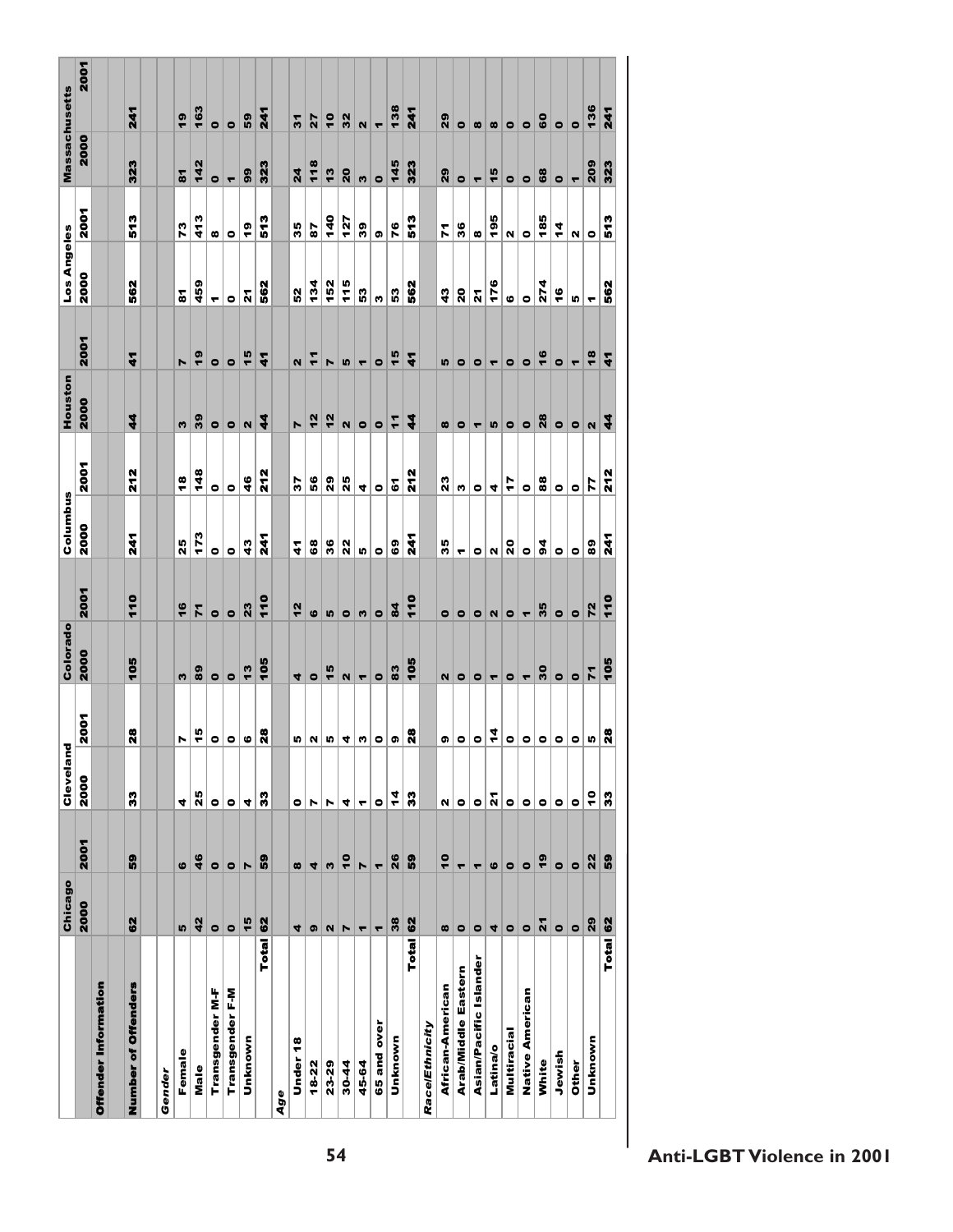|                               | <b>Michigan</b>         |                         | <b>Minnestoa</b> |             | <b>New York</b> |                         | <b>Providence</b> |             | <b>San Francisco</b>    |                      |      | <b>TOTALS</b> |         |
|-------------------------------|-------------------------|-------------------------|------------------|-------------|-----------------|-------------------------|-------------------|-------------|-------------------------|----------------------|------|---------------|---------|
|                               | 2000                    | 2001                    | 2000             | 2001        | 2000            | 2001                    | 2000              | 2001        | 2000                    | 2001                 | 2000 | 2001          | $% + -$ |
| Offender Information          |                         |                         |                  |             |                 |                         |                   |             |                         |                      |      |               |         |
|                               |                         |                         |                  |             |                 |                         |                   |             |                         |                      |      |               |         |
|                               | 115                     | 94                      | 154              | 85          | 1226            | 982                     | 49                | 25          | 558                     | 545                  | 3472 | 2935          | -15%    |
|                               |                         |                         |                  |             |                 |                         |                   |             |                         |                      |      |               |         |
|                               |                         |                         |                  |             |                 |                         |                   |             |                         |                      |      |               |         |
| <b>Female</b>                 | $\overline{\mathbf{4}}$ | $\overline{2}$          | 15               | 8l          | 138             | 125                     | 7                 | 4           | 80                      | 67                   | 446  | 352           | $-21%$  |
| <b>Male</b>                   | 104                     | 88                      | 100              | 26          | 918             | 781                     | 41                | 21          | 423                     | 401                  | 2555 | 2192          | $-14%$  |
| <b>Transgender M-F</b>        | $\mathbf{o}$            | $\mathbf{o}$            | O                | $\mathbf o$ | 3               | $\overline{\mathbf{z}}$ | $\mathbf{o}$      | $\mathbf o$ | $\overline{\mathbf{z}}$ | $\mathbf{1}$         | 6    | 11            | 83%     |
| <b>Transgender F-M</b>        | $\mathbf{o}$            | $\mathbf{o}$            | O                | $\mathbf o$ | 3               | $\mathbf{o}$            | $\mathbf{o}$      | O           | $\bullet$               | $\blacktriangleleft$ | 4    | 1             | $-75%$  |
| <b>Unknown</b>                | $\overline{7}$          | $\overline{\mathbf{4}}$ | 39               | 51          | 164             | 74                      | 1                 | O           | 53                      | 75                   | 461  | 379           | $-18%$  |
| <b>Total 115</b>              |                         | 94                      | 154              | 85          | 1226            | 982                     | 49                | 25          | 558                     | 545                  | 3472 | 2935          | -15%    |
| Age                           |                         |                         |                  |             |                 |                         |                   |             |                         |                      |      |               |         |
| <b>Under 18</b>               | $\overline{\mathbf{4}}$ | $\overline{\mathbf{3}}$ | 24               | 6           | 147             | 163                     | 13                | 14          | 76                      | 59                   | 396  | 375           | -5%     |
| 18-22                         | 21                      | $12$                    | 9                | 6           | 161             | 96                      | 20                | 6           | 62                      | 66                   | 621  | 379           | -39%    |
| 23-29                         | 41                      | 26                      | $\overline{ }$   | 3           | 158             | 141                     | 3                 | 1           | 63                      | 88                   | 509  | 458           | -10%    |
| $30 - 44$                     | 21                      | 15                      | 9                | 2           | 299             | 213                     | $\Omega$          | 2           | 76                      | 86                   | 577  | 521           | $-10%$  |
| 45-64                         | $\overline{\mathbf{4}}$ | $\bf{a}$                | O                | 1           | 132             | 68                      | $\mathbf{o}$      | O           | 16                      | 13                   | 216  | 149           | -31%    |
| 65 and over                   | $\mathbf{o}$            | $\mathbf{o}$            | O                | l O         | 9               | 8                       | $\mathbf{o}$      | O           | 3                       | 5                    | 16   | 24            | 50%     |
| <b>Unknown</b>                | 24                      | 30                      | 105              | 67          | 320             | 293                     | 13                | 2           | 262                     | 228                  | 1137 | 1029          | -9%     |
| <b>Total 115</b>              |                         | 94                      | 154              | 85          | 1226            | 982                     | 49                | 25          | 558                     | 545                  | 3472 | 2935          | -15%    |
| <b>Race/Ethnicity</b>         |                         |                         |                  |             |                 |                         |                   |             |                         |                      |      |               |         |
| African-American              | 11                      | 8                       | 23               | 8           | 294             | 260                     | 1                 | n.          | 56                      | 68                   | 512  | 491           | $-4%$   |
| <b>Arab/Middle Eastern</b>    | 3                       | $\blacksquare$          | O                | $\mathbf o$ | 12              | 23                      | 1                 | O           | 3                       | 9                    | 40   | 73            | 83%     |
| <b>Asian/Pacific Islander</b> | $\bullet$               | $\mathbf{o}$            | $\overline{2}$   | l O         | 16              | 10                      | $\mathbf{o}$      | 1           | 9                       | 18                   | 50   | 46            | -8%     |
| Latina/o                      | $\overline{\mathbf{o}}$ | $\blacksquare$          | O                | l O         | 290             | 199                     | $\mathbf{o}$      | 2           | 94                      | 74                   | 608  | 506           | $-17%$  |
| <b>Multiracial</b>            | $\mathbf{o}$            | $\mathbf{o}$            | 4                | 1           | $\overline{7}$  | $\overline{7}$          | $\Omega$          | $\Omega$    | $\mathbf{o}$            | 13                   | 37   | 40            | 8%      |
| <b>Native American</b>        | $\mathbf{o}$            | $\mathbf{o}$            | 1.               | l O         | $\Omega$        | $\mathbf{o}$            | $\mathbf{o}$      | n.          | $\blacksquare$          | $\Omega$             | 3    | 1             | -67%    |
| White                         | 84                      | 61                      | 26               | 15          | 244             | 200                     | 36                | 22          | 93                      | 125                  | 998  | 826           | $-17%$  |
| Jewish                        | $\mathbf{o}$            | $\mathbf{o}$            | O                | O           | 12              | $\overline{\mathbf{z}}$ | $\mathbf{o}$      | O           | $\mathbf{o}$            | $\mathbf{o}$         | 28   | 16            | $-43%$  |
| Other                         | $\mathbf{o}$            | $\mathbf{o}$            | 1                | O           | 24              | 17                      | $\mathbf{o}$      | O           | $\blacksquare$          | $\mathbf{o}$         | 32   | 20            | $-38%$  |
| <b>Unknown</b>                | 17                      | 23                      | 97               | 61          | 327             | 264                     | 11                | $\mathbf o$ | 301                     | 238                  | 1164 | 916           | $-21%$  |
| <b>Total 115</b>              |                         | 94                      | 154              | 85          | 1226            | 982                     | 49                | 25          | 558                     | 545                  | 3472 | 2935          | $-15%$  |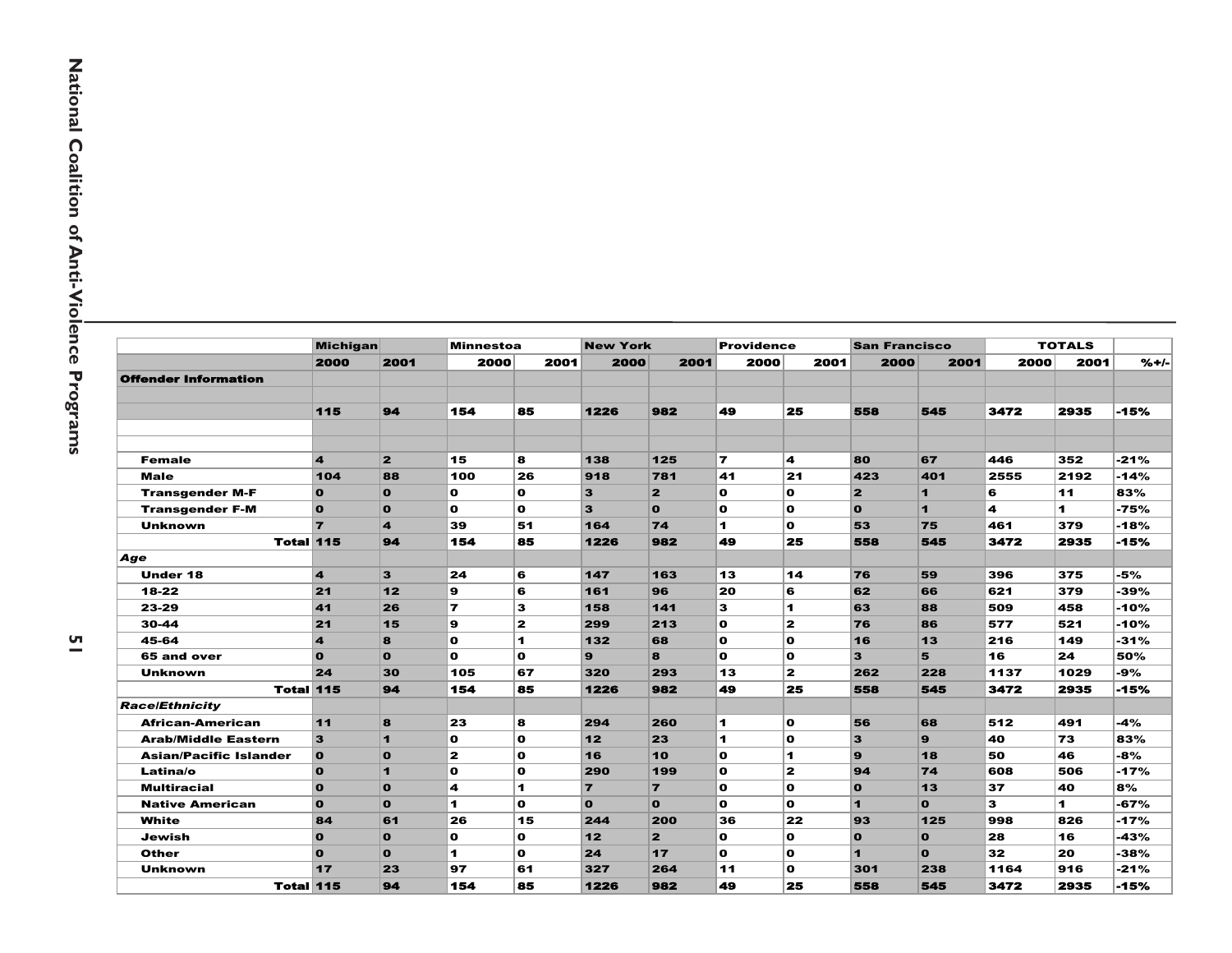| 2001<br>126<br>143<br>$\overline{241}$<br>28<br>$\frac{6}{5}$<br>13<br>$\overline{\phantom{0}}$<br>28<br>69<br>33<br>39<br>$\bullet$<br>$\bullet$<br>ශ<br>$\overline{\mathbf{r}}$<br>$\infty$<br>$\bullet$<br>$\bullet$<br>$\mathbf{z}$<br>$\bullet$<br>٠<br>2000<br>102<br>323<br><u>ie</u><br>13<br>94<br>84<br>35<br>$\frac{8}{3}$<br>35<br>34<br>4<br>$\mathbf{z}$<br>$\overline{\mathbf{N}}$<br>LO,<br>$\bullet$<br>$\mathbf{\Omega}$<br>4<br>$\bullet$<br>ඉ<br>$\overline{\phantom{0}}$<br>٣<br>2001<br>326<br><b>212</b><br>319<br>513<br>39<br>12<br>$\frac{1}{2}$<br>$\frac{8}{1}$<br>83<br>24<br>33<br>48<br>$\ddot{\circ}$<br>LO,<br>ဖ<br>$\bullet$<br>$\bullet$<br>$\bullet$<br>$\bullet$<br>w<br>N<br>2000<br>184<br>275<br>562<br>314<br>ę,<br>å<br>45<br>48<br>85<br>ශී<br>50<br>ෂී<br>4<br>In<br>$\bullet$<br>3<br>n<br>S<br>↽<br>ᡪ<br>↽<br>2001<br>15<br>32<br>12<br>$\ddot{\bullet}$<br>4<br>L,<br>$\infty$<br>$\bullet$<br>$\blacksquare$<br>$\bullet$<br>ග<br>L,<br>$\bullet$<br>2<br>$\bullet$<br>$\blacktriangledown$<br>٣<br>٠<br>٠<br>٣<br>٣<br>2000<br>26<br>8<br>4<br>24<br>$\mathbf{\Omega}$<br>$\bullet$<br>$\bullet$<br>$\overline{\mathbf{z}}$<br>$\bullet$<br>ග<br>Z<br>ဖ<br>4<br>$\bullet$<br>$\bullet$<br>٣<br>᠆<br>٠<br>٠<br>$\overline{\phantom{a}}$<br>٠<br>2001<br><b>\$6</b><br><b>212</b><br>56<br>25<br>$\frac{6}{4}$<br>95<br>39<br>45<br>$\overline{\bullet}$<br>ဖ<br>$\bullet$<br>$\bullet$<br>$\bullet$<br>$\bullet$<br>ග<br>$\bullet$<br>$\bullet$<br>0<br>и<br>$\bullet$<br>٣<br>2000<br>113<br>205<br>107<br>$\frac{241}{2}$<br>$\frac{8}{1}$<br>43<br>$\frac{4}{8}$<br>5<br>5<br>$\bullet$<br>$\bullet$<br>w<br>$\bullet$<br>$\bullet$<br>0<br>٣<br>٣<br>٣<br>↽<br>N<br>↽<br>2001<br>110<br>12<br>35<br>88<br>17<br>$\overline{47}$<br>5<br>$\bullet$<br>S<br>ဖ<br>ဖ<br>$\bullet$<br>$\bullet$<br>S<br>ဖ<br>Z<br>$\bullet$<br>N<br>$\bullet$<br>N<br>٠<br>2000<br>105<br>25<br>12<br>46<br>88<br>17<br>7<br>4<br>LO,<br>ශ<br>ဖ<br>$\mathbf{\Omega}$<br>$\bullet$<br>$\mathbf{a}$<br>w<br>$\bullet$<br>$\bullet$<br><b>In</b><br>$\overline{\phantom{a}}$<br>٠<br>$\blacktriangledown$<br>2001<br>Ş<br>$\bullet$<br>2<br>28<br>$\bullet$<br>$\bullet$<br>$\bullet$<br>$\bullet$<br>Z<br>Iņ,<br>$\bullet$<br>$\bullet$<br>$\bullet$<br>Ю<br>0<br>LO,<br>u<br>۰<br>٣<br>↽<br>٣<br>$\overline{\bullet}$<br>$\overline{200}$<br>$\frac{6}{1}$<br>5<br>3<br><b>Z</b><br>S<br>$\mathbf{N}$<br>$\bullet$<br>ဖ<br>$\bullet$<br>n<br>w<br>0<br>$\bullet$<br>$\bullet$<br>0<br>$\bullet$<br>4<br>$\bullet$<br>4<br>0<br>↽<br>2001<br>30<br>$\mathbf{6}$<br>8<br>47<br>$\infty$<br>$\bullet$<br>LO,<br>ဖ<br>$\bullet$<br>$\bullet$<br>$\mathbf{a}$<br>$\bullet$<br>$\bullet$<br>S<br>Z<br>$\bullet$<br>ග<br>Z<br>$\boldsymbol{\infty}$<br>$\overline{\phantom{a}}$<br>٣ |                                          | Chicago | Cleveland | Colorado | Columbus | Houston | Los Angeles | <b>Massachusetts</b> |  |
|-------------------------------------------------------------------------------------------------------------------------------------------------------------------------------------------------------------------------------------------------------------------------------------------------------------------------------------------------------------------------------------------------------------------------------------------------------------------------------------------------------------------------------------------------------------------------------------------------------------------------------------------------------------------------------------------------------------------------------------------------------------------------------------------------------------------------------------------------------------------------------------------------------------------------------------------------------------------------------------------------------------------------------------------------------------------------------------------------------------------------------------------------------------------------------------------------------------------------------------------------------------------------------------------------------------------------------------------------------------------------------------------------------------------------------------------------------------------------------------------------------------------------------------------------------------------------------------------------------------------------------------------------------------------------------------------------------------------------------------------------------------------------------------------------------------------------------------------------------------------------------------------------------------------------------------------------------------------------------------------------------------------------------------------------------------------------------------------------------------------------------------------------------------------------------------------------------------------------------------------------------------------------------------------------------------------------------------------------------------------------------------------------------------------------------------------------------------------------------------------------------------------------------------------------------------------------------------------------------------------------------------------------------------------------------------------------------------------------------------------------------------------------------------------------------------|------------------------------------------|---------|-----------|----------|----------|---------|-------------|----------------------|--|
|                                                                                                                                                                                                                                                                                                                                                                                                                                                                                                                                                                                                                                                                                                                                                                                                                                                                                                                                                                                                                                                                                                                                                                                                                                                                                                                                                                                                                                                                                                                                                                                                                                                                                                                                                                                                                                                                                                                                                                                                                                                                                                                                                                                                                                                                                                                                                                                                                                                                                                                                                                                                                                                                                                                                                                                                             | 2000                                     |         |           |          |          |         |             |                      |  |
|                                                                                                                                                                                                                                                                                                                                                                                                                                                                                                                                                                                                                                                                                                                                                                                                                                                                                                                                                                                                                                                                                                                                                                                                                                                                                                                                                                                                                                                                                                                                                                                                                                                                                                                                                                                                                                                                                                                                                                                                                                                                                                                                                                                                                                                                                                                                                                                                                                                                                                                                                                                                                                                                                                                                                                                                             |                                          |         |           |          |          |         |             |                      |  |
|                                                                                                                                                                                                                                                                                                                                                                                                                                                                                                                                                                                                                                                                                                                                                                                                                                                                                                                                                                                                                                                                                                                                                                                                                                                                                                                                                                                                                                                                                                                                                                                                                                                                                                                                                                                                                                                                                                                                                                                                                                                                                                                                                                                                                                                                                                                                                                                                                                                                                                                                                                                                                                                                                                                                                                                                             |                                          |         |           |          |          |         |             |                      |  |
|                                                                                                                                                                                                                                                                                                                                                                                                                                                                                                                                                                                                                                                                                                                                                                                                                                                                                                                                                                                                                                                                                                                                                                                                                                                                                                                                                                                                                                                                                                                                                                                                                                                                                                                                                                                                                                                                                                                                                                                                                                                                                                                                                                                                                                                                                                                                                                                                                                                                                                                                                                                                                                                                                                                                                                                                             | Relationship of offenders to victims     |         |           |          |          |         |             |                      |  |
|                                                                                                                                                                                                                                                                                                                                                                                                                                                                                                                                                                                                                                                                                                                                                                                                                                                                                                                                                                                                                                                                                                                                                                                                                                                                                                                                                                                                                                                                                                                                                                                                                                                                                                                                                                                                                                                                                                                                                                                                                                                                                                                                                                                                                                                                                                                                                                                                                                                                                                                                                                                                                                                                                                                                                                                                             | <b>In</b>                                |         |           |          |          |         |             |                      |  |
|                                                                                                                                                                                                                                                                                                                                                                                                                                                                                                                                                                                                                                                                                                                                                                                                                                                                                                                                                                                                                                                                                                                                                                                                                                                                                                                                                                                                                                                                                                                                                                                                                                                                                                                                                                                                                                                                                                                                                                                                                                                                                                                                                                                                                                                                                                                                                                                                                                                                                                                                                                                                                                                                                                                                                                                                             | S                                        |         |           |          |          |         |             |                      |  |
|                                                                                                                                                                                                                                                                                                                                                                                                                                                                                                                                                                                                                                                                                                                                                                                                                                                                                                                                                                                                                                                                                                                                                                                                                                                                                                                                                                                                                                                                                                                                                                                                                                                                                                                                                                                                                                                                                                                                                                                                                                                                                                                                                                                                                                                                                                                                                                                                                                                                                                                                                                                                                                                                                                                                                                                                             | $\bullet$                                |         |           |          |          |         |             |                      |  |
|                                                                                                                                                                                                                                                                                                                                                                                                                                                                                                                                                                                                                                                                                                                                                                                                                                                                                                                                                                                                                                                                                                                                                                                                                                                                                                                                                                                                                                                                                                                                                                                                                                                                                                                                                                                                                                                                                                                                                                                                                                                                                                                                                                                                                                                                                                                                                                                                                                                                                                                                                                                                                                                                                                                                                                                                             | Landlord/tenant/neighbor 11              |         |           |          |          |         |             |                      |  |
|                                                                                                                                                                                                                                                                                                                                                                                                                                                                                                                                                                                                                                                                                                                                                                                                                                                                                                                                                                                                                                                                                                                                                                                                                                                                                                                                                                                                                                                                                                                                                                                                                                                                                                                                                                                                                                                                                                                                                                                                                                                                                                                                                                                                                                                                                                                                                                                                                                                                                                                                                                                                                                                                                                                                                                                                             | Law enforcement officer 8                |         |           |          |          |         |             |                      |  |
|                                                                                                                                                                                                                                                                                                                                                                                                                                                                                                                                                                                                                                                                                                                                                                                                                                                                                                                                                                                                                                                                                                                                                                                                                                                                                                                                                                                                                                                                                                                                                                                                                                                                                                                                                                                                                                                                                                                                                                                                                                                                                                                                                                                                                                                                                                                                                                                                                                                                                                                                                                                                                                                                                                                                                                                                             | $\bullet$                                |         |           |          |          |         |             |                      |  |
|                                                                                                                                                                                                                                                                                                                                                                                                                                                                                                                                                                                                                                                                                                                                                                                                                                                                                                                                                                                                                                                                                                                                                                                                                                                                                                                                                                                                                                                                                                                                                                                                                                                                                                                                                                                                                                                                                                                                                                                                                                                                                                                                                                                                                                                                                                                                                                                                                                                                                                                                                                                                                                                                                                                                                                                                             | $\bullet$                                |         |           |          |          |         |             |                      |  |
|                                                                                                                                                                                                                                                                                                                                                                                                                                                                                                                                                                                                                                                                                                                                                                                                                                                                                                                                                                                                                                                                                                                                                                                                                                                                                                                                                                                                                                                                                                                                                                                                                                                                                                                                                                                                                                                                                                                                                                                                                                                                                                                                                                                                                                                                                                                                                                                                                                                                                                                                                                                                                                                                                                                                                                                                             | ٠                                        |         |           |          |          |         |             |                      |  |
|                                                                                                                                                                                                                                                                                                                                                                                                                                                                                                                                                                                                                                                                                                                                                                                                                                                                                                                                                                                                                                                                                                                                                                                                                                                                                                                                                                                                                                                                                                                                                                                                                                                                                                                                                                                                                                                                                                                                                                                                                                                                                                                                                                                                                                                                                                                                                                                                                                                                                                                                                                                                                                                                                                                                                                                                             | $\bullet$                                |         |           |          |          |         |             |                      |  |
|                                                                                                                                                                                                                                                                                                                                                                                                                                                                                                                                                                                                                                                                                                                                                                                                                                                                                                                                                                                                                                                                                                                                                                                                                                                                                                                                                                                                                                                                                                                                                                                                                                                                                                                                                                                                                                                                                                                                                                                                                                                                                                                                                                                                                                                                                                                                                                                                                                                                                                                                                                                                                                                                                                                                                                                                             | S                                        |         |           |          |          |         |             |                      |  |
|                                                                                                                                                                                                                                                                                                                                                                                                                                                                                                                                                                                                                                                                                                                                                                                                                                                                                                                                                                                                                                                                                                                                                                                                                                                                                                                                                                                                                                                                                                                                                                                                                                                                                                                                                                                                                                                                                                                                                                                                                                                                                                                                                                                                                                                                                                                                                                                                                                                                                                                                                                                                                                                                                                                                                                                                             | $\bullet$                                |         |           |          |          |         |             |                      |  |
|                                                                                                                                                                                                                                                                                                                                                                                                                                                                                                                                                                                                                                                                                                                                                                                                                                                                                                                                                                                                                                                                                                                                                                                                                                                                                                                                                                                                                                                                                                                                                                                                                                                                                                                                                                                                                                                                                                                                                                                                                                                                                                                                                                                                                                                                                                                                                                                                                                                                                                                                                                                                                                                                                                                                                                                                             | $\frac{6}{5}$                            |         |           |          |          |         |             |                      |  |
|                                                                                                                                                                                                                                                                                                                                                                                                                                                                                                                                                                                                                                                                                                                                                                                                                                                                                                                                                                                                                                                                                                                                                                                                                                                                                                                                                                                                                                                                                                                                                                                                                                                                                                                                                                                                                                                                                                                                                                                                                                                                                                                                                                                                                                                                                                                                                                                                                                                                                                                                                                                                                                                                                                                                                                                                             | $\bullet$                                |         |           |          |          |         |             |                      |  |
|                                                                                                                                                                                                                                                                                                                                                                                                                                                                                                                                                                                                                                                                                                                                                                                                                                                                                                                                                                                                                                                                                                                                                                                                                                                                                                                                                                                                                                                                                                                                                                                                                                                                                                                                                                                                                                                                                                                                                                                                                                                                                                                                                                                                                                                                                                                                                                                                                                                                                                                                                                                                                                                                                                                                                                                                             | 15                                       |         |           |          |          |         |             |                      |  |
|                                                                                                                                                                                                                                                                                                                                                                                                                                                                                                                                                                                                                                                                                                                                                                                                                                                                                                                                                                                                                                                                                                                                                                                                                                                                                                                                                                                                                                                                                                                                                                                                                                                                                                                                                                                                                                                                                                                                                                                                                                                                                                                                                                                                                                                                                                                                                                                                                                                                                                                                                                                                                                                                                                                                                                                                             | Total 62                                 |         |           |          |          |         |             |                      |  |
|                                                                                                                                                                                                                                                                                                                                                                                                                                                                                                                                                                                                                                                                                                                                                                                                                                                                                                                                                                                                                                                                                                                                                                                                                                                                                                                                                                                                                                                                                                                                                                                                                                                                                                                                                                                                                                                                                                                                                                                                                                                                                                                                                                                                                                                                                                                                                                                                                                                                                                                                                                                                                                                                                                                                                                                                             | Number of offenders involved in incident |         |           |          |          |         |             |                      |  |
|                                                                                                                                                                                                                                                                                                                                                                                                                                                                                                                                                                                                                                                                                                                                                                                                                                                                                                                                                                                                                                                                                                                                                                                                                                                                                                                                                                                                                                                                                                                                                                                                                                                                                                                                                                                                                                                                                                                                                                                                                                                                                                                                                                                                                                                                                                                                                                                                                                                                                                                                                                                                                                                                                                                                                                                                             | 51                                       |         |           |          |          |         |             |                      |  |
|                                                                                                                                                                                                                                                                                                                                                                                                                                                                                                                                                                                                                                                                                                                                                                                                                                                                                                                                                                                                                                                                                                                                                                                                                                                                                                                                                                                                                                                                                                                                                                                                                                                                                                                                                                                                                                                                                                                                                                                                                                                                                                                                                                                                                                                                                                                                                                                                                                                                                                                                                                                                                                                                                                                                                                                                             | $\overline{ }$                           |         |           |          |          |         |             |                      |  |
|                                                                                                                                                                                                                                                                                                                                                                                                                                                                                                                                                                                                                                                                                                                                                                                                                                                                                                                                                                                                                                                                                                                                                                                                                                                                                                                                                                                                                                                                                                                                                                                                                                                                                                                                                                                                                                                                                                                                                                                                                                                                                                                                                                                                                                                                                                                                                                                                                                                                                                                                                                                                                                                                                                                                                                                                             | $\bullet$                                |         |           |          |          |         |             |                      |  |
|                                                                                                                                                                                                                                                                                                                                                                                                                                                                                                                                                                                                                                                                                                                                                                                                                                                                                                                                                                                                                                                                                                                                                                                                                                                                                                                                                                                                                                                                                                                                                                                                                                                                                                                                                                                                                                                                                                                                                                                                                                                                                                                                                                                                                                                                                                                                                                                                                                                                                                                                                                                                                                                                                                                                                                                                             | $\bullet$                                |         |           |          |          |         |             |                      |  |
|                                                                                                                                                                                                                                                                                                                                                                                                                                                                                                                                                                                                                                                                                                                                                                                                                                                                                                                                                                                                                                                                                                                                                                                                                                                                                                                                                                                                                                                                                                                                                                                                                                                                                                                                                                                                                                                                                                                                                                                                                                                                                                                                                                                                                                                                                                                                                                                                                                                                                                                                                                                                                                                                                                                                                                                                             | $\bullet$                                |         |           |          |          |         |             |                      |  |
|                                                                                                                                                                                                                                                                                                                                                                                                                                                                                                                                                                                                                                                                                                                                                                                                                                                                                                                                                                                                                                                                                                                                                                                                                                                                                                                                                                                                                                                                                                                                                                                                                                                                                                                                                                                                                                                                                                                                                                                                                                                                                                                                                                                                                                                                                                                                                                                                                                                                                                                                                                                                                                                                                                                                                                                                             | Total 62                                 |         |           |          |          |         |             |                      |  |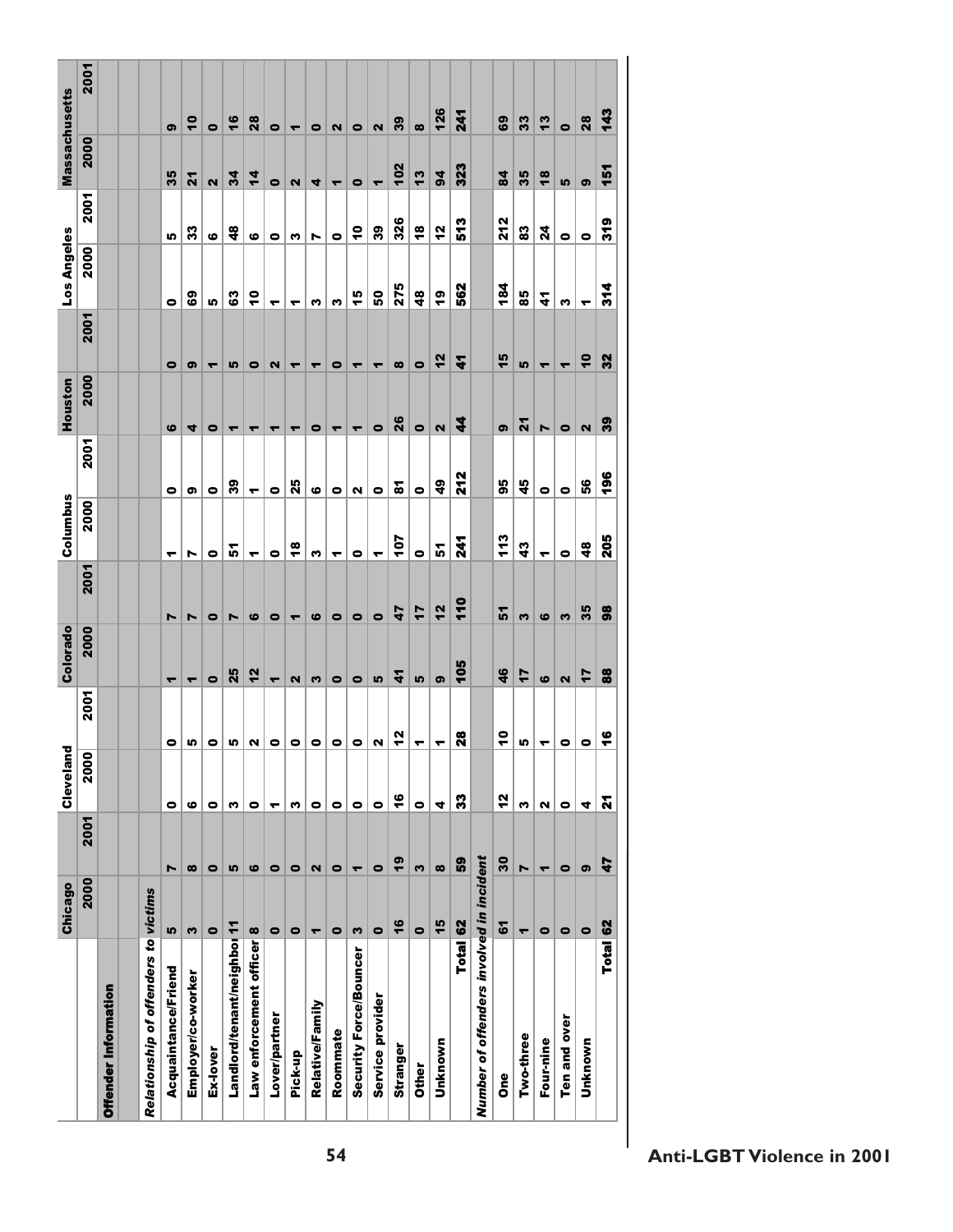|                                                 | <b>Michigan</b>         |                | <b>Minnesota</b> |                         | <b>New York</b> |      | <b>Providence</b> |                | <b>San Francisco</b> |                         | <b>TOTALS</b> |      |        |
|-------------------------------------------------|-------------------------|----------------|------------------|-------------------------|-----------------|------|-------------------|----------------|----------------------|-------------------------|---------------|------|--------|
|                                                 | 2000                    | 2001           | 2000             | 2001                    | 2000            | 2001 | 2000              | 2001           | 2000                 | 2001                    | 2000          | 2001 | $%+/-$ |
| <b>Offender Information</b>                     |                         |                |                  |                         |                 |      |                   |                |                      |                         |               |      |        |
|                                                 |                         |                |                  |                         |                 |      |                   |                |                      |                         |               |      |        |
| <b>Relationship of offenders to victims</b>     |                         |                |                  |                         |                 |      |                   |                |                      |                         |               |      |        |
| <b>Acquaintance/Friend</b>                      | 9                       | 8              | 9                | 1                       | 30              | 30   | 0                 | 1              | 23                   | 23                      | 119           | 91   | $-24%$ |
| Employer/co-worker                              | 6                       | 4              | 27               | $\blacktriangleleft$    | 40              | 63   | O                 | 0              | 17                   | 16                      | 201           | 165  | $-18%$ |
| <b>Ex-lover</b>                                 | $\overline{2}$          | 1              | 0                | $\mathbf{0}$            | 38              | 31   | O                 | 1              | $\blacktriangleleft$ | $\mathbf{0}$            | 48            | 40   | $-17%$ |
| Landlord/tenant/neighbol 3                      |                         | 1              | 22               | 10                      | 128             | 107  | O                 | 3              | 95                   | 93                      | 436           | 339  | $-22%$ |
| Law enforcement officer 13                      |                         | 51             | 13               | $\mathbf{0}$            | 79              | 64   | $\overline{2}$    | 0              | 65                   | 55                      | 218           | 219  | 0%     |
| Lover/partner                                   | 1                       | 0              | 0                | $\mathbf{0}$            | 24              | 30   | 0                 | 0              | $\bf{0}$             | $\mathbf{0}$            | 29            | 32   | 10%    |
| Pick-up                                         | 8                       | 6              | 0                | $\mathbf{0}$            | 46              | 46   | O                 | $\mathbf{0}$   | 3                    | $\overline{\mathbf{A}}$ | 84            | 87   | 4%     |
| <b>Relative/Family</b>                          | 12                      | 3              | 1                | $\mathbf{2}$            | 28              | 29   | 0                 | 0              | 3                    | 13                      | 58            | 69   | 19%    |
| <b>Roommate</b>                                 | $\overline{7}$          | 1              | $\mathbf{0}$     | $\mathbf 0$             | 13              | 9    | O                 | $\mathbf 0$    | 8                    | 3                       | 34            | 15   | -56%   |
| <b>Security Force/Bouncer</b>                   | 3                       | $\overline{2}$ | 4                | $\mathbf{2}$            | 18              | 12   | O                 | $\mathbf{0}$   | 6                    | 8                       | 50            | 38   | $-24%$ |
| <b>Service provider</b>                         | 1                       | $\mathbf{0}$   | 12               | 3                       | 103             | 55   | 0                 | 0              | 18                   | 21                      | 191           | 123  | -36%   |
| <b>Stranger</b>                                 | 33                      | 11             | 45               | 57                      | 543             | 470  | 36                | 18             | 223                  | 203                     | 1463          | 1291 | $-12%$ |
| <b>Other</b>                                    | $\Omega$                | $\mathbf{0}$   | 17               | $\mathbf{2}$            | 38              | 15   | 8                 | $\mathbf{z}$   | 23                   | $\mathbf{0}$            | 152           | 66   | $-57%$ |
| <b>Unknown</b>                                  | 17                      | 6              | 4                | 4                       | 98              | 21   | 3                 | 0              | 73                   | 106                     | 389           | 357  | -8%    |
| <b>Total 115</b>                                |                         | 94             | 154              | 82                      | 1226            | 982  | 49                | 25             | 558                  | 545                     | 3472          | 2932 | $-16%$ |
| <b>Number of offenders involved in incident</b> |                         |                |                  |                         |                 |      |                   |                |                      |                         |               |      |        |
| One                                             | 97                      | 88             | 69               | 32                      | 402             | 399  | 4                 | $\overline{7}$ | 178                  | 224                     | 1259          | 1232 | $-2%$  |
| <b>Two-three</b>                                | 12                      | 4              | 17               | $\overline{\mathbf{z}}$ | 135             | 89   | 6                 | 3              | 39                   | 78                      | 414           | 362  | $-13%$ |
| <b>Four-nine</b>                                | 5                       | $\overline{2}$ | 7                | 4                       | 49              | 46   | 5                 | 0              | 24                   | 8                       | 165           | 106  | -36%   |
| <b>Ten and over</b>                             | $\bf{0}$                | $\bf{0}$       | 1                | $\blacktriangleleft$    | 12              | 12   | 1                 | 1              | 48                   | $\overline{7}$          | 72            | 25   | $-65%$ |
| <b>Unknown</b>                                  | $\overline{\mathbf{I}}$ | $\mathbf{0}$   | 1                | $\mathbf{0}$            | 18              | 1    | 3                 | $\mathbf 0$    | 126                  | $\mathbf{0}$            | 230           | 139  | -40%   |
| <b>Total 115</b>                                |                         | 94             | 95               | 44                      | 616             | 547  | 19                | 11             | 415                  | 317                     | 2140          | 1864 | -13%   |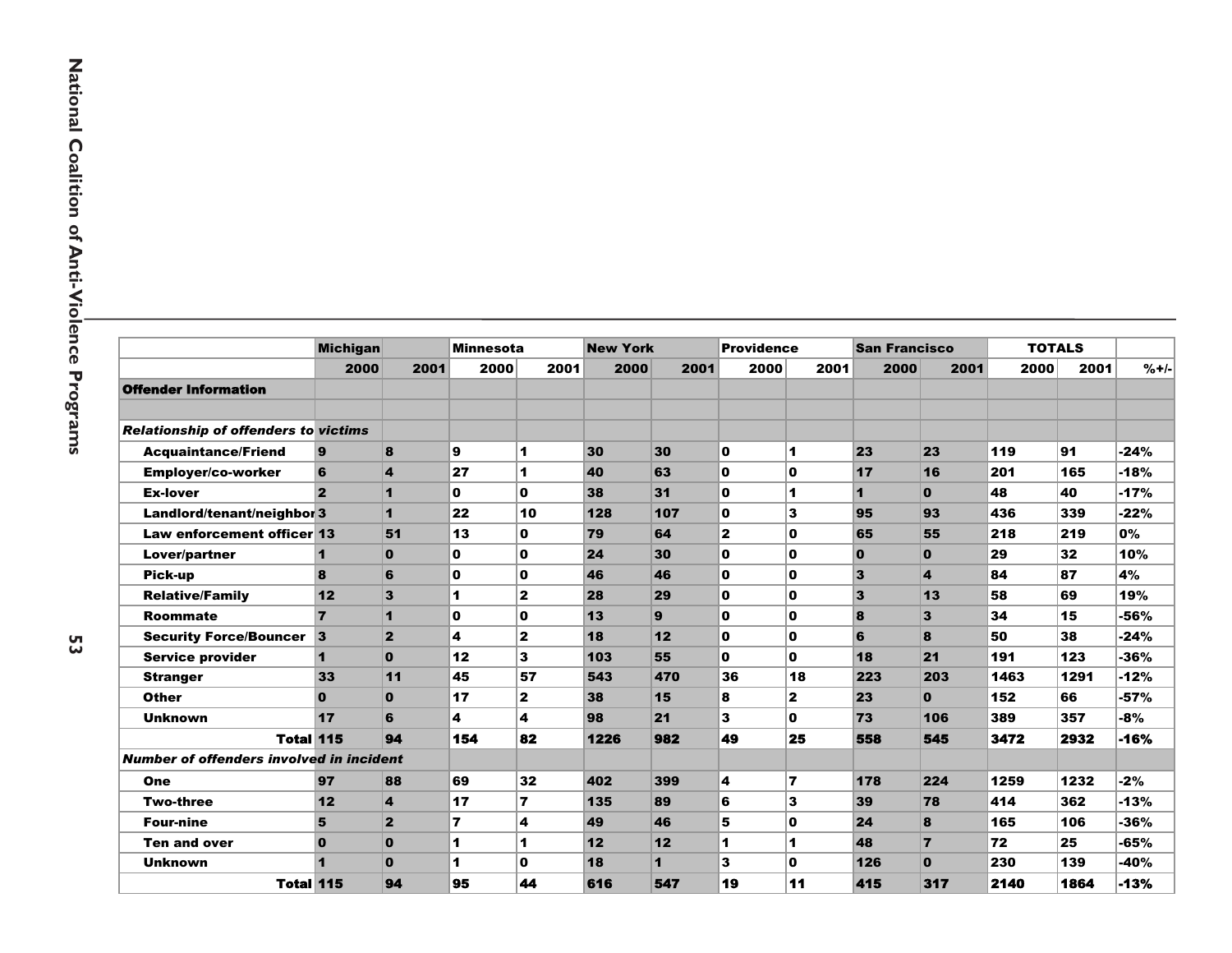|                                      | Chicago               |                           | Cleveland |           | Colorado       |                           | Columbus                        |                | Houston                  |                          | Los Angeles          |                                             | Massachusetts         |                         |
|--------------------------------------|-----------------------|---------------------------|-----------|-----------|----------------|---------------------------|---------------------------------|----------------|--------------------------|--------------------------|----------------------|---------------------------------------------|-----------------------|-------------------------|
|                                      | 2000                  | 2001                      | 2000      | 2001      | 2000           | 2001                      | 2000                            | 2001           | 2000                     | 2001                     | 2000                 | 2001                                        | 2000                  | 2001                    |
| Incident Information                 |                       |                           |           |           |                |                           |                                 |                |                          |                          |                      |                                             |                       |                         |
|                                      |                       |                           |           |           |                |                           |                                 |                |                          |                          |                      |                                             |                       |                         |
| Total Number of incidents            | 8                     | 47                        | Ñ         | ÷         | 88             | 8                         | 196                             | 205            | 8                        | 32                       | <b>ST4</b>           | <b>SLS</b>                                  | 151                   | 143                     |
|                                      |                       |                           |           |           |                |                           |                                 |                |                          |                          |                      |                                             |                       |                         |
| Crimes and Offenses                  |                       |                           |           |           |                |                           |                                 |                |                          |                          |                      |                                             |                       |                         |
| Assault without a weapo 12           |                       | $\overline{\mathbf{3}}$   | 0         | N         | $\frac{8}{3}$  | 두                         | 42                              | $\frac{1}{4}$  | 45                       | n                        | 24                   | å                                           | W                     | $\overline{2}$          |
| Assault with a weapon                | N                     | $\boldsymbol{\omega}$     | w         | ۳         | $\mathbf{z}$   | Ø)                        | 23                              | $\overline{a}$ | Iņ                       | 4                        | 45                   | ٩e                                          | $\tilde{\mathbf{a}}$  | $\overline{\mathbf{3}}$ |
| Attempted assault with               | $\frac{1}{N}$         | $\mathbf{\mathsf{N}}$     | ۳         | $\bullet$ | $\bullet$      | LO,                       | $\ddot{\bullet}$                | 4              | Z                        | $\mathbf{N}$             | N                    | $\mathbf{N}$                                | $\ddot{\circ}$        | IĄ                      |
| Subtotal (assault)                   | 20                    | $\frac{8}{3}$             | ÷         | n         | 8              | ä                         | $\overline{\bullet}$            | re             | 27                       | ۰                        | Б                    | 8                                           | 8                     | 82                      |
| Intimidation                         | 51                    | 32                        | 0         | N         | $\frac{8}{3}$  | Iņ,                       | 5                               | 26             | $\frac{8}{3}$            | $\pmb{\omega}$           | 55                   | 34                                          | 68                    | n                       |
| Harassment                           | 28                    | $\frac{4}{1}$             | N         | å.        | 36             | 16                        | 50                              | 56             | $\pmb{\omega}$           | 4                        | 266                  | 247                                         | 001                   | 62                      |
| Mail/Literature harassme 9           |                       | $\boldsymbol{\mathsf{N}}$ | ۳         | $\bullet$ | $\frac{3}{2}$  | 23                        | ۳                               | 4              |                          | $\bullet$                | 4                    | N                                           | $\frac{4}{4}$         | $\bullet$               |
| Telephone harassment                 | N                     | $\bullet$                 | ۳         | o         | n              | $\boldsymbol{\mathsf{N}}$ | $\frac{9}{7}$                   | $\frac{4}{4}$  | O <sub>N</sub>           | $\bullet$                | $\frac{3}{2}$        | $\bullet$                                   | $\bullet$             | In                      |
| Subtotal (harassment 70              |                       | 75                        | ë         | ¦°        | $\overline{r}$ | $\frac{6}{10}$            | ě                               | oor            | $\frac{9}{9}$            | ę                        | 338                  | 294                                         | 188                   | $\frac{9}{2}$           |
| Murder                               | $\bullet$             | $\overline{\phantom{a}}$  | ۳         | $\circ$   | w              | w                         | $\blacktriangledown$            | $\bullet$      | ۳                        | $\blacktriangledown$     |                      | $\circ$ $\circ$                             | $\bullet$             | $\blacktriangledown$    |
| Sexual Assault/Rape                  | $\bullet$             | $\bullet$                 | ۳         |           | o              | n                         | $\overline{2}$                  | <u>ីត</u>      | N                        | $\pmb{\omega}$           | O <sub>N</sub>       |                                             | ∣▼                    | N                       |
| Abduction/Kidnapping                 | $\bullet$             | $\bullet$                 | ۰         | 0         | 0 0            | $\bullet$                 | ۳                               | n              | 0                        | $\bullet$                |                      | $\vert \bullet \vert$ $\vert \bullet \vert$ | $\bullet$             | $\bullet$               |
| Extortion/Blackmail                  | $\bullet$             | $\bullet$                 | ۰         | ۰         |                | ۳                         |                                 | ۰              | $\bullet$                | $\bullet$                | $ N $ 0 $ \tau $     |                                             | $\bullet$             | ۳                       |
| Bomb Threat/Bombing                  | $\bullet$             | 0                         | $\bullet$ | o         | o              | $\bullet$                 |                                 | ۳              |                          | $\overline{\phantom{a}}$ |                      | $\bullet$                                   | 0                     | O <sub>N</sub>          |
| <b>Illegal Eviction</b>              | $\bullet$             | $\circ$                   | $\bullet$ | ۰         | $\bullet$      | ↽                         | $\circ$ $\circ$ $\circ$ $\circ$ | $\bullet$      | 0 0                      | ۳                        | ۳                    | $\blacktriangledown$                        | $N$ $\tau$            |                         |
| Police Entrapment                    | $\bullet$             |                           | $\bullet$ | 0         | $\bullet$      | $\bullet$                 |                                 | N              |                          | $\bullet$                | ۱o                   | $\bullet$                                   |                       | $\bullet$               |
| <b>Unjustified Arrest</b>            | $\boldsymbol{\omega}$ | $\mathfrak{g}$            | $\bullet$ | $\bullet$ | $\bullet$      | $\vert$ N                 | $\blacktriangledown$            | $\bullet$      | 0                        | $\blacktriangledown$     | 4                    | $ {\tt o} {\tt o}$                          | $\mathsf{m}$          | $\blacksquare$          |
| Police raid                          | n                     | $\bullet$                 | N         | ۰         | 4              | $\bullet$                 | $\bullet$                       | ۰              | $\bullet$                | $\bullet$                | $\bullet$            |                                             | $\bullet$             | $\bullet$               |
| Discrimination                       | $\frac{2}{3}$         | $\vert \mathsf{N} \vert$  | $\bullet$ | ŋ         | $\bullet$      | ∣N                        | ۱۰                              | $\bullet$      | $\vert \mathbf{0} \vert$ | n                        | $\frac{9}{4}$        | 2                                           | ∣٣                    | Q                       |
| Arson                                | $\bullet$             | $\bullet$                 | ۳         | $\bullet$ | O <sub>n</sub> | $\bullet$                 | w                               | N              | O <sub>T</sub>           |                          | $\bullet$            | $\bullet$                                   | $\mathbf{N}$          | $\bullet$               |
| Vandalism                            | $\mathbf N$           | ဖ                         | 4         | ۳         |                | $\boldsymbol{\omega}$     | 53                              | $\frac{4}{3}$  |                          | $\circ$ $\circ$          | ø                    | ʻ4                                          | ၈                     | $\frac{1}{2}$           |
| Robbery                              | ٣                     | ۳                         | $\bullet$ | ۰         | ۳              | ۳                         | $\frac{2}{3}$                   | 35             | $\bullet$                | $\bullet$                | $\blacktriangledown$ | 40                                          | n                     | $\bullet$               |
| Larceny/Burglary/Theft               | $\bullet$             | $\bullet$                 | $\bullet$ | ۰         | $\bullet$      | W                         | $\mathbf{N}$                    | n              | $\bullet$                | $\bullet$                | $\bullet$            |                                             | $\bullet$             | S                       |
| Total 114                            |                       | 128                       | ž         | å         | 124            | $\frac{8}{9}$             | 202                             | <b>293</b>     | ő                        | 2                        | 442                  | ŧ                                           | 240                   | 176                     |
|                                      |                       |                           |           |           |                |                           |                                 |                |                          |                          |                      |                                             |                       |                         |
| AIDS/HIV-Related Blas                |                       |                           |           |           |                |                           |                                 |                |                          |                          |                      |                                             |                       |                         |
| <b>AIDS/HIV &amp; Heterosexist</b> 1 |                       | ٣                         | N         | ٣         | ┯┆             |                           | N                               | o              |                          | $\bullet$                | F                    | 6                                           | 25                    | N                       |
| <b>AIDS/HIV Related Bias or 1</b>    |                       | ۰                         | 0   N     | ۰         | n              | $N$ $\circ$ $N$           | O  <sub>N</sub>                 | ۳              | - 이 -                    | ▏┯▕▝                     | 2                    | $\pmb{\omega}$                              | $\boldsymbol{\omega}$ | ۳                       |
| Total 2                              |                       | E                         |           | I٣        | R              |                           |                                 | ę              |                          |                          | 23                   | ‡                                           | l 5                   | $\bullet$               |
|                                      |                       |                           |           |           |                |                           |                                 |                |                          |                          |                      |                                             |                       |                         |
| ender-Related Blas<br>Transg         |                       |                           |           |           |                |                           |                                 |                |                          |                          |                      |                                             |                       |                         |
| Transgender & Heterosexis 3          |                       | ٣                         | ۰         | ۰         | 4 4            | $\pmb{\omega}$            | 10   T                          | 0   N          |                          |                          | 4 =                  | $\frac{1}{2}$                               | $\boldsymbol{\omega}$ | n                       |
| Transgender Related Bias OO          |                       | $\bullet$                 | ۳         | 0         |                | ဖ                         |                                 |                | 至▏◎▏▼                    | O N                      |                      |                                             | $\pmb{\omega}$        | 4                       |
| Total <sup>3</sup>                   |                       | r                         | ▼         | 0         | D              | $\frac{1}{2}$             | 10                              | F              |                          |                          | F                    | 45                                          | t,                    | Ռ                       |
|                                      |                       |                           |           |           |                |                           |                                 |                |                          |                          |                      |                                             |                       |                         |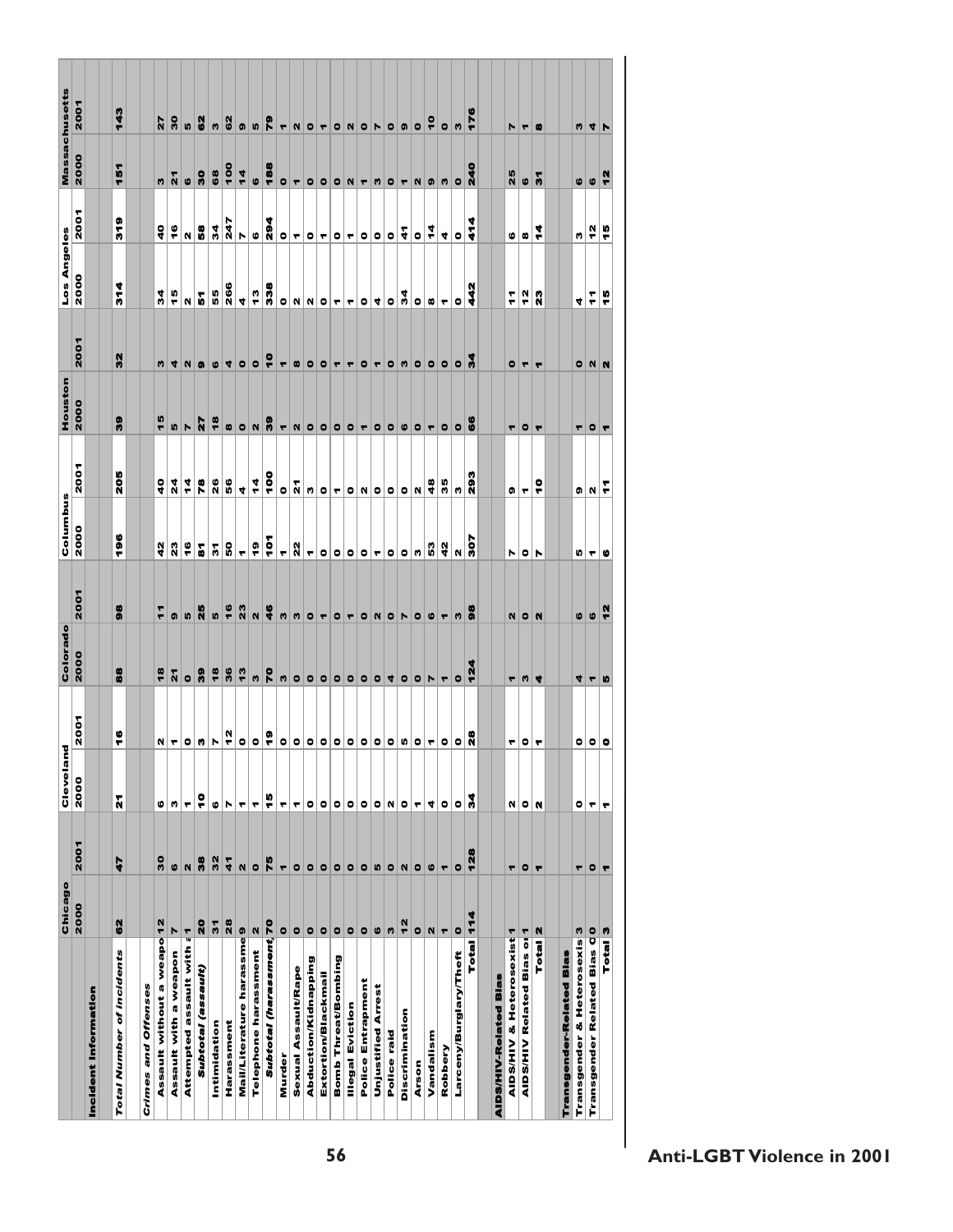|                                        | <b>Michigan</b>         |                         | <b>Minnesota</b> |                          | <b>New York</b> |                | <b>Providence</b> |              | <b>San Francisco</b> |                |                | <b>TOTALS</b> |         |
|----------------------------------------|-------------------------|-------------------------|------------------|--------------------------|-----------------|----------------|-------------------|--------------|----------------------|----------------|----------------|---------------|---------|
|                                        | 2000                    | 2001                    | 2000             | 2001                     | 2000            | 2001           | 2000              | 2001         | 2000                 | 2001           | 2000           | 2001          | $% +/-$ |
| <b>Incident Information</b>            |                         |                         |                  |                          |                 |                |                   |              |                      |                |                |               |         |
|                                        |                         |                         |                  |                          |                 |                |                   |              |                      |                |                |               |         |
| <b>Total Number of incidents</b>       | $121$                   | 108                     | 95               | 44                       | 616             | 547            | 19                | 11           | 415                  | 317            | 2137           | 1887          | $-12%$  |
|                                        |                         |                         |                  |                          |                 |                |                   |              |                      |                |                |               |         |
| <b>Crimes and Offenses</b>             |                         |                         |                  |                          |                 |                |                   |              |                      |                |                |               |         |
| <b>Assault without a weapo 22</b>      |                         | 27                      | 12               | $\overline{\phantom{a}}$ | 163             | 152            | 4                 | 4            | 168                  | 90             | 499            | 433           | -13%    |
| <b>Assault with a weapon</b>           | 29                      | 11                      | O                | $\mathbf{z}$             | 74              | 89             | 1.                | 1            | 26                   | 19             | 225            | 212           | -6%     |
| Attempted assault with $\epsilon$ 11   |                         | 6                       | 1.               | $\mathbf o$              | 43              | 38             | 1.                | 1            | 16                   | 12             | 105            | 87            | -17%    |
| <b>Subtotal (assault)</b>              | 62                      | 44                      | 13               | ø                        | 280             | 279            | 6                 | G            | 210                  | 121            | 829            | 732           | -12%    |
| Intimidation                           | 21                      | 18                      | 31               | 10                       | 414             | 384            | 6                 | 3            | 266                  | 209            | 965            | 737           | $-24%$  |
| <b>Harassment</b>                      | 17                      | 21                      | 56               | 20                       | 459             | 404            | 11                | 8            | 312                  | 251            | 1350           | 1142          | -15%    |
| <b>Mail/Literature harassme 1</b>      |                         | 3                       | 11               | 12                       | 41              | 41             | $\mathbf{z}$      | 1            | 23                   | 10             | 120            | 112           | -7%     |
| <b>Telephone harassment</b>            | 11                      | $\blacksquare$          | 4                | 5                        | 44              | 44             | $\mathbf{z}$      | $\mathbf{o}$ | 5                    | 8              | 102            | 85            | $-17%$  |
| <b>Subtotal (harassment 40</b>         |                         | 43                      | 102              | 47                       | 958             | 873            | 21                | 12           | 340                  | 269            | 2282           | 1867          | -18%    |
| <b>Murder</b>                          | 3                       | $\blacksquare$          | O                | $\mathbf{o}$             | 5               | 3              | $\mathbf{o}$      | $\mathbf{o}$ | 3                    | $\blacksquare$ | 17             | 11            | -35%    |
| <b>Sexual Assault/Rape</b>             | 2                       | $\overline{\mathbf{z}}$ | 3                | $\Omega$                 | 27              | 36             | $\mathbf{o}$      | $\mathbf o$  | 28                   | $\mathbf{9}$   | 88             | 82            | -7%     |
| <b>Abduction/Kidnapping</b>            | $\mathbf{o}$            | $\mathbf{o}$            | $\mathbf{o}$     | $\mathbf{o}$             | 4               | 4              | $\mathbf{o}$      | $\mathbf{o}$ | $\mathbf{o}$         | $\overline{2}$ | $\overline{ }$ | 9             | 29%     |
| <b>Extortion/Blackmail</b>             | $\mathbf{o}$            | $\Omega$                | O                | $\mathbf o$              | 1               | $\mathbf{z}$   | $\mathbf o$       | $\mathbf o$  | $\mathbf{I}$         | 3              | $\mathbf{z}$   | 8             | 300%    |
| <b>Bomb Threat/Bombing</b>             | $\bullet$               | $\mathbf{o}$            | $\mathbf{o}$     | $\Omega$                 | 1               | $\mathbf{o}$   | $\mathbf{o}$      | $\mathbf o$  | $\blacksquare$       | $\blacksquare$ | 3              | з             | O%      |
| <b>Illegal Eviction</b>                | $\mathbf{o}$            | $\mathbf{o}$            | 2                | $\mathbf{o}$             | $\mathbf{o}$    | 1              | $\mathbf{o}$      | $\mathbf{o}$ | $\mathbf{3}$         | $\mathbf{z}$   | 8              | 8             | 0%      |
| <b>Police Entrapment</b>               | 39                      | 51                      | 3                | $\mathbf{o}$             | 12              | 6              | 1                 | $\mathbf o$  | 6                    | 5              | 63             | 64            | 2%      |
| <b>Unjustified Arrest</b>              | 42                      | 51                      | 4                | $\Omega$                 | 19              | 14             | 1.                |              | 6                    | $\mathbf{3}$   | 86             | 83            | -3%     |
| <b>Police raid</b>                     | $\overline{\mathbf{z}}$ | $\overline{2}$          | O                | $\Omega$                 | $\mathbf{z}$    | 4              | $\mathbf{o}$      | $\mathbf o$  | $\mathbf{o}$         | $\Omega$       | 13             | 6             | -54%    |
| <b>Discrimination</b>                  | $\Omega$                | $\Omega$                | 29               | Ł.                       | 43              | 51             | $\mathbf{o}$      | $\mathbf o$  | 148                  | 64             | 273            | 183           | -33%    |
| <b>Arson</b>                           | $\Omega$                | $\mathbf{o}$            | 1.               | $\mathbf o$              | $\mathbf{o}$    | $\blacksquare$ | O                 | $\mathbf o$  | $\mathbf{I}$         | $\mathbf{o}$   | 8              | 3             | -63%    |
| <b>Vandalism</b>                       | 9                       | 6                       | з                | 6                        | 14              | 14             | 1                 | 1            | 13                   | 29             | 124            | 141           | 14%     |
| <b>Robberv</b>                         | 6                       | 6                       | $\mathbf{o}$     | з                        | 35              | 29             | $\mathbf{o}$      | $\bullet$    | $\overline{z}$       | 3              | 96             | 82            | -15%    |
| Larceny/Burglary/Theft                 | $\Omega$                | $\Omega$                | 1.               | 1                        | 16              | 10             | 1.                | $\mathbf o$  | $\mathbf{o}$         | $\mathbf{3}$   | 20             | 23            | 15%     |
| <b>Total</b>                           | 205                     | 206                     | 161              | 67                       | 1417            | 1327 31        |                   | 19           | 1033                 | 724            | 4174           | 3514          | -16%    |
|                                        |                         |                         |                  |                          |                 |                |                   |              |                      |                |                |               |         |
| <b>AIDS/HIV-Related Blas</b>           |                         |                         |                  |                          |                 |                |                   |              |                      |                |                |               |         |
| <b>AIDS/HIV &amp; Heterosexist 6</b>   |                         | 3                       | з                | 4                        | 32              | 37             | $\mathbf{o}$      | $\mathbf{o}$ | $\mathbf{9}$         | $\overline{ }$ | 98             | 77            | $-21%$  |
| <b>AIDS/HIV Related Bias or 6</b>      |                         | $\boldsymbol{A}$        | 5                | $\Omega$                 | 42              | 49             | $\mathbf o$       | $\mathbf o$  | $\mathbf{9}$         | 3              | 84             | 67            | -20%    |
| Total 12                               |                         | $\overline{\mathbf{r}}$ | 8                | 4                        | 74              | 86             | $\bullet$         | $\bullet$    | 18                   | 10             | 182            | 144           | -21%    |
|                                        |                         |                         |                  |                          |                 |                |                   |              |                      |                |                |               |         |
| <b>Transgender-Related Blas</b>        |                         |                         |                  |                          |                 |                |                   |              |                      |                |                |               |         |
| <b>Transgender &amp; Heterosexis 3</b> |                         | 4                       | 1.               | 2                        | 40              | 54             | $\mathbf{o}$      | $\bullet$    | 32                   | 31             | 99             | 113           | 14%     |
| <b>Transgender Related Bias 03</b>     |                         | з                       | 9                | $\mathbf{z}$             | 16              | 14             | $\mathbf{o}$      | $\mathbf{o}$ | 38                   | 35             | 86             | 80            | -7%     |
| Total 6                                |                         | $\overline{ }$          | 10               | 4                        | 56              | 68             | O                 | $\bullet$    | 70                   | 66             | 185            | 193           | 4%      |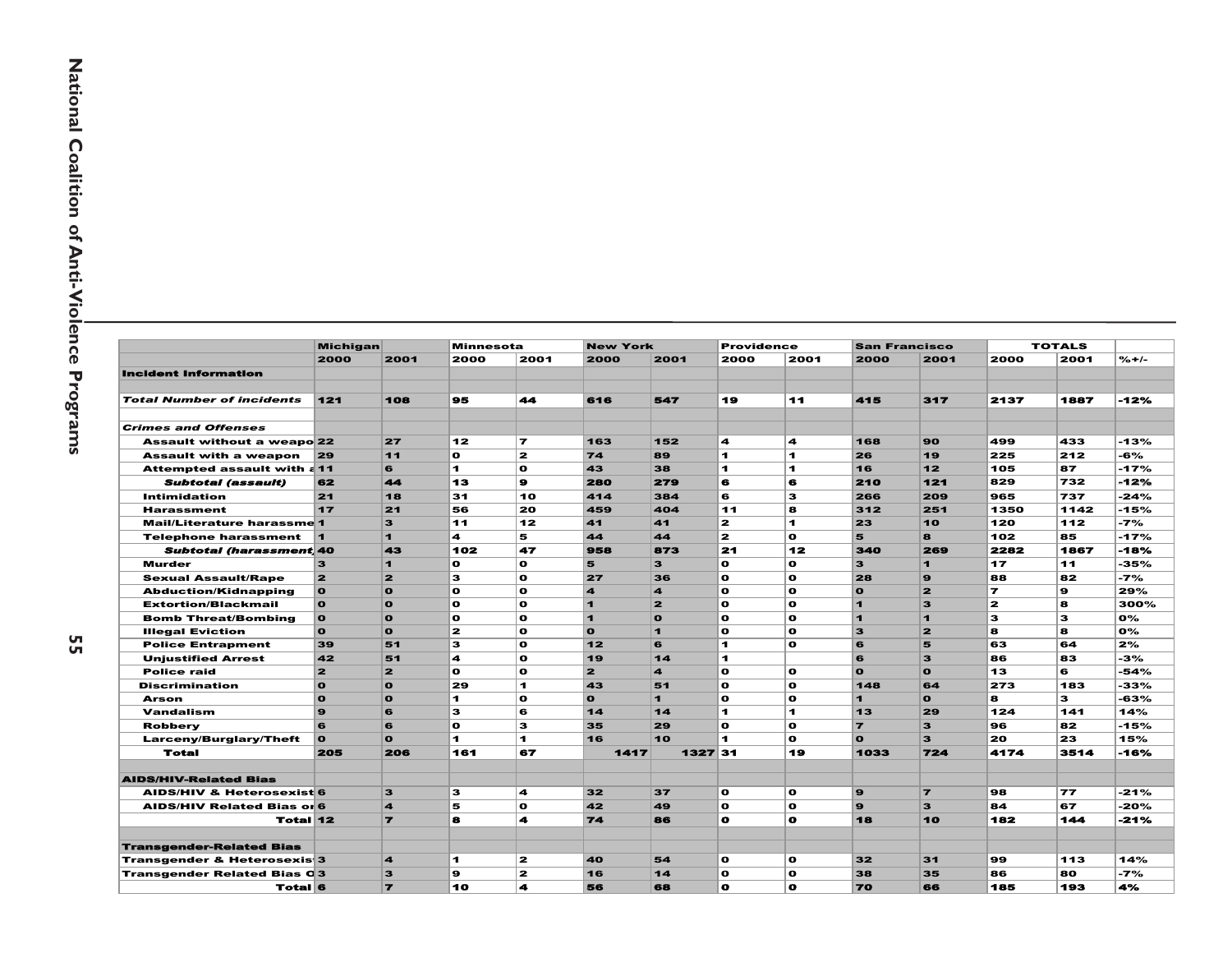|                                              | Chicago       |                           |                   |                                   | Colorado                 |                             | Columbus                |                      | Houston              |                          | Los Angeles            |                      | <b>Massachusetts</b>     |                       |
|----------------------------------------------|---------------|---------------------------|-------------------|-----------------------------------|--------------------------|-----------------------------|-------------------------|----------------------|----------------------|--------------------------|------------------------|----------------------|--------------------------|-----------------------|
|                                              | 2000          | 2001                      | Cleveland<br>2000 | 2001                              | 2000                     | 2001                        | 2000                    | 2001                 | 2000                 | 2001                     | 2000                   | 2001                 | 2000                     | 2001                  |
| Incident Information                         |               |                           |                   |                                   |                          |                             |                         |                      |                      |                          |                        |                      |                          |                       |
|                                              |               |                           |                   |                                   |                          |                             |                         |                      |                      |                          |                        |                      |                          |                       |
| Number of incidents involving weapons        |               |                           |                   |                                   |                          |                             |                         |                      |                      |                          |                        |                      |                          |                       |
| Bats, clubs, blunt object 5                  |               | N                         | 4                 |                                   | ۳                        |                             | In I                    | r                    | In                   | $\frac{1}{2}$            | ۳                      |                      | ທ∣                       | $\frac{1}{2}$         |
| Bottles, bricks, rocks                       | $\bullet$     | $\mathbb{N}$              | ۰                 | $\bullet$ $\circ$ $\circ$ $\circ$ | $\overline{\phantom{a}}$ | $N = N$ $N = 0$             |                         | ÷                    | N                    | $\mathbf{N}$             |                        | O(N)                 | $\circ$                  | $\boldsymbol{\omega}$ |
| Firearms                                     | ٣             | ۳                         | ۳                 |                                   | $\mathbf{N}$             |                             | $\circ \rhd$            | œ                    |                      | $\mathbb{N}$             | N O O                  |                      | $\overline{\phantom{a}}$ | $\bullet$             |
| Knives & sharp objects                       | N             | $\mathbf{N}$              | ۰                 |                                   | $\bullet$                |                             | 4                       | N                    | 4 V                  | ◥                        |                        |                      | ÷                        | $\mathbf 6$           |
| Rope, restraints                             | $\bullet$     | $\bullet$                 | ۳                 | $\bullet$                         | $\mathbb{N}$             |                             | $\bullet$               | ۰                    | $\bullet$            | $\bullet$                | $\bullet$              | $\bullet$            | $\bullet$                | $\bullet$             |
| Vehicle                                      | $\bullet$     | $\bullet$                 | ۰                 | $\bullet$                         | $\frac{1}{2}$            |                             | r                       | $\mathfrak{g}$       | $\blacktriangledown$ | $\bullet$                | $\blacksquare$         | $\bullet$            | $\bullet$                | $\bullet$             |
| Other                                        | $\bullet$     | LO,                       | $\bullet$         | ۰                                 | $\bullet$                | $\blacksquare$              | $\bullet$               | $\bullet$            | ٩                    | $\bullet$                | $\pmb{\omega}$         | ٥ŗ                   | $\mathbf{N}$             | $\frac{3}{2}$         |
| Total                                        | $\bullet$     | $\frac{2}{3}$             | ۰                 | ▼                                 | ត                        | $\ddot{\bullet}$            | န                       | 3                    | ନ୍ଧ                  | ÷                        | ʻ5                     | ٩                    | 25                       | 35                    |
| <b>Serial Incidents</b>                      |               |                           |                   |                                   |                          |                             |                         |                      |                      |                          |                        |                      |                          |                       |
| 1 previous incident                          | ۳             | 4                         | ۰                 |                                   |                          | 28                          |                         | m                    |                      |                          | N                      | ٠                    | $\frac{1}{2}$            | $\mathbf{r}$          |
| 2-5 previous incidents                       | 12            | $\mathfrak{g}$            | ဖ                 | O N                               | $\sim$ $\sim$            | $\circ$                     |                         | $\blacktriangleleft$ | $\frac{1}{2}$        |                          | $\boldsymbol{\dot{4}}$ | 33                   | 62                       | 15                    |
| 6-10 previous incidents                      | N             | ۳                         | ۰                 | ۳                                 |                          |                             | $\frac{a a a c}{r}$     |                      | $\bullet$            | $m \mid r \mid o \mid$   | $\frac{4}{4}$          | $\frac{2}{3}$        |                          |                       |
| 10 or more previous incid                    |               | $\bullet$                 | ۳                 | ↽                                 | $m \omega $              | ຜ $ n $                     |                         | N 0 0                | $\bullet$            | O <sub>1</sub>           | $\frac{3}{2}$          | 45                   | $\frac{4}{7}$            | $\frac{1}{7}$         |
| Total 15                                     |               | ÷                         | N                 | ▏₹                                | $\frac{8}{1}$            | श्च                         |                         |                      | Ю                    |                          | 8                      | ā                    | 5                        | 3                     |
| <b>Hate Groups</b>                           |               |                           |                   |                                   |                          |                             |                         |                      |                      |                          |                        |                      |                          |                       |
| Incidents committed by hate gro <sup>0</sup> |               | $\bullet$                 | N                 | ۰                                 | ۳                        | 4                           | $\bullet$               | ۰                    | ۳                    | $\bullet$                | ۰                      | ۰                    | ۳                        | $\bullet$             |
| Site                                         |               |                           |                   |                                   |                          |                             |                         |                      |                      |                          |                        |                      |                          |                       |
| Police precinct/Jail                         | $\bullet$     | N                         | ۰                 |                                   | N                        |                             | $\bullet$               | ۳                    | ┯┆                   | ۰                        | N                      | N                    | ۳                        | n                     |
| <b>Private Residence</b>                     | 16            | æ                         | ٥                 |                                   | 35                       | $\frac{a}{7}$               | 56                      | 5                    | $\mathbb{N}$         | $  \circ  $              | 68                     | 55                   | $\frac{1}{2}$            | 36                    |
| <b>Public Transportation</b>                 | M             | $\boldsymbol{\mathsf{N}}$ | ۰                 | Q V Q V 4 L                       | w                        | 4                           | $\frac{9}{4}$           | ٠                    | $\mathbf N$          | $\bullet$                | $\frac{a}{2}$          | 4                    | s.                       | n                     |
| Street/Public Area                           | 15            | $\frac{1}{2}$             | ဖ                 |                                   | $\frac{15}{1}$           | $\bullet$                   |                         | 43                   | $\frac{6}{1}$        | $\bullet$                |                        | 33                   | 48                       | 33                    |
| Workplace                                    | $\frac{1}{2}$ | 12                        | 4                 |                                   | $\blacktriangleright$    | 25                          | 4                       | ٩                    | ₹.                   | 4                        | នី                     | 34                   | $\frac{1}{5}$            | $rac{1}{2}$           |
| <b>Public Accommodation</b>                  | 4             | 4                         | ۰                 |                                   | $\frac{1}{2}$            | $\circ$                     | $\bullet$               | ۳                    | $\bullet$            | n                        | 5                      | 47                   | 12                       | $\frac{4}{4}$         |
| Cruising Area                                | $\bullet$     | ۳                         | ۰                 | $\bullet$                         | $\bullet$                | R                           | $\frac{3}{2}$           | ន្ល                  | N <sub>0</sub>       | $\bullet$                | $\bullet$              | $\blacktriangledown$ | $\pmb{\omega}$           | $\pmb{\omega}$        |
| <b>School/College</b>                        | $\bullet$     | 4                         | ۰                 | $\bullet$                         | 4                        |                             | $\overline{\mathbf{a}}$ | Ø.                   |                      | $\overline{\phantom{a}}$ | $\ddot{\bf{4}}$        | $\frac{3}{2}$        | $\frac{1}{4}$            | ÷                     |
| <b>GLBTH Institution</b>                     | 4             | $\bullet$                 | ۰                 | $\bullet$                         | LO,                      | $\frac{2}{3}$               | $\mathbf N$             | w                    | −                    | $\overline{\phantom{a}}$ | N                      | u                    | $\pmb{\infty}$           | $\mathbf{N}$          |
| In/around GLBTH bar, etc 0                   |               | $\bullet$                 | 4                 | $\vert$ N                         | 4                        | $\bullet$                   | $\mathbf{c}$            | 7                    | 4                    | 4                        | $\frac{1}{2}$          | F                    | $\bullet$                | Z                     |
| <b>GLBTH event/parade/rall 0</b>             |               | $\bullet$                 | ۰                 |                                   |                          |                             | $\bullet$               | $\bullet$            | $\bullet$            | $\bullet$                | $\bullet$              | $\bullet$            | $\blacktriangledown$     | $\bullet$             |
| Other                                        | $\bullet$     | 4                         | ۳                 | $\circ$ $\circ$ $\circ$ $\approx$ | $\circ$ $\cdot$          | $\frac{2}{N}$ $\frac{3}{N}$ | $\bullet$               | $\bullet$            | 0                    | $\bullet$                | ន                      | <u>៉ូត្តូ</u>        | $\frac{1}{2}$            | In                    |
| Unknown                                      | 4             | $\bullet$                 | ۰                 |                                   | $\mathbb{N}$             |                             | $\frac{1}{205}$         | $\frac{1}{2}$        | $\frac{8}{3}$        | $\overline{\phantom{a}}$ | Ξ                      |                      |                          | G)                    |
| Total 62                                     |               | 47                        | Ñ                 |                                   | 8                        |                             |                         |                      |                      |                          | $\frac{4}{5}$          |                      |                          | $\frac{3}{1}$         |
|                                              |               |                           |                   |                                   |                          |                             |                         |                      |                      |                          |                        |                      |                          |                       |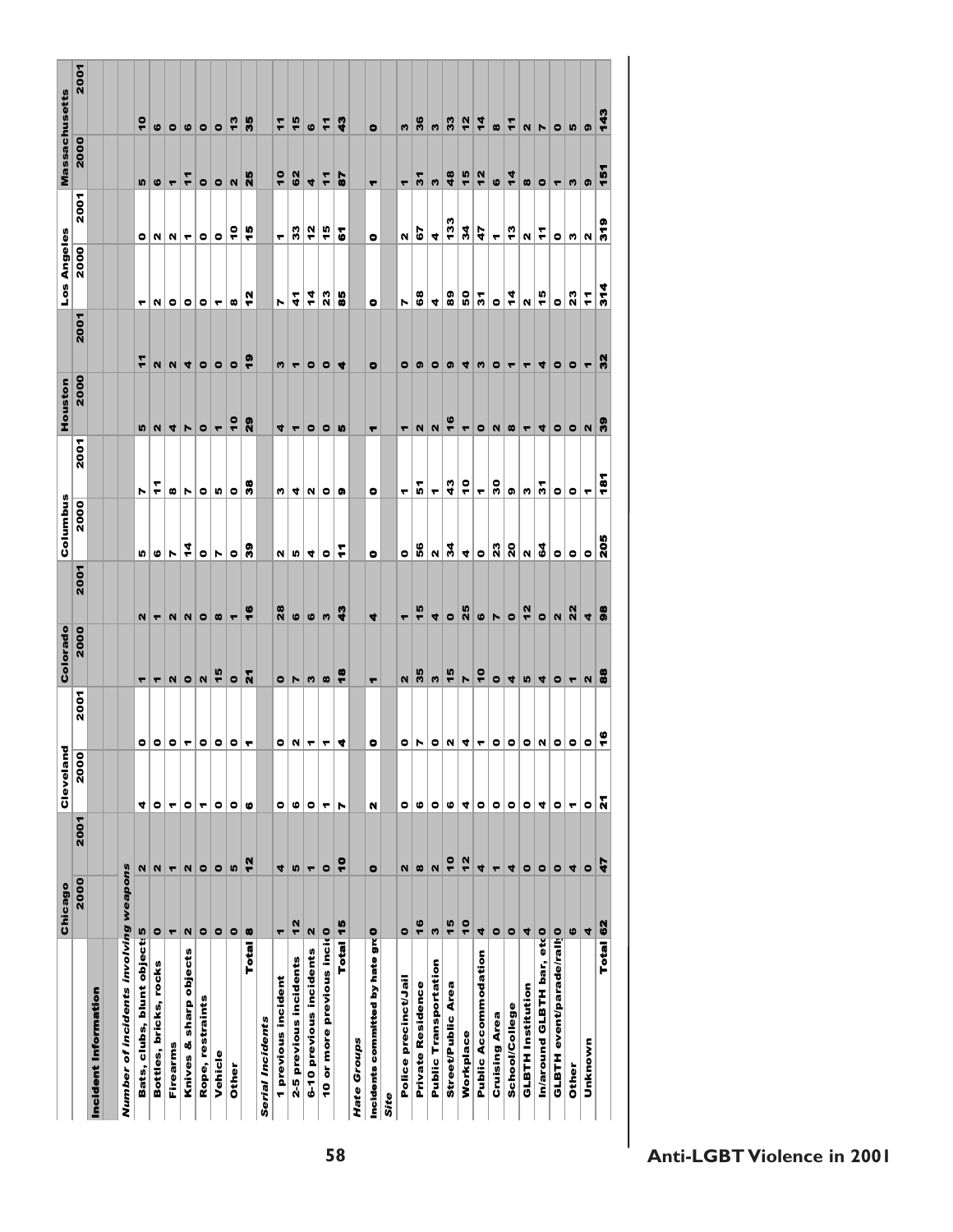|                                              | <b>Michigan</b>         |                         | <b>Minnesota</b> |                | <b>New York</b> |                         | <b>Providence</b>    |                | <b>San Francisco</b>    |                |      | <b>TOTALS</b> | Inc/Dec |
|----------------------------------------------|-------------------------|-------------------------|------------------|----------------|-----------------|-------------------------|----------------------|----------------|-------------------------|----------------|------|---------------|---------|
|                                              | 2000                    | 2001                    | 2000             | 2001           | 2000            | 2001                    | 2000                 | 2001           | 2000                    | 2001           | 2000 | 2001          | $% +/-$ |
| <b>Incident Information</b>                  |                         |                         |                  |                |                 |                         |                      |                |                         |                |      |               |         |
| <b>Number of incidents involving weapons</b> |                         |                         |                  |                |                 |                         |                      |                |                         |                |      |               |         |
| Bats, clubs, blunt object: 19                |                         | $\mathbf{3}$            | o.               | <b>O</b>       | 25              | 19                      | $\mathbf{o}$         | $\mathbf{o}$   | $\mathbf{A}$            | $\overline{7}$ | 74   | 61            | $-18%$  |
| <b>Bottles, bricks, rocks</b>                | 11                      | $\blacktriangleleft$    | O                | <b>O</b>       | 13              | 13                      | $\blacktriangleleft$ | 1              | 2                       | 3              | 44   | 42            | -5%     |
| <b>Firearms</b>                              | $\overline{z}$          | $\overline{2}$          | O                | $\mathbf{o}$   | 5               | 6                       | O                    | $\mathbf{o}$   | $\blacksquare$          | $\overline{2}$ | 29   | 25            | $-14%$  |
| Knives & sharp objects                       | 11                      | 10                      | O                | $\mathbf{o}$   | 32              | 23                      | O                    | $\mathbf{o}$   | $\overline{\mathbf{A}}$ | 3              | 81   | 58            | $-28%$  |
| <b>Rope, restraints</b>                      | $\mathbf{o}$            | $\mathbf{o}$            | O                | o              | $\mathbf{o}$    | $\overline{\mathbf{1}}$ | $\mathbf{o}$         | $\mathbf{o}$   | $\mathbf{o}$            | $\mathbf{o}$   | 3    | $\mathbf{z}$  | $-33%$  |
| <b>Vehicle</b>                               | 2                       | $\overline{\mathbf{A}}$ | O                | $\mathbf{o}$   | 5               | $\Omega$                | $\blacktriangleleft$ | $\Omega$       | 1                       | $\overline{2}$ | 33   | 19            | $-42%$  |
| Other                                        | n                       | $\Omega$                | $\mathbf{z}$     | 1              | 39              | 22                      | O                    | $\mathbf{o}$   | 15                      | 18             | 76   | 70            | -8%     |
| <b>Total 50</b>                              |                         | 20                      | 2                | 4              | 119             | 84                      | 2                    | 1              | 27                      | 35             | 340  | 276           | -19%    |
| <b>Serial Incidents</b>                      |                         |                         |                  |                |                 |                         |                      |                |                         |                |      |               |         |
| 1 previous incident                          | $\overline{\mathbf{4}}$ | $\overline{2}$          | $\mathbf{z}$     | 1.             | 11              | 33                      | $\mathbf{o}$         | $\mathbf{o}$   | 178                     | 8              | 219  | 94            | $-57%$  |
| 2-5 previous incidents                       | 2                       | $\blacktriangleleft$    | 25               | 23             | 57              | 71                      | $\mathbf{o}$         | $\mathbf{o}$   | 39                      | 39             | 257  | 198           | $-23%$  |
| 6-10 previous incidents                      | $\overline{\mathbf{o}}$ | $\mathbf{o}$            | 6                | 1              | 20              | 49                      | O                    | 1              | 24                      | 11             | 77   | 91            | 18%     |
| 10 or more previous incid0                   |                         | $\mathbf{o}$            | 6                | 4              | 25              | 107                     | 2                    | 1              | 48                      | 30             | 124  | 172           | 39%     |
| <b>Total 6</b>                               |                         | з                       | 39               | 29             | 113             | 260                     | 2                    | $\mathbf{z}$   | 289                     | 88             | 677  | 553           | -18%    |
| <b>Hate Groups</b>                           |                         |                         |                  |                |                 |                         |                      |                |                         |                |      |               |         |
| Incidents committed by hate 1                |                         | $\bullet$               | o.               | o              | 6               | 21                      | 4.                   | $\blacksquare$ | $\bullet$               | $\Omega$       | 13   | 26            | 100%    |
| Site                                         |                         |                         |                  |                |                 |                         |                      |                |                         |                |      |               |         |
| <b>Police precinct/Jail</b>                  | 3                       | 5                       | $\mathbf{z}$     | o              | $\mathbf{9}$    | 3                       | $\mathbf{o}$         | $\mathbf{o}$   | 8                       | 5              | 33   | 22            | -33%    |
| <b>Private Residence</b>                     | 24                      | 19                      | 23               | 21             | 226             | 229                     | $\mathbf{z}$         | 5              | 103                     | 87             | 592  | 547           | -8%     |
| <b>Public Transportation</b>                 | $\blacksquare$          | $\mathbf{o}$            | $\mathbf{o}$     | $\overline{2}$ | 37              | 20                      | O                    | $\mathbf{o}$   | 11                      | 11             | 66   | 54            | $-18%$  |
| <b>Street/Public Area</b>                    | 13                      | 8                       | 6                | $\overline{ }$ | 143             | 140                     | 4                    | 1              | 141                     | 110            | 530  | 494           | $-7%$   |
| Workplace                                    | $\mathbf{Q}$            | $\mathbf{9}$            | 25               | 2              | 62              | 95                      | O                    | $\mathbf{o}$   | 17                      | 15             | 204  | 220           | 8%      |
| <b>Public Accommodation</b>                  | 2                       | $\overline{2}$          | 18               | 4              | 56              | 26                      | 4                    | $\Omega$       | 26                      | 28             | 163  | 139           | $-15%$  |

|                                              | 2000                    | 2001                    | 2000         | 2001                     | 2000                  | 2001           | 2000                    | 2001         | 2000                    | 2001                    | 2000 | 2001                     | $% +$  |
|----------------------------------------------|-------------------------|-------------------------|--------------|--------------------------|-----------------------|----------------|-------------------------|--------------|-------------------------|-------------------------|------|--------------------------|--------|
| <b>Incident Information</b>                  |                         |                         |              |                          |                       |                |                         |              |                         |                         |      |                          |        |
|                                              |                         |                         |              |                          |                       |                |                         |              |                         |                         |      |                          |        |
| <b>Number of incidents involving weapons</b> |                         |                         |              |                          |                       |                |                         |              |                         |                         |      |                          |        |
| Bats, clubs, blunt object: 19                |                         | 3                       | O            | $\mathbf{o}$             | 25                    | 19             | $\mathbf{o}$            | $\mathbf{o}$ | $\overline{\mathbf{4}}$ | $\overline{ }$          | 74   | 61                       | $-18%$ |
| <b>Bottles, bricks, rocks</b>                | 11                      | $\mathbf{1}$            | $\mathbf o$  | $\mathbf{o}$             | 13                    | 13             | $\blacksquare$          | 1            | $\overline{\mathbf{z}}$ | 3                       | 44   | 42                       | -5%    |
| <b>Firearms</b>                              | $\overline{z}$          | $\overline{2}$          | O            | $\mathbf{o}$             | 5                     | 6              | $\mathbf{o}$            | O            | 1                       | $\overline{2}$          | 29   | 25                       | -14%   |
| Knives & sharp objects                       | 11                      | 10                      | O            | $\mathbf{o}$             | 32                    | 23             | $\mathbf{o}$            | O            | $\overline{\mathbf{A}}$ | 3                       | 81   | 58                       | $-28%$ |
| <b>Rope, restraints</b>                      | $\mathbf{o}$            | $\mathbf{o}$            | O            | $\mathbf{o}$             | $\Omega$              | $\mathbf{1}$   | $\mathbf o$             | O            | $\mathbf{o}$            | $\mathbf{o}$            | 3    | 2                        | -33%   |
| <b>Vehicle</b>                               | 2                       | $\overline{\mathbf{A}}$ | O            | $\mathbf{o}$             | 5                     | $\mathbf{o}$   | 1                       | O            | 1                       | $\overline{2}$          | 33   | 19                       | -42%   |
| Other                                        | $\Omega$                | $\mathbf{o}$            | $\mathbf{z}$ | 1                        | 39                    | 22             | $\mathbf o$             | O            | 15                      | 18                      | 76   | 70                       | -8%    |
| <b>Total 50</b>                              |                         | 20                      | 2            | 1                        | 119                   | 84             | $\overline{\mathbf{z}}$ | 1            | 27                      | 35                      | 340  | 276                      | $-19%$ |
| <b>Serial Incidents</b>                      |                         |                         |              |                          |                       |                |                         |              |                         |                         |      |                          |        |
| 1 previous incident                          | $\overline{\mathbf{4}}$ | $\mathbf{z}$            | 2            | 1.                       | 11                    | 33             | $\mathbf{o}$            | O            | 178                     | 8                       | 219  | 94                       | -57%   |
| 2-5 previous incidents                       | $\overline{\mathbf{2}}$ | $\blacksquare$          | 25           | 23                       | 57                    | 71             | $\mathbf o$             | O            | 39                      | 39                      | 257  | 198                      | -23%   |
| 6-10 previous incidents                      | $\overline{\mathbf{o}}$ | $\mathbf{o}$            | 6            | 1.                       | 20                    | 49             | $\mathbf{o}$            | 1.           | 24                      | 11                      | 77   | 91                       | 18%    |
| 10 or more previous incid0                   |                         | $\mathbf{o}$            | 6            | 4                        | 25                    | 107            | $\mathbf{z}$            | 1            | 48                      | 30                      | 124  | 172                      | 39%    |
| <b>Total 6</b>                               |                         | з                       | 39           | 29                       | 113                   | 260            | $\mathbf{z}$            | $\mathbf{z}$ | 289                     | 88                      | 677  | 553                      | -18%   |
| <b>Hate Groups</b>                           |                         |                         |              |                          |                       |                |                         |              |                         |                         |      |                          |        |
| Incidents committed by hate 1                |                         | $\bullet$               | O            | o                        | 6                     | 21             | $\blacksquare$          | 1            | $\bullet$               | $\bullet$               | 13   | 26                       | 100%   |
| <b>Site</b>                                  |                         |                         |              |                          |                       |                |                         |              |                         |                         |      |                          |        |
| <b>Police precinct/Jail</b>                  | 3                       | 5                       | $\mathbf{z}$ | $\mathbf{o}$             | $\boldsymbol{\Omega}$ | 3              | $\mathbf{o}$            | O            | 8                       | 5                       | 33   | 22                       | -33%   |
| <b>Private Residence</b>                     | 24                      | 19                      | 23           | 21                       | 226                   | 229            | $\mathbf{z}$            | 5            | 103                     | 87                      | 592  | 547                      | -8%    |
| <b>Public Transportation</b>                 | 1                       | $\mathbf{o}$            | $\mathbf{o}$ | 2                        | 37                    | 20             | $\mathbf{o}$            | $\mathbf{o}$ | 11                      | 11                      | 66   | 54                       | -18%   |
| <b>Street/Public Area</b>                    | 13                      | 8                       | 6            | $\overline{\phantom{a}}$ | 143                   | 140            | 4                       | 1            | 141                     | 110                     | 530  | 494                      | $-7%$  |
| Workplace                                    | $\mathbf{9}$            | $\mathbf{9}$            | 25           | $\mathbf{z}$             | 62                    | 95             | $\mathbf{o}$            | O            | 17                      | 15                      | 204  | 220                      | 8%     |
| <b>Public Accommodation</b>                  | $\overline{\mathbf{2}}$ | $\overline{2}$          | 18           | 4                        | 56                    | 26             | 4                       | $\mathbf{o}$ | 26                      | 28                      | 163  | 139                      | -15%   |
| <b>Cruising Area</b>                         | 21                      | 33                      | 3            | $\mathbf{o}$             | 16                    | 14             | 1                       | O            | $\boldsymbol{A}$        | $\Omega$                | 76   | 95                       | 25%    |
| <b>School/College</b>                        | 11                      | 9                       | 10           | $\mathbf{z}$             | 8                     | 5              | $\blacksquare$          | 3            | 8                       | 10                      | 98   | 67                       | $-32%$ |
| <b>GLBTH Institution</b>                     | $\overline{2}$          | $\overline{2}$          | 1            | 1.                       | 8                     | 6              | $\mathbf{z}$            | $\mathbf{o}$ | 11                      | $\overline{\mathbf{A}}$ | 46   | 33                       | -28%   |
| In/around GLBTH bar, etc 13                  |                         | 11                      | 1            | $\mathbf o$              | 17                    | $\overline{ }$ | $\mathbf{z}$            | $\mathbf{z}$ | 11                      | 15                      | 135  | 88                       | -35%   |
| <b>GLBTH event/parade/rall 0</b>             |                         | $\blacksquare$          | O            | 1.                       | 1                     | 1              | $\mathbf{o}$            | $\Omega$     | $\Omega$                | $\Omega$                | 2    | $\overline{\phantom{a}}$ | 250%   |

Other 0 0 4 4 25 0 0 0 24 10 87 48

9 2 0 8 1 0 0 51 22 111 49 -56%

108 95 44 616 547 16 11 415 317 2143 1847 -14%

8 |-45%

 $-56%$ 

 $-14%$ 

Unknown 22

Total 121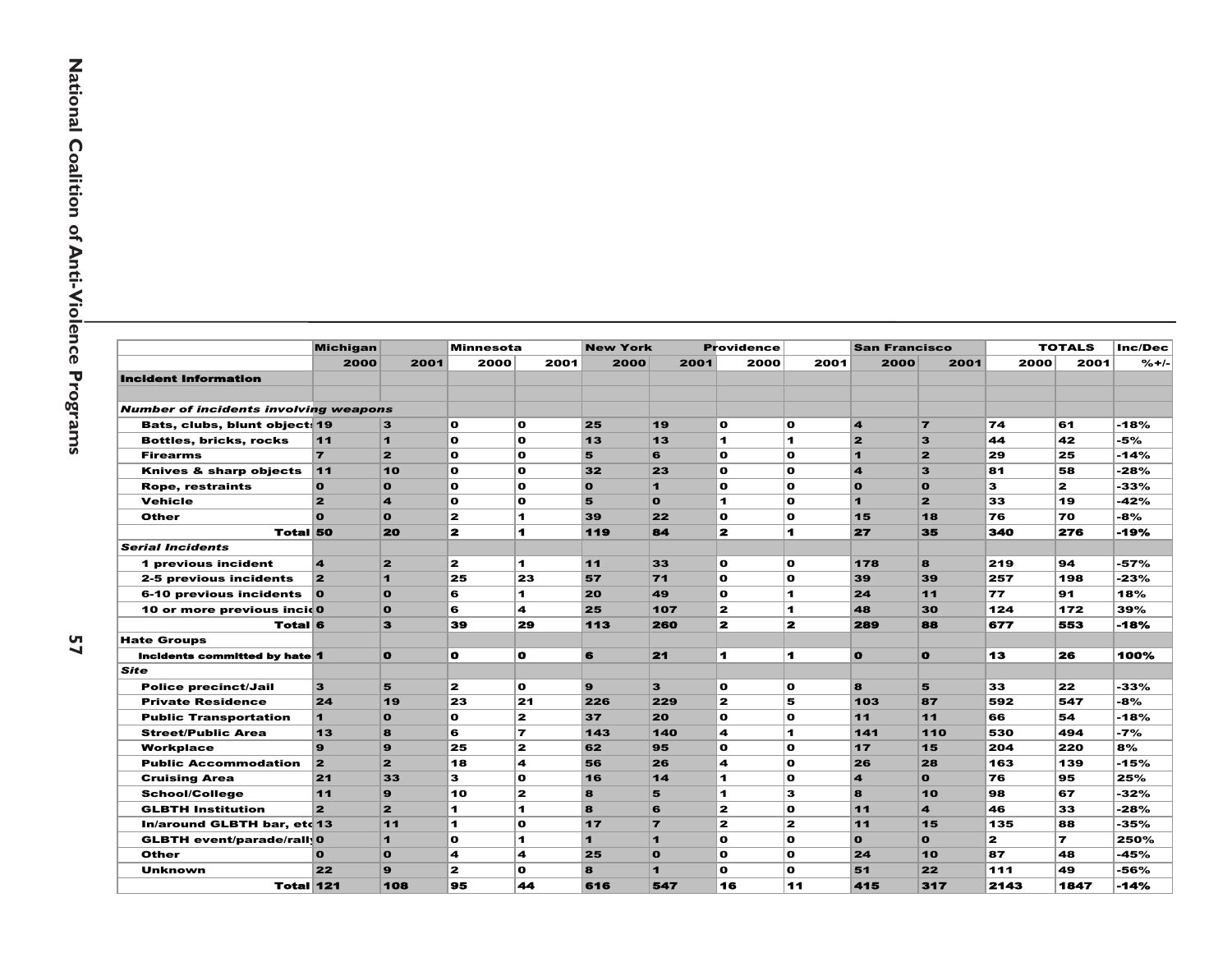|                                        | Chicago       |                       | g<br><b>Clevela</b>            |                 | Colorado                |                          | Columbus         |                      | Houston                   |                          | Los Angeles          |                   | <b>Massachusetts</b>     |                          |
|----------------------------------------|---------------|-----------------------|--------------------------------|-----------------|-------------------------|--------------------------|------------------|----------------------|---------------------------|--------------------------|----------------------|-------------------|--------------------------|--------------------------|
|                                        | 2000          | 2001                  | $\overline{\mathsf{e}}$<br>ត្ត | 2001            | 2000                    | 2001                     | 2000             | 2001                 | 2000                      | 2001                     | 2000                 | 2001              | 2000                     | 2001                     |
| Police Response                        |               |                       |                                |                 |                         |                          |                  |                      |                           |                          |                      |                   |                          |                          |
|                                        |               |                       |                                |                 |                         |                          |                  |                      |                           |                          |                      |                   |                          |                          |
| Incident reporting                     |               |                       |                                |                 |                         |                          |                  |                      |                           |                          |                      |                   |                          |                          |
| Reported to police                     | 34            | 23                    | <u>연</u>                       | N               | 35                      | $\boldsymbol{S}$         | 7                | 4                    | 25                        | F                        | 5                    | 。                 | ဇွ                       | 73                       |
|                                        |               |                       |                                |                 |                         |                          |                  |                      |                           |                          |                      |                   |                          |                          |
| Complaint taken/no ar 23               |               | 16                    | $\frac{5}{2}$                  | n               | 30                      | 33                       | $\boldsymbol{5}$ | 26                   | 12                        | $\boldsymbol{\omega}$    | 38                   | 36                | 72                       | S9                       |
| Complaint taken/arres <sup>5</sup>     |               | N                     | $\bullet$                      | $\sim$          | w                       | G)                       | w                | Iņ,                  | w                         | N                        | $\ddot{\bullet}$     | œ                 | $\bullet$                | $\ddot{\bullet}$         |
| Complaint refused                      | $\bullet$     | $\bullet$             | $\bullet$                      |                 | $\mathbf{N}$            | $\overline{\mathbf{20}}$ | G)               | $\frac{6}{1}$        | $\frac{1}{2}$             | ۳                        | r                    | r                 | $\overline{\phantom{0}}$ | $\blacktriangleleft$     |
| Subtotal                               | $\frac{3}{4}$ | 23                    | $\frac{2}{3}$                  | N N             | 35                      | 62                       | $\ddot{ }$       | 47                   | 25                        | F                        | δ,                   | <u>ស្គ</u><br>ស្គ | 79                       | 2                        |
| Not reported to police                 | $\mathbf{N}$  | $\blacktriangledown$  | ශ                              | G)              | 50                      | 28                       | 155              | 127                  | $\overline{\phantom{a}}$  | $\overline{\phantom{a}}$ | 201                  |                   | 52                       | 38                       |
| Will report                            | $\bullet$     | $\blacktriangleright$ | $\bullet$                      | $\bullet$       | $\bullet$               | LO,                      | ۰                | $\bullet$            | $\mathbf{N}$              | $\bullet$                | 4                    | ÷                 | w                        | <u>၊ </u>                |
| Victim/client arrested                 | $\bullet$     | $\mathbf{N}$          | $\bullet$                      | $\bullet$       | $\blacksquare$          | $\mathbf{N}$             | ٣                | ٠                    | $\bullet$                 | $\overline{\phantom{0}}$ | $\bullet$            | N                 | 10                       | $\bullet$                |
| Unknown                                | 25            | w                     | $\bullet$                      | $\bullet$       | $\overline{\mathbf{N}}$ | ٣                        | 154              | ဖ                    | $\mathbf{N}$              | $\ddot{\bullet}$         | $\frac{2}{3}$        | $38\,$            | 12                       | $\mathbf{z}$             |
| <b>Total</b>                           | $\epsilon$    | 36                    | ř                              | $\bullet$       | 88                      | 88                       | $\overline{5}$   | $\mathbf{\tilde{e}}$ | 3                         | 32                       | $\frac{4}{5}$        | 319               | έ                        | <b>92</b>                |
| <b>Bias Classification</b>             |               |                       |                                |                 |                         |                          |                  |                      |                           |                          |                      |                   |                          |                          |
| Not reported by victim as 1            |               | ٣                     | w                              | $\bullet$       | $\frac{4}{2}$           | $\frac{4}{2}$            | $\mathbf{r}$     | $\frac{6}{1}$        | w                         | $\bullet$                | ź,                   | w                 | N                        | $\bullet$                |
| Reported and classified                | $\frac{1}{2}$ | $\blacktriangleright$ | ٣                              | ຕ∣              | $\frac{4}{2}$           | $\frac{4}{2}$            | ۰                | $\bullet$            | $\overline{\phantom{a}}$  | $\bullet$                | $\frac{2}{3}$        | n                 | $\boldsymbol{A}$         | 26                       |
| Reported/classification r2             |               | w                     | N                              | m               | $\frac{4}{2}$           | $\frac{4}{2}$            | $\bullet$        | $\bullet$            | 17                        | Z                        | 4                    | ۳                 | $\bullet$                | 4                        |
| Attempting classificatior <sup>3</sup> |               | w                     | N                              | ┯┆              | $\frac{4}{2}$           | $\frac{4}{2}$            | $\frac{2}{3}$    | 4                    | $\mathbf{N}$              | $\bullet$                | 4                    | N                 | 16                       | $\overline{\phantom{a}}$ |
| No bias classification av 4            |               | 4                     | $\bullet$                      | $\bullet$       | $\frac{4}{2}$           | $\frac{4}{2}$            | $\frac{2}{3}$    | $\mathbf{r}$         | $\bullet$                 | $\bullet$                | ۳                    | ۳                 | L,                       | $\mathbf{\Omega}$        |
| Unknown                                | LO,           | LO,                   | 4                              | $\circ$ $\sim$  | $\frac{4}{2}$           | $\frac{4}{2}$            | ဖ                | ဖ                    | $\boldsymbol{\mathsf{N}}$ | ٩                        | $\frac{8}{28}$       | $\boldsymbol{A}$  | $\bullet$                | 25                       |
| <b>Total</b>                           | <u>22</u>     | $\boldsymbol{z}$      | $\frac{2}{3}$                  |                 | $\bullet$               | $\bullet$                | ÷                | 4                    | 25                        | 12                       | δ                    | 。                 | 64                       | 73                       |
| Police involved                        |               |                       |                                |                 |                         |                          |                  |                      |                           |                          |                      |                   |                          |                          |
| City/municipal                         | $\frac{3}{2}$ | 23                    | °                              | N               | $\frac{4}{2}$           | $\frac{4}{2}$            | 22               | 27                   | $\overline{\mathbf{20}}$  | $\mathbf{r}$             | $\frac{2}{3}$        | 15                | 20                       | ශ                        |
| <b>County police</b>                   | G             | $\bullet$             | ٣                              | $\bullet$       | $\frac{4}{2}$           | $\frac{4}{2}$            | r                | $\frac{2}{3}$        | $\mathbf{N}$              | $\bullet$                | G)                   | ۳                 | $\bullet$                | $\bullet$                |
| State police                           | $\bullet$     | $\bullet$             | ٣                              | $\bullet$       | $\frac{4}{2}$           | $\frac{4}{2}$            | $\bullet$        | $\bullet$            | $\overline{\phantom{a}}$  | $\bullet$                | $\bullet$            | $\bullet$         | $\mathbf N$              | $\blacktriangledown$     |
| <b>Federal police</b>                  | $\bullet$     | $\bullet$             | $\bullet$                      | $\bullet$       | $\frac{4}{2}$           | $\frac{4}{2}$            | $\bullet$        | $\bullet$            | $\bullet$                 | $\bullet$                | $\blacktriangledown$ | $\bullet$         | $\bullet$                | $\bullet$                |
| Other                                  | $\bullet$     | $\bullet$             | $\bullet$                      | $\bullet$       | $\frac{4}{2}$           | $\frac{4}{2}$            | 6                | u                    | $\mathbf{N}$              | $\bullet$                | N                    | $\mathsf{N}$      | Z                        | w                        |
| Uknown                                 | $\bullet$     | $\bullet$             | $\bullet$                      | O  <sub>N</sub> | $\frac{4}{2}$           | $\frac{4}{2}$            | ဖ                | ဖ                    | $\bullet$                 | $\bullet$                | N                    | 33                | $\bullet$                | $\bullet$                |
| Total 22                               |               | ដ                     | 연                              |                 | $\bullet$               | $\bullet$                | 4                | 47                   | ដី                        | F                        | δ                    | 5                 | ဇူ                       | 73                       |
|                                        |               |                       |                                |                 |                         |                          |                  |                      |                           |                          |                      |                   |                          |                          |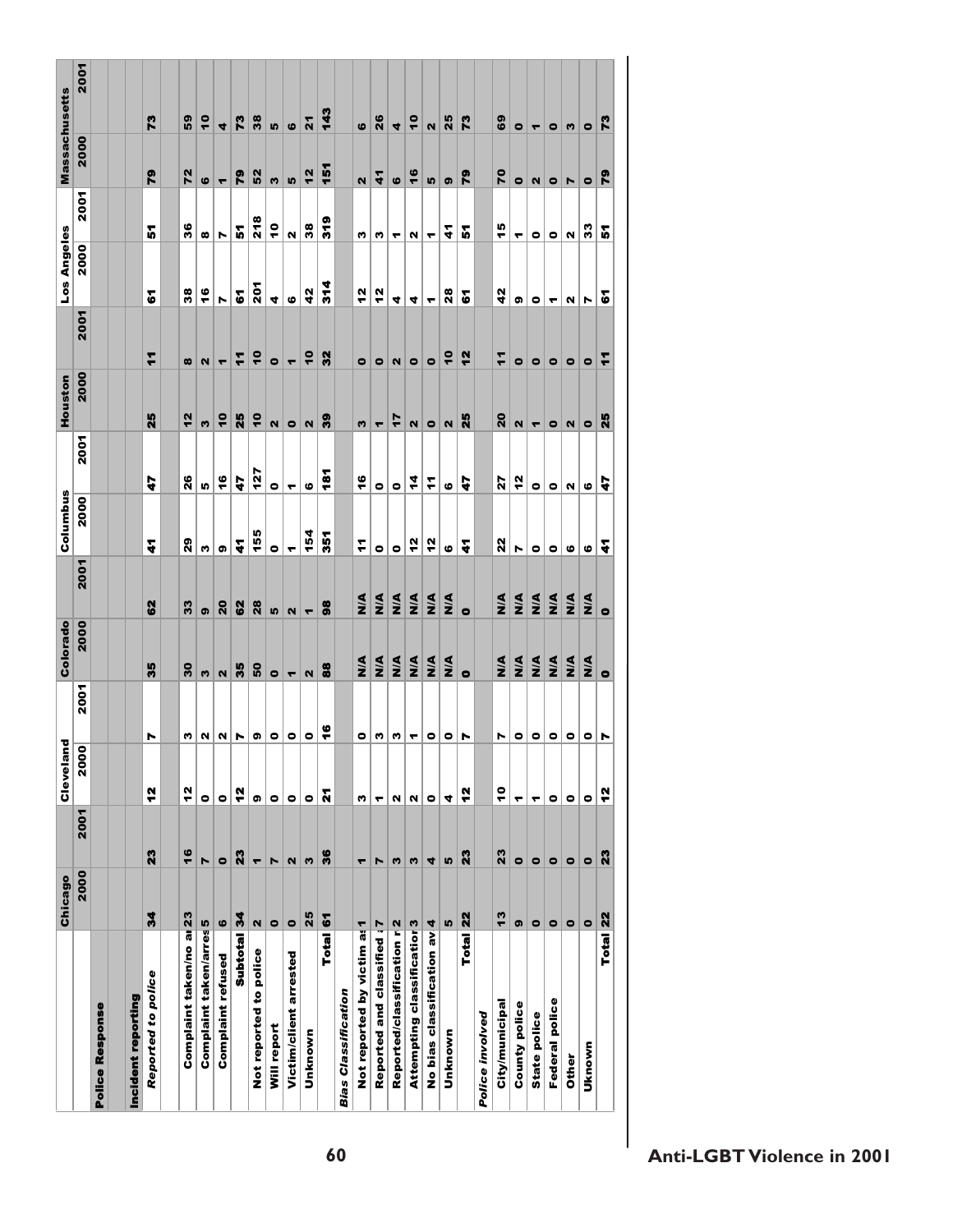|                                    | <b>Michigan</b>      |                | <b>Minnesota</b> |      | <b>New York</b>         |                         | Providence     |                | <b>San Francisco</b>    |              |      | <b>TOTALS</b>           |         |
|------------------------------------|----------------------|----------------|------------------|------|-------------------------|-------------------------|----------------|----------------|-------------------------|--------------|------|-------------------------|---------|
|                                    | 2000                 | 2001           | 2000             | 2001 | 2000                    | 2001                    | 2000           | 2001           | 2000                    | 2001         | 2000 | 2001                    | $% +/-$ |
| <b>Police Response</b>             |                      |                |                  |      |                         |                         |                |                |                         |              |      |                         |         |
|                                    |                      |                |                  |      |                         |                         |                |                |                         |              |      |                         |         |
| <b>Incident reporting</b>          |                      |                |                  |      |                         |                         |                |                |                         |              |      |                         |         |
| <b>Reported to police</b>          | 32                   | 81             | 19               | 11   | 282                     | 258                     | 5              | $\overline{ }$ | 165                     | 131          | 790  | 762                     | -4%     |
|                                    |                      |                |                  |      |                         |                         |                |                |                         |              |      |                         |         |
| <b>Complaint taken/no ar 19</b>    |                      | 20             | 16               | 9    | 176                     | 169                     | 4              | 5              | $121$                   | 102          | 552  | 486                     | $-12%$  |
| <b>Complaint taken/arres 7</b>     |                      | 11             | $\mathbf{o}$     | 1.   | 53                      | 52                      | O              | 0              | 32                      | 19           | 128  | 126                     | $-2%$   |
| <b>Complaint refused</b>           | 6                    | 50             | 3                | 1.   | 53                      | 37                      | 1              | $\mathbf{z}$   | 12                      | 10           | 110  | 150                     | 36%     |
| <b>Subtotal 32</b>                 |                      | 81             | 19               | 11   | 282                     | 258                     | 5              | 7              | 165                     | 131          | 790  | 762                     | $-4%$   |
| Not reported to police             | $\overline{7}$       | 11             | 40               | 11   | 251                     | 193                     | 10             | 3              | 75                      | 87           | 862  | 736                     | $-15%$  |
| <b>Will report</b>                 | $\overline{7}$       | 11             | 3                | 3    | 45                      | 46                      | O              | O              | 23                      | 16           | 87   | 103                     | 18%     |
| <b>Victim/client arrested</b>      | 28                   | 4              | $\mathbf{z}$     | O    | 37                      | 29                      | $\mathbf{z}$   | O              | 15                      | 12           | 97   | 59                      | -39%    |
| Unknown                            | 47                   | $\blacksquare$ | 31               | 19   | 1                       | 21                      | $\mathbf{z}$   | 1              | 137                     | 71           | 455  | 192                     | -58%    |
| <b>Total 121</b>                   |                      | 108            | 95               | 44   | 616                     | 547                     | 19             | 11             | 415                     | 317          | 2291 | 1852                    | $-19%$  |
| <b>Bias Classification</b>         |                      |                |                  |      |                         |                         |                |                |                         |              |      |                         |         |
| Not reported by victim as $4$      |                      | $17$           | 1                | 5    | 58                      | 61                      | O              | O              | 12                      | 4            | 107  | 113                     | 6%      |
| <b>Reported and classified: 7</b>  |                      | 9              | $\mathbf{z}$     | 4    | 62                      | 51                      | $\mathbf{z}$   | 1              | 70                      | 53           | 205  | 157                     | $-23%$  |
| <b>Reported/classification r8</b>  |                      | 41             | O                | 1    | $\mathbf{Q}$            | 14                      | 1              | 5              | 8                       | 8            | 57   | 82                      | 44%     |
| <b>Attempting classificatior 1</b> |                      | $\mathbf{o}$   | $\mathbf{z}$     | 3    | 30                      | 32                      | $\blacksquare$ | O              | 9                       | 6            | 82   | 71                      | $-13%$  |
| No bias classification av 12       |                      | 14             | 1                | O    | 63                      | 31                      | O              | O              | $\overline{\mathbf{A}}$ | 4            | 102  | 67                      | $-34%$  |
| <b>Unknown</b>                     | $\Omega$             | $\mathbf{o}$   | $\mathbf{z}$     | 31   | 60                      | 69                      | 1              | 1              | 62                      | 56           | 179  | 244                     | 36%     |
| <b>Total 32</b>                    |                      | 81             | 8                | 44   | 282                     | 258                     | 5              | 7              | 165                     | 131          | 732  | 734                     | 0%      |
| <b>Police involved</b>             |                      |                |                  |      |                         |                         |                |                |                         |              |      |                         |         |
| <b>City/municipal</b>              | 18                   | 74             | N/A              | N/A  | 264                     | 245                     | 5              | 6              | 111                     | 98           | 575  | 575                     | 0%      |
| <b>County police</b>               | $\overline{7}$       | 4              | N/A              | N/A  | $\overline{7}$          | 5                       | O              | O              | $\Omega$                | $\mathbf{o}$ | 42   | 22                      | -48%    |
| <b>State police</b>                | 5                    | 3              | N/A              | N/A  | $\overline{\mathbf{2}}$ | $\mathbf 0$             | O              | O              | $\Omega$                | $\mathbf{0}$ | 11   | 4                       | -64%    |
| <b>Federal police</b>              | $\mathbf{1}$         | $\mathbf{o}$   | N/A              | N/A  | $\Omega$                | $\mathbf{z}$            | 1              | O              | $\Omega$                | $\mathbf{o}$ | 3    | $\overline{\mathbf{z}}$ | $-33%$  |
| <b>Other</b>                       | $\blacktriangleleft$ | $\mathbf{o}$   | N/A              | N/A  | $\mathbf{Q}$            | $\overline{\mathbf{4}}$ | $\blacksquare$ | O              | 54                      | 33           | 82   | 44                      | $-46%$  |
| Ukn                                | $\Omega$             | $\mathbf{o}$   | 19               | 11   | $\mathbf{o}$            | $\overline{2}$          | O              | 1              | $\mathbf{o}$            | $\mathbf{0}$ | 32   | 53                      | 66%     |
| <b>Total 32</b>                    |                      | 81             | 19               | 11   | 282                     | 258                     | 7              | $\overline{r}$ | 165                     | 131          | 745  | 700                     | $-6%$   |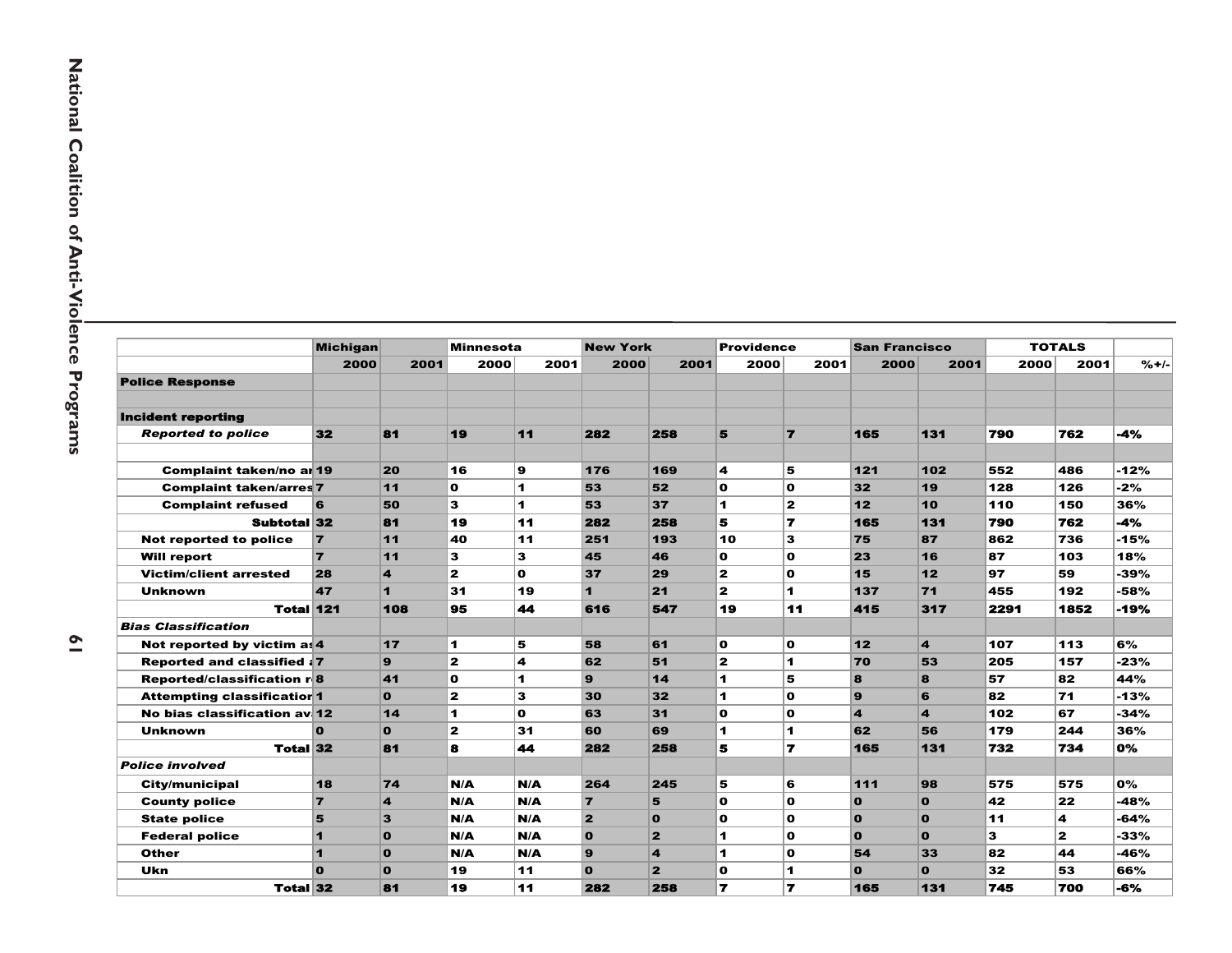|                                  | Chicago          |                  | ē<br>Clevelar |                          | Colorado              |           | Columbus             |                | Houston       |                  | Los Angeles    |                       | Massachusetts |               |
|----------------------------------|------------------|------------------|---------------|--------------------------|-----------------------|-----------|----------------------|----------------|---------------|------------------|----------------|-----------------------|---------------|---------------|
|                                  | 2000             | 2001             | 2000          | 2001                     | 2000                  | 2001      | 2000                 | 2001           | 2000          | 2001             | 2000           | 2001                  | 2000          | 2001          |
| <b>Police Response</b>           |                  |                  |               |                          |                       |           |                      |                |               |                  |                |                       |               |               |
|                                  |                  |                  |               |                          |                       |           |                      |                |               |                  |                |                       |               |               |
| Police Attitude                  |                  |                  |               |                          |                       |           |                      |                |               |                  |                |                       |               |               |
| Courteous                        | $\frac{3}{2}$    | $\frac{3}{2}$    | Z             | N                        | $\frac{2}{3}$         | ៱         | $\overline{a}$       | 26             | ≸             | $\frac{4}{2}$    | 23             | $\boldsymbol{\omega}$ | $\frac{6}{1}$ | ន             |
| Indifferent                      | 17               | $\frac{1}{2}$    | 4             | w                        | $\boldsymbol{\omega}$ | 29        | 12                   | $\vec{r}$      | ş             | $\frac{4}{2}$    | $\frac{8}{3}$  | L,                    | o,            | Iņ,           |
| Verbally abusive/no slurs 3      |                  | $\bullet$        | ٠             | $\bullet$                | $\bullet$             | $\bullet$ | $\bullet$            | ۳              | ⋚             | $\frac{4}{2}$    | $\mathbf{N}$   | $\bullet$             | w             | $\bullet$     |
| Verbally abusive/slurs           | ۳                | $\bullet$        | $\bullet$     | $\overline{\phantom{a}}$ | $\frac{2}{3}$         | N         | $\blacktriangledown$ | ۳              | ⋚             | $\sum_{i=1}^{n}$ | $\bullet$      | $\bullet$             | w             | ę             |
| Physically abusive/no slu0       |                  | $\bullet$        | $\bullet$     | $\bullet$                | $\bullet$             | $\bullet$ | $\bullet$            | $\bullet$      | ≸             | $\frac{4}{2}$    | $\bullet$      | $\bullet$             | $\bullet$     | N             |
| Physically abusive/slurs         | $\bullet$        | $\bullet$        | $\bullet$     | $\bullet$                | 4                     | Iņ        | $\bullet$            | $\bullet$      | $\frac{4}{2}$ | $\frac{4}{2}$    | $\mathbf{N}$   | $\bullet$             | 4             | $\mathbf{N}$  |
| Unknown                          | $\bullet$        | $\bullet$        | $\bullet$     | ٣                        | ۳                     | $\bullet$ | 4                    | $\infty$       | ≸             | $\sum_{i=1}^{n}$ | 16             | 38                    | 4             | 24            |
| <b>Total Reporting to Police</b> | $\boldsymbol{z}$ | $\boldsymbol{z}$ | $\frac{2}{3}$ | N                        | 55                    | 8         | $\ddot{\bullet}$     | 47             | $\bullet$     | $\bullet$        | $\overline{6}$ | 5                     | ဇူ            | r.            |
|                                  |                  |                  |               |                          |                       |           |                      |                |               |                  |                |                       |               |               |
| Total incidents per year         |                  |                  |               |                          |                       |           |                      |                |               |                  |                |                       |               |               |
| 1990                             |                  |                  |               |                          |                       |           |                      |                |               |                  |                |                       |               | 147           |
| 1991                             |                  |                  |               |                          |                       |           |                      | 87             |               |                  |                |                       |               | 209           |
| 1992                             |                  |                  |               |                          |                       |           |                      | 86             |               |                  |                |                       |               | 238           |
| 1993                             |                  |                  |               |                          |                       |           |                      | 128            |               |                  |                |                       |               | 187           |
| 1994                             |                  | 92               |               |                          |                       |           |                      | $140$<br>$149$ |               |                  |                | 332                   |               | 234<br>173    |
| 1995                             |                  | 36               |               |                          |                       |           |                      |                |               |                  |                | 256                   |               |               |
| 1996                             |                  |                  |               |                          |                       | ż         |                      | 181            |               | 2                |                | 396                   |               | 161           |
| 1997                             |                  |                  |               |                          |                       | 29        |                      | 186            |               | 35               |                | 350                   |               | 228           |
| 1998                             |                  | <b>888</b>       |               |                          |                       | GO        |                      | 206            |               | $\tilde{5}$      |                | 272                   |               | 145           |
| 1999                             |                  | 46               |               |                          |                       | 76        |                      | 199            |               | 45               |                | 306                   |               | 174           |
| 2000                             |                  | $\mathbf{6}$     |               | <b>226</b>               |                       | 86        |                      | 196            |               | 39               |                | 314                   |               | $\frac{1}{2}$ |
| 2001                             |                  | $\frac{1}{4}$    |               |                          |                       | 98        |                      | 181            |               | 32               |                | 319                   |               | 143           |
|                                  |                  |                  |               |                          |                       |           |                      |                |               |                  |                |                       |               |               |
| <b>Totals</b>                    |                  | 430              |               | $\frac{1}{11}$           |                       | 360       |                      | 1739           |               | 194              |                | 2545                  |               | 2190          |
|                                  |                  |                  |               |                          |                       |           |                      |                |               |                  |                |                       |               |               |